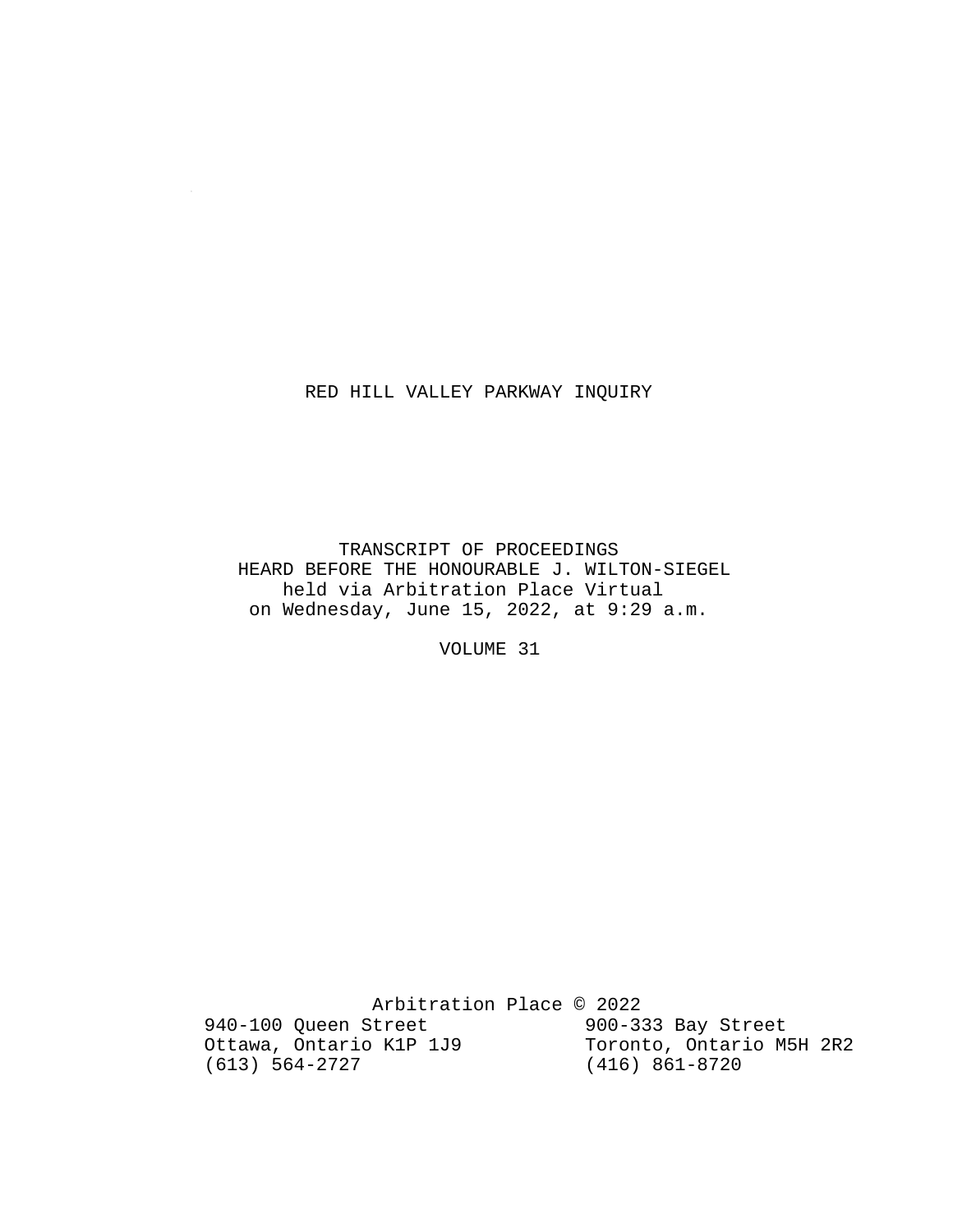#### APPEARANCES:

| Andrew C. Lewis  | For Red Hill Valley       |
|------------------|---------------------------|
| Chloe Hendrie    | Parkway                   |
|                  |                           |
| Eli Lederman     | For City of Hamilton      |
| Delna Contractor |                           |
| Sahar Talebi     |                           |
|                  |                           |
| Heather McIvor   | For Province of Ontario   |
| Colin Bourrier   |                           |
|                  |                           |
| Chris Buck       | For Dufferin Construction |
| Vincent Luciani  |                           |
|                  |                           |
| Jennifer Roberts | For Golder Associates     |
| Nivi Ramaswamy   | Inc.                      |
| Fabiola Bassong  |                           |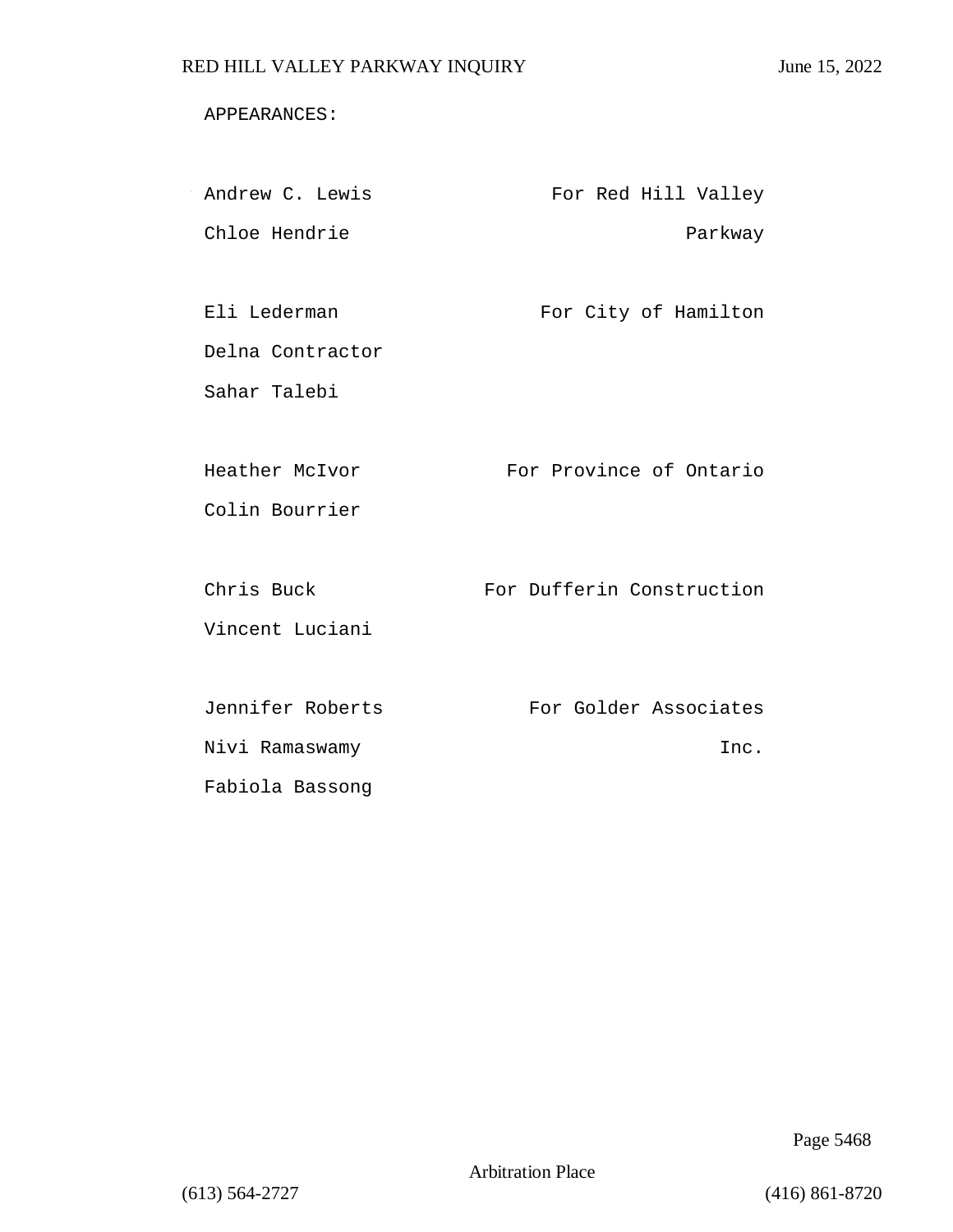$\sim$ 

#### INDEX

**PAGE** 

|                          |  | LUDOMIR UZAROWSKI; PREVIOUSLY AFFIRMED |  | 5471 |
|--------------------------|--|----------------------------------------|--|------|
| EXAMINATION BY MR. LEWIS |  |                                        |  | 5471 |

Page 5469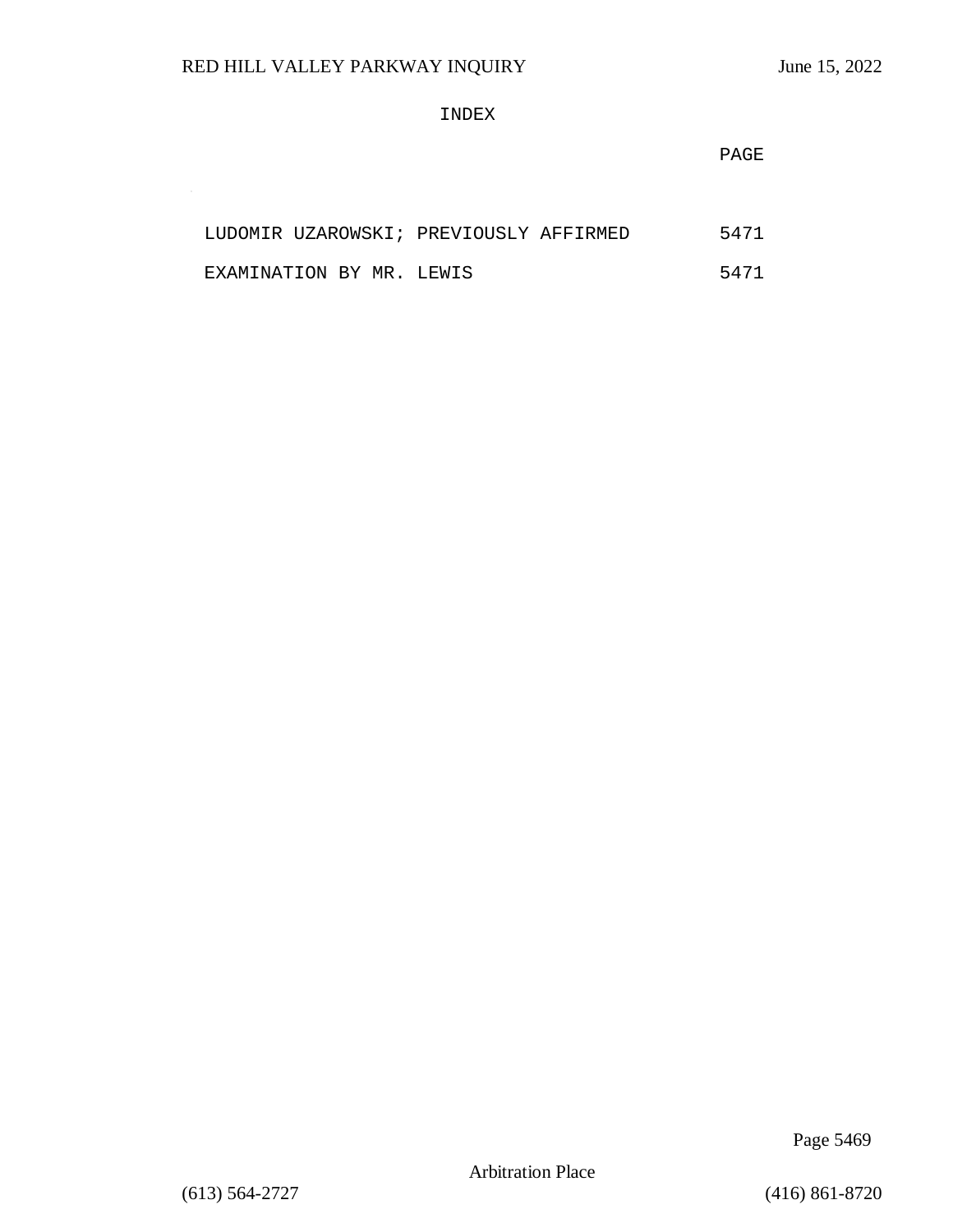### LIST OF EXHIBITS

| NO. | DESCRIPTION | PAGE |
|-----|-------------|------|
|     |             |      |

| 77 | 1997 TAC guide, GOL3936. |  |  | 5611 |
|----|--------------------------|--|--|------|
|----|--------------------------|--|--|------|

Page 5470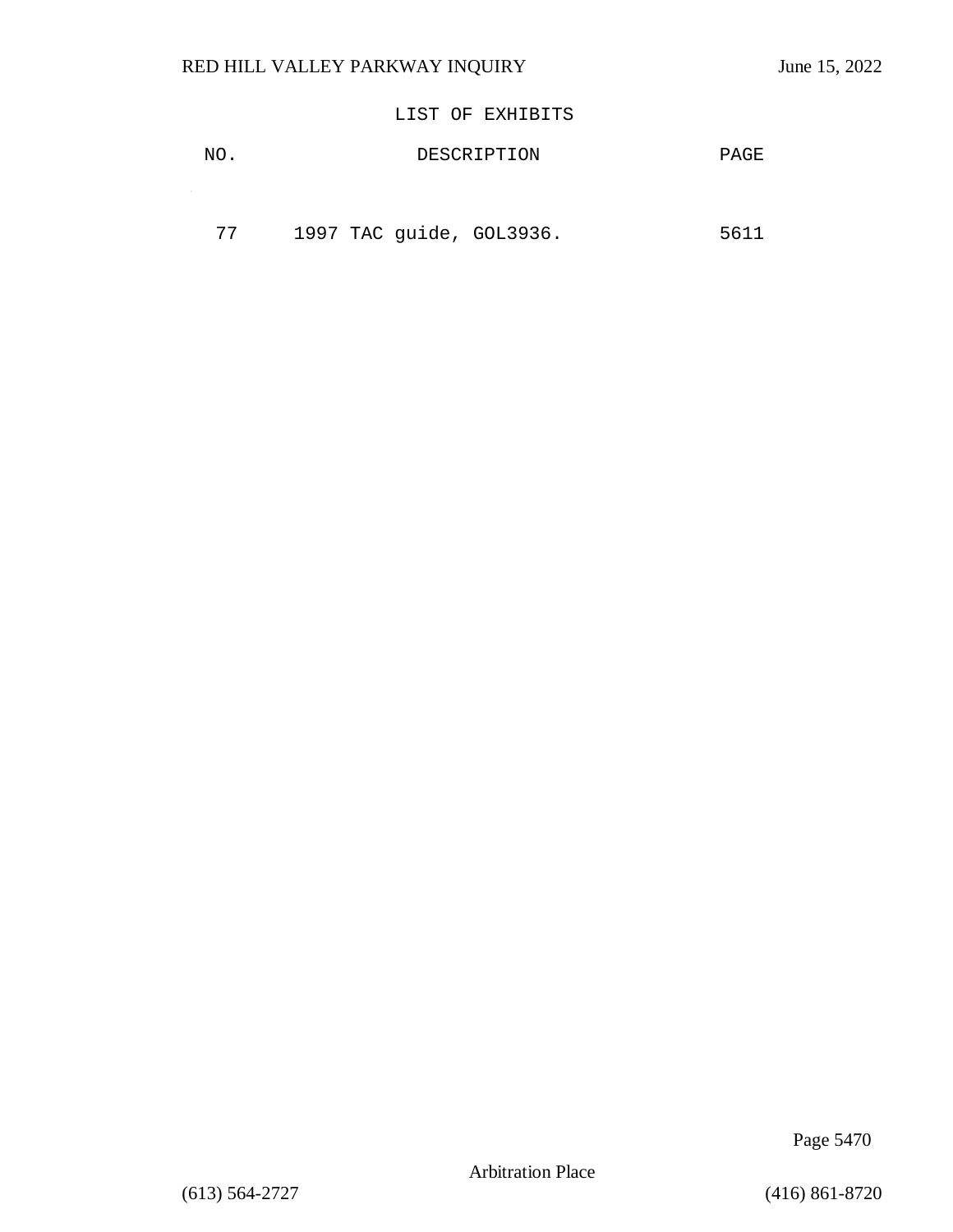1 Arbitration Place Virtual 2 --- Upon resuming on Wednesday, June 15, 2022, 3 at 9:29 a.m. 4 MR. LEWIS: Good morning, 5 Commissioner. 6 JUSTICE WILTON-SIEGEL: Good 7 morning. 8 MR. LEWIS: Dr. Uzarowski. 9 THE WITNESS: Good morning. 10 MR. LEWIS: Good morning. 11 Dr. Uzarowski testified previously at the end of 12 April, so we don't need to affirm his evidence 13 again, but could the court reporter please remind 14 him that he remains under affirmation. 15 LUDOMIR UZAROWSKI; PREVIOUSLY AFFIRMED 16 MR. LEWIS: And there is a lot 17 to cover with Dr. Uzarowski, and so our plan, as 18 discussed with counsel, is likely to finish each 19 day at approximately 3:30 so as to not wear the 20 witness out. Unless advised otherwise by counsel 21 for Golder, that would be our plan, Commissioner. 22 JUSTICE WILTON-SIEGEL: Thank 23 you. 24 MR. LEWIS: And, as well, I'm 25 not going to go through Dr. Uzarowski's

Page 5471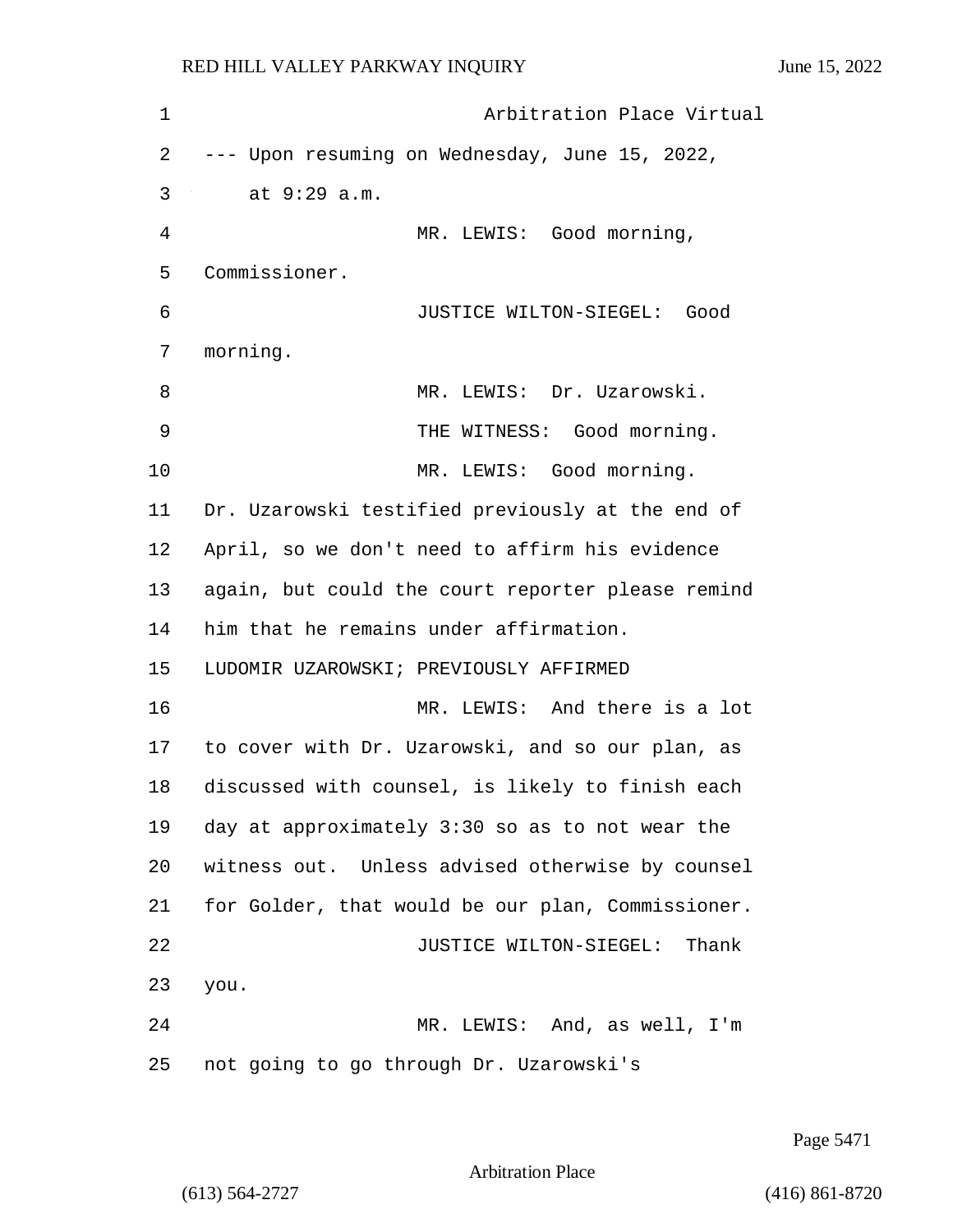background, as we did so when he testified in April and when he was talking about pre-construction and construction issues. EXAMINATION BY MR. LEWIS: 5 Q. Now, Dr. Uzarowski, last time we did discuss your note taking practices and, in particular, we did so in the context of notes during the pre-construction and construction phase. 10 Did your note taking practices remain the same in later periods, say, between 2012 and forward, as they did prior to that period? 14 A. Yes, it remained constant. Maybe not perfect, but that was my practice. 17 Q. Right. And your typical practice, then, was on occasion to take notes both in preparation for meetings and calls and as well during meetings and calls, not perfectly, not always the same, but you did both of those activities? 23 A. Yes. For preparation, I would go item by item what I would like to cover. And during the meeting, I would try to cover all

Page 5472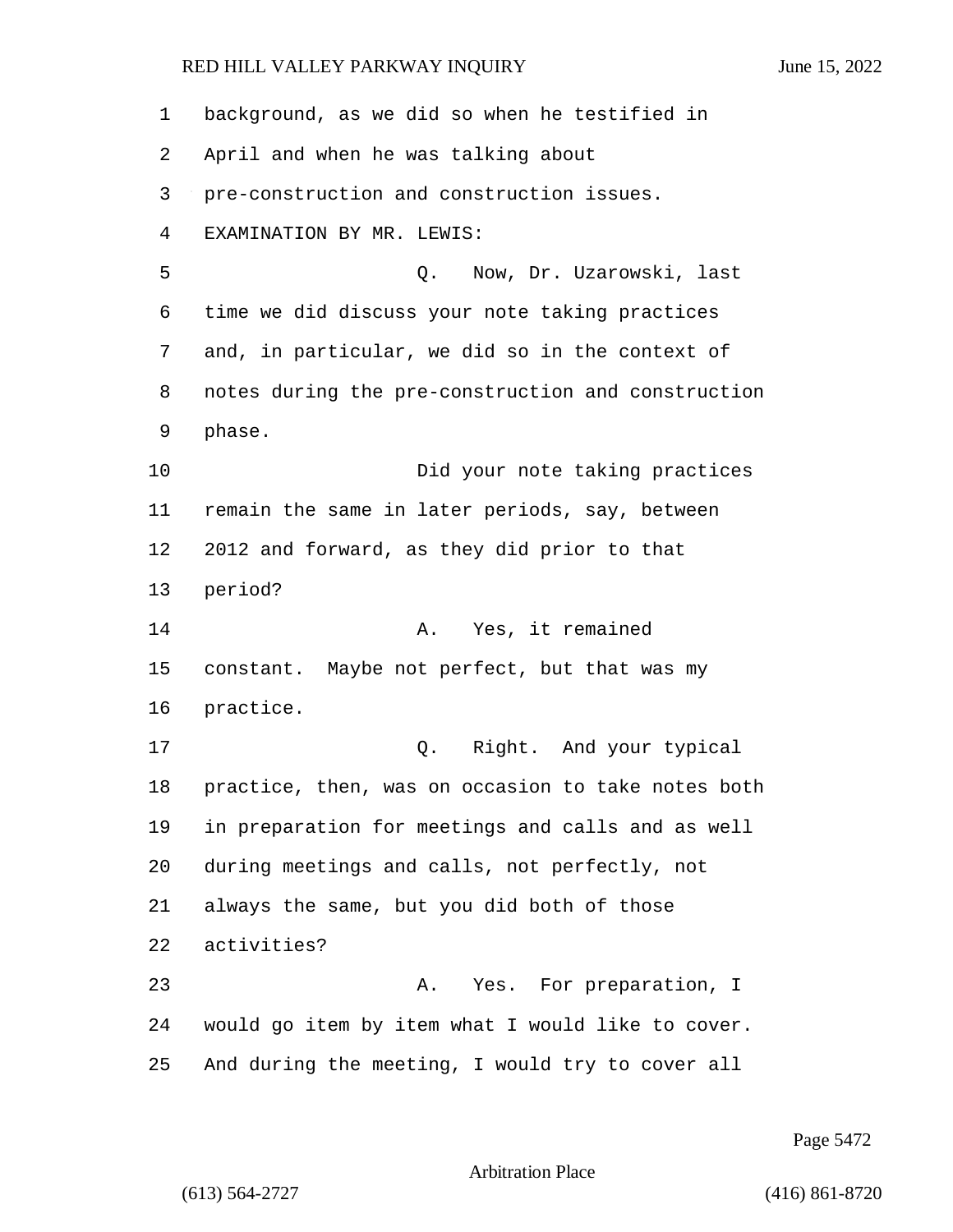| 1  | items that were on the list and I could sometimes |
|----|---------------------------------------------------|
| 2  | make additional notes. Or, if it was a phone      |
| 3  | call, something unexpected, then I would simply   |
| 4  | grab a pen and write my notes, not in the same    |
| 5  | order or not as tidy as in the preparation of.    |
| 6  | Q. Okay. So, mostly when I                        |
| 7  | refer to your notes, I'll either be -- if it's in |
| 8  | the overview document, I'll refer to it there, or |
| 9  | in the typewritten version, where available, that |
| 10 | you prepared for the inquiry rather than the      |
| 11 | original handwritten notes, for the most part.    |
| 12 | So, I would just like to first                    |
| 13 | talk about your experience working with Mr. Gary  |
| 14 | Moore in the period after completion of the Red   |
| 15 | Hill construction and Mr. Moore's retirement.     |
| 16 | And am I correct that                             |
| 17 | Mr. Moore was your primary contact at the City    |
| 18 | regarding Red Hill and pavement related matters   |
| 19 | until his retirement in 2018?                     |
| 20 | Α.<br>Yes. Mr. Moore was my                       |
| 21 | primary contact. Also, I contacted sometimes a    |
| 22 | large number of people because he got involved a  |
| 23 | larger number of people. But then Mr. Mike Becke, |
| 24 | he became the project manager on process of hot   |
| 25 | in-place recycling investigation, so he was --    |

Page 5473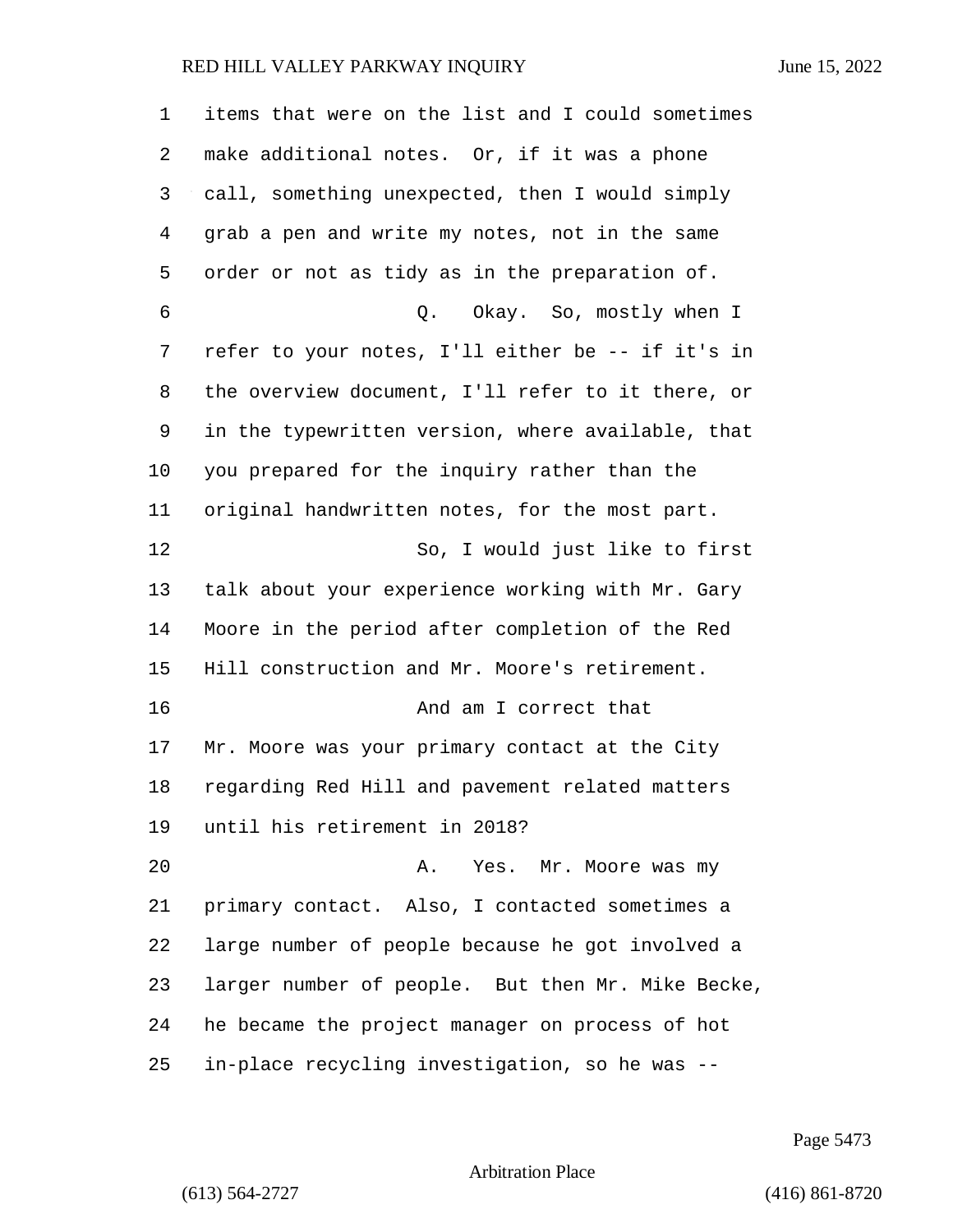| 1  | then he became the main contact. And more         |
|----|---------------------------------------------------|
| 2  | frequent contact for, you know, that time of --   |
| 3  | that period of time.                              |
| 4  | Right, and then we're<br>Q.                       |
| 5  | getting into the much later period at that point? |
| 6  | Right.<br>Α.                                      |
| 7  | And we'll get there, but<br>Q.                    |
| 8  | up until that point Mr. Moore was your primary    |
| 9  | contact?                                          |
| 10 | The main contact<br>Α.<br>Yes.                    |
| 11 | was Mr. Moore. So, I contacted other people, but  |
| 12 | the main was Mr. Moore.                           |
| 13 | Q. Okay. And what was your                        |
| 14 | impression of Mr. Moore in terms of interest in   |
| 15 | innovative ideas and new technologies?            |
| 16 | Well, he was very<br>Α.                           |
| 17 | interested in innovations and actually he         |
| 18 | introduced a large number of innovation.<br>I can |
| 19 | only talk about pavement and materials aspect.    |
| 20 | So, he was always very keen and he was recognized |
| 21 | for this. And yes, you know, extremely keen on    |
| 22 | innovations, very devoted to improvement of       |
| 23 | asphalt technology and implementing innovations   |
| 24 | and also what was used, maybe not on a regular    |
| 25 | basis but wider use on hot mix asphalt and other  |

Page 5474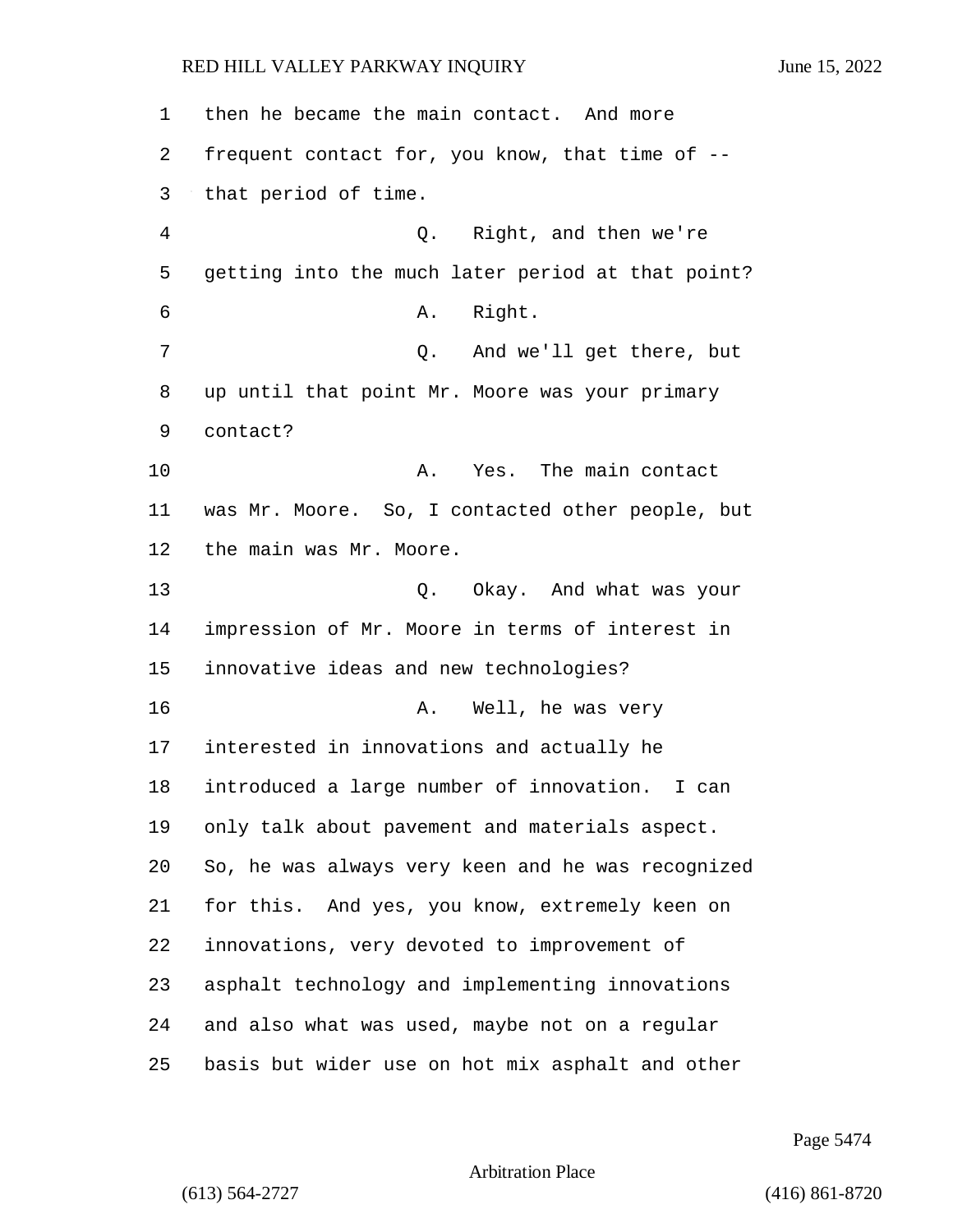technologies.

2 Q. And could you describe where your meetings with Mr. Moore, if they were in person, where and when did those typically take place? 6 A. If they were in person, like face to face only with Mr. Moore, then they would typically be in his office. And, typically, I would come to his office at 8:00. He started working early, so I would come at 8:00. I would call him on my iPhone, he would come to the door, open the door, and the meeting would typically be one hour. So, from -- yeah, one hour, so the first half an hour was okay. He was available. But then after, you know, about 8:30, then the phone started ringing and, you know, he was less available than in the first half an hour. 18 Q. Okay. Because he was pretty busy and people would start to contact him as they arrived. Is that your impression? 21 A. Oh, yes. He was very busy. This is why he used to come to the office early, so he told me that he could do more at early hours than later, because there were, you know, always phone calls. This is what I

Page 5475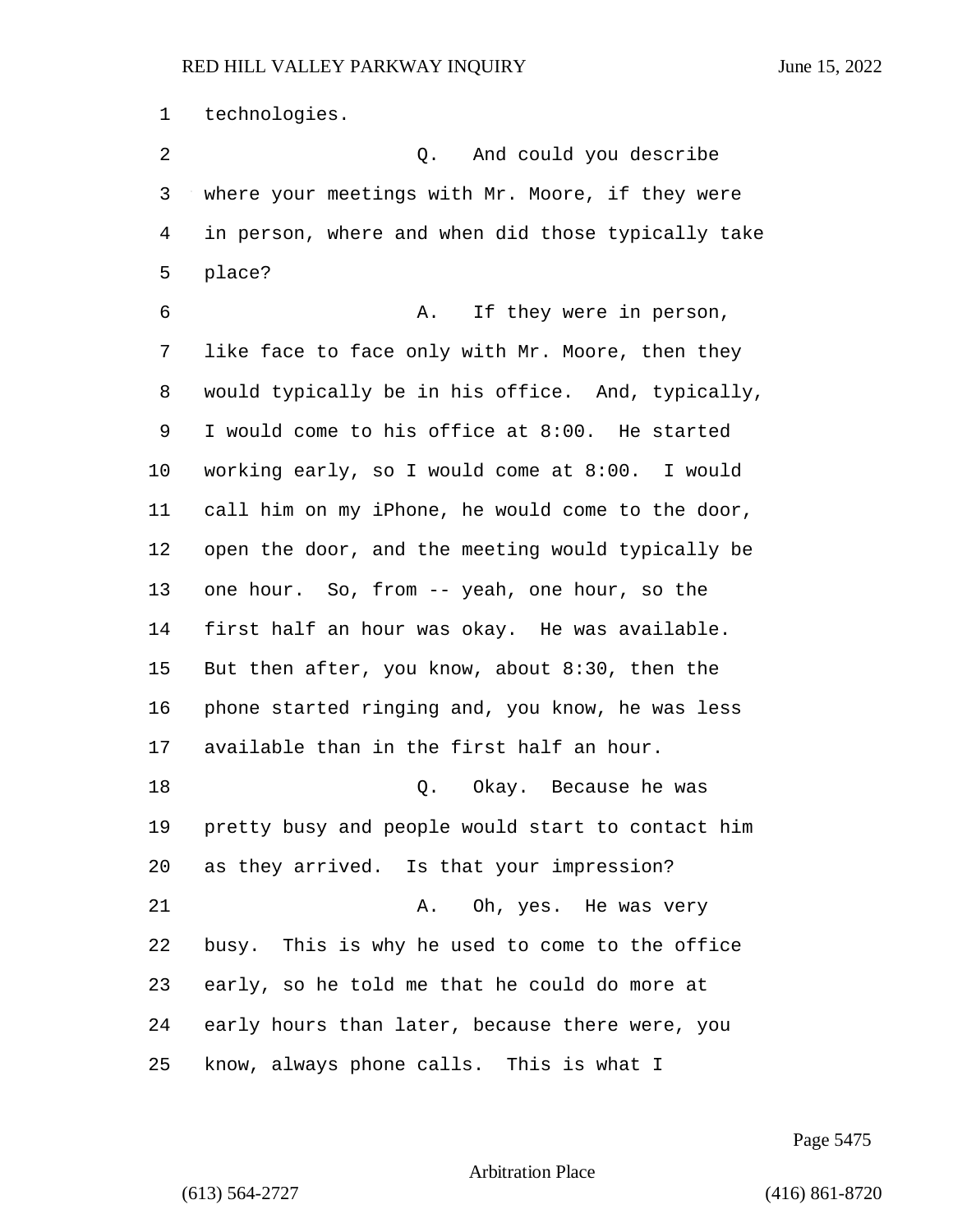observed.

2 0. Okay. And how did that affect your preparation for meetings with him? 4 A. You know, before that meeting, I prepared my notes, so I prepared a list of subjects that I wanted to discuss with him and I anticipated that, you know, it will be a relatively short time, so I knew I had to go through item by item just to make sure that I covered the subject. That was my routine that I developed working for John Emery, so I would just follow the list, make sure that I cover it. 13 Q. Okay. And what was your perception of how well Mr. Moore understood the role of pavement in roadway design and performance and friction issues specifically? Did you develop an impression of that? 18 A. Mr. Moore, he was a very good engineer and a very intelligent person. Obviously he was not a pavement and materials engineer, so, you know, his area was much wider than this, but he had, you know, a good understanding. And, you know, when it comes to friction, he wasn't a friction expert, but I think he had some understanding of the subject of

Page 5476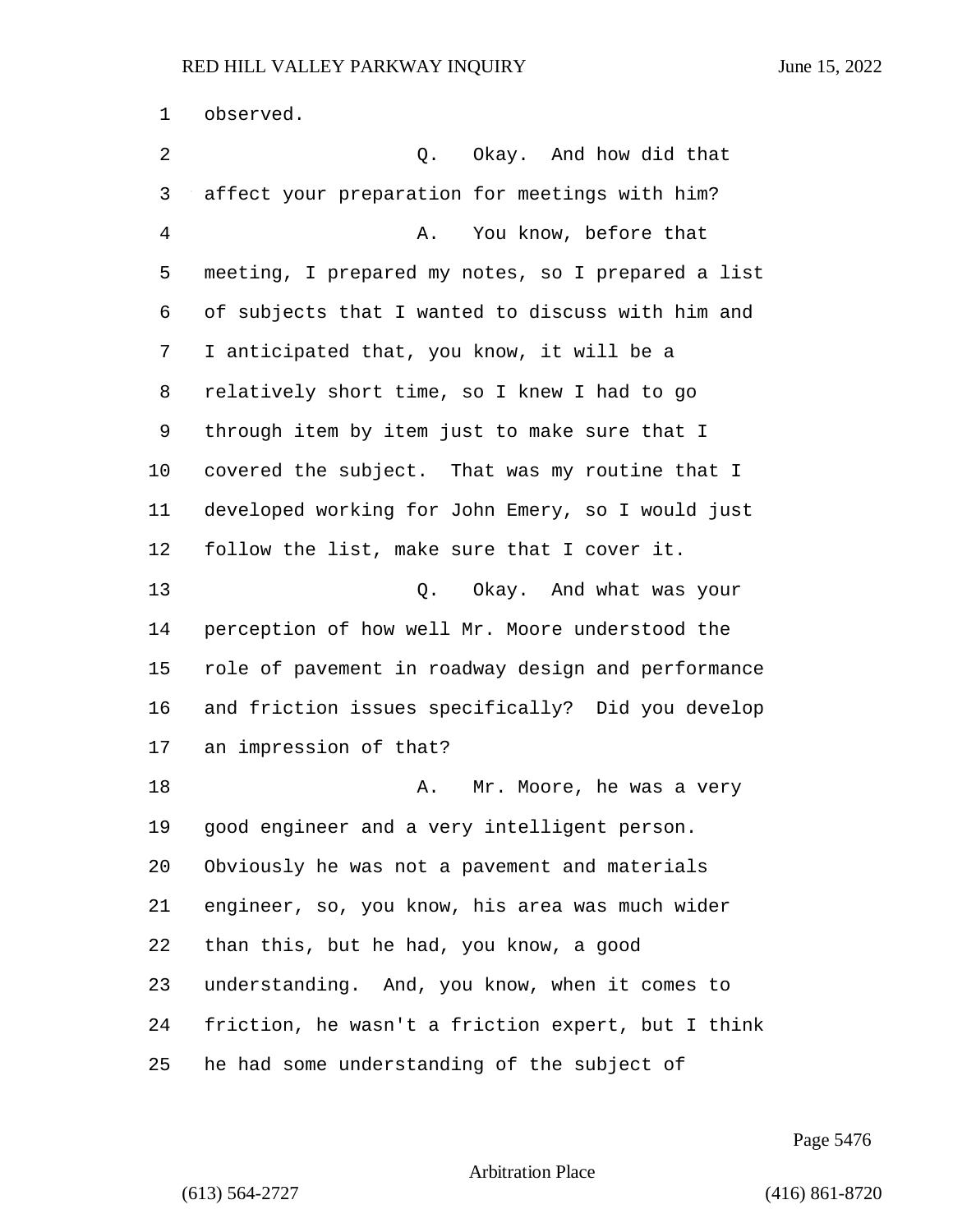friction. Not an expert, but some understanding. 2 Q. Okay. And on that topic, so did he appear to understand, from your impression, what microtexture and macrotexture were, for example? 6 A. I think he did, very likely. I can say yes, he did, but it was such a common subject covered everywhere, in every book and CTAA conference. Everybody was talking about it, so it was a very well-known subject. 11 Q. And what about, like, the coefficient of friction, what that was, how it was arrived at, is that something you felt that he understood? 15 A. I think he probably had some general understanding, but I don't think he understood details of this. So, general, probably some general understanding, what it should be. 19 Q. What about the relationship of testing speed to test results, friction test results? 22 A. You know, I think probably some very general understanding that, you know, friction is related to speed. I know in the past he was a co-author of a paper on this, so

Page 5477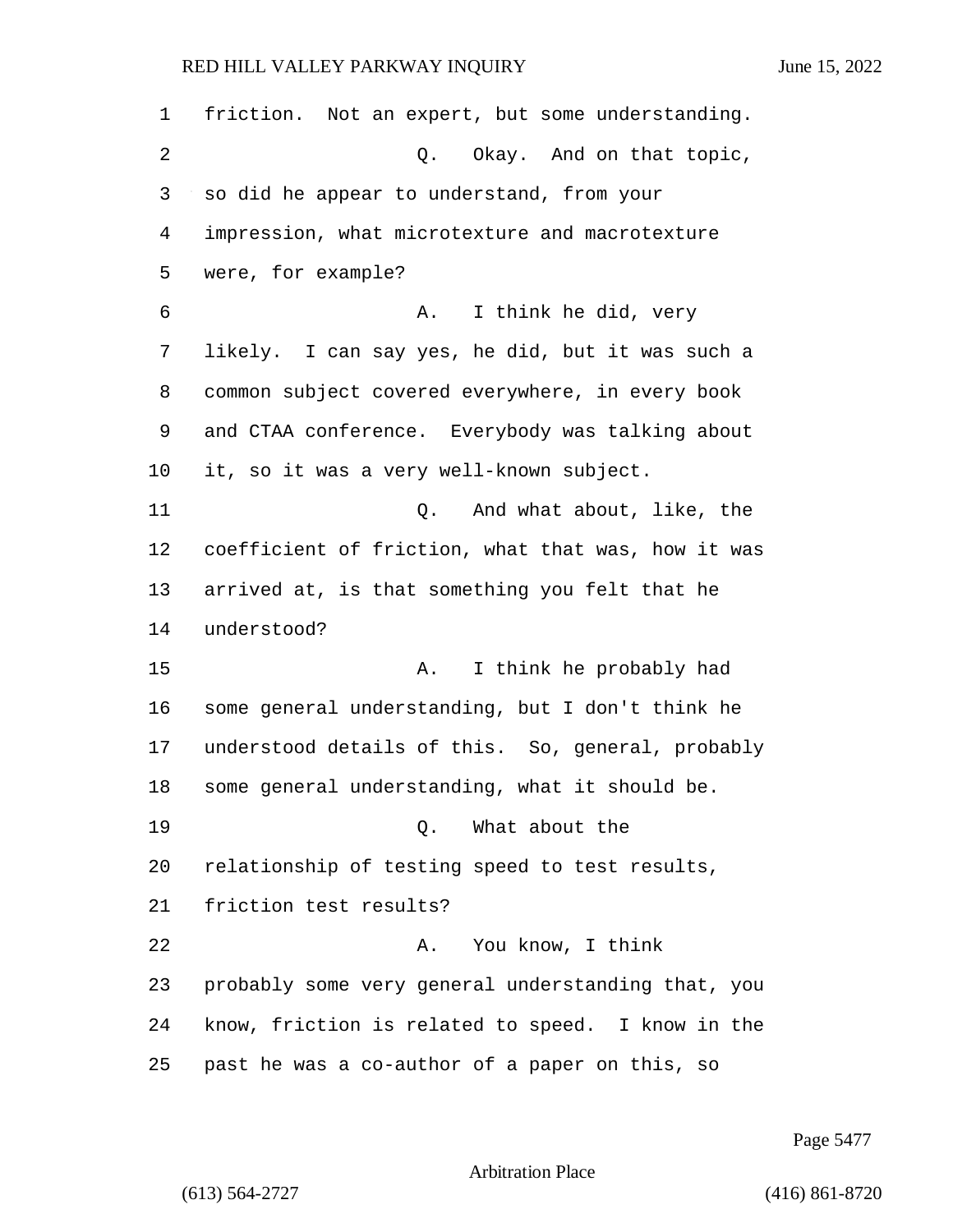some general understanding but probably not too detailed. Common sense understanding, I would say. 4 Q. And when you talk about being co-author of the paper, are you talking about the 2002 CTAA paper regarding the Burlington Street SMA project? Is that the one you're talking about? 9 A. Yes, I'm talking about. 10 Q. And did he appear to you to understand that there were different friction testing devices and what those devices were? 13 A. I think he must have had some understanding because in that paper I know that JEGEL did use British pendulum test there and also, I think, the locked-wheel tester was used, so he must have had some understanding that there were different pieces of equipment, but I don't anticipate he would knew details. 20 Q. Well, apart from that paper, what was your impression? 22 A. I don't think that he understood, you know, different pieces of equipment, just there were different methods. But that was my impression.

Page 5478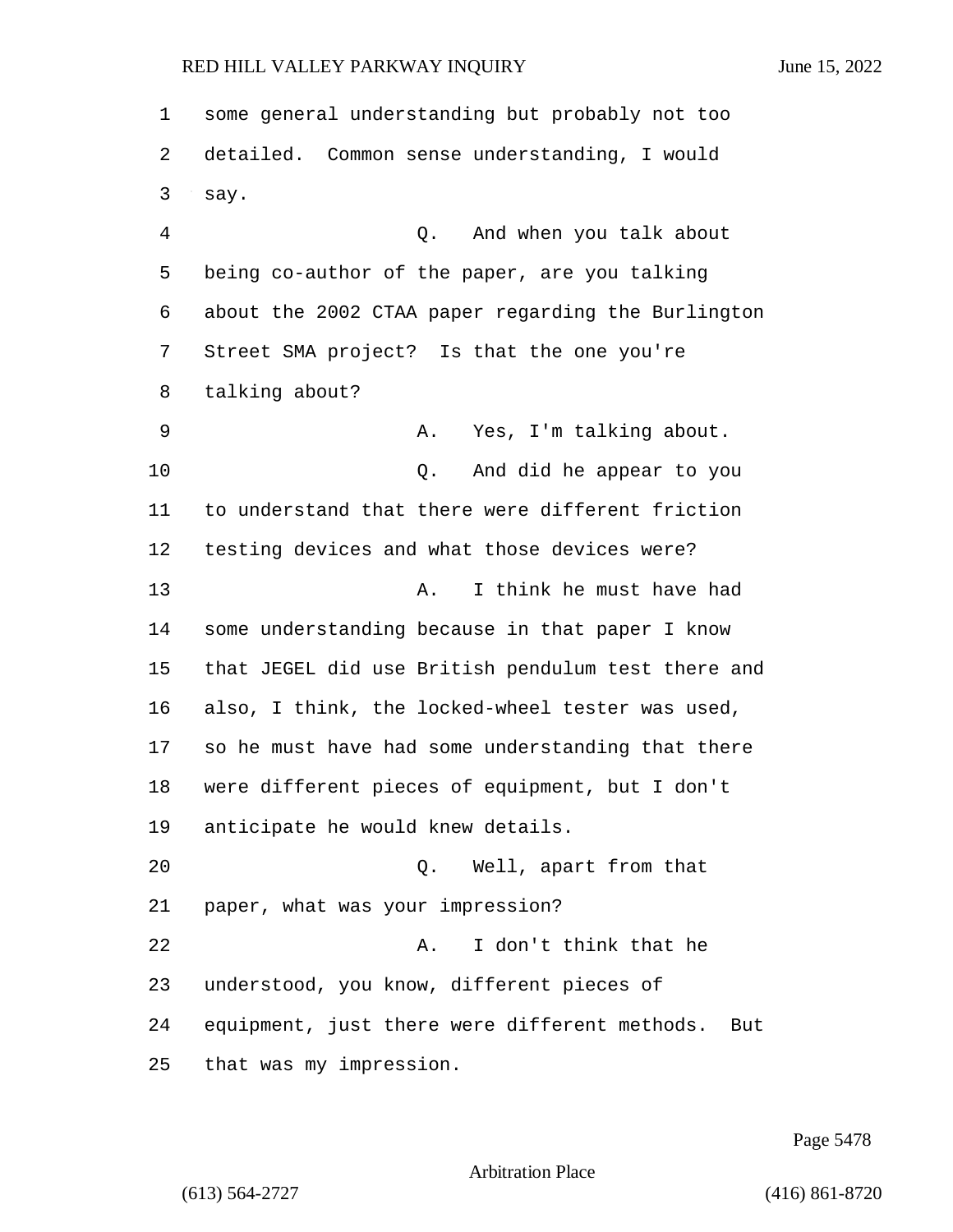1 and 1 Q. He knew that there were different methods but not necessarily the specifics of them? 4 A. Yes. 5 Q. Okay. 6 A. Exactly. 7 Q. And we'll get to some specifics later when we start looking at the various test results and reports, but did you have a sense of whether Mr. Moore understood if results from different testing devices could be compared to one another and correlated? 13 A. I think they are two different things, compared and correlate. Correlate is probably more precise. Compare, you can always compare. But I don't know to what level his knowledge was. I think, you know, you can compare. You can compare. What is low in one method is also low in another method, what's good in another method is good in -- in one method is good in another method, but probably not. Correlation is the next step. Correlation is more precise. 24 Q. Correlation meaning, I'm not saying this is what it is, but, you know, FN30

Page 5479

Arbitration Place

(613) 564-2727 (416) 861-8720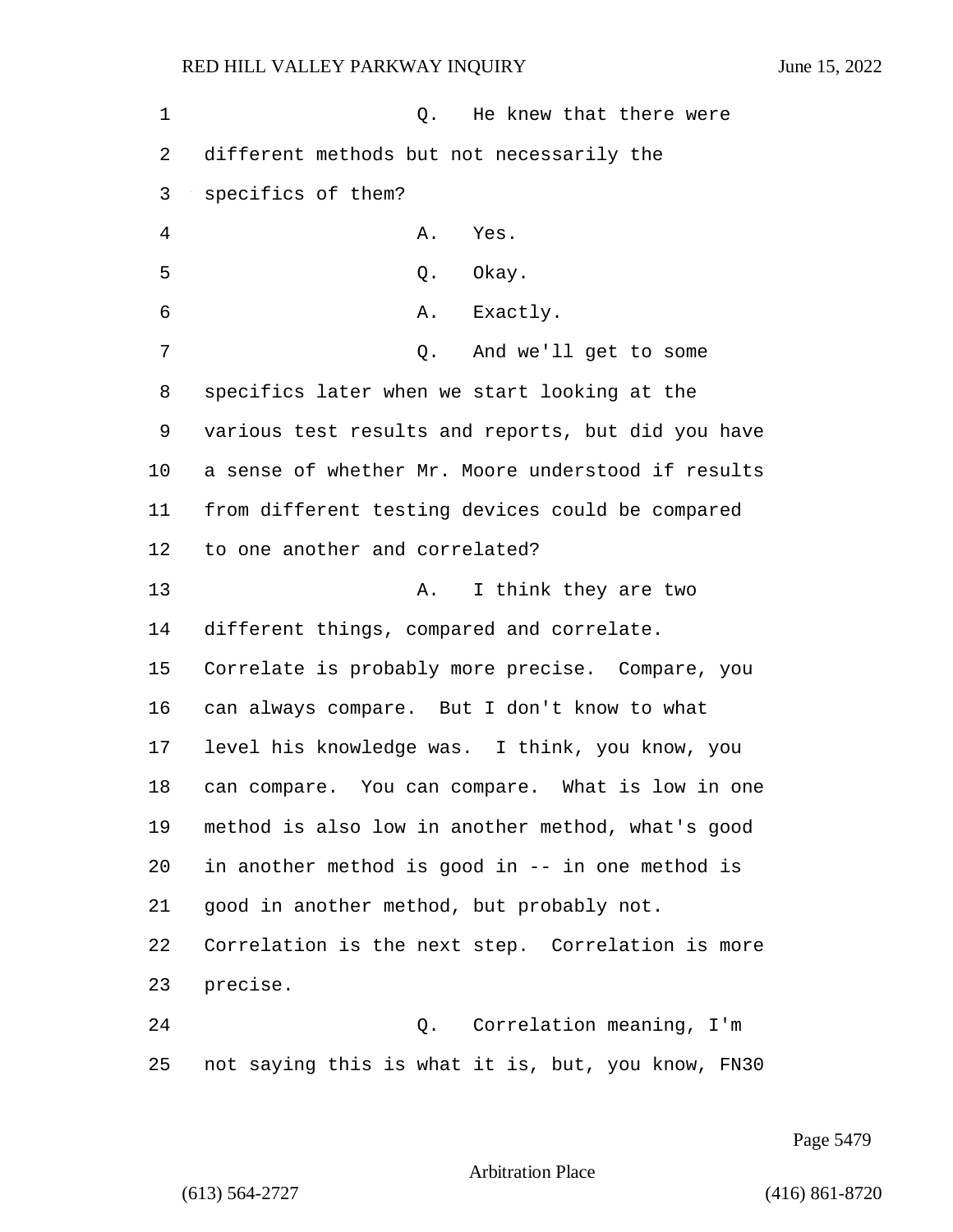| $\mathbf 1$     | equals GN40 or something like that. When we speak  |
|-----------------|----------------------------------------------------|
| 2               | of correlation specifically, that's the kind of    |
| 3               | thing you're talking about? When you can actually  |
| 4               | take one number from one type of testing and say   |
| 5               | it equals the number from another type of testing, |
| 6               | that's correlation?                                |
| 7               | A. Yes, that's what I mean                         |
| 8               | by correlation.                                    |
| 9               | Q. Okay. And did you ever                          |
| 10              | doubt that Mr. Moore understood what you told him  |
| 11              | or what you reported in your reports?              |
| 12              | No. I think it was clear<br>Α.                     |
| 13              | what was in the report. It was the evaluation      |
| 14              | report that covered two aspects. I think it was    |
| 15              | clear.                                             |
| 16              | Q. No, I mean just                                 |
| 17 <sub>2</sub> | generally. Your impression of Mr. Moore, did he    |
| 18              | ever give you any sense that when you were         |
| 19              | speaking to him of technical concepts or when you  |
| 20              | were delivering report results or delivered a      |
| 21              | report itself, did you ever get a sense from him   |
| 22              | that he didn't understand what you were telling    |
| 23              | him?                                               |
| 24              | No. In my opinion, he<br>Α.                        |
| 25              | had a good understanding of what I was talking     |

Page 5480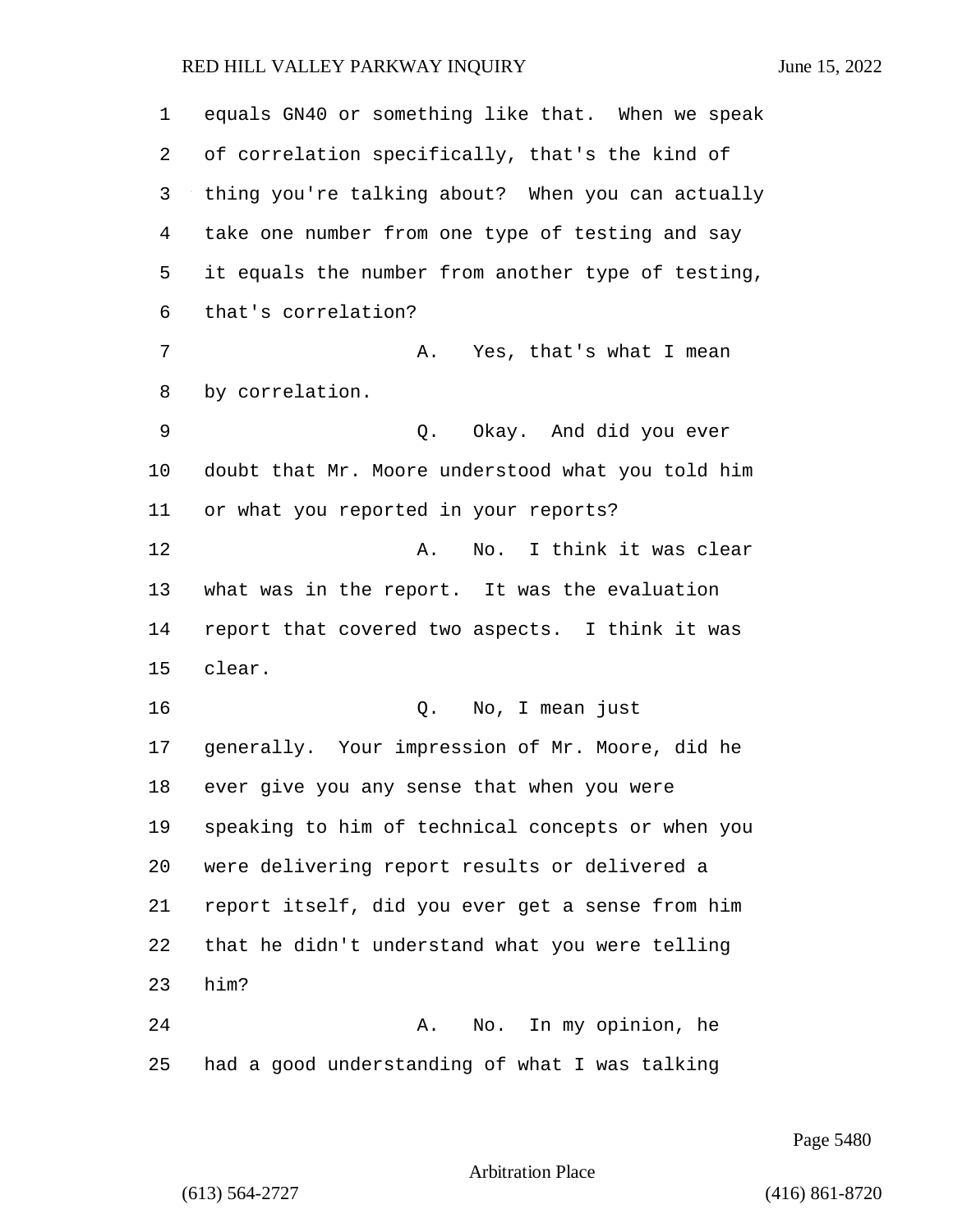| 1  | about, what the recommendations -- what the       |
|----|---------------------------------------------------|
| 2  | findings and recommendations were.                |
| 3  | Q. Okay. I would like to go                       |
| 4  | back to one matter from your testimony on         |
| 5  | April 28, because a further document has been     |
| 6  | produced since then, so I'll just put this in     |
| 7  | context for you.                                  |
| 8  | I asked you about e-mails                         |
| 9  | between two individuals at the Ministry of        |
| 10 | Transportation on November 15, 2010. It was       |
| 11 | between Becca Lane and Frank Marciello on that    |
| 12 | date.                                             |
| 13 | And, Registrar, if we could go                    |
| 14 | to overview document 4, image 90, 9-0, and it's   |
| 15 | paragraphs 212 and 213. If you could call those   |
| 16 | out.                                              |
| 17 | This is respecting the e-mail                     |
| 18 | communications between Mr. Marciello and Ms. Lane |
| 19 | on November 15, 2010 respecting the friction test |
| 20 | results that the MTO had taken and then Ms. Lane  |
| 21 | saying:                                           |
| 22 | "Good stuff, Frank. Thank                         |
| 23 | you. Perhaps I will call                          |
| 24 | Ludomir for a City of Hamilton                    |
| 25 | contact."                                         |

Page 5481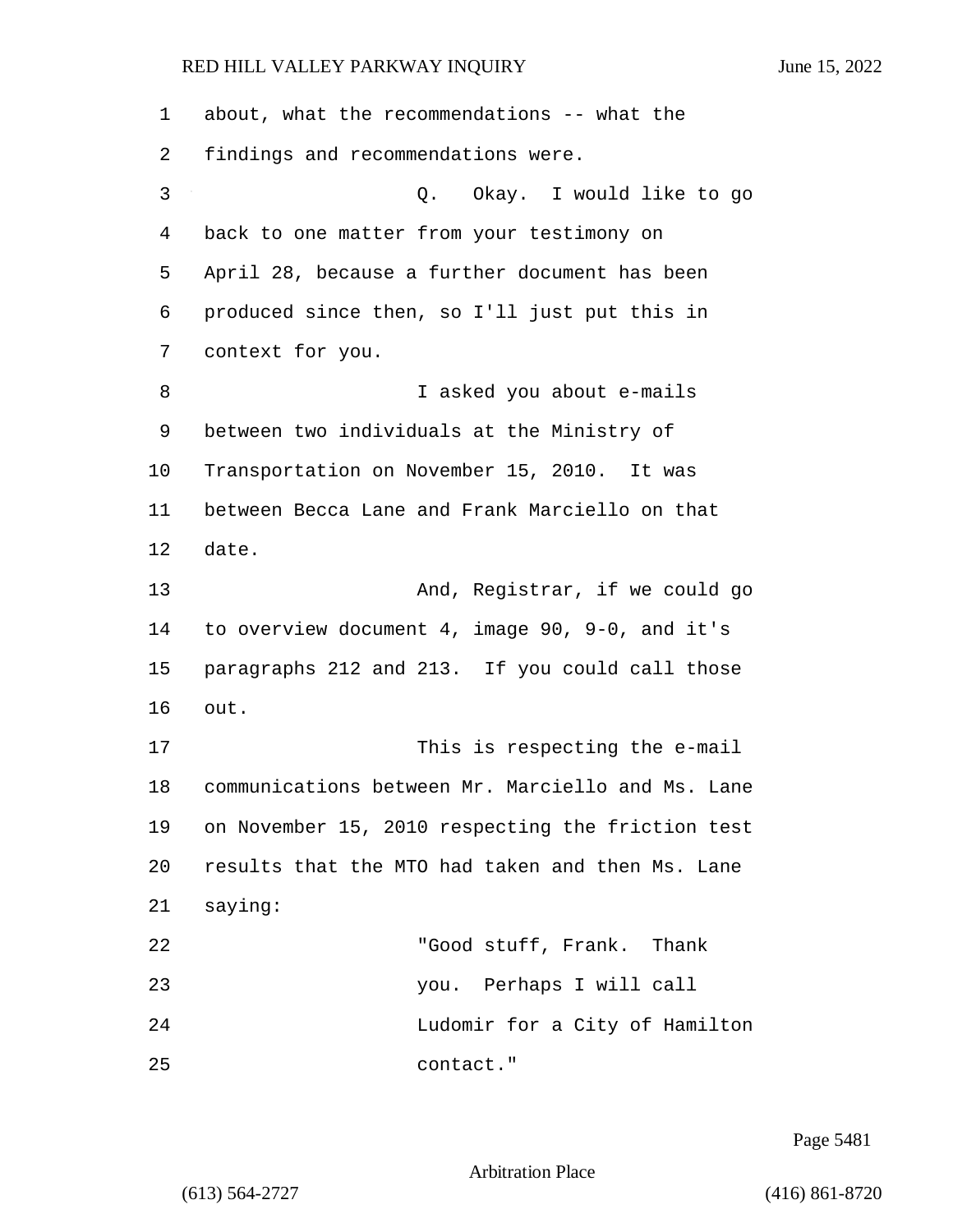| 1  | And then she asks                                  |
|----|----------------------------------------------------|
| 2  | Mr. Marciello for the most recent friction test    |
| 3  | results on the Red Hill from the spring of 2010.   |
| 4  | And then you testified in                          |
| 5  | April that you did not recall Ms. Lane contacting  |
| 6  | you in and around that time and that you didn't    |
| 7  | think that she did so, although you did refer to   |
| 8  | her doing so a number of years later about a       |
| 9  | different topic about the Red Hill in              |
| 10 | January 2016.                                      |
| 11 | And so, now, if you can take                       |
| 12 | that down, Registrar, and go to Golder 7502, which |
| 13 | is Exhibit 44, and it's image 2.                   |
| 14 | And this is a note of yours                        |
| 15 | dated Monday, November 15, 2010 that counsel for   |
| 16 | Golder sent to us after Ms. Lane's first day of    |
| 17 | testimony last month. Could you explain what       |
| 18 | caused you to look for this note and have it sent  |
| 19 | to us at that time?                                |
| 20 | Yeah, because, you know,<br>Α.                     |
| 21 | when I found out that Ms. Becca Lane wanted to     |
| 22 | contact me to get the contact for Hamilton, then   |
| 23 | I -- at that initial, I didn't remember, but then  |
| 24 | where I checked my notes. I took in my notes of    |
| 25 | everything and then I noticed that on that         |

Page 5482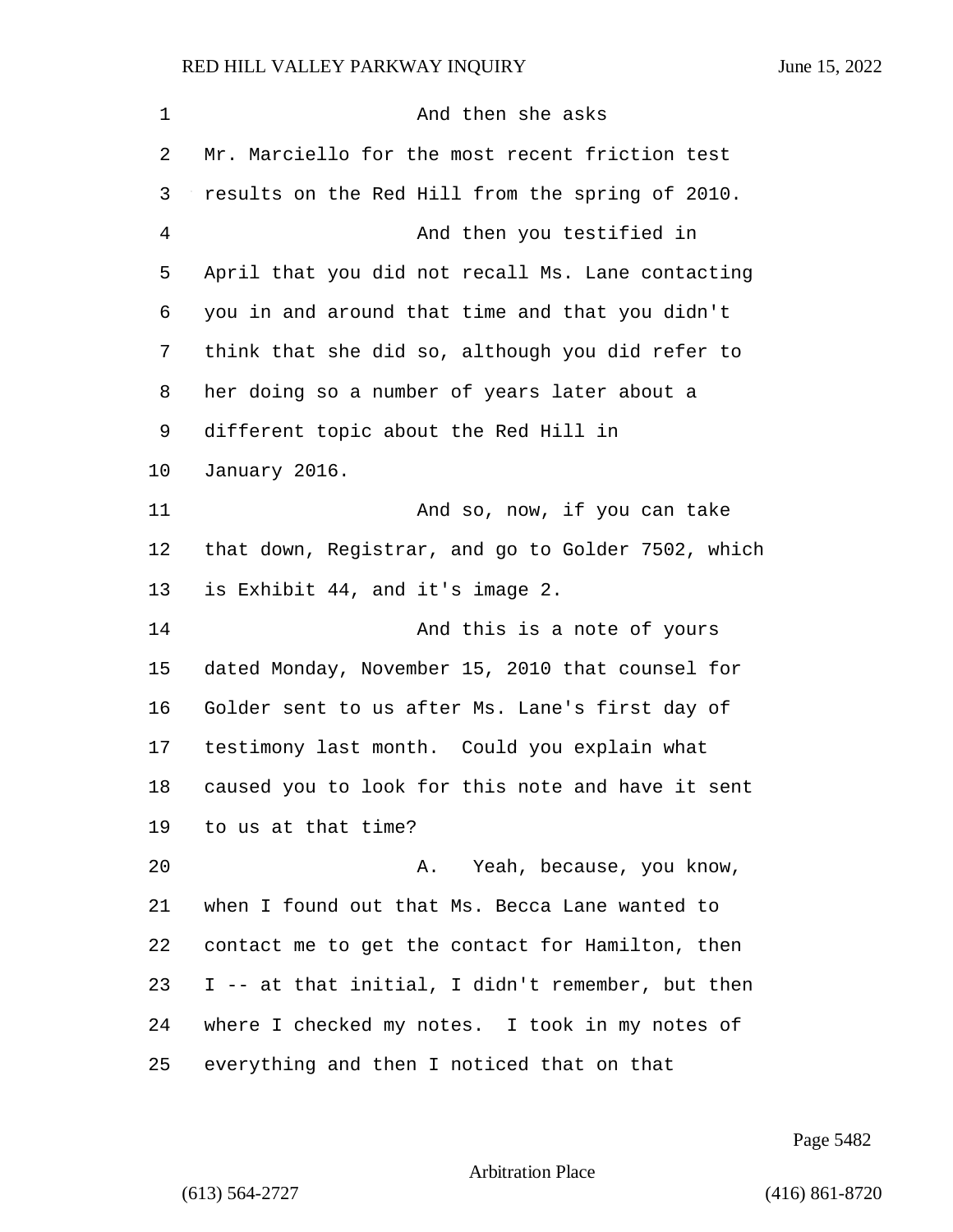| 1  | particular day, I had that note, and I informed    |
|----|----------------------------------------------------|
| 2  | our counsel that I found that note.                |
| 3  | Do you mean after hearing<br>Q.                    |
| 4  | her testimony?                                     |
| 5  | Α.<br>Yes.                                         |
| 6  | Q. And it does refer to both                       |
| 7  | friction and it says, "Becca Lane, 2007 friction   |
| 8  | on the RHVP." Do you know how you missed that in   |
| 9  | your other reviews of your notes?                  |
| 10 | No. I have, you know,<br>Α.                        |
| 11 | probably a thousand or maybe a few thousand of     |
| 12 | pages of my notes, so in preparation for this      |
| 13 | inquiry I went through my notes and I was          |
| 14 | basically looking Red Hill Valley Parkway,         |
| 15 | Hamilton and Gary Moore, so, you know, under those |
| 16 | names. So, whatever I found, then I would scan     |
| 17 | and pass to the inquiry.                           |
| 18 | But I didn't check under Becca                     |
| 19 | Lane, but I look at, you know -- then when I look  |
| 20 | at that particular date, I noticed the name, Becca |
| 21 | Lane. And so, initially I missed it, but then      |
| 22 | when I was looking at the date, I found I had a    |
| 23 | note.                                              |
| 24 | Now, Ms. Lane, as you<br>Q.                        |
| 25 | know, testified that she didn't have a specific    |

Page 5483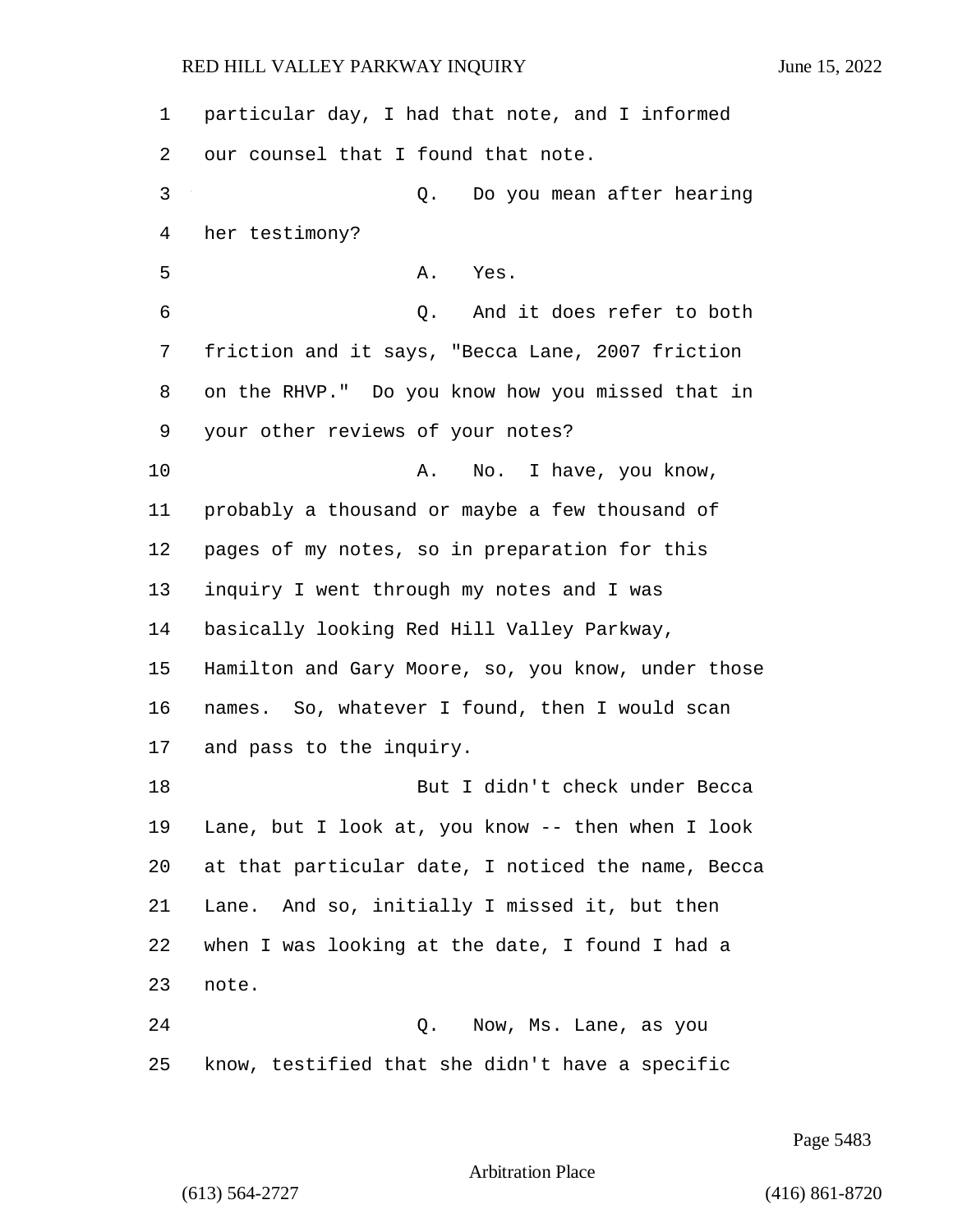| 1              | recollection but she thought that she would have   |
|----------------|----------------------------------------------------|
| 2              | contacted you and then her note confirmed her      |
| 3              | evidence on that point.                            |
| $\overline{4}$ | With the benefit of this note                      |
| 5              | now, is your memory refreshed as to Ms. Lane       |
| 6              | contacting you on November 15, 2010? Do you        |
| 7              | recall anything about it at this point?            |
| 8              | I don't recall this thing<br>Α.                    |
| 9              | exactly, but if it's in my note, then I'm positive |
| 10             | she called me.                                     |
| 11             | Q. Okay. So, you don't                             |
| 12             | actually recall it, but you have no doubt that she |
| 13             | did?                                               |
| 14             | A. Yeah, exactly.                                  |
| 15             | Q.<br>Okay. And it says,                           |
| 16             | "Becca Lane, 2007, friction on RHVP." Does that    |
| 17             | tell you anything about your conversation?         |
| 18             | You know, when I look at<br>Α.                     |
| 19             | this now, I think, you know, in 2010, there was    |
| 20             | still the moratorium on this stone mastic asphalt  |
| 21             | because of the issues with early life friction of  |
| 22             | And, as you know, the tests of SMA on the<br>SMA.  |
| 23             | Red Hill Valley Parkway indicated that the values  |
| 24             | were significantly better, what was IRS or what    |
| 25             | was typically observed by MTO and was shown in the |

Page 5484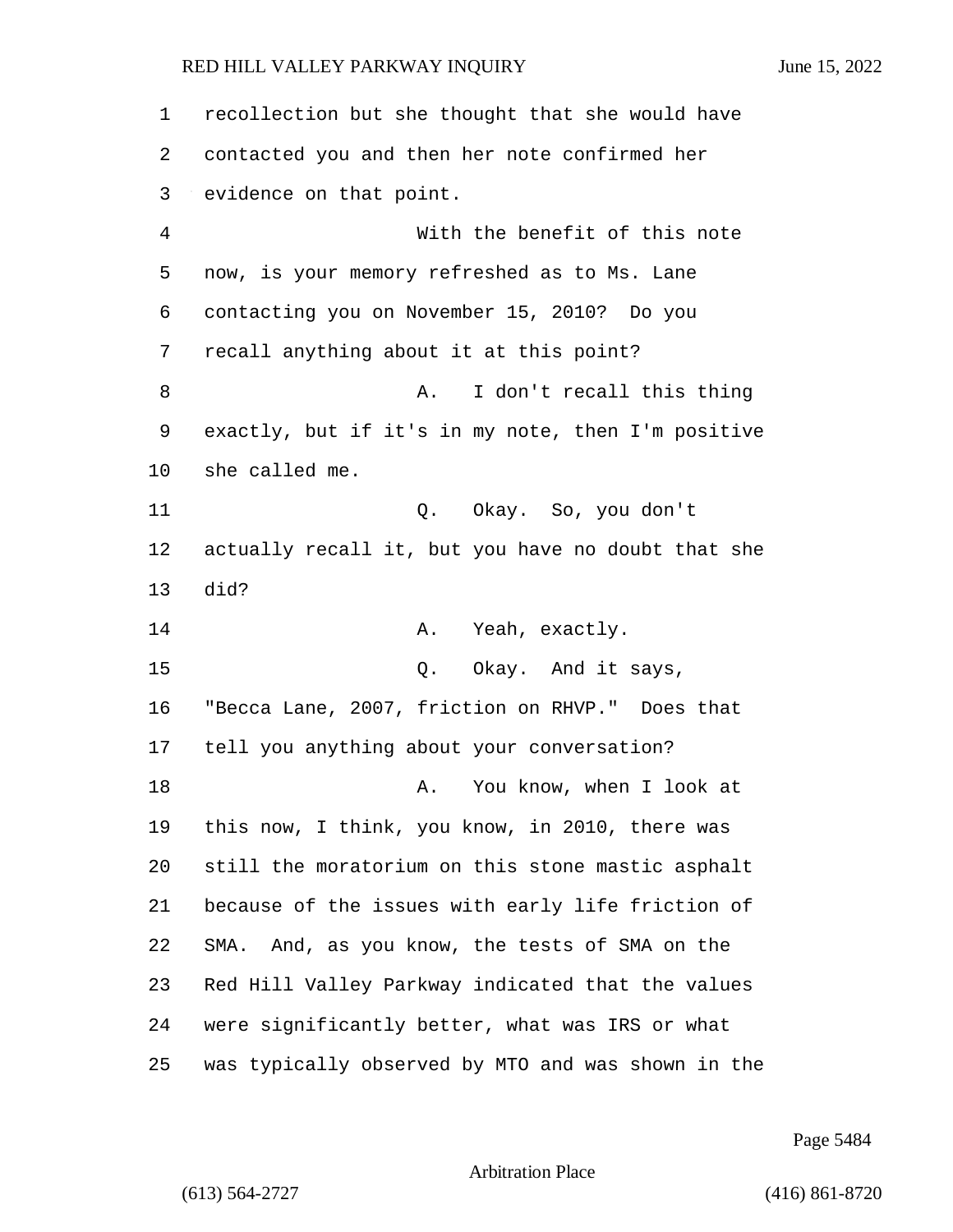2009 paper, I think it was 2009 CTAA paper. So, I thought, when I look at this, that was the subject that she discussed with me. 4 Q. Sorry, the topic being that -- you mean about the early age friction issue, early age low friction issue, SMA? 7 A. Yes. When I look at my notes, you know, 2007 friction on the Red Hill Valley Parkway, that would be, you know, when I wrote that note, that would be the justification of this. She talk about 2007 friction on the Red Hill Valley Parkway. 13 Q. Okay. So, we know that what prompted Ms. Lane to contact you was her e-mail exchange with Mr. Marciello about the discussion about 2010 results. You don't have any recollection of that being discussed? 18 A. No. No. I didn't know and, actually, it would be very likely of interest to me, but I learned about this later in 2018 that MTO did further testing on the Red Hill Valley Parkway, not at the time. 23 Q. Right. And is that something you would have noted if she had mentioned it to you, that the MTO had done further

Page 5485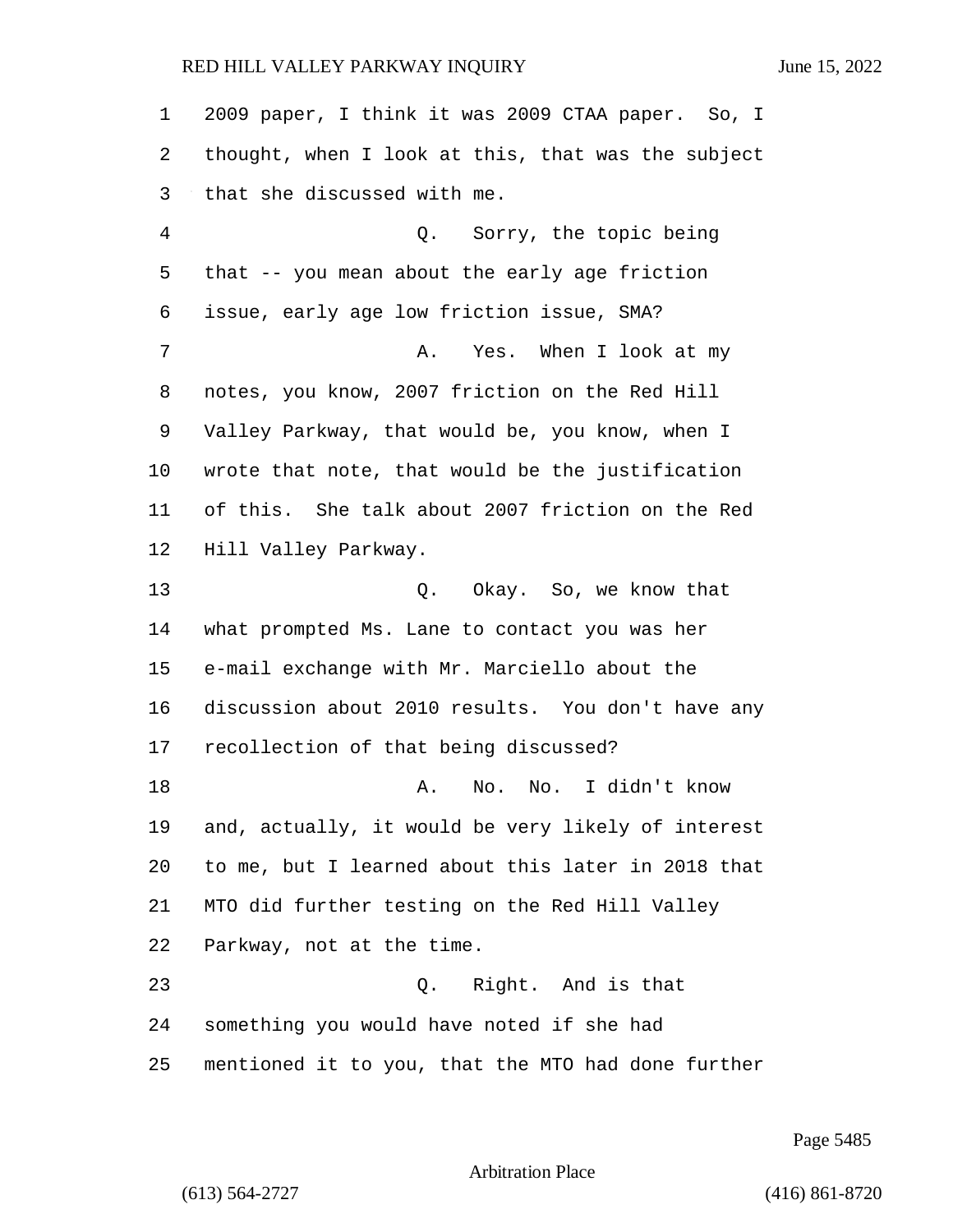1 testing? 2 A. Oh, definitely, and I would write a note about this. 4 Q. Okay. And the internal MTO e-mail communications indicated that Ms. Lane was going to perhaps contact you for a City of Hamilton contact. Do you have any recollection of whether you did or did not give her that contact? 9 A. No, I don't recall. If I gave her any contact, that would very likely be Mr. Gary Moore, but I don't recall what information I gave her. 13 Q. Okay. If she in fact did ask you for a contact, you would have given it her, I take it? 16 A. Yeah, of course. I would give her the contact. Later on, in 2016, this is what I -- yeah, definitely I would. 19 Q. Actually, I think it was 2016, but you're referring to the later instance where she contacted you and you in fact contacted Mr. Moore yourself. Right? 23 A. Yes. 24 Q. Okay. And so, is it possible that in this instance you also contacted

Page 5486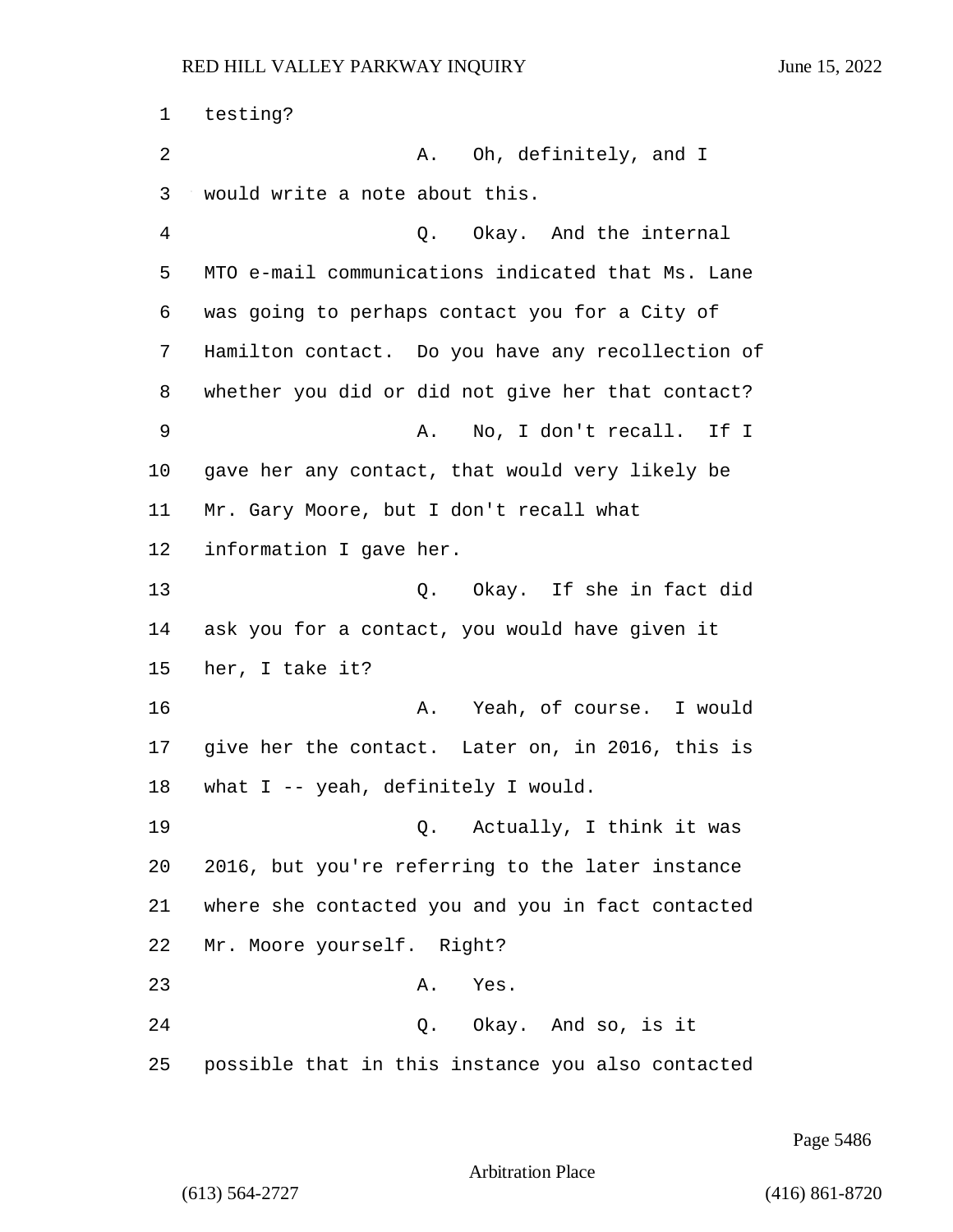Mr. Moore in addition to giving her his contact information? 3 A. No, I don't think so, because I have no note about it, so I think I didn't. 6 Q. Okay. You can take that down, Registrar. Thank you. 8 Now, we know that you were involved in three phases of what were called the pavement and materials technology review project for the City of Hamilton or sometimes called the PMTR for short, which I believe ran in a few phases from 2009 to 2013. Do you recall that? 14 A. Yes, I do. 15 Q. Okay. And we're not going to go to all of these references, but the phases are covered in overview document 5, paragraphs 51 to 69, overview document 6, 28 and 30, and there may be others, but overview document 6, paragraph 213. 21 So, before we get into specifics and the three phases, could you tell us how Golder came to be retained on these projects and then what, generally speaking, they were? 25 A. Mr. Gary Moore talked to

Page 5487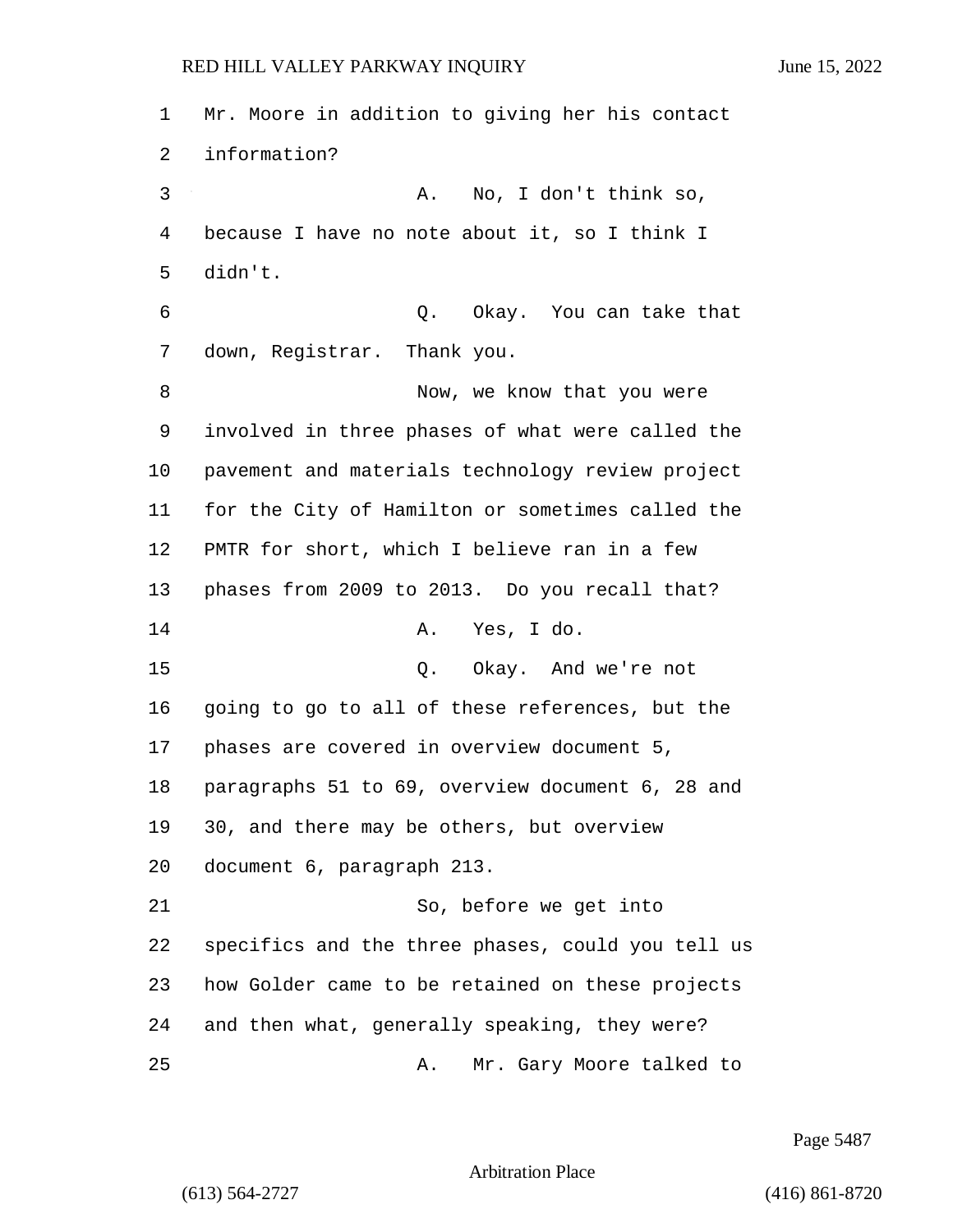| 1  | Golder, to me, and he was concerned that the      |
|----|---------------------------------------------------|
| 2  | pavement in the City of Hamilton were             |
| 3  | underperforming. And you'll show later on, I      |
| 4  | believe, that they had extensive network of       |
| 5  | pavements of certain value and that would require |
| 6  | certain budgets. Their budget was much smaller,   |
| 7  | so he wanted to improve the performance of the    |
| 8  | pavement to make sure that he would get what he   |
| 9  | anticipated. So, it was a long-term objective to  |
| 10 | improve pavement performance.                     |
| 11 | Q. Okay. And am I correct                         |
| 12 | that the project overall and the use of the three |
| 13 | phases, they weren't specifically related to the  |
| 14 | Red Hill Valley Parkway? Am I correct?            |
| 15 | No, no, they were not<br>Α.                       |
| 16 | related to Red Hill Valley Parkway.               |
| 17 | Q. And so, if we could go to                      |
| 18 | overview document 5, images 24 and 25, please,    |
| 19 | Registrar.                                        |
| 20 | And in paragraphs 51 to 53                        |
| 21 | describe Golder's report to Mr. Moore, phase 1 of |
| 22 | pavement and materials technology review, and in  |
| 23 | paragraph 52 it indicates that Golder's tasks for |
| 24 | phase 1 included inspection of visual pavement    |
| 25 | conditions, review of the City's pavement         |

Page 5488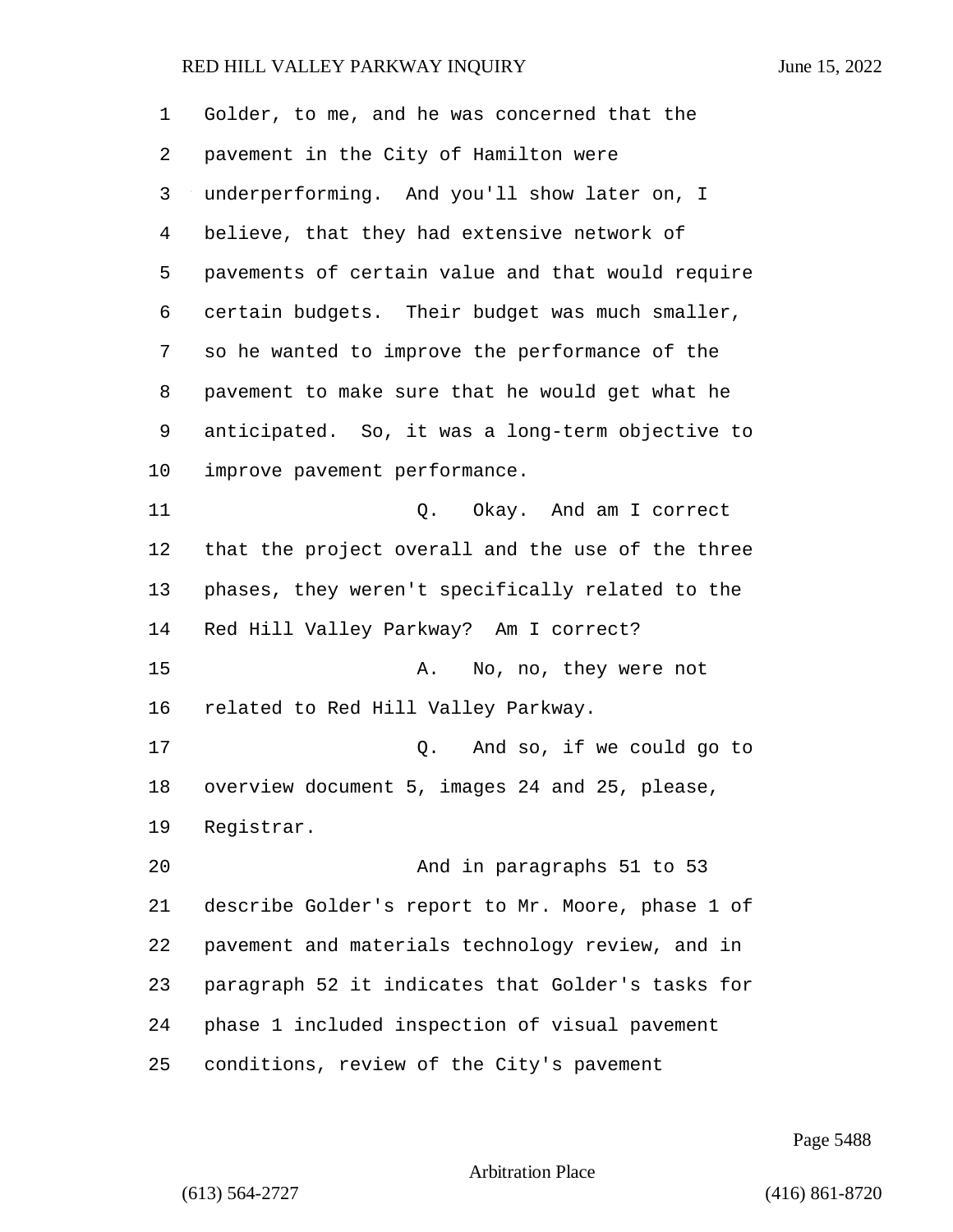| 1              | maintenance, rehabilitation and construction       |
|----------------|----------------------------------------------------|
| 2              | specifications from a QC/QA point of view, site    |
| 3              | visits to select construction sites, review of     |
| $\overline{4}$ | materials, test results from contractors, review   |
| 5              | of QA test results, development of recommendations |
| 6              | for improvement for construction quality, staff    |
| 7              | training and assisting staff with implementing     |
| 8              | recommended changes and preparing a report.        |
| 9              | Is that a fair description of                      |
| 10             | phase 1 and what it was about?                     |
| 11             | Yes, it is.<br>Α.                                  |
| 12             | Q. And then phase 2, if we                         |
| 13             | could go to overview document -- actually, just    |
| 14             | the next two images, 26 and 27, and paragraphs 57  |
| 15             | and 58 talk about phase 2 in the Golder proposal   |
| 16             | that you submitted on that setting out the scope   |
| 17             | for it. Does that describe, generally speaking,    |
| 18             | the work that Golder did on phase 2?               |
| 19             | Yes. Yes, it does.<br>Α.                           |
| 20             | Q. And I don't think we need                       |
| 21             | to go to it, but there was a report that Golder    |
| 22             | did for phase 2 dated April 2012. Does that sound  |
| 23             | about right in terms of the timing?                |
| 24             | Yes, it is.<br>Α.                                  |
| 25             | Okay. And, for<br>Q.                               |

Page 5489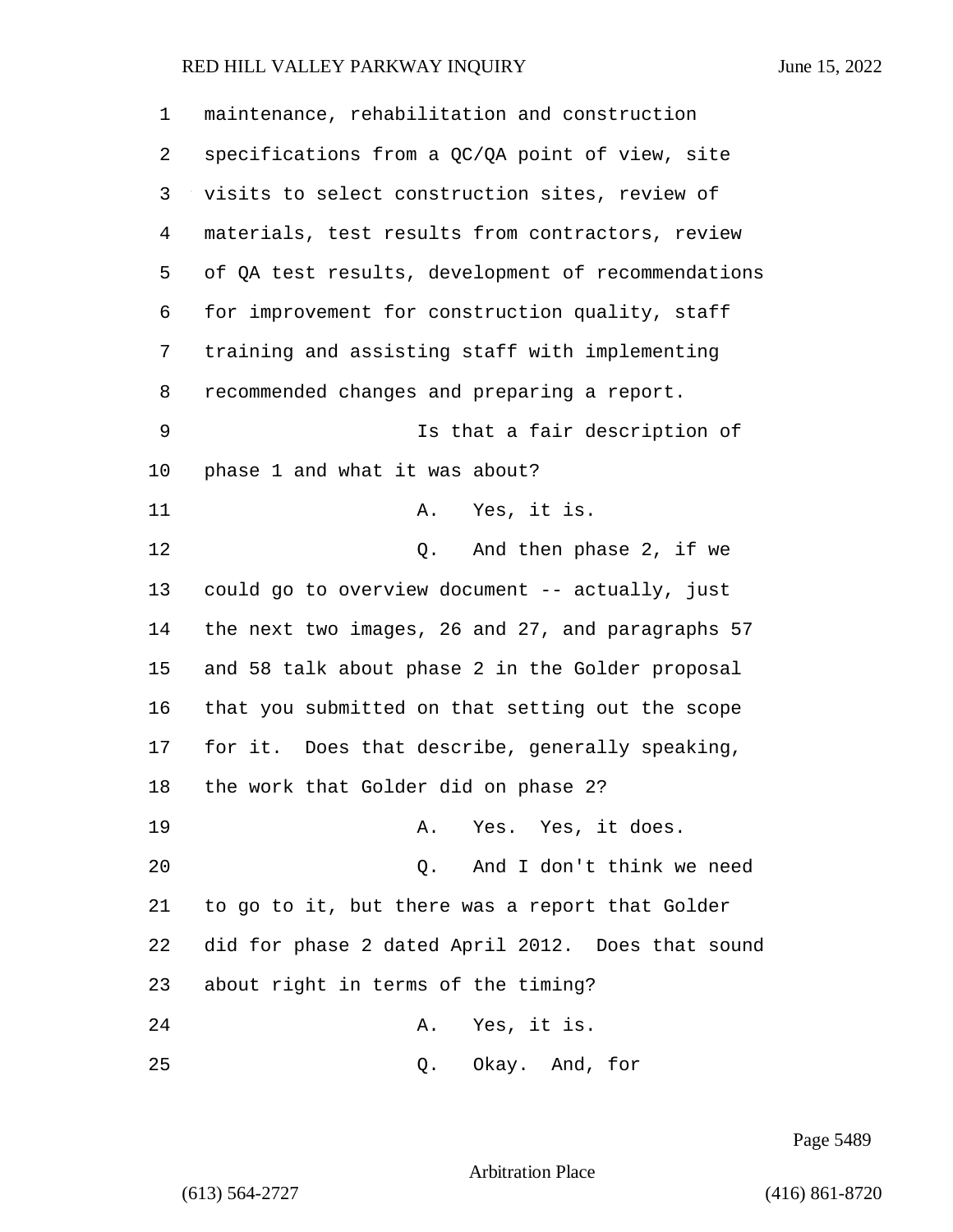| $\mathbf 1$ | reference, this is at -- maybe we can go to it --  |
|-------------|----------------------------------------------------|
| 2           | overview document 5 still at the next page, 28, at |
| 3           | paragraph 61 and 62. It doesn't actually state     |
| 4           | the date in 61, but it was from April of 2012.     |
| 5           | So, again, the report                              |
| 6           | addressing various items related to pavement       |
| 7           | maintenance, rehabilitation and preservation and   |
| 8           | discussing asphalt mix designs, including SMA      |
| 9           | mixes, based on OPSS.MUNI1511 and mix design       |
| 10          | methodology.                                       |
| 11          | So, that part of it is                             |
| 12          | involved in -- again, fair description of the      |
| 13          | report?                                            |
| 14          | Yes, it is.<br>Α.                                  |
| 15          | And then this is just in<br>Q.                     |
| 16          | terms of the timing about what Golder was doing    |
| 17          | with the City during this period.                  |
| 18          | If we could go to overview                         |
| 19          | document 6, Registrar, images 15 and 16, and       |
| 20          | paragraph 28 first of all, which straddles the     |
| 21          | pages.                                             |
| 22          | On March 1, 2013, you e-mailed                     |
| 23          | Mr. Moore and stated that, as discussed this       |
| 24          | morning, you were attaching an authorization to    |
| 25          | proceed and consulting services agreement and      |

Page 5490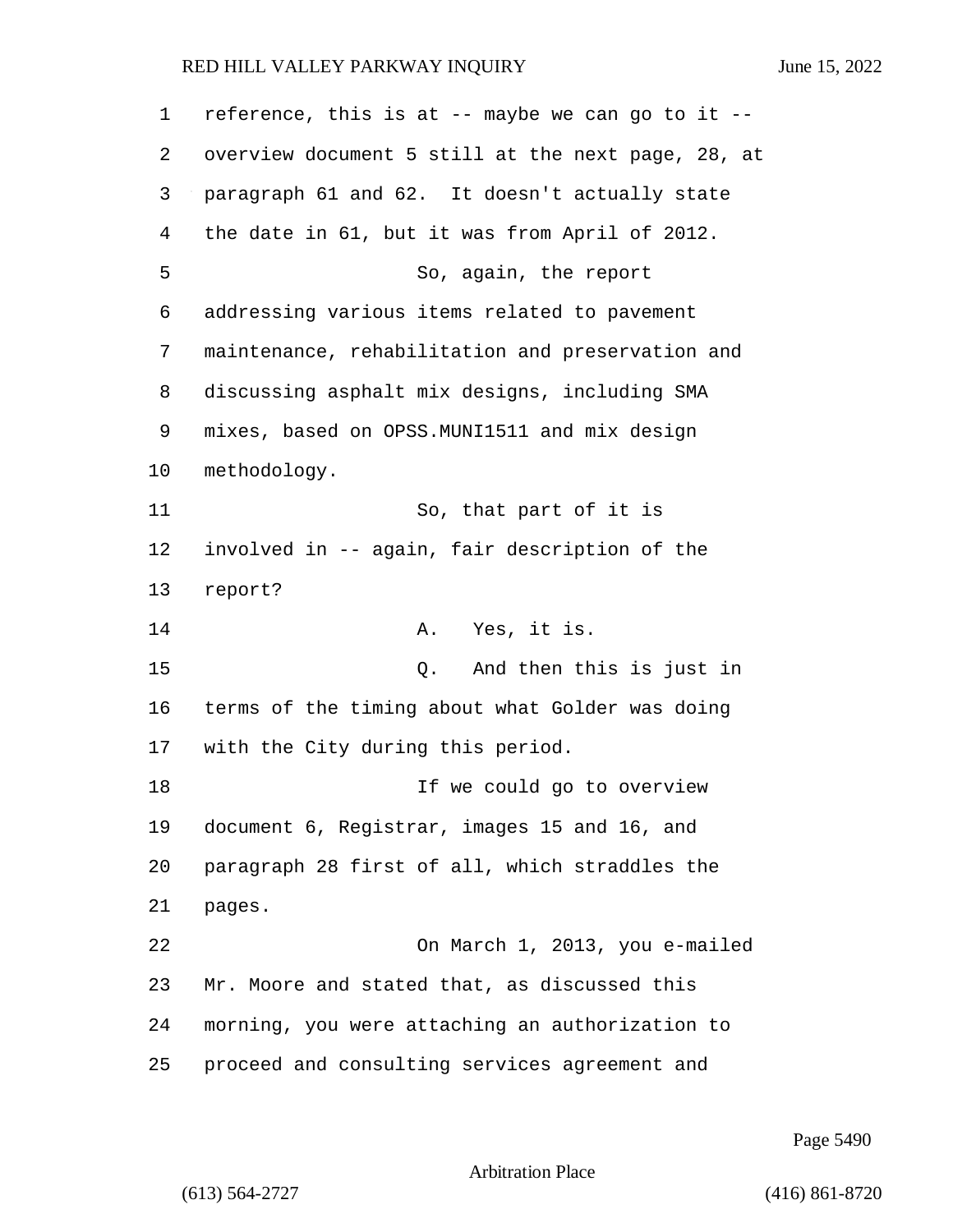| 1  | three proposals for work, with this first being     |
|----|-----------------------------------------------------|
| 2  | activating the instrumentation on the Red Hill      |
| 3  | Valley Parkway, the second being phase 3 of the     |
| 4  | pavement and materials technology review. That's    |
| 5  | phase 3 of what we were just talking about, the     |
| 6  | PMTR. Is that right?                                |
| 7  | A. Yes, PMTR, phase 3. Yes.                         |
| 8  | Right. And then the<br>Q.                           |
| 9  | third at the top of image 16, "Pavement Condition   |
| 10 | Evaluation on Red Hill Valley Parkway Five Years    |
| 11 | After Construction."                                |
| 12 | And then if we could go -- and                      |
| 13 | we'll come back to the third one in a bit, but if   |
| 14 | we could go now to call out paragraph 30, and this  |
| 15 | is about phase 3 of the PMTR.                       |
| 16 | And is this a fair summary of                       |
| 17 | what phase 3 was about?                             |
| 18 | A. Yes, I think it is. Yes.                         |
| 19 | Q. So, implementing, to                             |
| 20 | start with, phase 1 and two recommendations.<br>And |
| 21 | one of the things I see there is analysis of the    |
| 22 | feasibility of using high recycled asphalt          |
| 23 | pavement mixes. That's one of the things that you   |
| 24 | covered in phase 3?                                 |
| 25 | Yeah. I think the main<br>Α.                        |

Page 5491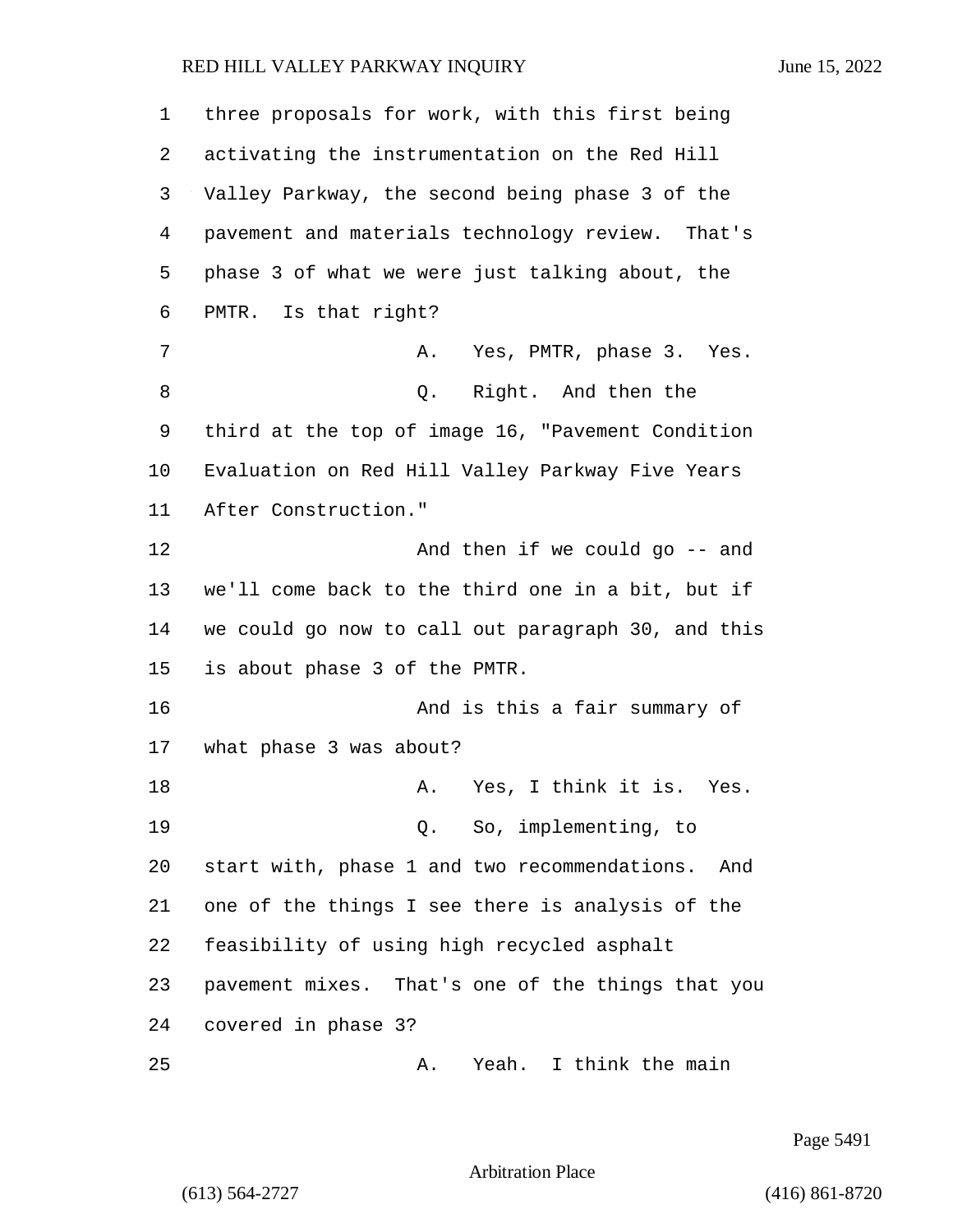purpose was to review the implementation of phase 1 and phase 2, because it's easy to recommend and if it's not implemented, that would be waste. So, first, that was the main purpose and then some other items. One of them was using high percentage of recycled mixes and recommendation for analysis and also, you know, using composite pavements or, you know, in this case, we called it concrete basis and pavement structure, so it's a composite pavement. 11 Q. Okay. And then I think if we go to image 82, overview document 6. 13 Just to date this, paragraph 213 indicates that at least the initial draft of the PMTR phase 3 report, you sent to Mr. Moore on December 31, 2013. That's something that you were working on throughout 2013? 18 A. Yes. Yes. Yes, I did. 19 Q. All right. And were those, the PMTR, different phases, were those the primary Golder engagements with the City up until at least 2013? From 2009 to 2013, were those the primary Golder engagements or at least the ones that you were involved in? 25 A. Of my part on pavement

Page 5492

Arbitration Place

(613) 564-2727 (416) 861-8720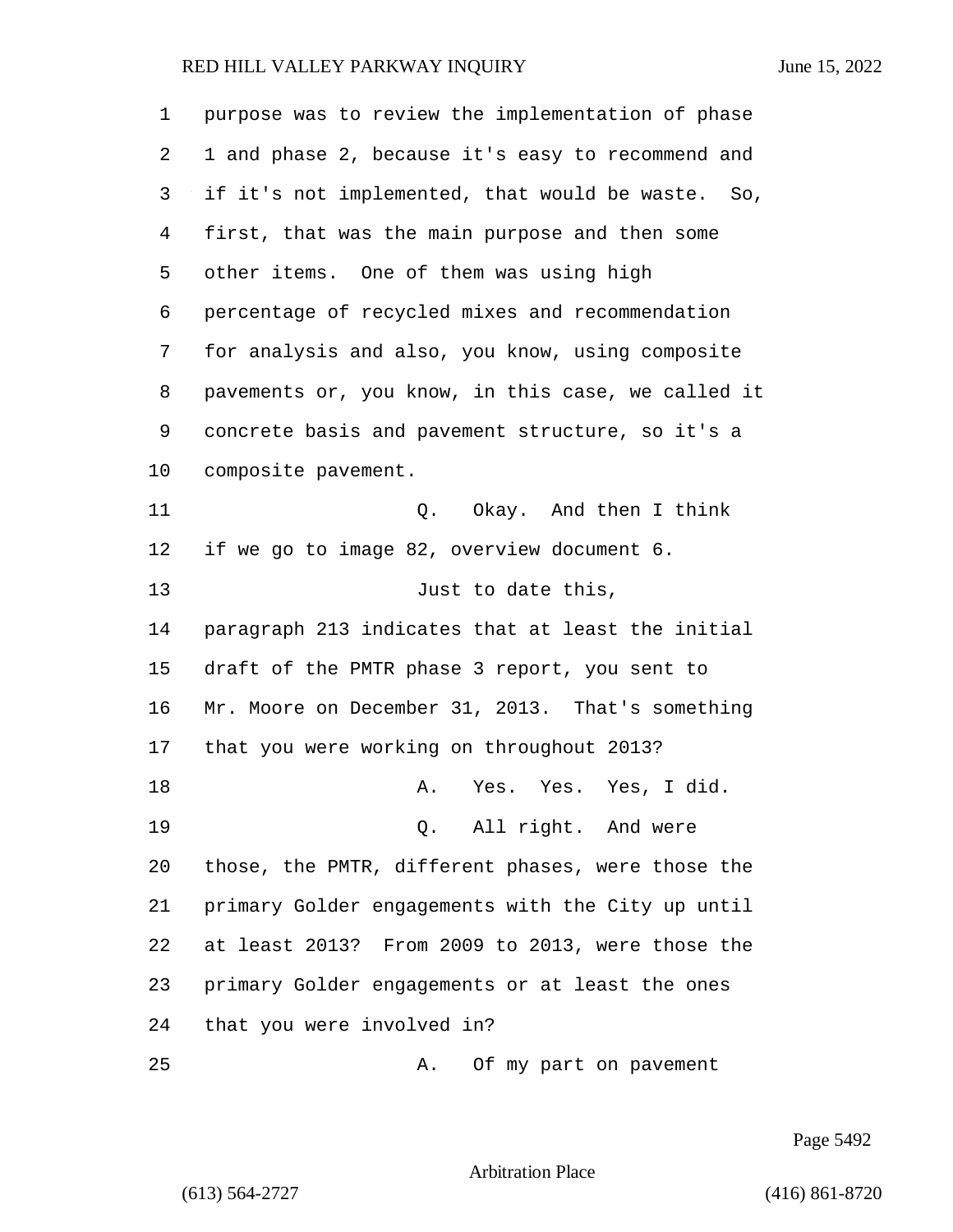and materials, because there were also other members of Golder involved, but for me, yes, that was the main engagement of Golder, my group, yes. 4 Q. Okay. If you could take that down, Registrar, and go to image 7 of overview document 6. 7 And in paragraph 9, it refers to an entry in your notebook on November 21, 2012 refers to Hamilton and then RHVP monitoring stations start and five years later. Do you recall what this is about? 12 A. Yes. The monitoring station, actually, that monitoring station was installed in 2007, but, you know, there were some issues after flooding, some technical issues after flooding. And also, the City of Hamilton wanted automatic connections through internet, so they didn't have to drive to the station to download but they could do it over internet, so that was this piece. 21 And then five years later, that was the condition of the pavement on the Red Hill Valley Parkway five years after construction. 24 Q. Okay. So, just on the first part you referred to, at the time of

Page 5493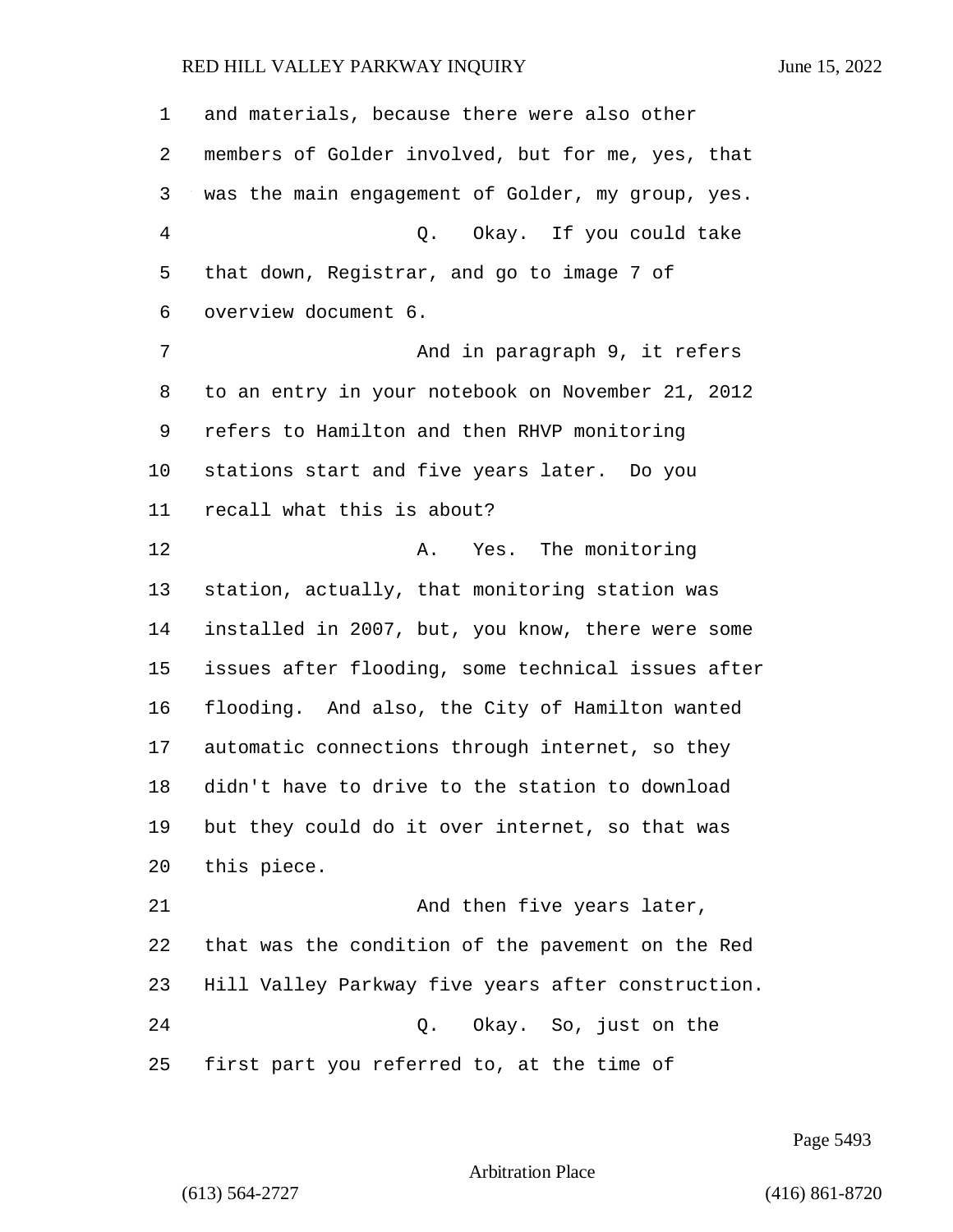construction of the Red Hill, there was the instrumentation we've seen previous reference to where monitoring for the permanent pavement was put in place at the time and this is a followup on that. Is that right? 6 A. Yes, it is. 7 C. Okay. And then the five years later, the condition of the pavement five years after construction you mentioned, so does this reflect a discussion that you were having or a meeting or what? 12 A. Yes. It probably -- you know, if it's ten years ago I don't remember details, but I think it was probably the initial discussion about the idea of evaluating of pavement condition five years after construction. 17 Q. And, sorry, initial discussion with who? 19 A. That would be very likely with Gary Moore. 21 Q. Okay. 22 A. With Gary Moore. 23 Q. And if we could pull up images 11 and 12, at paragraph 18, which straddles

25 the two pages.

Page 5494

Arbitration Place

(613) 564-2727 (416) 861-8720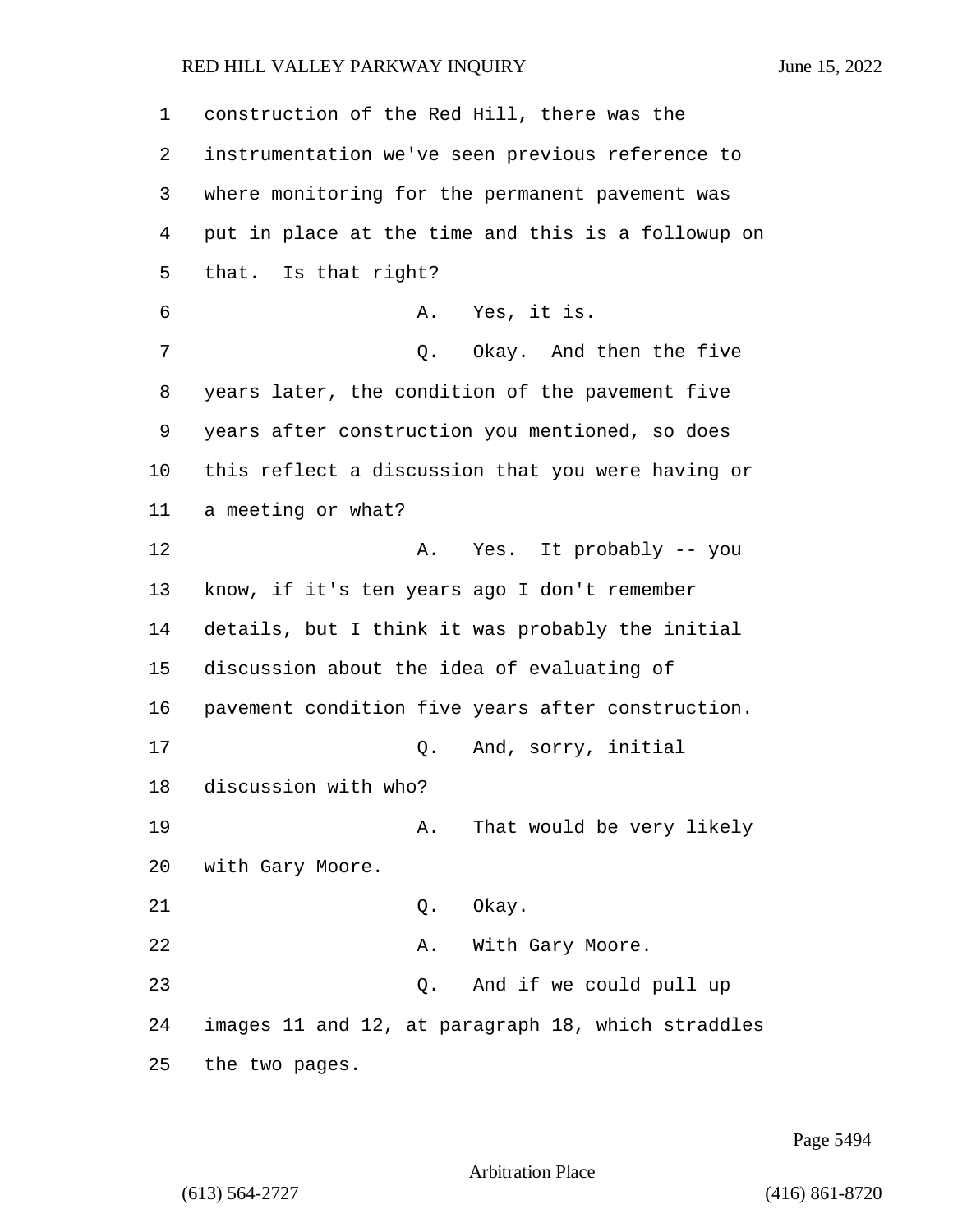1 On February 1, 2013, you 2 e-mailed Mr. Moore that you were attaching an 3 abstract for a proposed paper for TAC 2013, and 4 that's the Transportation Association of Canada. 5 Is that right? 6 A. Yes, it is. 7 Q. And their annual 8 conference? 9 A. Yes, for the annual 10 conference in -- 11 C. Okay. And it attached an 12 abstract, you attached an abstract, of a paper 13 titled "Evaluating Performance of the Perpetual 14 Pavement on the Red Hill Valley Parkway Five Years 15 After Construction." And then the abstract itself 16 is set out in full there. 17 Maybe if you could just call 18 up the indented text there. Thank you. 19 So, you sent this to Mr. Moore 20 and it lists you, Mr. Moore and Vimy Henderson of 21 Golder as the authors. Was this paper your idea 22 or someone else's idea? Do you recall? 23 A. I think it was my idea, 24 yes. 25 Q. All right. And had you,

Page 5495

Arbitration Place

(613) 564-2727 (416) 861-8720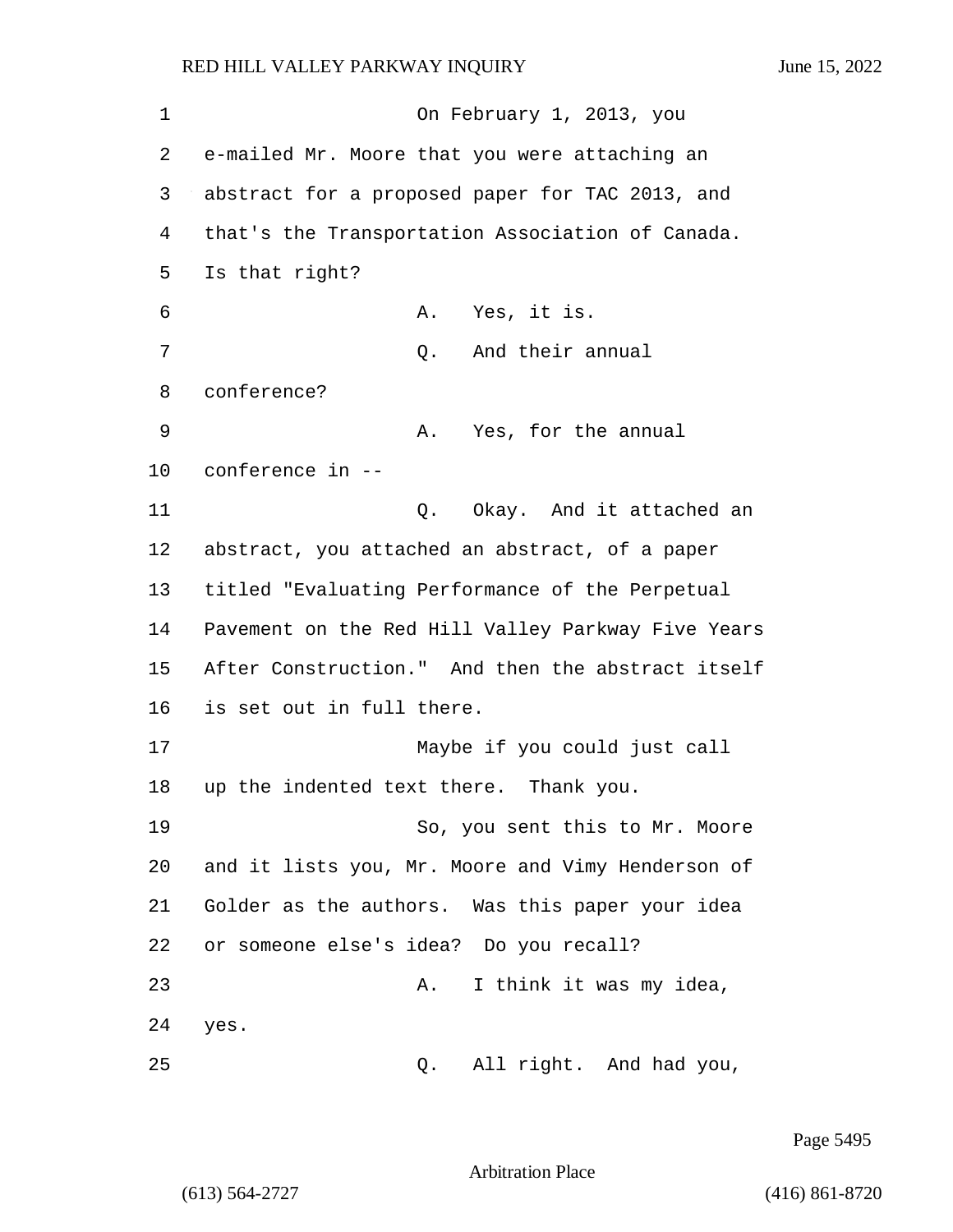| 1  | prior to your sending this abstract to him, had    |
|----|----------------------------------------------------|
| 2  | you discussed with him doing a five-year           |
| 3  | performance review?                                |
| 4  | From that note, I think I<br>Α.                    |
| 5  | likely talked to him, but here in the abstract,    |
| 6  | there are more details about this, but this is     |
| 7  | only an abstract, an idea what would be in the     |
| 8  | paper.                                             |
| 9  | Q. Right. But presumably                           |
| 10 | there's a distinction between the paper and the    |
| 11 | actual five-year performance review study?         |
| 12 | Α.<br>Yes.                                         |
| 13 | Right?<br>Q.                                       |
| 14 | Α.<br>Yes.                                         |
| 15 | Is that fair?<br>Q.                                |
| 16 | Α.<br>Yes.                                         |
| 17 | And at this point, had<br>Q.                       |
| 18 | you actually conducted any investigations          |
| 19 | respecting the Red Hill Valley Parkway condition   |
| 20 | or performance after five years?                   |
| 21 | No. I didn't do any<br>Α.                          |
| 22 | investigation, just, you know, visual, overall     |
| 23 | visual impression. Not evaluation, but visual      |
| 24 | impression, just driving to the -- you know,       |
| 25 | mainly driving to the station, because the station |

Page 5496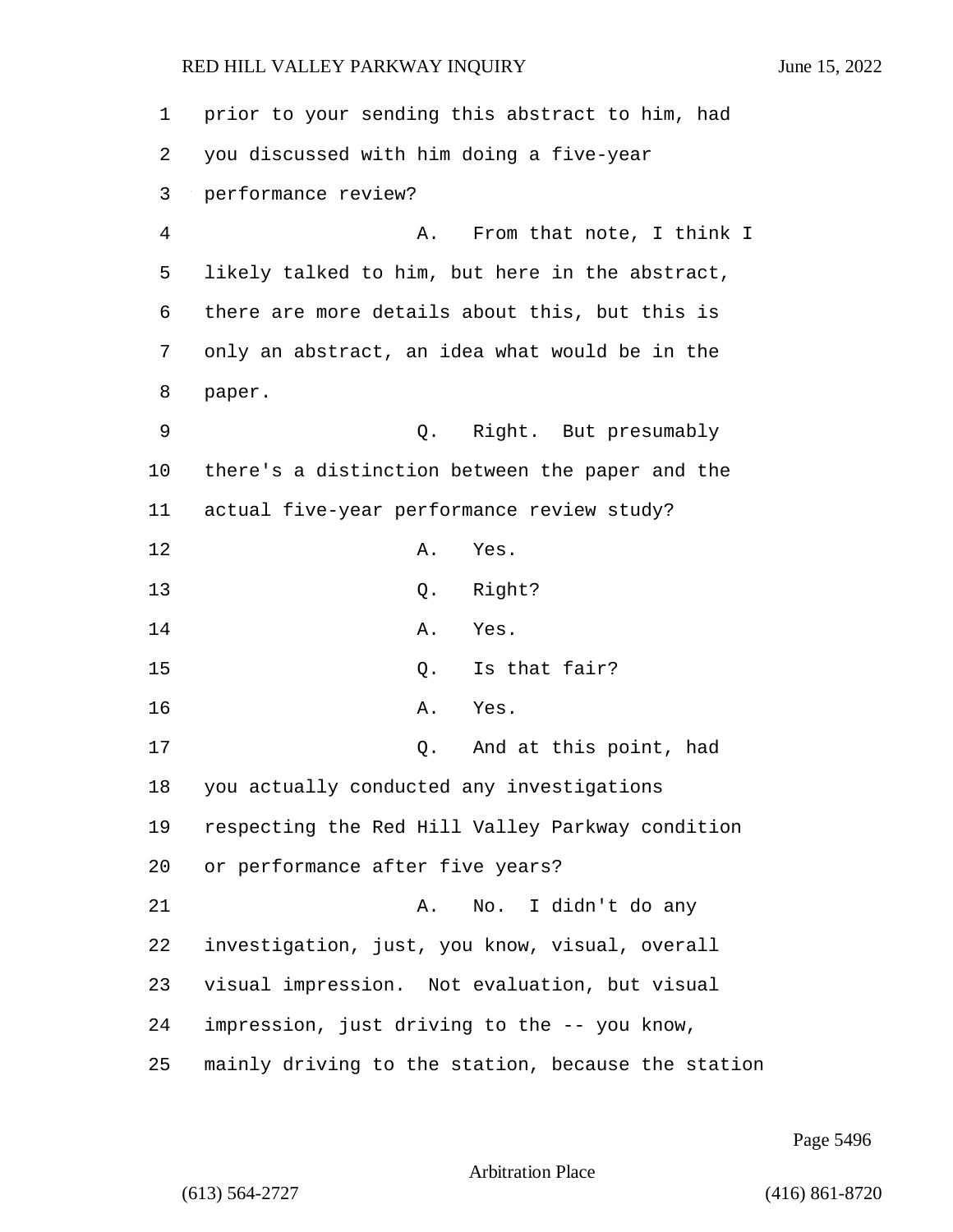| 1  | was just next to the Red Hill Valley Parkway, so I |
|----|----------------------------------------------------|
| 2  | could see the pavement.                            |
| 3  | Q. Sorry, the station, do                          |
| 4  | you mean the monitoring station?                   |
| 5  | The monitoring station,<br>Α.                      |
| 6  | yes.                                               |
| 7  | Q. Okay. And had you spoken                        |
| 8  | to Mr. Moore about doing a paper prior to sending  |
| 9  | this to him?                                       |
| 10 | I'm not sure about the<br>Α.                       |
| 11 | paper because then, you know, Mr. Moore was not    |
| 12 | interested in writing a paper, so he was yes to    |
| 13 | evaluation but no to paper, I would say.           |
| 14 | Q. Okay. We'll get to that.                        |
| 15 | He responds subsequently about a lack of interest  |
| 16 | in the paper. What was your impetus for doing the  |
| 17 | paper? You said you think to spoke to him          |
| 18 | previously about doing the actual review. What     |
| 19 | was your impetus for wanting to do this paper?     |
| 20 | First, there was a lot of<br>Α.                    |
| 21 | interest. You know, that was the first municipal   |
| 22 | perpetual pavement in the country and with some    |
| 23 | innovative technology, so there was interest. It   |
| 24 | would be very interesting to see how this thing is |
| 25 | performing. And, you know, at the same time, you   |

Page 5497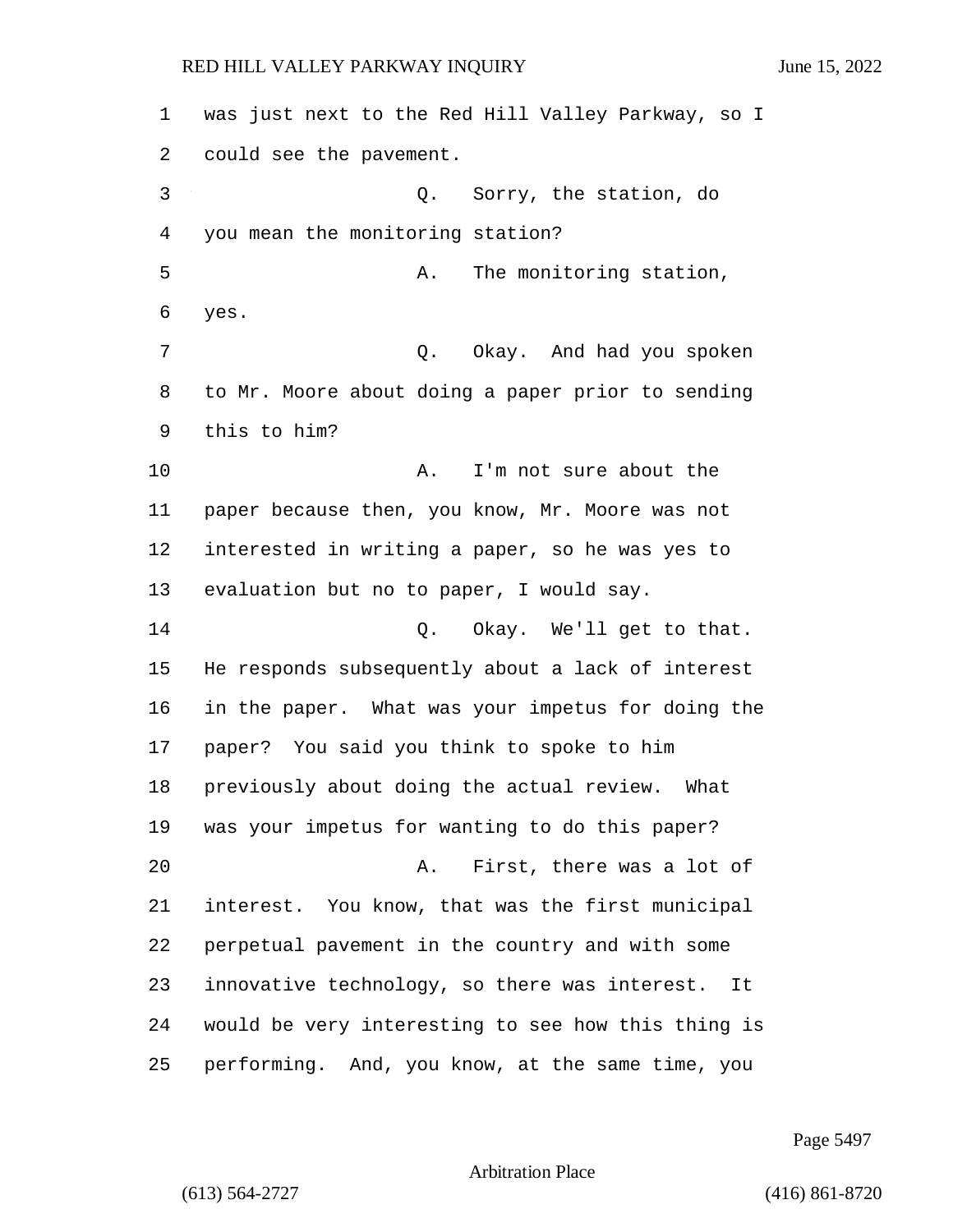| 1              | know, I knew about the two flooding events on the  |
|----------------|----------------------------------------------------|
| 2              | Red Hill Valley Parkway and, you know, driving     |
| 3              | there, you know, I knew there was some, at that    |
| $\overline{4}$ | time, low severity cracking, so I was interested   |
| 5              | in the condition of the pavement.                  |
| 6              | And, in the last two<br>Q.                         |
| 7              | paragraphs, we've got it already called up but in  |
| 8              | the second last paragraph beginning, "Five years   |
| 9              | after construction of the pavement," I want to     |
| 10             | focus on that. In the last paragraph it            |
| 11             | contemplates certain investigations and analysis   |
| 12             | and presumably that includes various tests --      |
| 13             | thank you, Registrar -- to be carried out to       |
| 14             | evaluate the Red Hill performance. Is that         |
| 15             | correct?                                           |
| 16             | So, those tests, the<br>Α.                         |
| 17             | paper discusses advanced material characterization |
| 18             | test were used during construction, so that was,   |
| 19             | you know, I would say, unique, like, you know,     |
| 20             | testing those characteristics. And then also the   |
| 21             | information from the instrumentation that was      |
| 22             | installed in the pavement and then was monitored   |
| 23             | in the monitoring station. So, that was unique,    |
| 24             | so that would be very -- I think a very            |
| 25             | interesting for the industry.                      |

Page 5498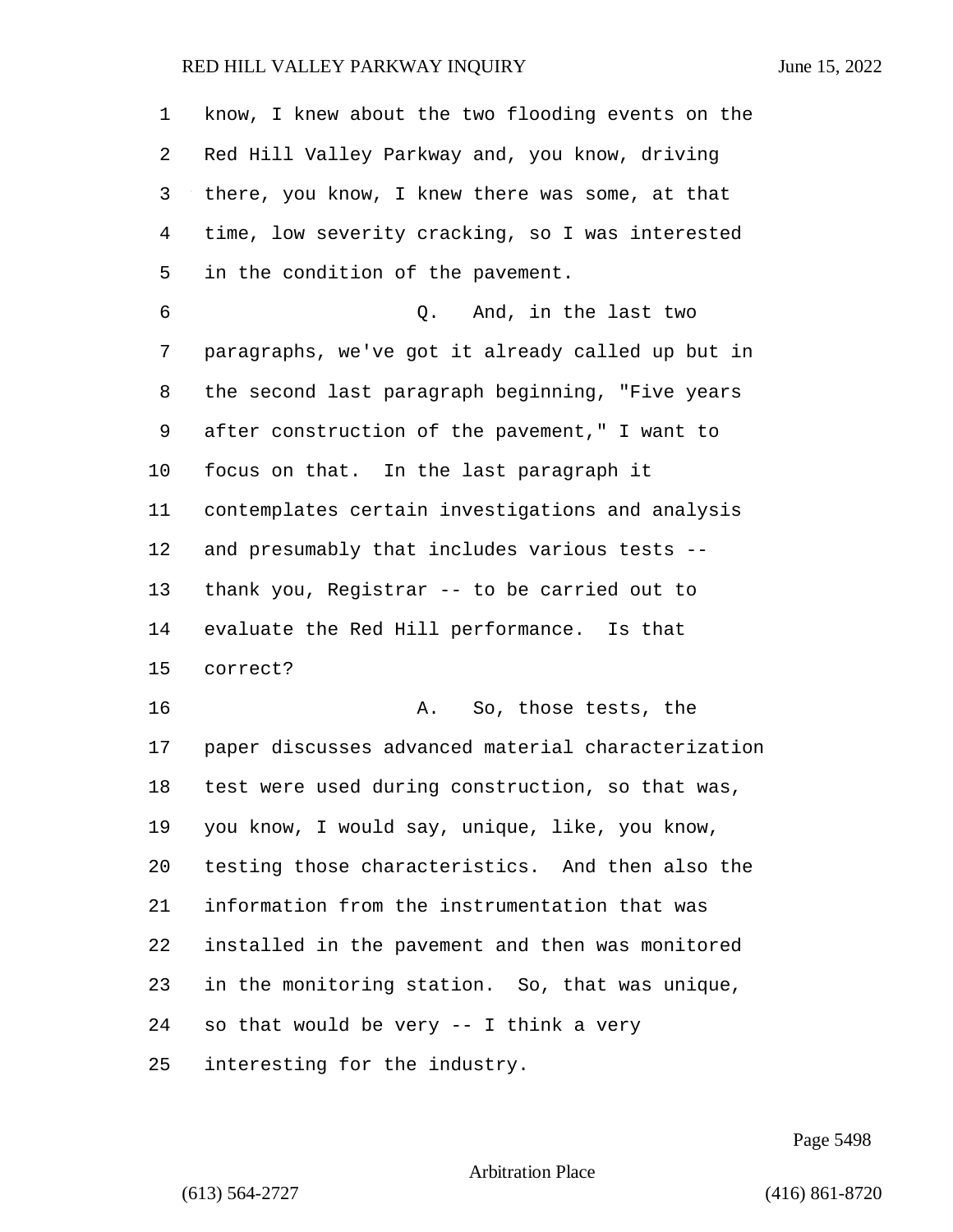| 1      | But then in the last<br>Q.                         |
|--------|----------------------------------------------------|
| 2      | sentence it talks about field investigations       |
| 3      | carried out on the RHVP in its fifth year of       |
| 4      | service and the detailed analysis carried out to   |
| 5      | evaluate its performance to date and evaluate the  |
| 6      | impact of measured performance on its life cycle.  |
| 7      | Is that anticipating testing to come?              |
| 8      | Yes. Yeah. This<br>Α.                              |
| 9      | would -- so, it was, like, initially what was      |
| 10     | installed, how this thing was constructed, how it  |
| 11     | was monitored. And then the third stage will be    |
| 12     | the evaluation, how -- of the performance, how it  |
| 13     | looks like now. Now, I mean, you know, five years  |
| 14     | after construction.                                |
| 15     | Okay. And what was the<br>Q.                       |
| 16     | intention in terms of how this was going to be     |
| 17     | funded, these future testing and investigations    |
| $18\,$ | and analysis that are referred to in the paper?    |
| 19     | A. So, you know, the                               |
| 20     | evaluation, I anticipate evaluation would be       |
| 21     | funded by the City. But the paper, we wrote the    |
| 22     | paper in our own time.                             |
| 23     | Q. So, you're talking then                         |
| 24     | there's the actual report, investigation, the      |
| 25     | five-year investigation that you say you think you |

Page 5499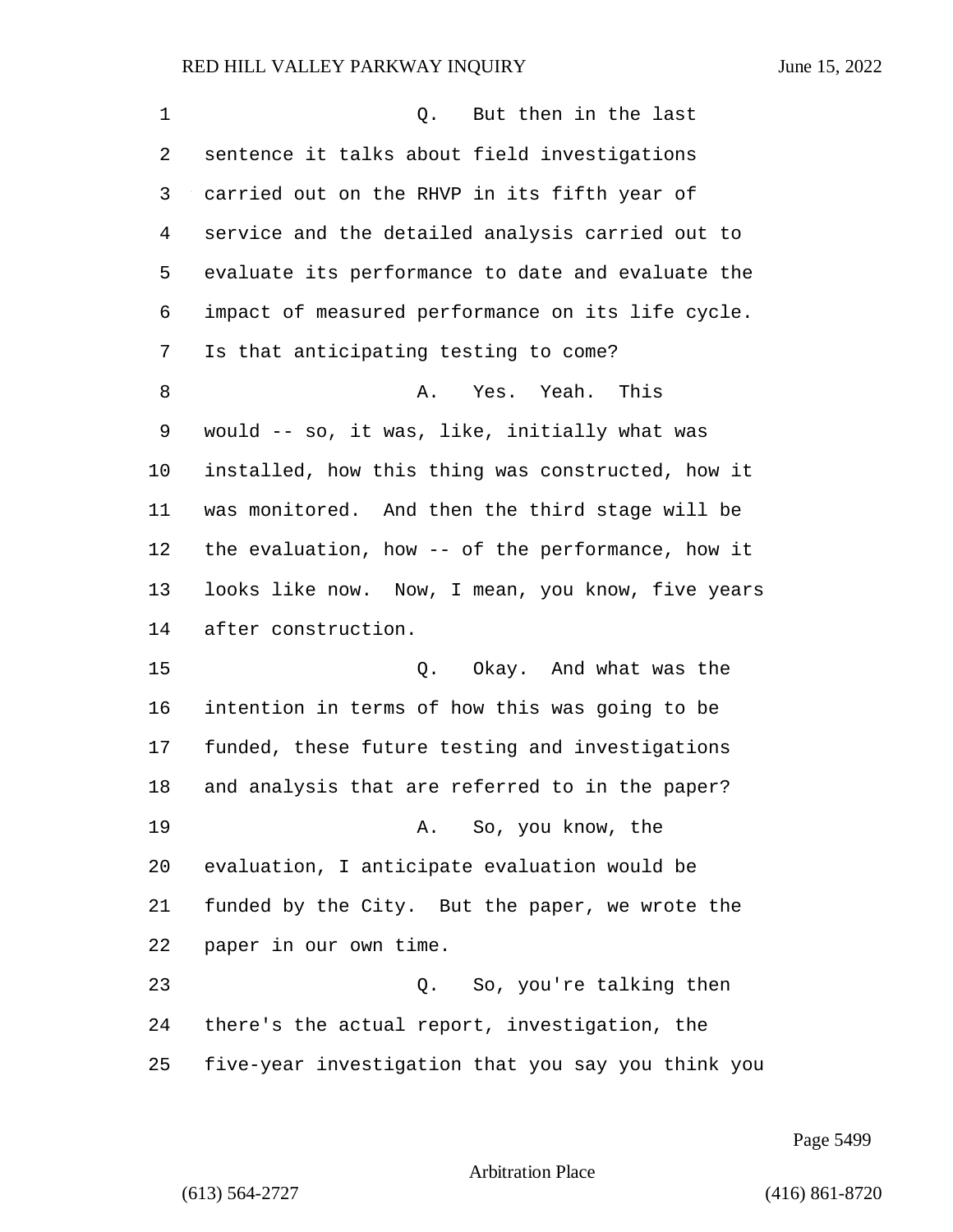already talked about with Mr. Moore, and then the paper on the side. Is that fair? 3 A. Yes. So, it would be the evaluation, you know, some testing and report. That would be one part. Another part would be the paper. 7 0. All right. And is it similar in that way to the feasibility study back in 2005 and the CTAA paper that we talked about in your previous evidence? So, the one hand you've got the feasibility study and the other hand you've got the paper going at the same time. Is that the idea? **A.** Yes. It may be similar, but here we would have, you know, realistic data, realistic data of the performance. 17 Q. Yeah. Sorry. I just mean I'm just talking about the timing of when the report for the City and, on the other hand -- or the study for the city and then on the other hand the paper. Similar approach. Is that fair? 22 A. Yeah, that would be -- and, you know, if we have the information from the evaluation, just write a report, a paper, a technical paper on this, what we observed.

Page 5500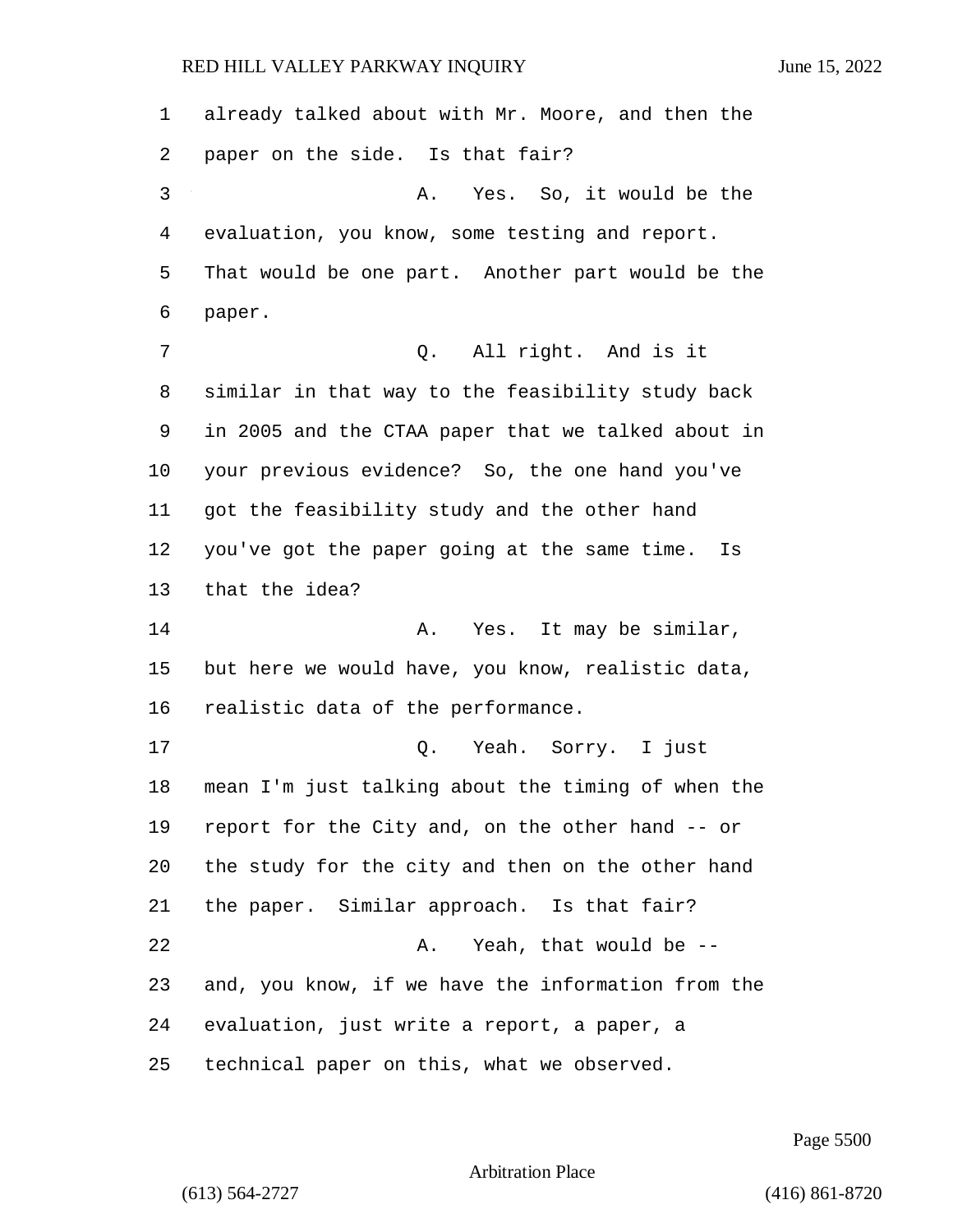| 1  | Okay. And then in the<br>Q.                        |
|----|----------------------------------------------------|
| 2  | second last paragraph that starts off, "Five years |
| 3  | after construction, the pavement is in excellent   |
| 4  | condition," what is that based on?                 |
| 5  | Oh, it is based on the<br>Α.                       |
| 6  | visual impression. I think the pavement was in     |
| 7  | excellent condition. I have to clarify that        |
| 8  | excellent condition doesn't mean perfect, but, you |
| 9  | know, if -- like, technically, I don't know if you |
| 10 | want me to elaborate a little bit of this.         |
| 11 | We used, for instance,                             |
| 12 | pavement condition index to evaluate pavement      |
| 13 | condition. The perfect condition is 100, but PCI   |
| 14 | of 100 to 85, if a pavement has PCI of 85 to 100,  |
| 15 | it's considered to be excellent condition and then |
| 16 | the ranking goes down to very good, good, et       |
| 17 | cetera, to fair.                                   |
| 18 | And, for instance, Stantec, I                      |
| 19 | think when they prepared the report, I think, in   |
| 20 | 2019, they used OCI, which is overall condition    |
| 21 | index. For excellent pavement, their ranking was   |
| 22 | 81 to 100. So, excellent doesn't mean perfect,     |
| 23 | but it's still, you know, better than very good.   |
| 24 | So, there are some -- you can anticipate some      |
| 25 | distresses, but not some, you know, very severe    |

Page 5501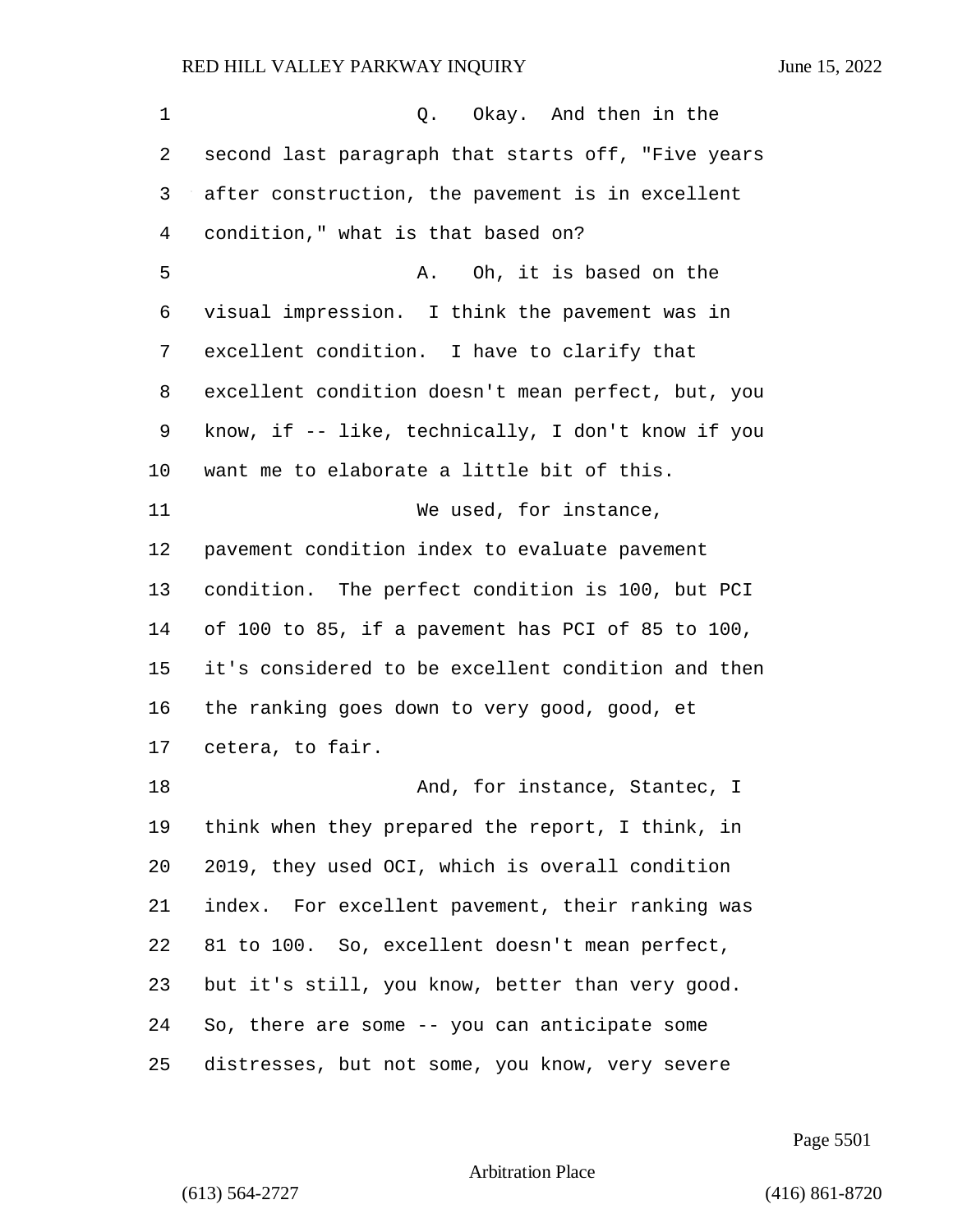fractures. Some stresses could be anticipated and the pavement could be still classified as excellent. 4 Q. But that ranking that you refer to, is that a ranking that's based after testing or is that a ranking that is based on a visual inspection? 8 A. No. At that point of time, it was based on my -- before visual condition, that was my visual impression. 11 Q. Right. Okay. I understand it was at this time. You're quite clear about that. But normally when you are giving a ranking of that sort about the condition, is that typically a ranking that you would give in a report after having done various tests in addition to a visual, or is that always something that's restricted to a visual inspection, that ranking to which you refer? 20 A. Well, you know, it depends what index you use, but, you know, if you talk about PCI or pavement condition index, it's based on visual. 24 Q. Okay. And here, though, this is abstract is actually speaking in the past.

Page 5502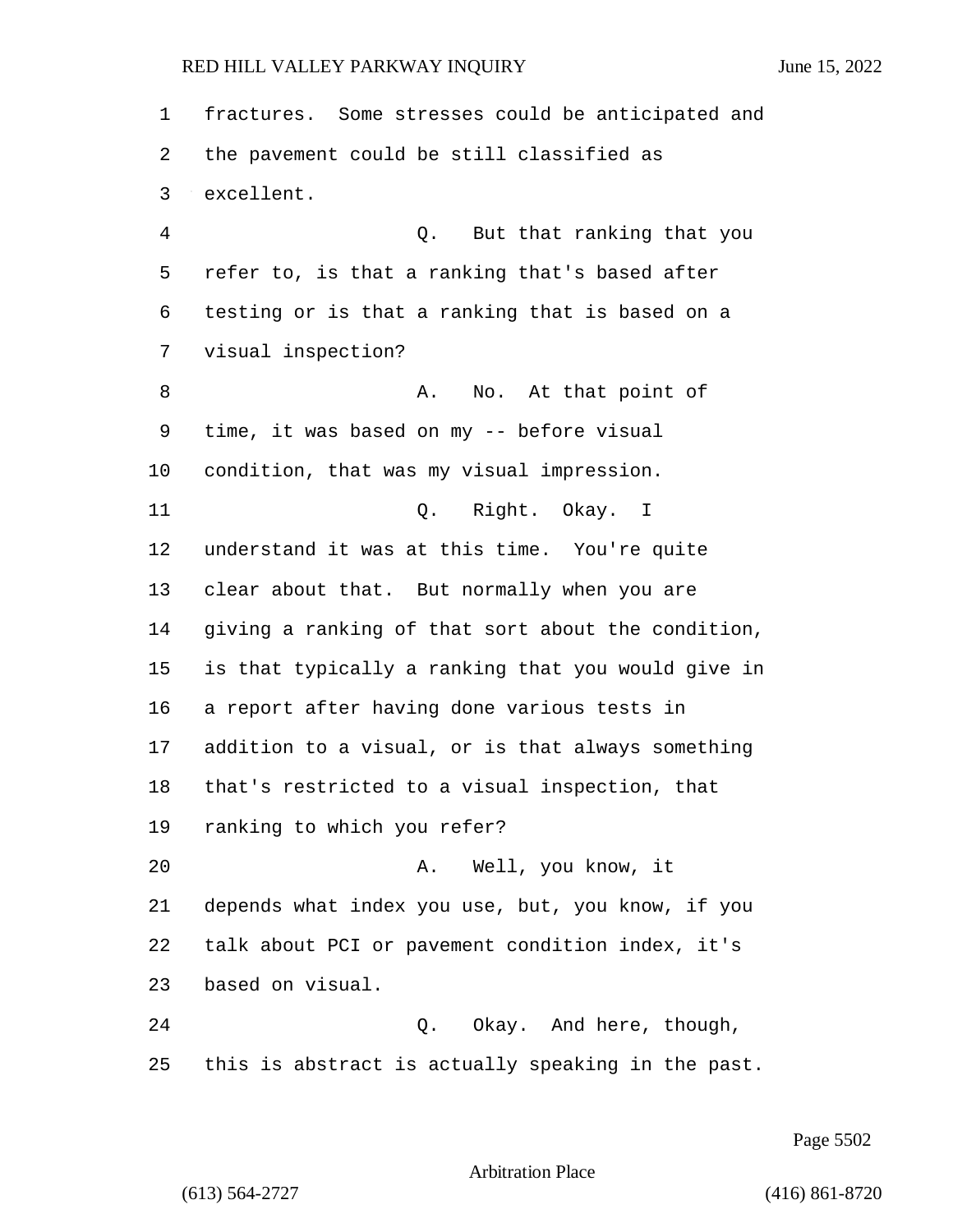| 1  | Right? In that very last sentence that we looked  |
|----|---------------------------------------------------|
| 2  | at in the last paragraph, right, it's talking     |
| 3  | about the paper will discuss the various field    |
| 4  | investigations carried out on the RHVP in its     |
| 5  | fifth year of service and the detailed analysis,  |
| 6  | so it's speaking in the past tense about things   |
| 7  | that haven't occurred yet. Correct?               |
| 8  | Α.<br>Yes.                                        |
| 9  | Q. Okay. Because the                              |
| 10 | anticipation is that this paper is going to be    |
| 11 | reflecting tests to be done in the future. Right? |
| 12 | Α.<br>Yes. Yes.                                   |
| 13 | Okay.<br>Q.                                       |
| 14 | It is.<br>Α.                                      |
| 15 | And by characterizing it<br>Q.                    |
| 16 | as excellent at this point, perhaps does that     |
| 17 | suggest a predisposition to find it to be         |
| 18 | ultimately in good or excellent condition, given  |
| 19 | that tests haven't actually been done on it?      |
| 20 | Yes. You know, I've been<br>Α.                    |
| 21 | doing this thing now for 48 years, so I know      |
| 22 | likely what to anticipate. So, I think I would    |
| 23 | anticipate it would be as I identified, yes.      |
| 24 | If we could take that<br>Q.                       |
| 25 | down and paragraph 19 on image 12, if you could   |

Page 5503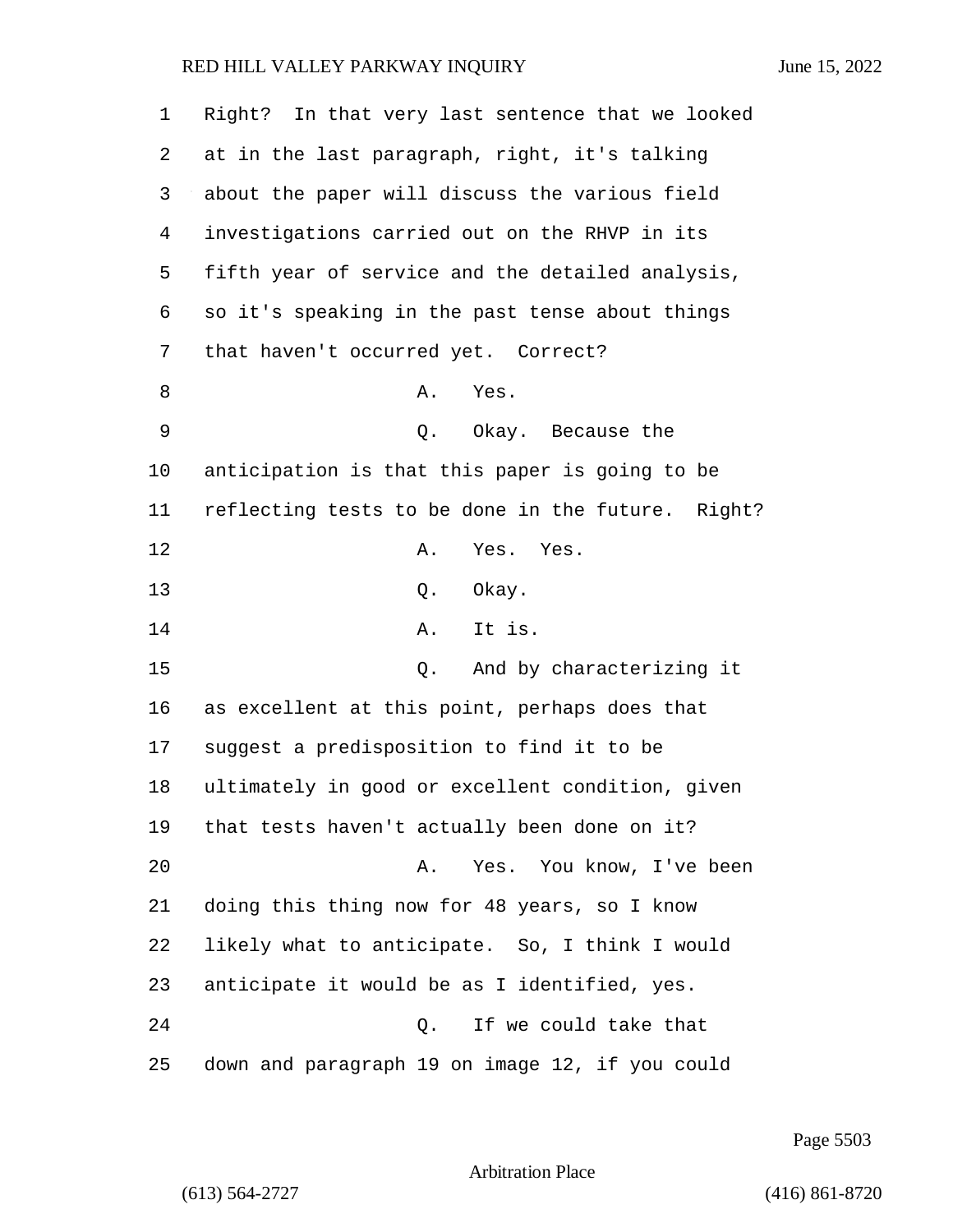| 1  | call that out.                                    |
|----|---------------------------------------------------|
| 2  | I think this is what you were                     |
| 3  | referring to before. On February 5, 2013,         |
| 4  | Mr. Moore responded to you by e-mail and said:    |
| 5  | "I don't see anything that is                     |
| 6  | using the data gathered over                      |
| 7  | the last five years or the                        |
| 8  | evaluation of performance.                        |
| 9  | Everything is just a rehash of                    |
| 10 | the original design and                           |
| 11 | previous work. I can't really                     |
| 12 | support this going forward as                     |
| 13 | is."                                              |
| 14 | Were you surprised by this                        |
| 15 | response?                                         |
| 16 | Well, you know, maybe not<br>Α.                   |
| 17 | surprised. I can say disappointed, but, you know, |
| 18 | the client is the client. You know, it's his      |
| 19 | road, his decision. If he's not interested, this  |
| 20 | is it.                                            |
| 21 | All right. Did you agree<br>Q.                    |
| 22 | or disagree with his statement that everything is |
| 23 | just a rehash of the original design and previous |
| 24 | work?                                             |
| 25 | It's really not<br>No.<br>Α.                      |

Page 5504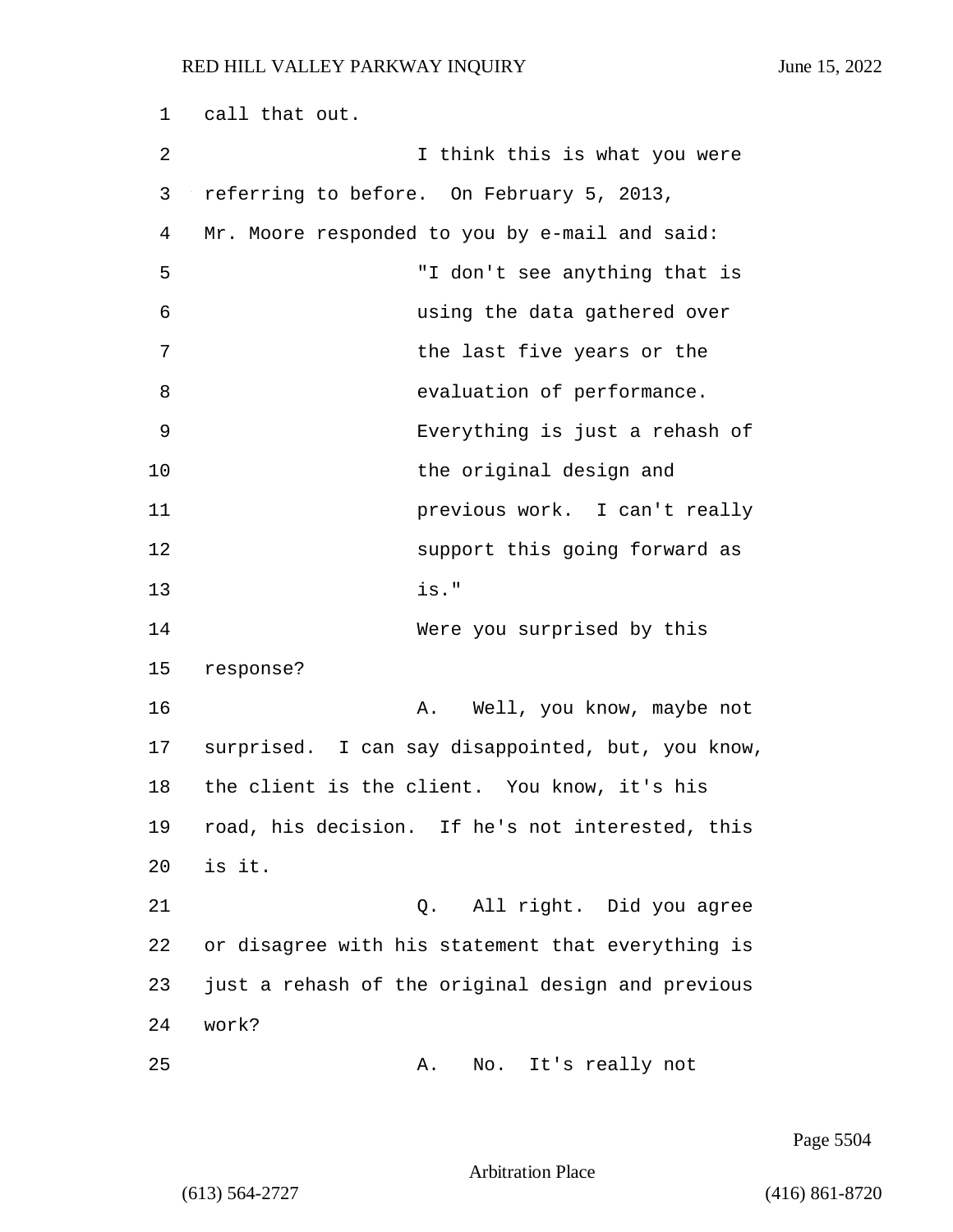| 1              | original then because, you know, we would show,    |
|----------------|----------------------------------------------------|
| 2              | you know, the current performance and this is what |
| 3              | was -- the interest of some agencies. Like, you    |
| $\overline{4}$ | know, you have the cracking. Is it only top-down   |
| 5              | cracking? So, it wouldn't be a rehash. But, you    |
| 6              | know, Gary's decision is Gary's decision. He's     |
| 7              | not interested, so, for me, that was it.           |
| 8              | Q. Okay. And then if we                            |
| 9              | could go to image 14 and paragraphs 26 and 27.     |
| 10             | We'll go to the notes                              |
| 11             | themselves in a second, but it indicates you       |
| 12             | attended a meeting at Mr. Moore's office on March  |
| 13             | 1, 2013 at 9:00 a.m. and there's an appointment    |
| 14             | that was sent which said the subject of the        |
| 15             | meeting was the "Red Hill Valley five years        |
| 16             | later/instrumentation/phase 3 technology review."  |
| 17             | And if we could go to the                          |
| 18             | notes themselves, Registrar, it's RHV933 at        |
| 19             | image 595. The overview document has the           |
| 20             | handwritten note, so this is easier to review.     |
| 21             | Do you recall this meeting?                        |
| 22             | I don't recall details,<br>Α.                      |
| 23             | but, you know, if I had notes, then definitely the |
| 24             | meeting occurs and this is what was discussed.     |
| 25             | All right. Do these look<br>Q.                     |

Page 5505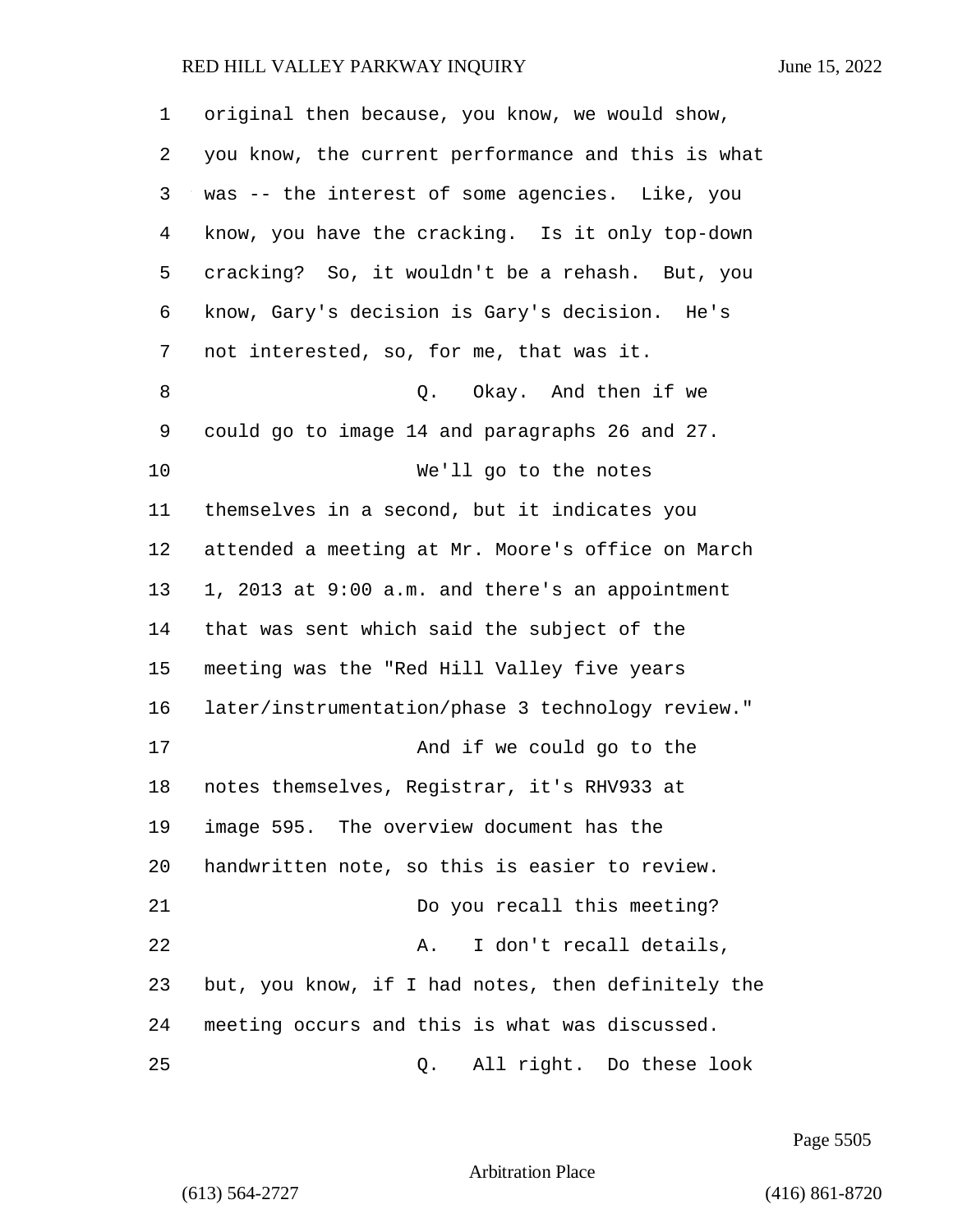| 1  | like the kind of notes that you would have made   |
|----|---------------------------------------------------|
| 2  | prior to the meeting or during the meeting?       |
| 3  | No. They are too tidy.<br>Α.                      |
| 4  | That would likely be before. But then I would     |
| 5  | also add some comments, yes, later on.            |
| 6  | Q. Okay. Now, if these are                        |
| 7  | typewritten after the fact, they were handwritten |
| 8  | notes at the time. Tidy just in the sense of      |
| 9  | setting out bullet points that you're covering.   |
| 10 | Is that what you mean?                            |
| 11 | A. Yes. I typically put                           |
| 12 | dash. And I would have to look at my handwritten  |
| 13 | notes, you know, to see how tidy they are, but    |
| 14 | they look to me like likely prepared before the   |
| 15 | meeting, but also some items later on added.      |
| 16 | Q. All right. And so, if                          |
| 17 | it's talking about those three items and it says: |
| 18 | "Meeting with Gary                                |
| 19 | 1/RHVP                                            |
| 20 | - instrum                                         |
| 21 | - five years"                                     |
| 22 | Is that the five-year review                      |
| 23 | that we were just discussing?                     |
| 24 | Yes. Yes, it was.<br>Α.                           |
| 25 | And instrum is<br>Q.                              |

Page 5506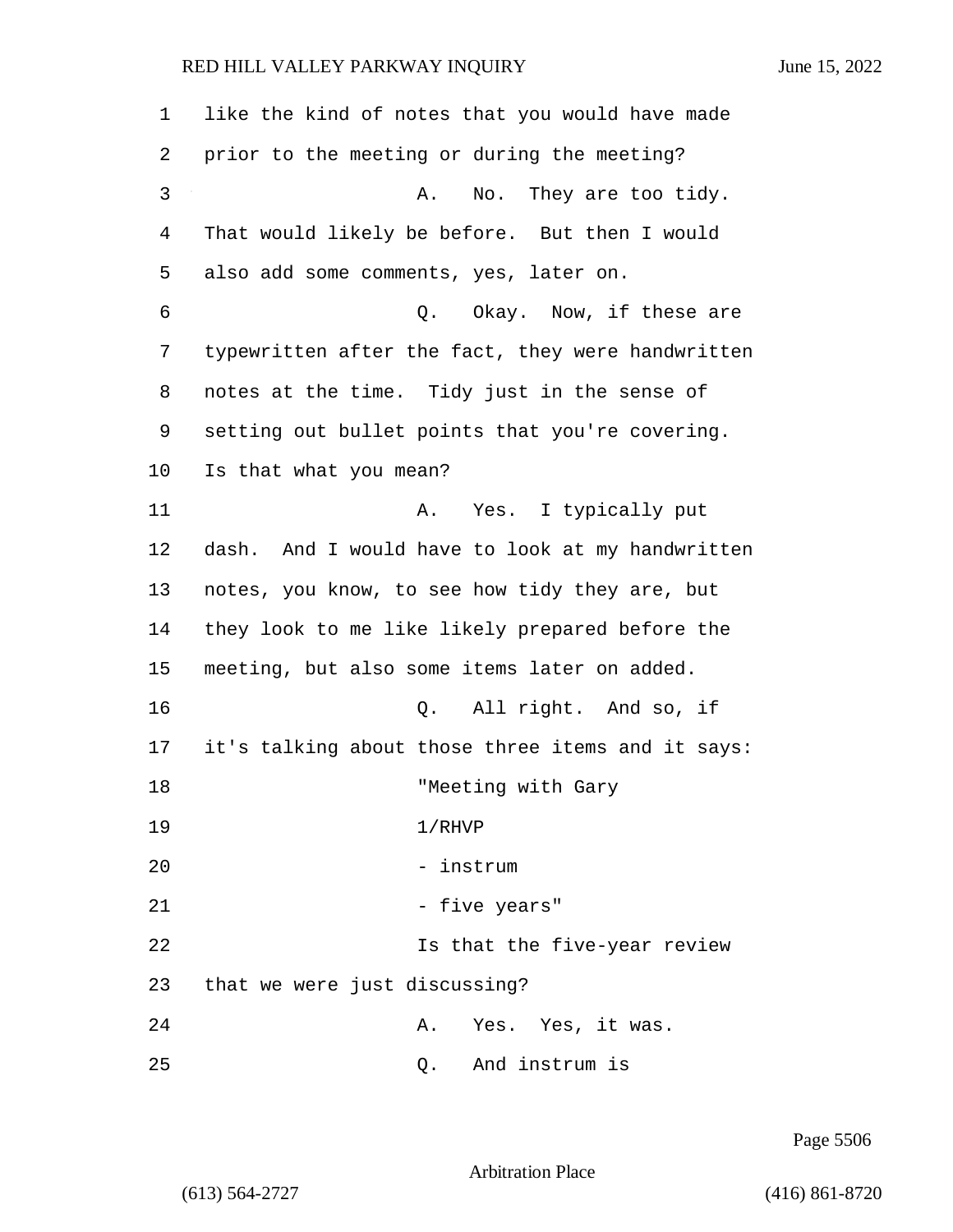| 1  | instrumentation?                                    |
|----|-----------------------------------------------------|
| 2  | Instrumentation.<br>Α.                              |
| 3  | And then PMTR phase 3,<br>Q.                        |
| 4  | that's the third phase of the pavement              |
| 5  | materials -- sorry, I'm better with the acronym     |
| 6  | than I am with the full name. The PMTR, phase 3?    |
| 7  | A. Yeah.                                            |
| 8  | Q. Okay. And then, if we                            |
| 9  | could pull that down and images 15 and 16 in        |
| 10 | overview document 5. Actually, maybe go back to     |
| 11 | 14 just for one second. Sorry, you're in overview   |
| 12 | document 5. I meant 6. I apologize. There we        |
| 13 | go, there's 15.                                     |
| 14 | So, those are your original                         |
| 15 | handwritten notes, just because you mentioned       |
| 16 | wanting to see them. Do those look like notes       |
| 17 | that you would have taken beforehand?               |
| 18 | A. Yeah. You know, they                             |
|    | 19 are -- I would say they are too tidy. They would |
| 20 | probably be before, but the last ones may be        |
| 21 | after. But also, I -- sorry I bring. There was a    |
| 22 | typo in that typed notes because the last note was  |
| 23 | GPR, not GIR, GPR, because I don't know what GIR    |
| 24 | would be. It's GPR, longitudinal and                |
| 25 | transversely.                                       |

Page 5507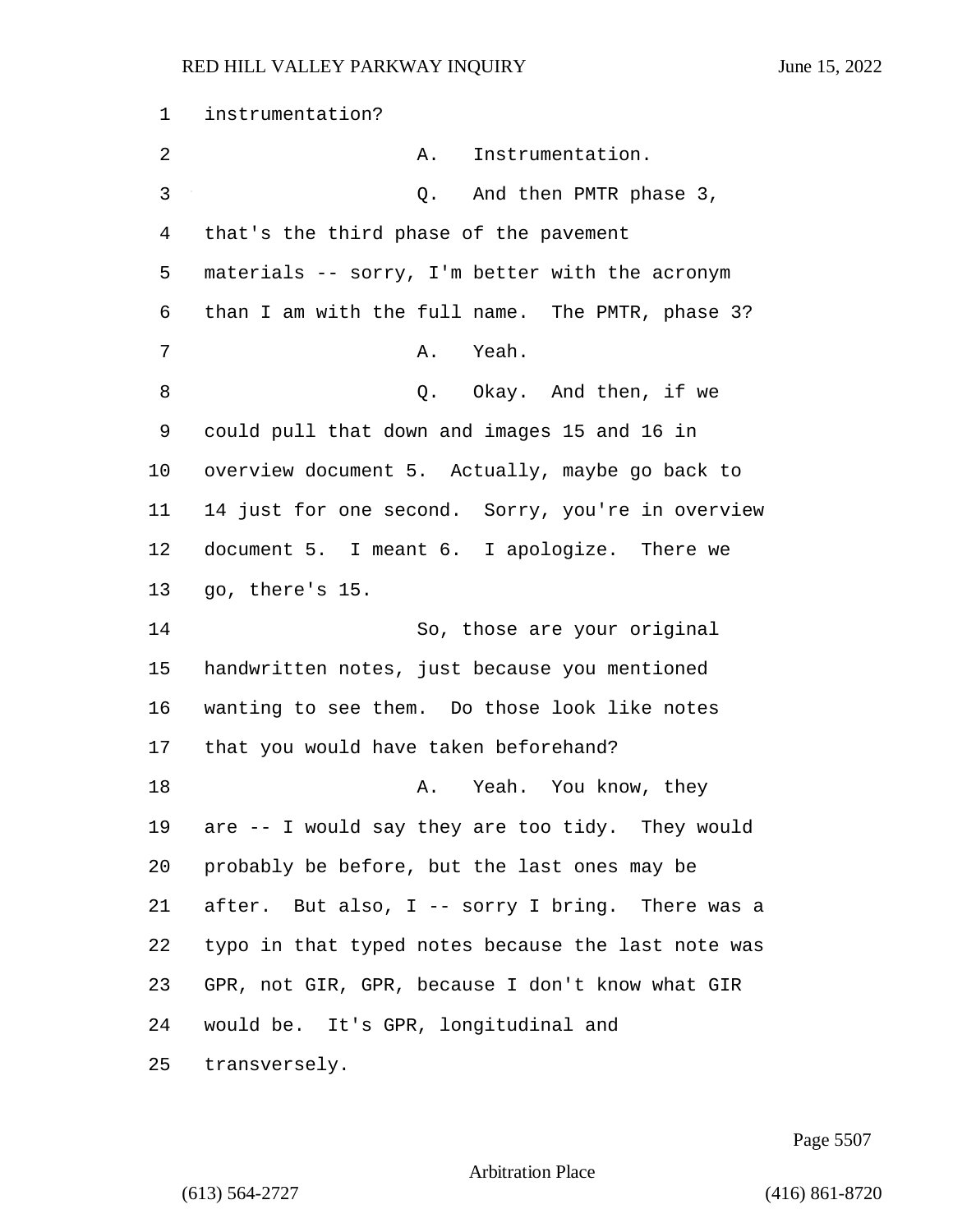1 Q. Okay. The very last one? 2 A. The very last one, GPR. The P is, like, you know, my handwriting is not very -- 5 Q. You're saying in the transcribed typewritten note, it says GIR, which you're correct, but that's wrong? 8 A. I overlooked this thing. It should be GPR. 10 Q. Okay. Thank you. All right. So, if we could go to 15 and 16. We have 15 up already. 13 And you sent Mr. Moore an e-mail on March 1. I can tell you it was in the evening. And you say: 16 "As discussed this morning --" **I** take it you're talking about the meeting that we were just looking at. And then you sent him three proposals, and we looked at this paragraph briefly before, one being activating the instrumentation for the Red Hill, second, phase 3 of the pavement and materials technology review, and the third being the pavement condition evaluation on the Red Hill Valley Parkway five years after construction.

Page 5508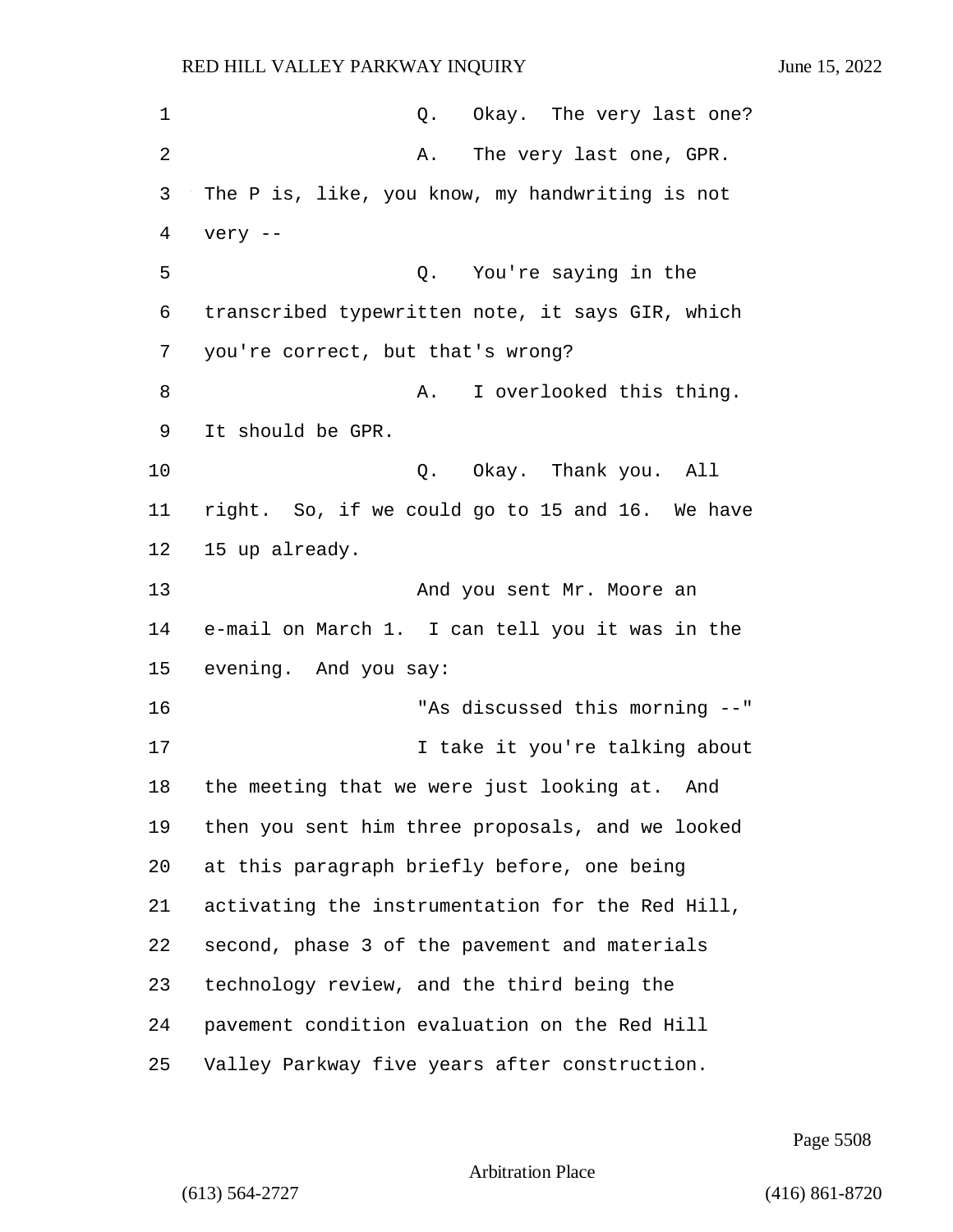1 And so, is it that meeting when Mr. Moore asked you for the proposal on the five years after construction project? 4 A. I think yes. All three times, yes. 6 Q. Okay. Yeah, as well as the other two? 8 A. Yeah, yeah. 9 Q. All right. And if we could keep 16 up and add 17, please. 11 Paragraph 31, this is with respect to the five-year review project, this is paragraph 31, indicates that the total budget for the work was \$23,500 and then the scope of work was described at the top of image 17. 16 If you could call that up, 17 please. 18 And this is referred to -- the project that results from this is the five-year project, often called the Golder project. If I refer to that, you'll know what I mean? We're talking about the five-year review and it became the six-year review later on as time passed. Is that right?

Page 5509

Arbitration Place

25 A. Yes, it is.

(613) 564-2727 (416) 861-8720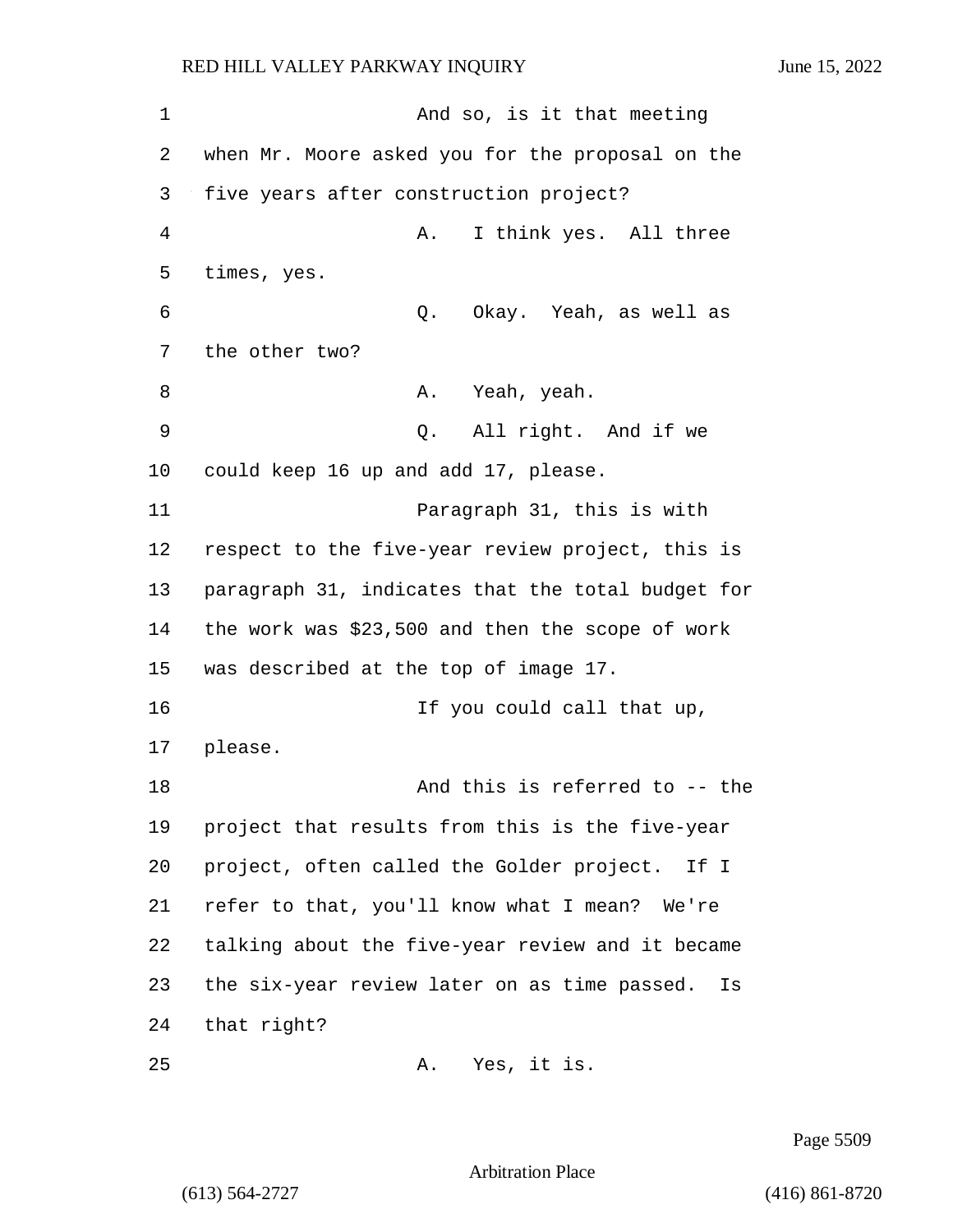| 1  | Okay. And the proposal<br>Q.                         |
|----|------------------------------------------------------|
| 2  | includes field investigations and indicates a        |
| 3  | number of four items, analysis and reporting.<br>Did |
| 4  | this differ from what you were contemplating in      |
| 5  | the paper abstract that we looked at or is it the    |
| 6  | same stuff that you were contemplating in there?     |
| 7  | Yeah, it's the same stuff<br>Α.                      |
| 8  | that I was considering. Yes.                         |
| 9  | Q. Okay. And, at this                                |
| 10 | point, is the paper, after Mr. Moore's rejection,    |
| 11 | is that off the table at this point?                 |
| 12 | At this point of time,<br>Α.                         |
| 13 | it's off the table.                                  |
| 14 | And did you talk to<br>Q.                            |
| 15 | anyone else at the City about this proposal or       |
| 16 | this project prior to sending it to Mr. Moore, or    |
| 17 | was this just entirely on your discussions with      |
| 18 | Mr. Moore?                                           |
| 19 | I know I have, you know,<br>Α.                       |
| 20 | some discussions with Mr. Marco Oddi. He was, you    |
| 21 | know, helping me, you know, arranging about          |
| 22 | pavement condition. It is possible, but I'm not      |
| 23 | sure whether I have any notes, any details.          |
| 24 | During the investigation, definitely, but at this    |
| 25 | point of time, I'm not sure.                         |

Page 5510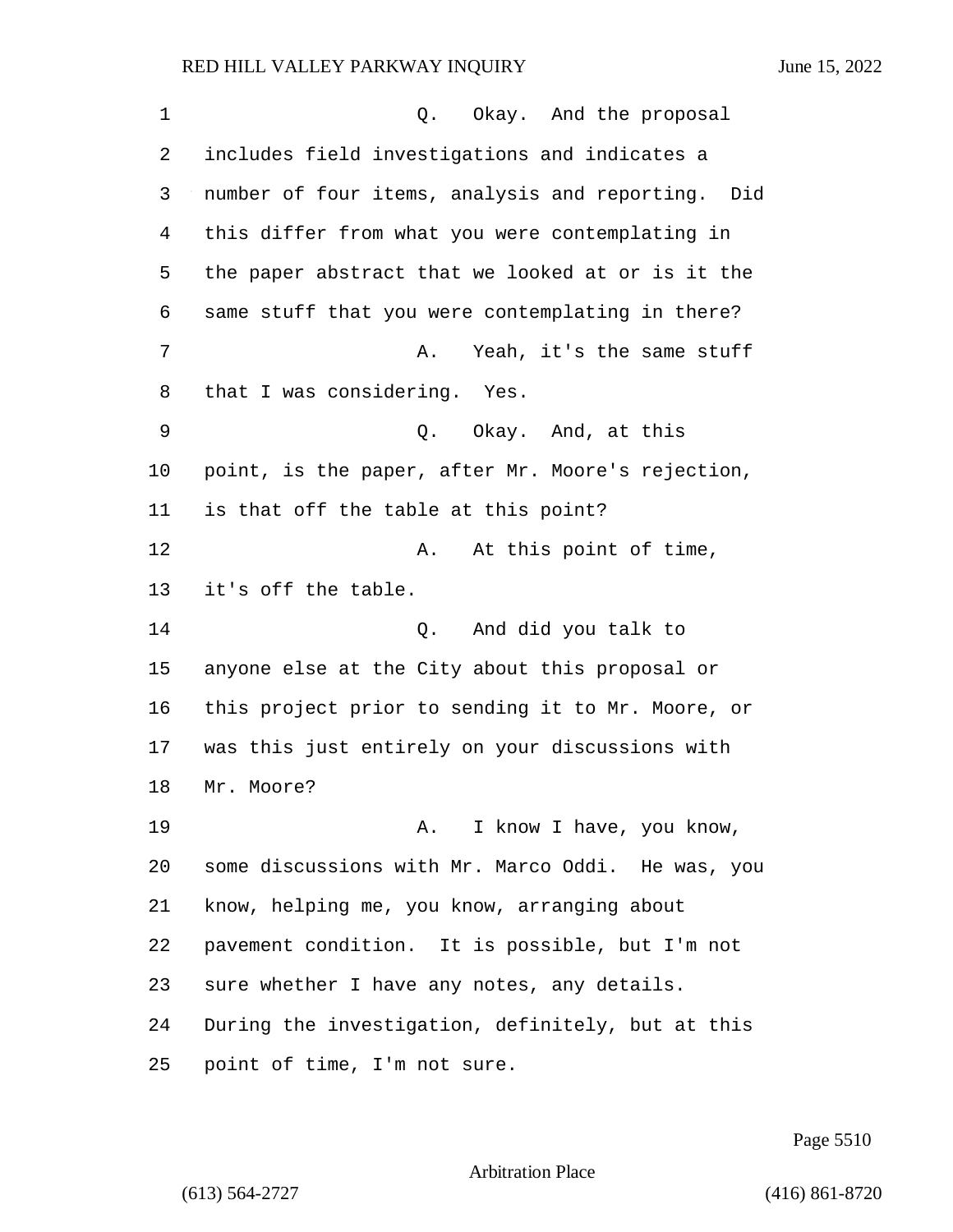1 Q. Okay. Yeah, I'm talking 2 about up to this point. You don't actually 3 recall -- 4 A. No, I don't. 5 Q. No? Okay. 6 A. I know that later we 7 added coring, so it was -- but not at this stage. 8 and 9. Sorry, was that coring, 9 you said? 10 A. Yes, coring. 11 Q. All right. So, take that 12 down, Registrar. 13 And, in paragraph 32, 14 Mr. Moore on March 8 e-mails you and accepted the 15 three proposals, but deferred two items from the 16 phase 3 PMTR proposal and asked you to submit your 17 proposed work schedule. 18 And then if we could keep 17 19 up and bring up 18 as well, please, Registrar. 20 On March 11, you e-mailed 21 Mr. Moore the proposed schedule -- this is 22 paragraph 33 -- for work on all three projects, 23 which Mr. Moore, at the top of the next page, on 24 34, he replies that the timelines are acceptable. 25 And then in 33 at the bottom,

Page 5511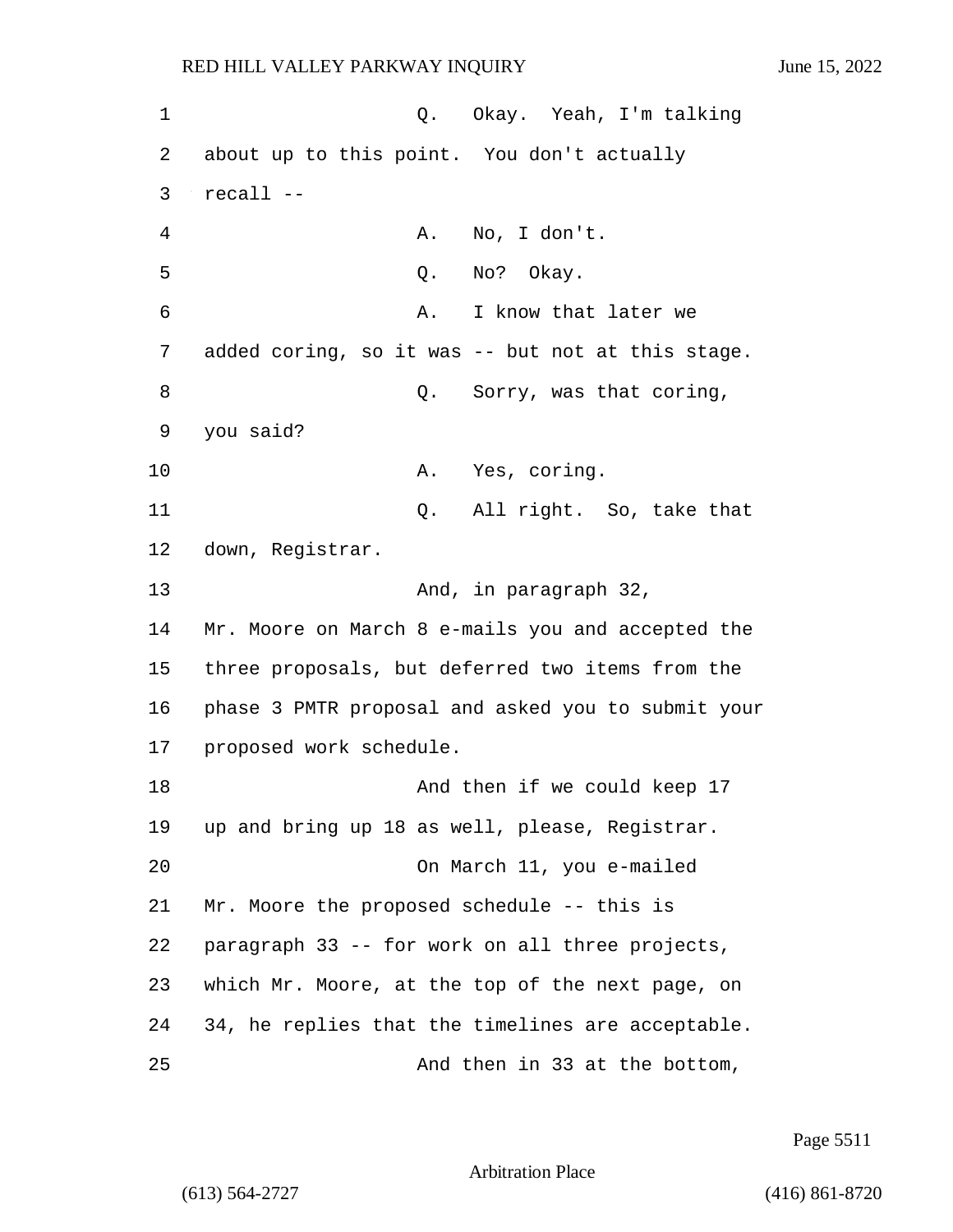1 you indicate that: 2 "We will start organizing and 3 carrying out the field work 4 shortly." 5 Maybe if you could call that 6 up there, Registrar, bottom of 17: 7 "The falling weight 8 deflectometer testing will be 9 blue the determining factor in 10 terms of completing the field 11 work as it can only be carried 12 out once the ground is fully 13 thawed. Assuming that the 14 falling weight deflectometer 15 can be completed in May, the 16 *report will be provided by* 17 June 14, 2013." 18 And could you just describe 19 what falling weight deflectometer testing is? 20 A. Falling weight 21 deflectometer is a piece of equipment used for 22 non-destructive evaluation of pavement structure 23 condition. In FWD, apply a load pile to the 24 pavement surface and there's a beam with number of 25 sensors, it can be six to nine, and you measure

Page 5512

Arbitration Place

(613) 564-2727 (416) 861-8720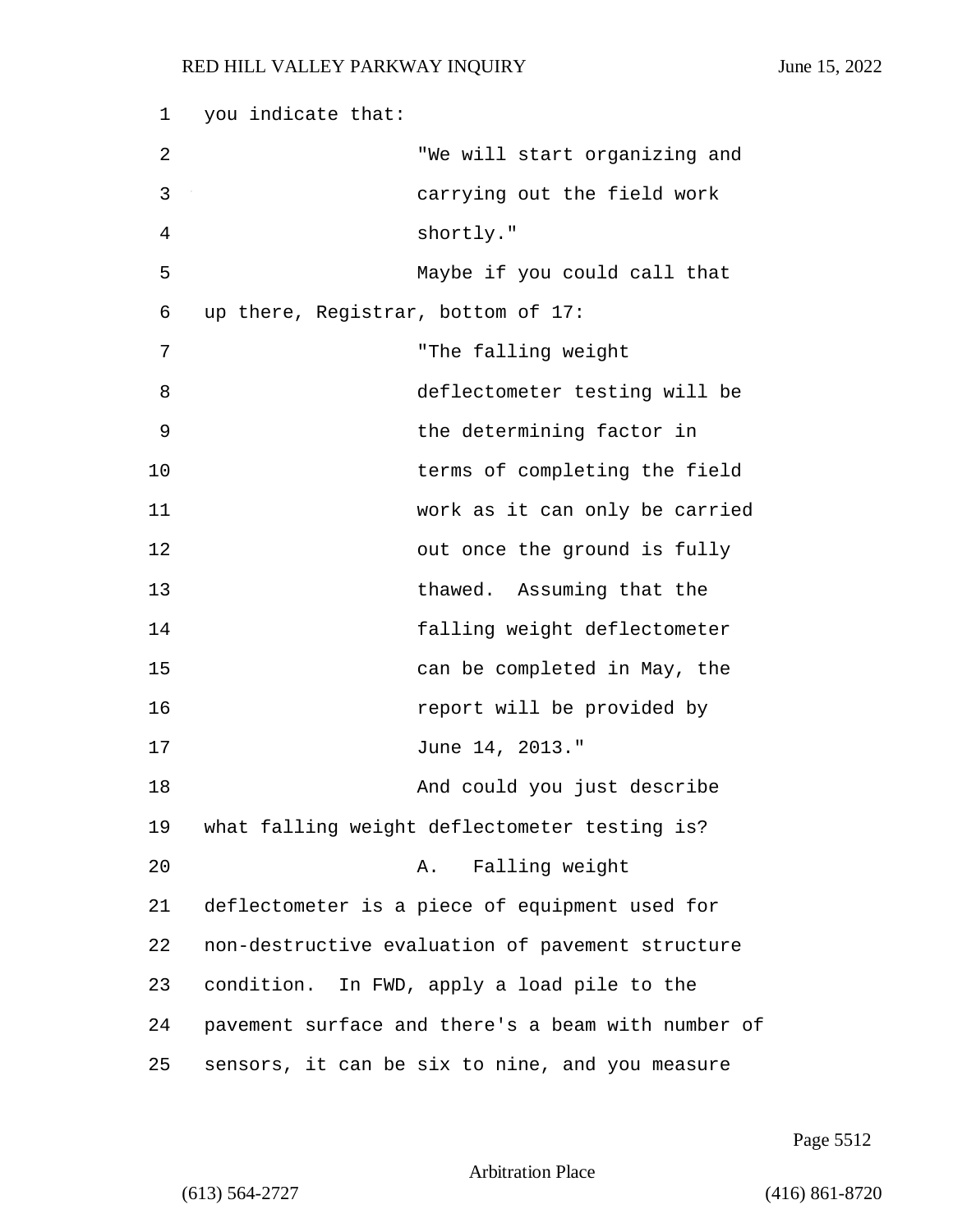| 1  | the deflection at each sensor. And by analyzing    |
|----|----------------------------------------------------|
| 2  | the deflection or the shape of the deflection,     |
| 3  | that we call the deflection basin, you can         |
| 4  | evaluate the structure condition of each layer.    |
| 5  | So, you would have to know the                     |
| 6  | thickness of the layer to know the deflection and  |
| 7  | you can evaluate the structure condition that is   |
| 8  | stressing resilient modules of each particular     |
| 9  | layer. And also from the centre of the load, you   |
| 10 | can evaluate the structure condition of the        |
| 11 | pavement. I don't know if it's enough. I can --    |
| 12 | Q. No. Is that also what                           |
| 13 | you're looking for there are -- is that part of    |
| 14 | looking at rutting and whether there's bumps and   |
| 15 | so forth in the pavement? Is that part of that or  |
| 16 | no?                                                |
| 17 | Α.<br>No.                                          |
| 18 | It's not?<br>Q.                                    |
| 19 | No. Rutting would be<br>Α.                         |
| 20 | evaluated visually or bumps, for dips and bumps,   |
| 21 | we would have to use and we use inertial profiler. |
| 22 | And that's one of the<br>О.                        |
| 23 | other tests that, of course, were in the proposal, |
| 24 | the inertial profiler testing. Right?              |
| 25 | The FWD testing can<br>Yes.<br>Α.                  |

Page 5513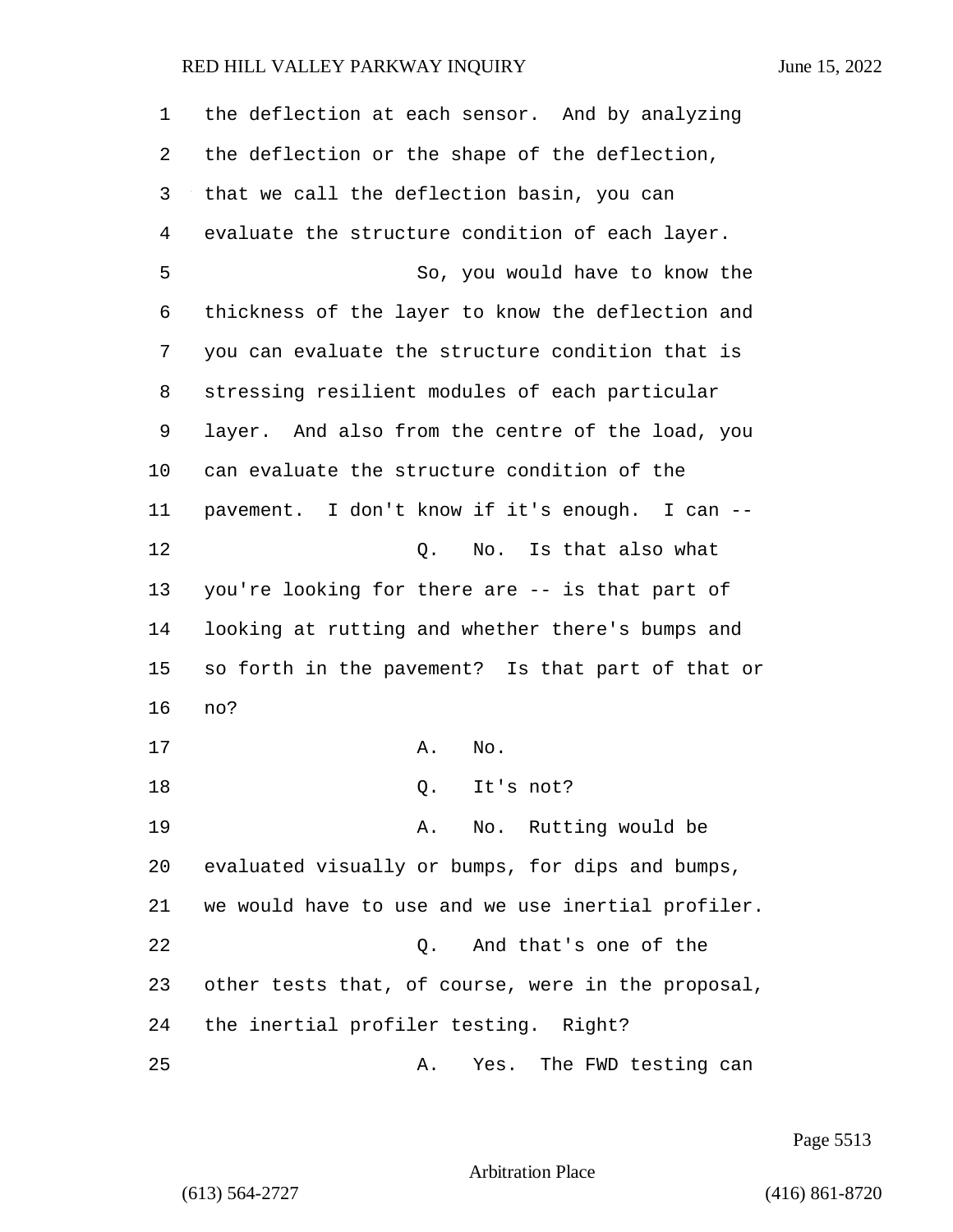| 1  | identify how prone the pavement can be to          |
|----|----------------------------------------------------|
| 2  | deformation and rutting and other, but it doesn't  |
| 3  | determine -- it only determines the structure      |
| 4  | condition. And the other stress would have to be   |
| 5  | evaluated more from visual pavement condition      |
| 6  | evaluation or from the scan by the inertial        |
| 7  | profiler.                                          |
| 8  | Q. Okay. Thank you. We can                         |
| 9  | take that call out down, please.                   |
| 10 | Now, you'll see on                                 |
| 11 | paragraph 35 at image 18, if you can call that     |
| 12 | out, please, that around the same time the City    |
| 13 | was working on arrangements with CIMA to conduct a |
| 14 | review of the Red Hill Valley Parkway and          |
| 15 | discussion of this in the overview document        |
| 16 | continues on for a number of paragraphs at that    |
| 17 | point.                                             |
| 18 | Were you aware at that time,                       |
| 19 | now in March 2013, when you were being engaged on  |
| 20 | the Golder project, the five-year review, that the |
| 21 | City was also engaging CIMA to conduct a safety    |
| 22 | review of the Red Hill from Dartnall to Greenhill? |
| 23 | Α.<br>No, I was not.                               |
| 24 | And we know that that<br>Q.                        |
| 25 | engagement of CIMA by the City, that particular    |

Page 5514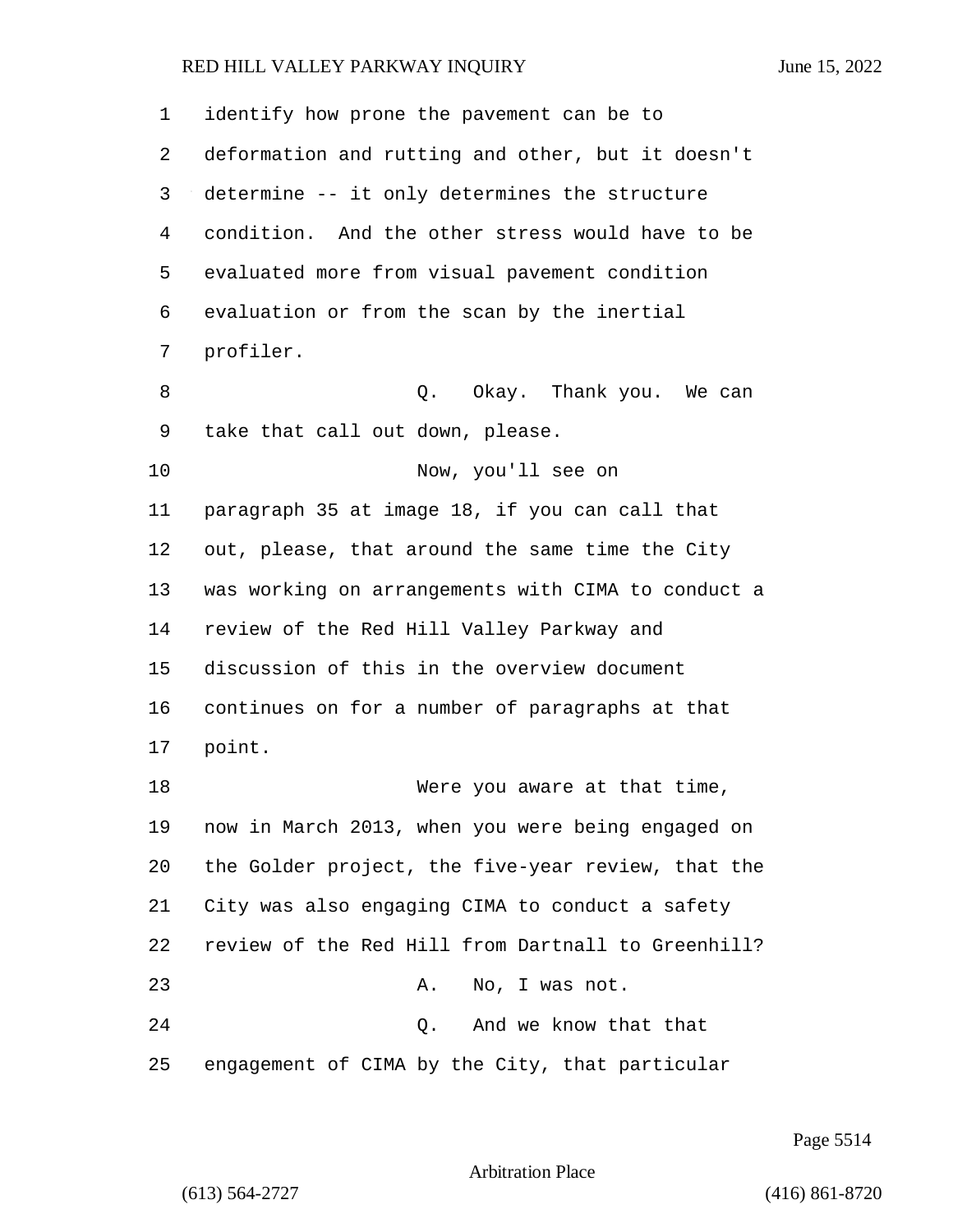engagement, culminated in a 2013 CIMA report that we've heard quite a bit about for the last couple of weeks. 4 When did you first learn that

 CIMA has been engaged to conduct any Red Hill Valley Parkway reviews or investigations? 7 A. On December 18, 2018, I met with Mr. Gord McGuire and, at the end of our meeting, he told me that CIMA was the consultant hired by the City for safety review on the Red Hill Valley Parkway, safety -- I know in my notes I said safety geometry and traffic volume. So, this is the first time that I found about CIMA's involvement on the Red Hill Valley Parkway. 15 C. Okay. And we will much later come to that but we're going to take it chronologically, but it's not until December 18, 2018 that you were aware. Is that right? 19 A. Yes, that's right. 20 Q. Okay. You can take that down, Registrar. Thank you. 22 Now, with respect to the  $-$  and you take down the overview document as well. 24 With respect to the Golder project itself, the five-year review, could you

Page 5515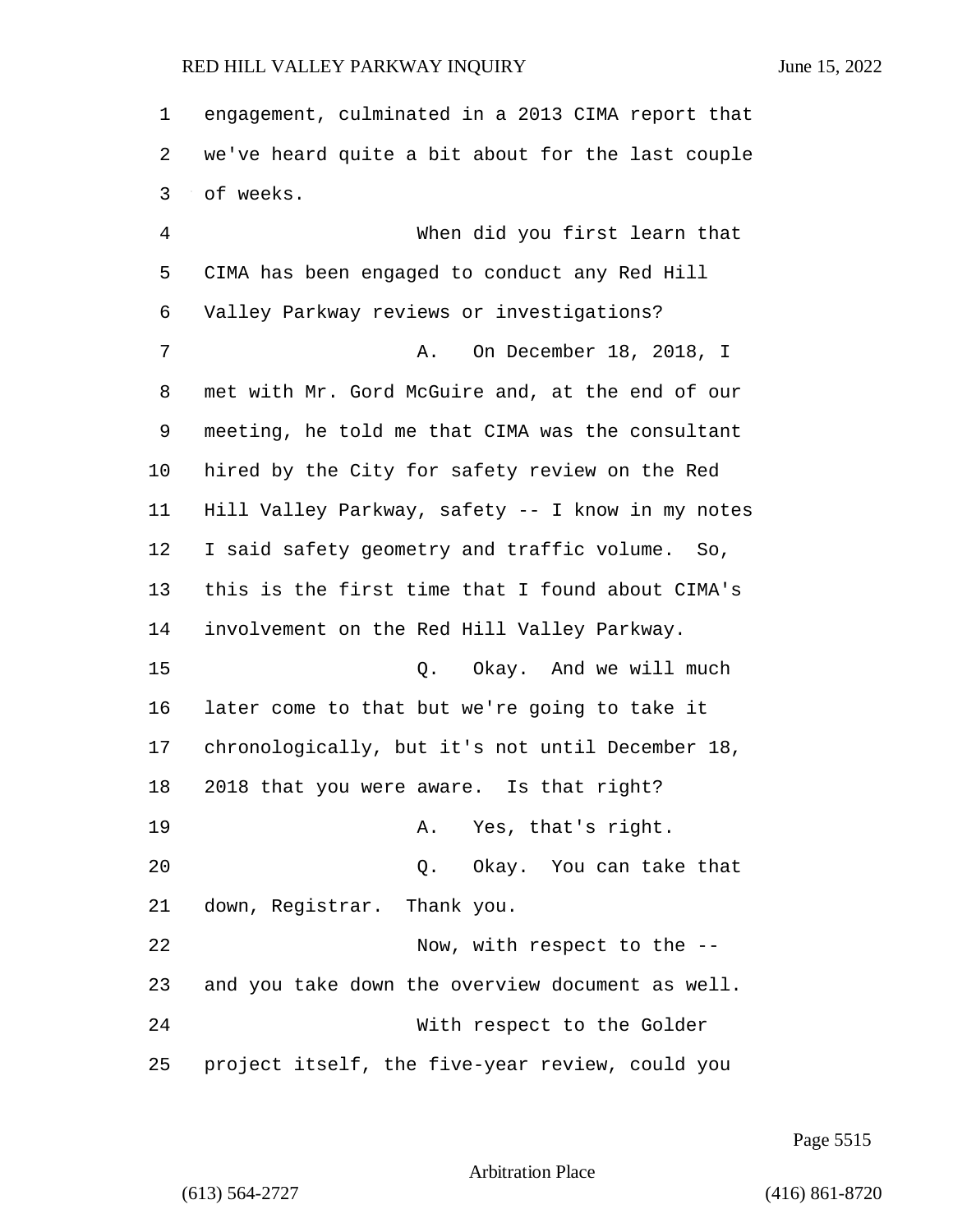| 1  | describe the structure and responsibilities of the |
|----|----------------------------------------------------|
| 2  | principal staff that were involved at Golder,      |
| 3  | yourself and others?                               |
| 4  | A. So, I was the project                           |
| 5  | director and Dr. Vimy Henderson, I think she was a |
| 6  | doctor at that time, I don't remember exactly the  |
| 7  | date, so Dr. Vimy Henderson was the PM, project    |
| 8  | manager, and pavement and materials engineer and   |
| 9  | project engineer. Also, Rabiah Rizvi was another   |
| 10 | project engineer on this assignment. And, plus,    |
| 11 | we had a few other, you know, like other people    |
| 12 | involved, like technicians, et cetera,             |
| 13 | (indiscernible), but that was the main staff       |
| 14 | involved.                                          |
| 15 | Okay. And so, as project<br>Q.                     |
| 16 | director, what was your responsibility? Was that   |
| 17 | overall supervision of the project?                |
| 18 | Yes, overall supervision<br>Α.                     |
|    | 19 of the project.                                 |
| 20 | Q. And so, you describe                            |
| 21 | there Ms. Rizvi's and Dr. Henderson's, sort of,    |
| 22 | titles, I guess, but what were they responsible    |
| 23 | for?                                               |
| 24 | A. So, Dr. Henderson, she                          |
| 25 | was the project manager and also the project       |

Page 5516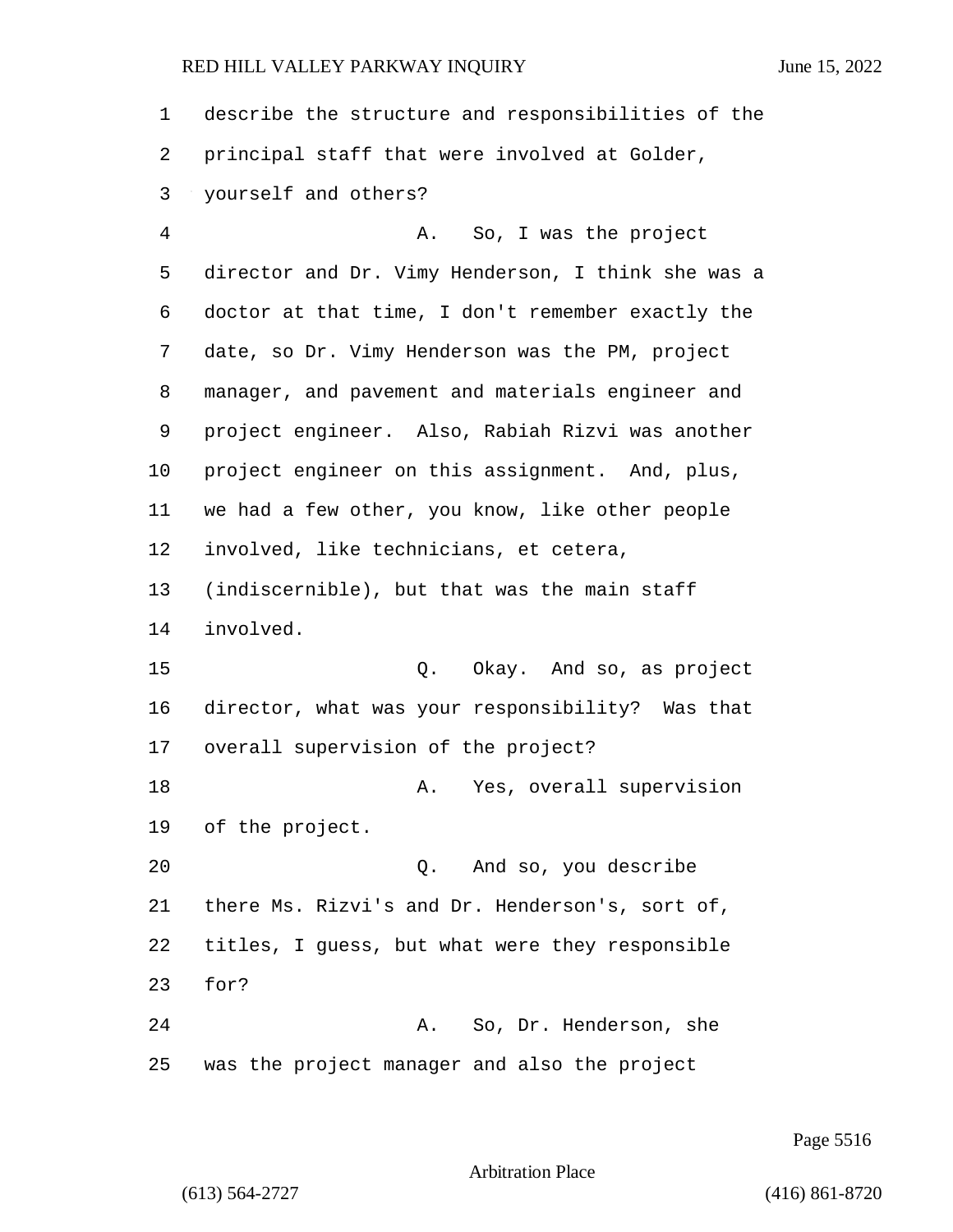| 1  | engineer, and so she was -- now, you know, who --    |
|----|------------------------------------------------------|
| 2  | I think she was doing pavement visual condition      |
| 3  | evaluation and overall arranging of the project.     |
| 4  | I think it's likely that she arranged falling        |
| 5  | weight deflectometer and the inertial profiler,      |
| 6  | but I know that Rabiah Rizvi did the analysis, at    |
| 7  | least she did falling weight deflectometer           |
| 8  | analysis. I'm not sure who finalized the inertial    |
| 9  | profiler analysis. I think it was likely that        |
| 10 | maybe Joe Lin did the initial analysis and then      |
| 11 | Rabiah finalized the analysis. I think here I        |
| 12 | would have to check, but I know she did FWD.         |
| 13 | And we can ask them.<br>Q.<br>Is                     |
| 14 | it "Jolene" you referred to there?                   |
| 15 | Joe Lin, yes.<br>Α.                                  |
| 16 | "Jolene"?<br>Q.                                      |
| 17 | Yeah, she was the $--$ I<br>Α.                       |
| 18 | think she was the inertial profiler operator.<br>I'm |
| 19 | not sure whether she was the operator for the        |
| 20 | falling weight deflectometer. I would have to        |
| 21 | check. Probably Rabiah will know better.             |
| 22 | Q. Okay. And, actually, for                          |
| 23 | the record, I thought you said "Jolene," but it's    |
| 24 | Joe Lin. Is that right, L-I-N? Is that who           |
| 25 | you're talking about?                                |

Page 5517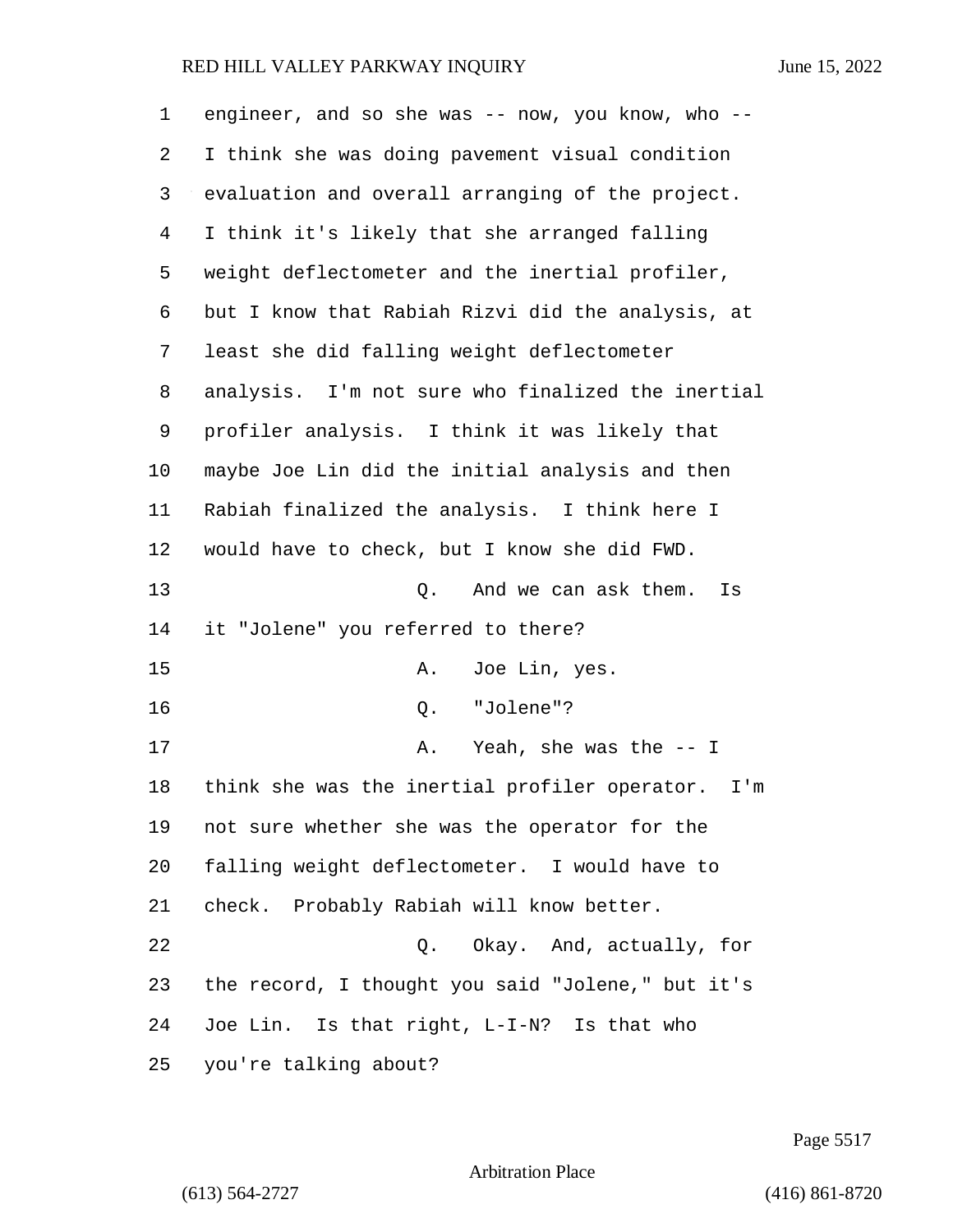1 A. Joe Lin, yes. 2 Q. Okay. Thank you. 3 A. It could be Joe Lin or also and Steve Jagdat, the FWD test. I would have to check with Dr. Henderson or with Rabiah Rizvi, who was the operator of the falling weight deflectometer. 8 Q. And so, you just described those two kinds of tests. Was any friction testing involved at this point of the 11 project? 12 A. No, it wasn't. 13 Q. And if we could go to overview document 6, images 21 to 22. 15 And just in terms of timing in paragraph 45, it indicates that Golder staff travelled to the Red Hill on April 18 and 23, 2013 to inspect visually the pavement condition and the staff observed some microcracking, some longitudinal cracking and some construction joints with third lane or ramp generally starting to open up, and then Golder also made arrangements to conduct profiler and falling weight deflectometer testing in early May 2013. 25 And so, were you involved in

Page 5518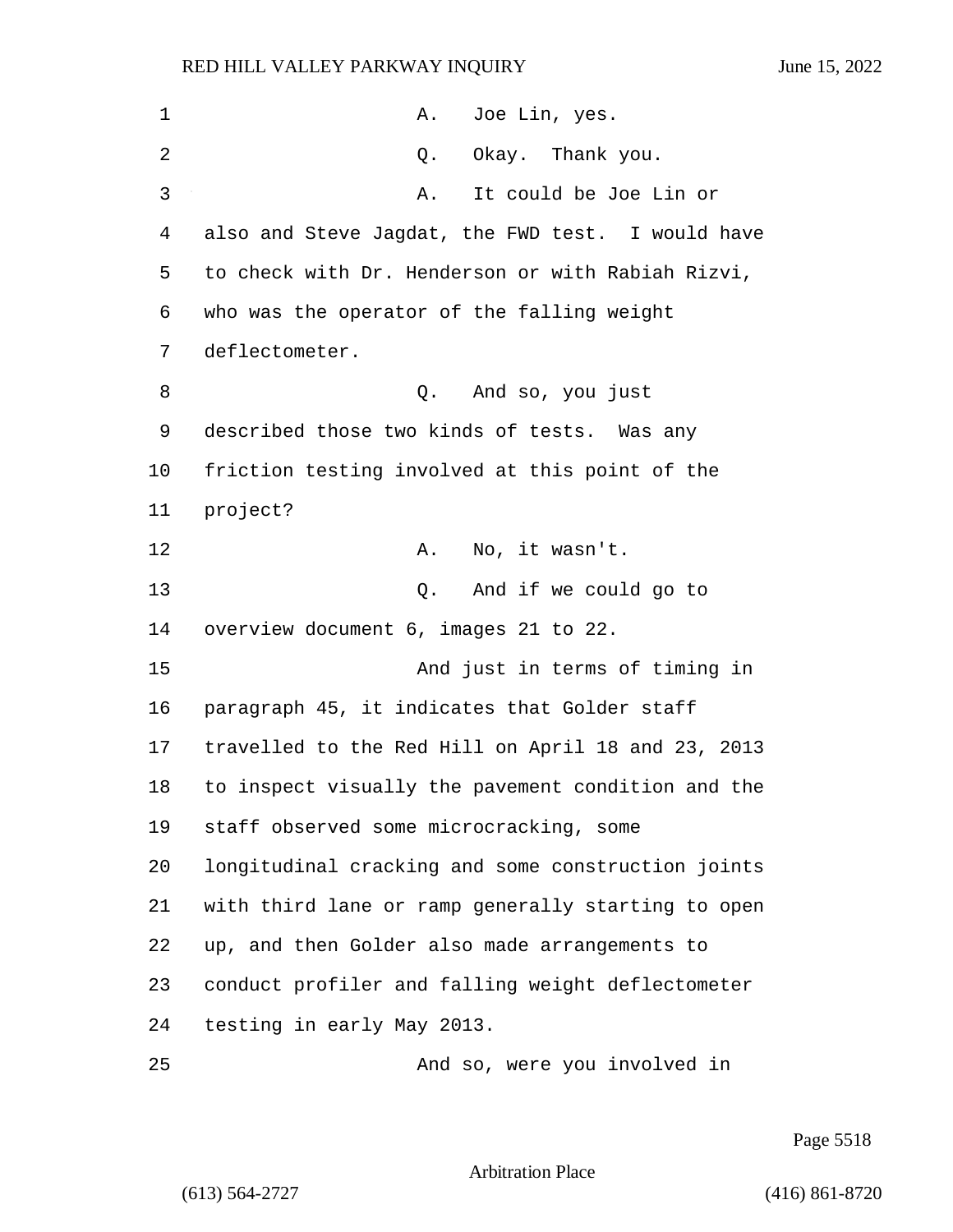| 1  | the visual inspections or was that other staff?      |
|----|------------------------------------------------------|
| 2  | I think it was probably<br>Α.                        |
| 3  | mainly Dr. Henderson. I know I was there.<br>At      |
| 4  | least I walked some section, particularly that       |
| 5  | section between Barton Road and Queenston. I knew    |
| 6  | I walked on the shoulder, so I remember, but         |
| 7  | definitely not the entire 7.5 kilometres, no.<br>But |
| 8  | at least I walked on a piece of that road, on the    |
| 9  | shoulder.                                            |
| 10 | There's cars on there<br>Q.                          |
| 11 | right now?                                           |
| 12 | Oh, yeah.<br>Α.                                      |
| 13 | Q. Okay.                                             |
| 14 | We had a health and<br>Α.                            |
| 15 | safety program, very strict. I would not be          |
| 16 | allowed to do it.                                    |
| 17 | Fair enough. And then at<br>Q.                       |
| 18 | image 27, just for timing, at paragraph 56,          |
| 19 | indicates that Golder conducted the falling weight   |
| 20 | deflectometer testing on May 9, 2013. And then on    |
| 21 | May 17, Rabiah Rizvi of Golder sent the results of   |
| 22 | the falling weight deflectometer analysis to you     |
| 23 | and then she indicates her, sort of, summary in      |
| 24 | her covering e-mail.                                 |
| 25 | And I think before you had                           |

Page 5519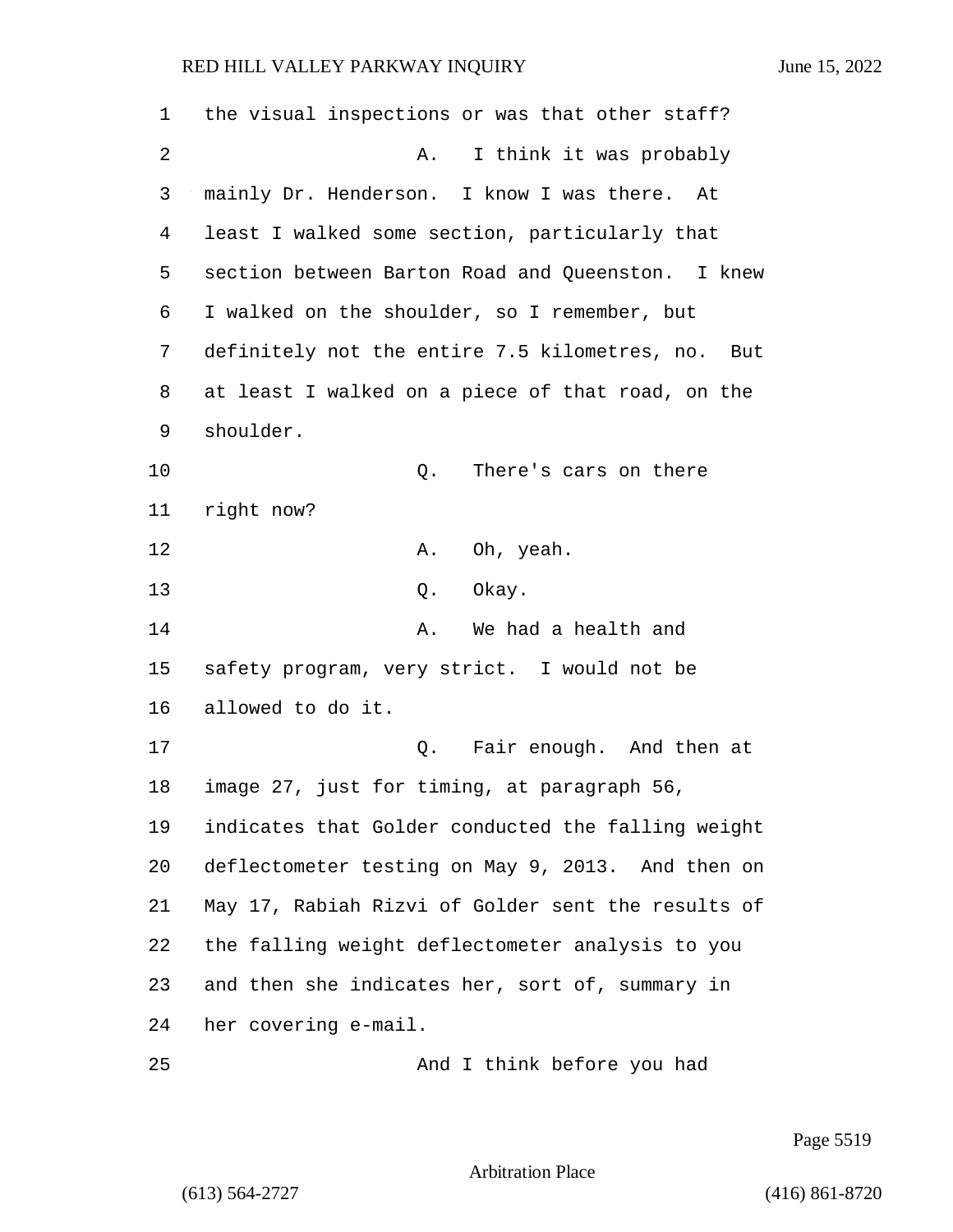| 1  | mentioned that you thought that Ms. Rizvi had      |
|----|----------------------------------------------------|
| 2  | analyzed the data or analyzed the results from the |
| 3  | falling weight deflectometer testing. Is that --   |
| 4  | I think she did. She was<br>Α.                     |
| 5  | a well trained engineer in analyzing the falling   |
| 6  | weight deflectometer. I think she did the          |
| 7  | analysis, yes.                                     |
| 8  | Okay. And then she said<br>Q.                      |
| 9  | in the second paragraph in the second sentences:   |
| 10 | "I really think there is a                         |
| 11 | material problem with the                          |
| 12 | cracking being limited to the                      |
| 13 | Do you think that<br>surface.                      |
| 14 | they should either perhaps                         |
| 15 | consider milling the surface                       |
| 16 | and resurfacing, as it is five                     |
| 17 | years old now? If they don't                       |
| 18 | want to resurface, do you                          |
| 19 | think they should at least                         |
| 20 | apply microsurfacing so the                        |
| 21 | water doesn't penetrate into                       |
| 22 | the structure? Are the cracks                      |
| 23 | too wide for it to be a good                       |
| 24 | candidate for microsurfacing?"                     |
| 25 | Do you recall your reaction at                     |

Page 5520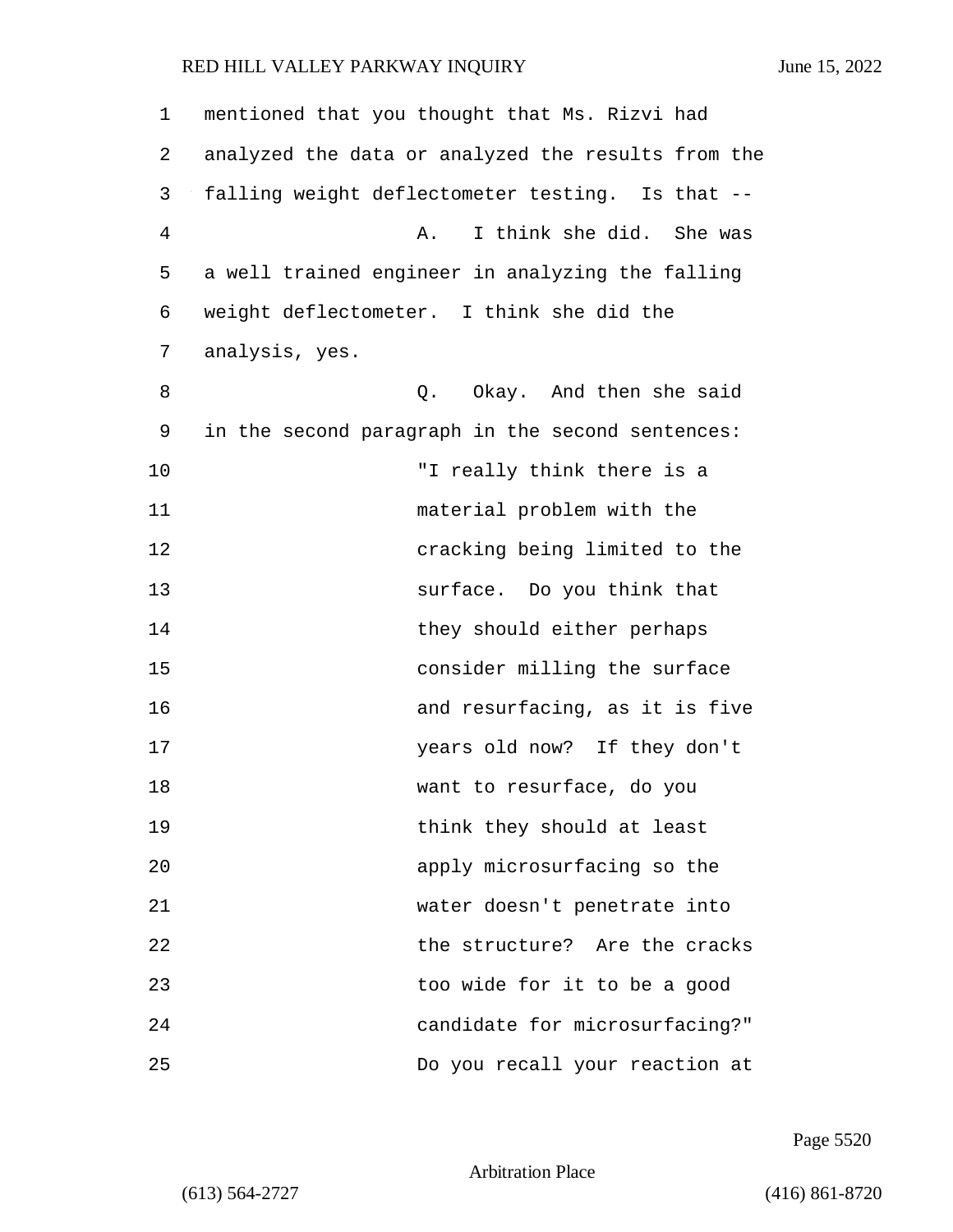that time to that statement? 2 A. No. I think it made -- to me, it made a lot of sense and, you know, I was the right person for her to ask about this. There were -- I think the most important thing was that it was not what we call fatigue cracking or bottom-up cracking. That was initial impression. And obviously there was microcracking and some of those microcracks would be okay for microsurfacing, but the bigger cracks would have to be routed and sealed before microsurfacing because microsurfacing would not address them. **And also, there were some more**  severe cracks that would have to -- she asked about milling and overlaying and I think, based on this, we approached the City asking for permission to take a few cores. 18 C. To take a few cores? 19 A. A few cores, yes. To drill a few cores. 21 Q. The core samples? 22 A. From the pavement, yes. 23 Q. All right. And then, if we could go to image 30, and paragraph 63 indicates that by June 13, 2013, Golder had

Page 5521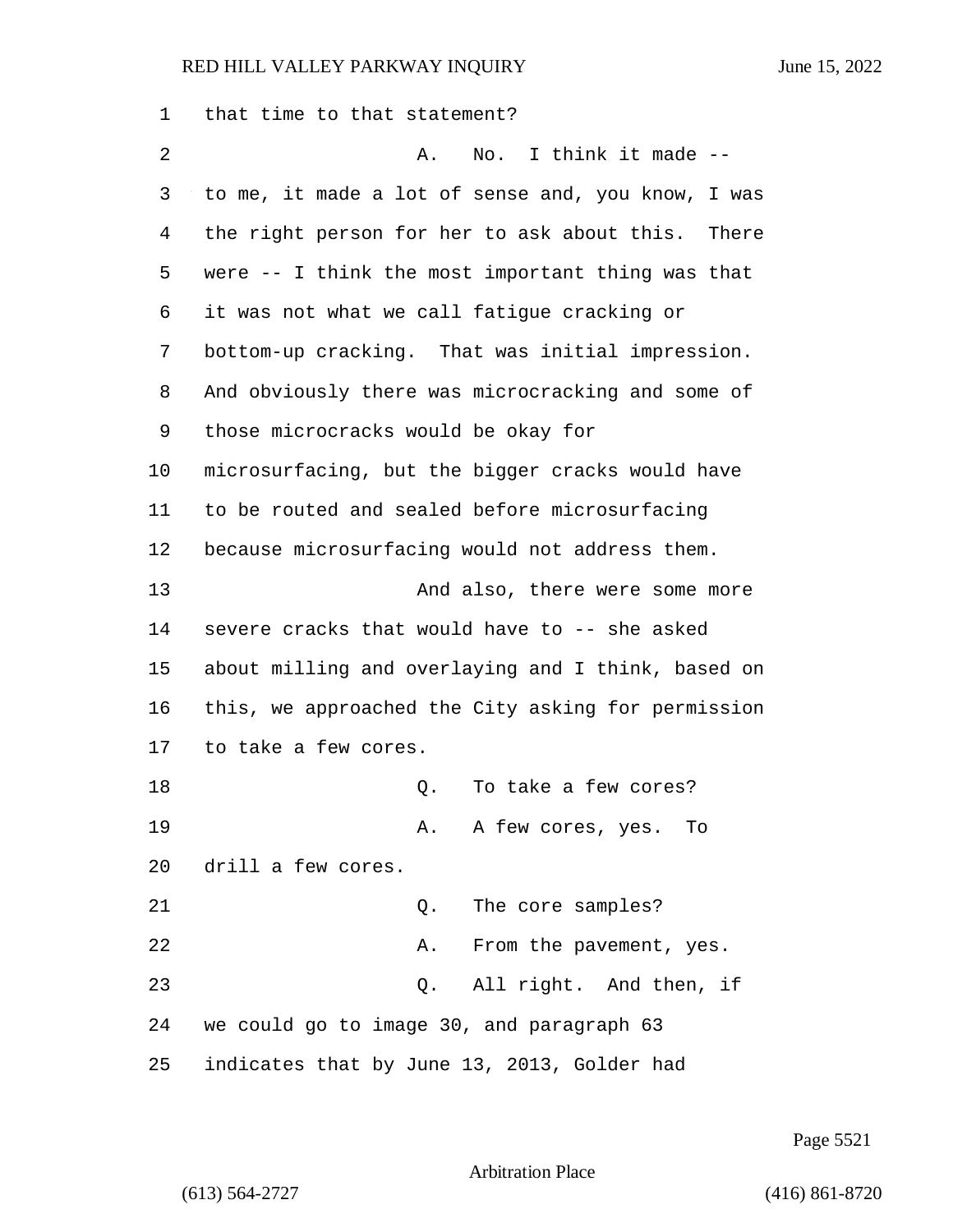| $\mathbf 1$ | started drafting its report on the five-year       |
|-------------|----------------------------------------------------|
| 2           | review of the RHVP, which contained a description  |
| 3           | and results obtained from field investigations     |
| 4           | conducted to date, which included visual condition |
| 5           | inspection, asphalt coring, surface longitudinal   |
| 6           | profile and falling weight deflectometer testing,  |
| 7           | but did not contain any analysis or                |
| 8           | recommendations yet.                               |
| 9           | So, if we could go to the                          |
| 10          | document itself, to the draft, it's GOL1428,       |
| 11          | Registrar.                                         |
| 12          | And so, it's titled "Red Hill                      |
| 13          | Valley Parkway Five-Year Review" and this is a     |
| 14          | draft and it's 15 pages of the PDF but it's pretty |
| 15          | bare bones and there's a number of pages that      |
| 16          | don't have any content, including appendices and   |
| 17          | so forth, but it does have, as indicated in the    |
| 18          | overview document, description and results of the  |
| 19          | tasks done to date.                                |
| 20          | It says here "submitted to                         |
| 21          | Gary Moore, City of Hamilton." Do you recall if a  |
| 22          | copy of this was shared with Mr. Moore or          |
| 23          | otherwise outside of Golder by this point in time  |
| 24          | or at that time?                                   |
| 25          | I think because that was<br>Α.                     |

Page 5522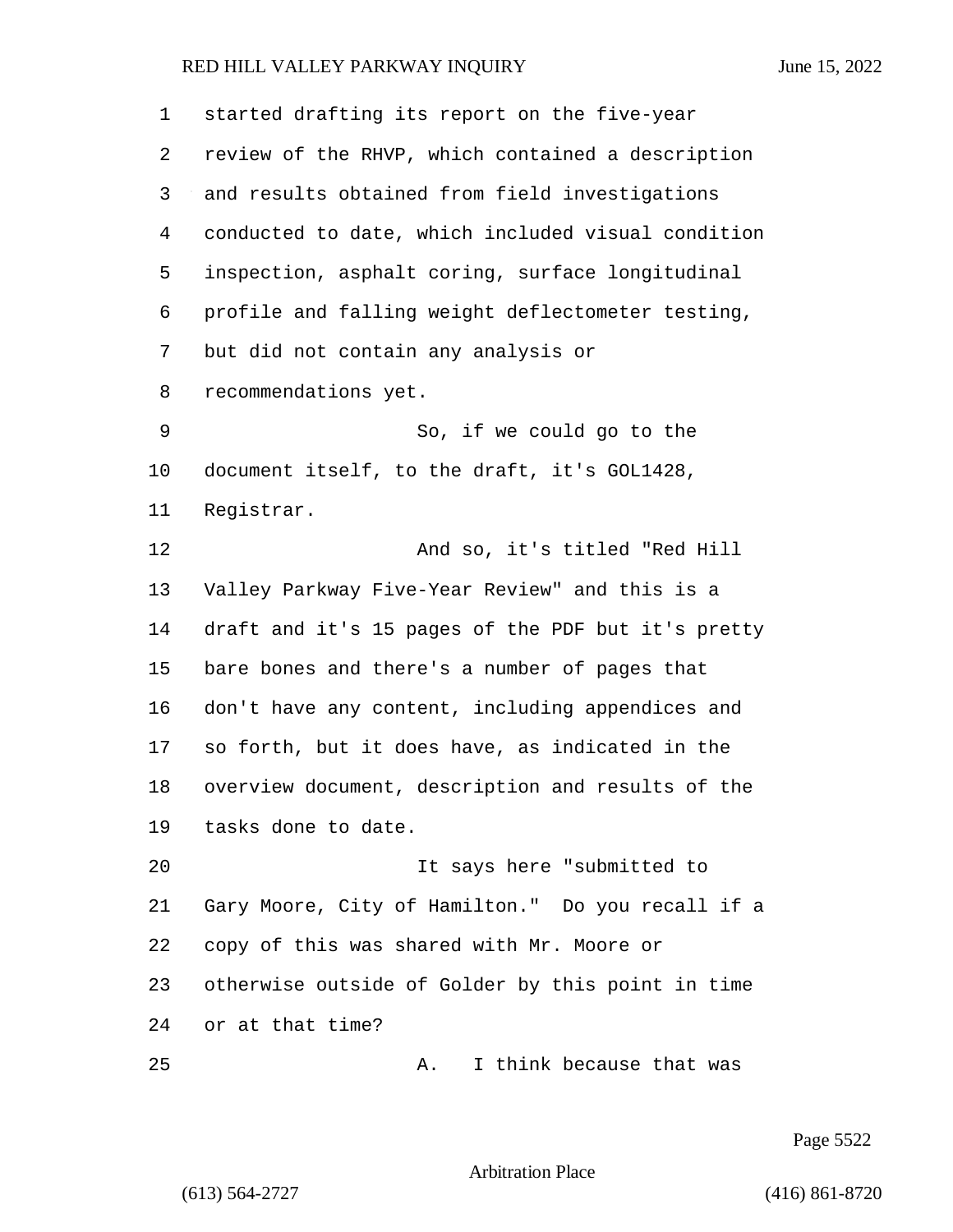| 1  | the purpose, so it was a very, very, you know,     |
|----|----------------------------------------------------|
| 2  | bare bone version, just to show what problems we   |
| 3  | observe. And I noticed that, you know, the cores   |
| 4  | were included -- I don't know if you want me to    |
| 5  | elaborate a bit -- because there was a concern how |
| 6  | deep the cracks were.                              |
| 7  | Q. I'm not sure if there's                         |
| 8  | photos in here. If you could scroll ahead,         |
| 9  | Registrar. Asphalt, there we go.                   |
| 10 | 3.2, asphalt coring, that's                        |
| 11 | what you're referring to?                          |
| 12 | Yes. So, that was our<br>Α.                        |
| 13 | observation because there was a concern, is this a |
| 14 | perpetual pavement that has no cracking coming     |
| 15 | from the bottom up or, you know, actually I was    |
| 16 | confirming that this is what we call top-down      |
| 17 | cracking, so that was something important to bring |
| 18 | to the City's attention. Our initial -- our        |
| 19 | observation, our initial considerations for this.  |
| 20 | So, yeah, it's confirmed. It was what we           |
| 21 | anticipated, yeah. It was top down.                |
| 22 | Actually, I'm noticing<br>Q.                       |
| 23 | here, although the document itself has the date on |
| 24 | the first page of June 2013, and that's what the   |
| 25 | overview document, as I mentioned, referred to by  |

Page 5523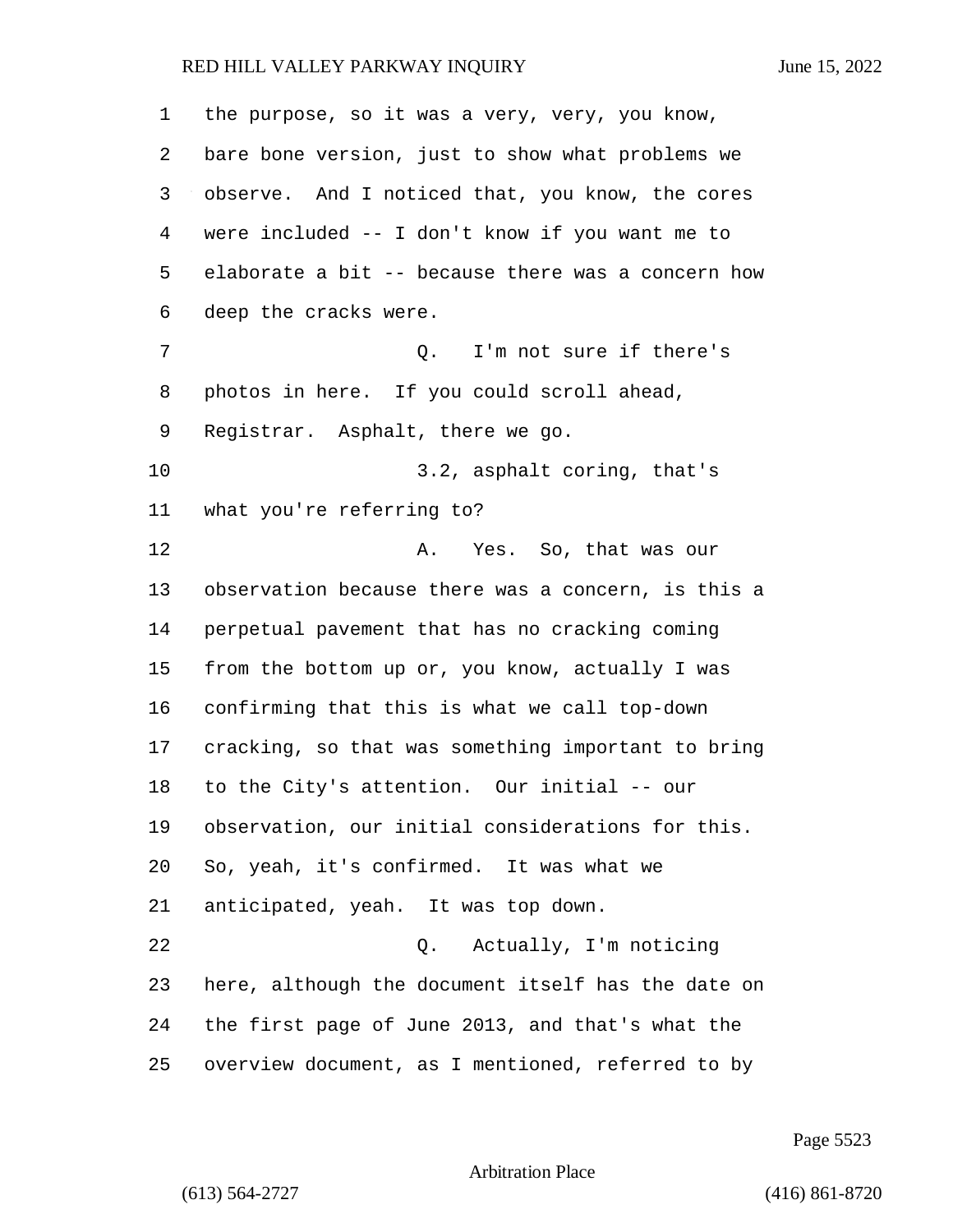June 14, the drafting had begun, this references August 6 when the cores took place. 3 So, presumably this is a draft has been developed over time. Is that fair? 5 A. Yes. Yes, it is. 6 Q. Okay. And the distinction between the top-down cracking and the bottom-up cracking, I think that's something you talked about before in the permanent pavement or perpetual pavement structure, that a big concern would have been if it was bottom-up cracking, which the rich bottom mix and the entire structure was intended to avoid. Is that right? 14 A. Yes, it is. That's the main purpose of perpetual pavement. 16 Q. Okay. You can take that down, Registrar, and if we could go to image 35. 18 This is a reference at -- paragraph 75 talks about July 4, 2013 and then paragraph 76, later the same day, July 4, 2013, if you could call that up, Registrar. 22 So, July 4, 2013, Mr. Kirchknopf of the City sent an e-mail to Brian Applebee of CIMA about mainline pavement treatment on the Red Hill Valley Parkway. And you weren't

Page 5524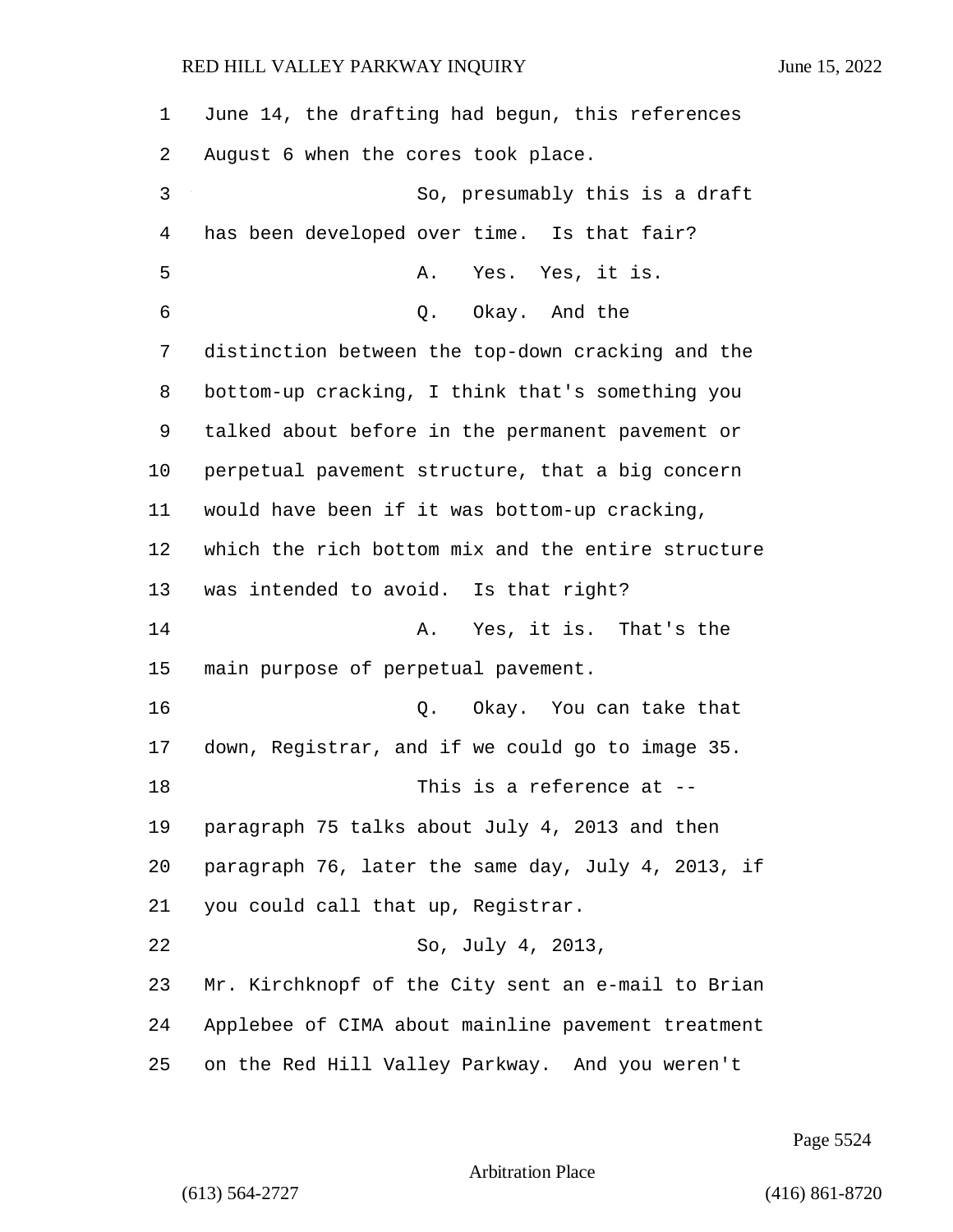1 copied on this e-mail but it states: 2 "Regarding the Red Hill Valley 3 Parkway mainline payment 4 treatment, please be advised 5 that the City's asset 6 management section has 7 retained Golder Associates, 8 care of Ludomir Uzarowski, to 9 oversee all testing and 10 monitoring of the specialized 11 surface material. Please 12 contact Ludomir directly 13 should you require any 14 additional information 15 regarding 'weight in motion' 16 or 'friction testing' on the 17 RHVP mainline." 18 And he gives your phone 19 number. Do you recall Mr. Applebee or anyone else 20 at CIMA contacting you about weight in motion or 21 friction testing around that time or at any later 22 time? 23 A. No. No, I don't. I 24 don't recall. Weight in motion, no. There was no 25 weight in motion at all, unless maybe they meant

Page 5525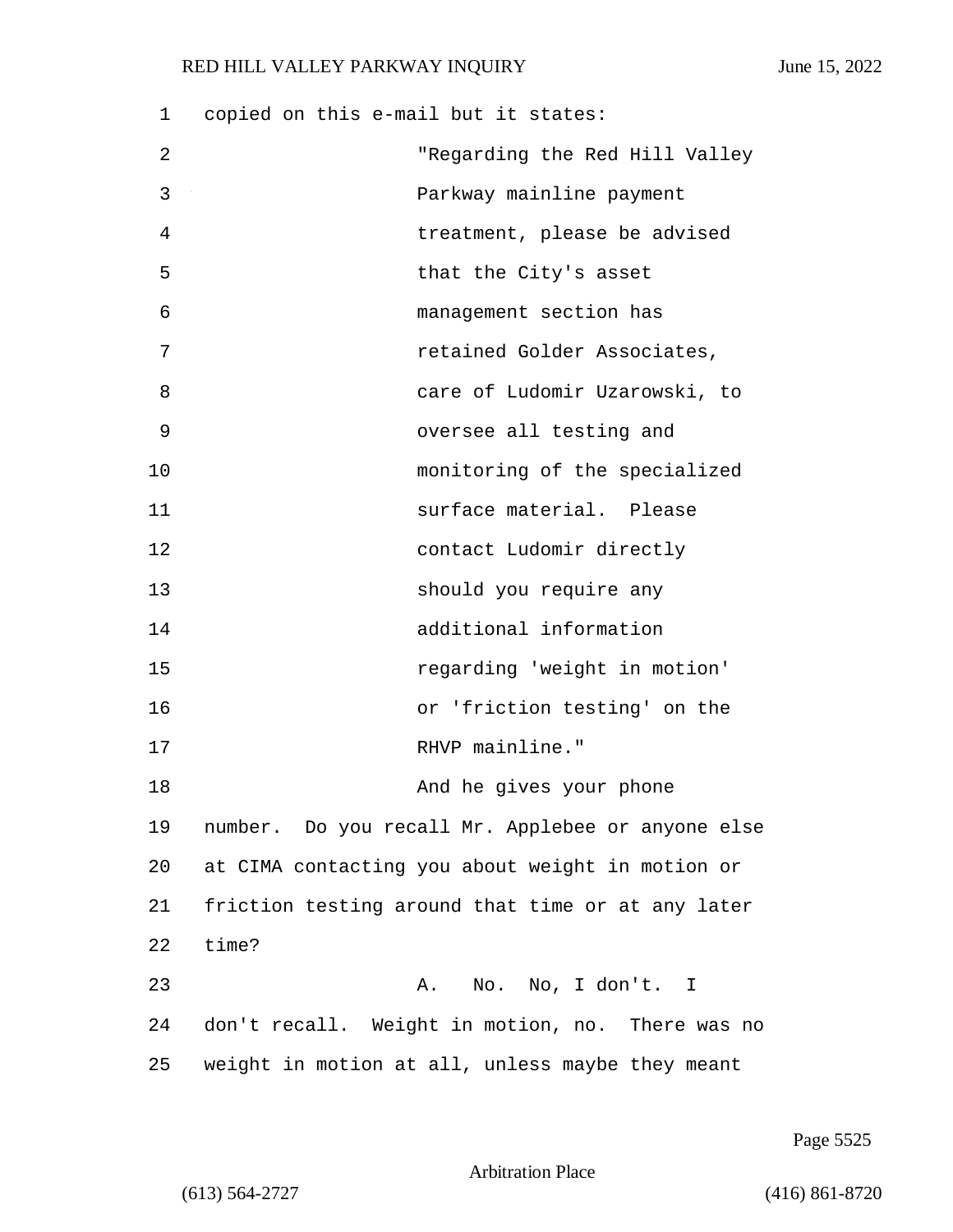monitoring station. No, I don't. 2 Q. Okay. Well, let me turn it around. Did anyone at CIMA contact you about anything -- A. No. 6 Q. -- in that time period? 7 A. Not about Red Hill Valley Parkway, no. 9 Q. Okay. Do you have any insight as to why Mr. Kirchknopf was referring to you here? Had you had any discussions with him about this issue? 13 A. I knew of Mr. Kirchknopf because he was, I think, the traffic division manager, so I knew him from there, and he -- from that monitoring station, maybe not himself but his division, they were getting the traffic monitoring data, so I knew him from -- only from this. And he must have -- I understand that he knew about us being engaged in this. But no, I didn't have any contact with him about this. 22 Q. Okay. He references friction testing on the Red Hill Valley Parkway mainline. At that point in time, by the time, July 4, 2013, was friction testing on the Red Hill

Page 5526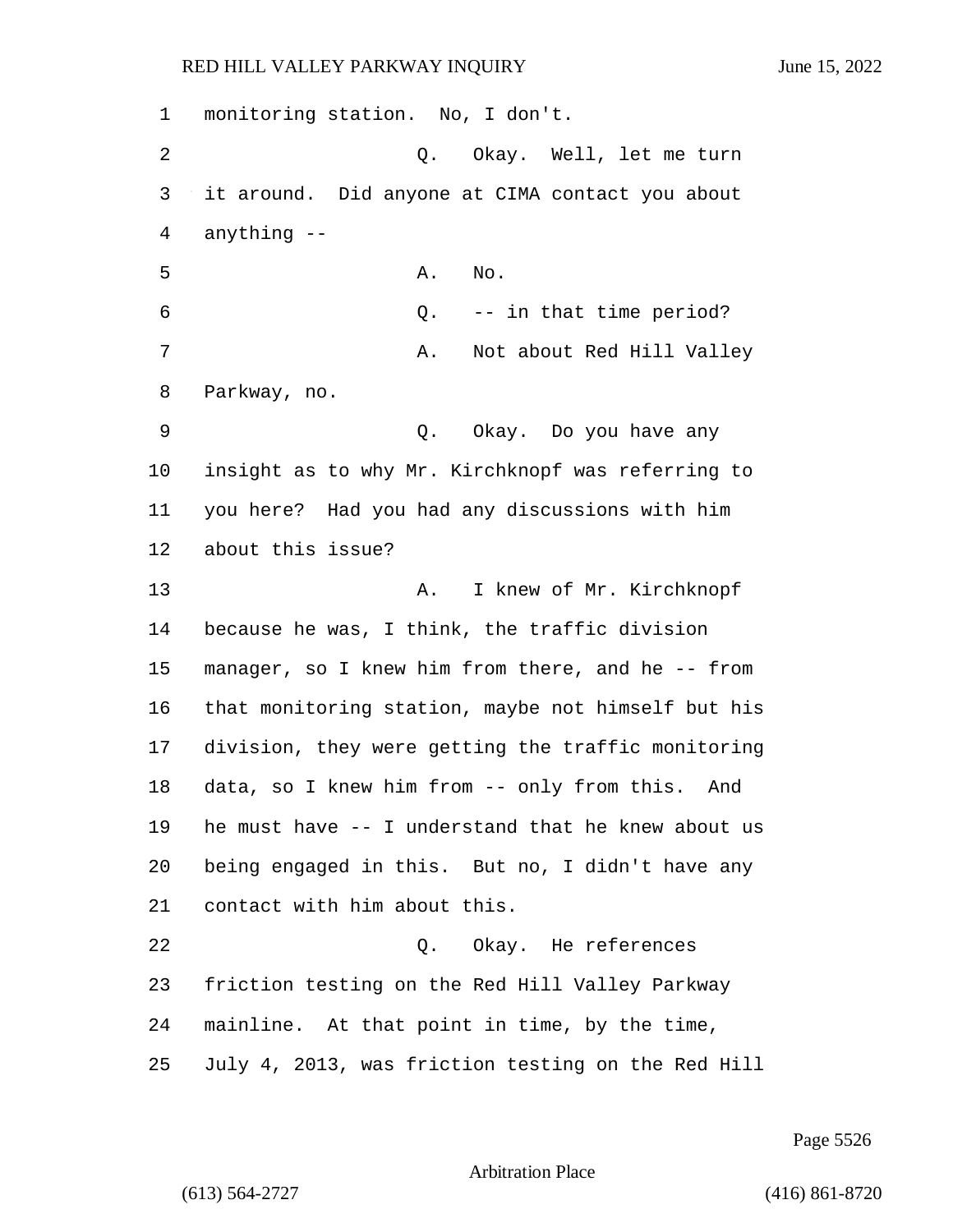| 1              | something that you had contemplated or discussed   |
|----------------|----------------------------------------------------|
| 2              | with Mr. Moore?                                    |
| 3              | No. No, it was not.<br>Α.                          |
| $\overline{4}$ | I guess that was a<br>Q.                           |
| 5              | double-barreled question. Had you contemplated it  |
| 6              | by that point?                                     |
| 7              | No, I didn't.<br>Α.                                |
| 8              | So, following from that,<br>Q.                     |
| 9              | had you had any discussions about that with anyone |
| 10             | by that point in time?                             |
| 11             | No. No, I didn't.<br>Α.                            |
| 12             | We can take that down,<br>Q.                       |
| 13             | Registrar, and if we could go to image 52 in       |
| 14             | overview document 6.                               |
| 15             | And paragraph 130 refers to a                      |
| 16             | second draft of what's defined as the Golder       |
| 17             | report, which is the ultimate draft report that    |
| 18             | resulted from the Golder project, the five and     |
| 19             | then six-year review. And this is dated            |
| 20             | September 20, 2013, which contained a new text in  |
| 21             | the Analysis and Recommendations section.          |
| 22             | And we'll go to it itself, but                     |
| 23             | why don't we do that. It's GOL1430.                |
| 24             | And you see the date of the                        |
| 25             | September 2013. It indicates, again, submitted to  |

Page 5527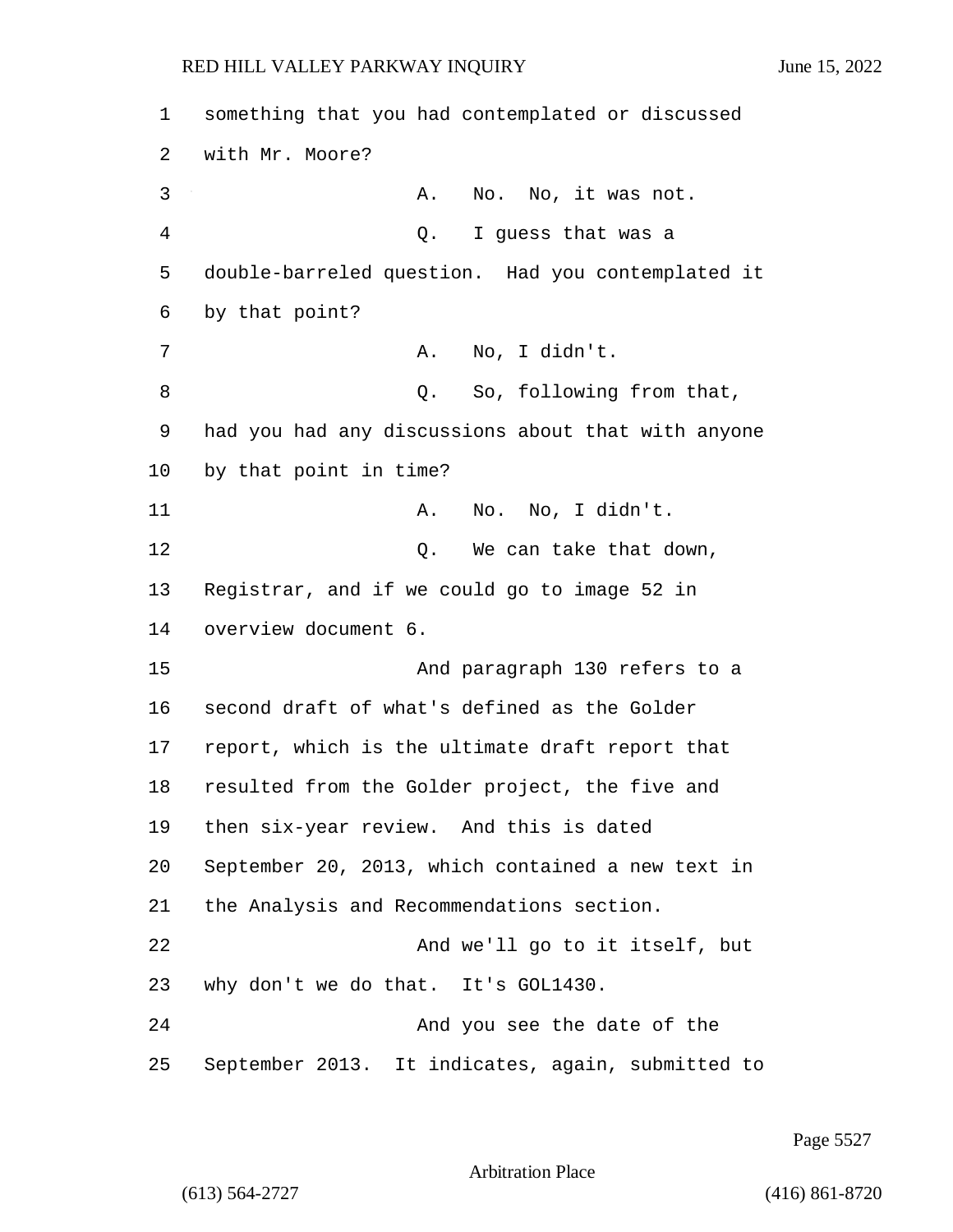1 Gary Moore, City of Hamilton. 2 I'll back up. This one is 11 3 pages. The prior draft we looked at was 15 PDF 4 pages, but this one lacks the appendices, the sort 5 of unpopulated appendices that the prior draft 6 had. And image 10 contains the analysis and 7 Recommendations Section. 8 If you can go there, 9 Registrar. Thank you. So, if you can call up 10 section 5, it says: 11 The results of the testing 12 and investigation carried out 13 on the RHVP indicate that the 14 pavement structure is in good 15 condition and performing well. 16 The observed cracking is 17 anticipated to be a function 18 of the material and not due to 19 fatigue damage or the 20 environment." 21 So, is that your language or 22 is that someone else's? Do you know? Do you 23 recall who wrote that? 24 A. I don't recall. I think 25 I agree that, you know, that was right. Whether

Page 5528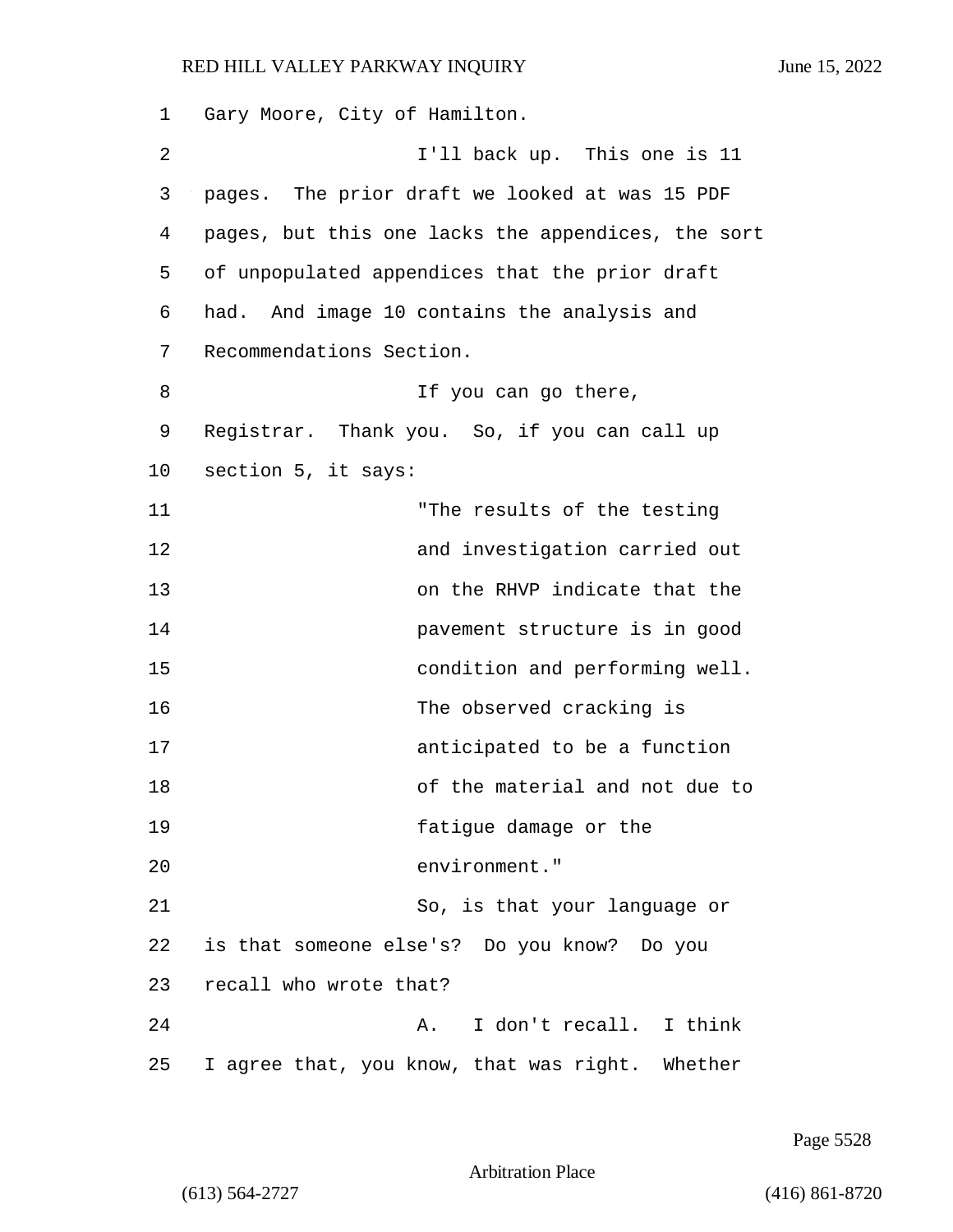it was my language or Vimy's language, it's hard to say, but this is a very initial evaluation of the structure condition of the pavement and there are no recommendations. So, no, you know, I don't -- I don't recall who did this. 6 Q. Okay. In any case, even if it was Dr. Henderson, you agreed with it? 8 A. Yes. Yes. 9 Q. Okay. And was this draft shared with Mr. Moore or anyone else outside of Golder? Do you know? 12 A. I think -- I don't recall. I think the idea of updating this was to show the City what the condition was. So, I anticipate if it was updated, I would have to check my notes, but if it was updated, the purpose would be to share the more recent observation with the City. 19 Q. And when you say the City in this context, I take it you mean Mr. Moore at this point. Right? 22 A. That would be mainly Mr. Moore, yes. I'm not sure about Mr. Oddi. I think it was Mr. Moore, yes. 25 Q. Okay. And, yeah, we

Page 5529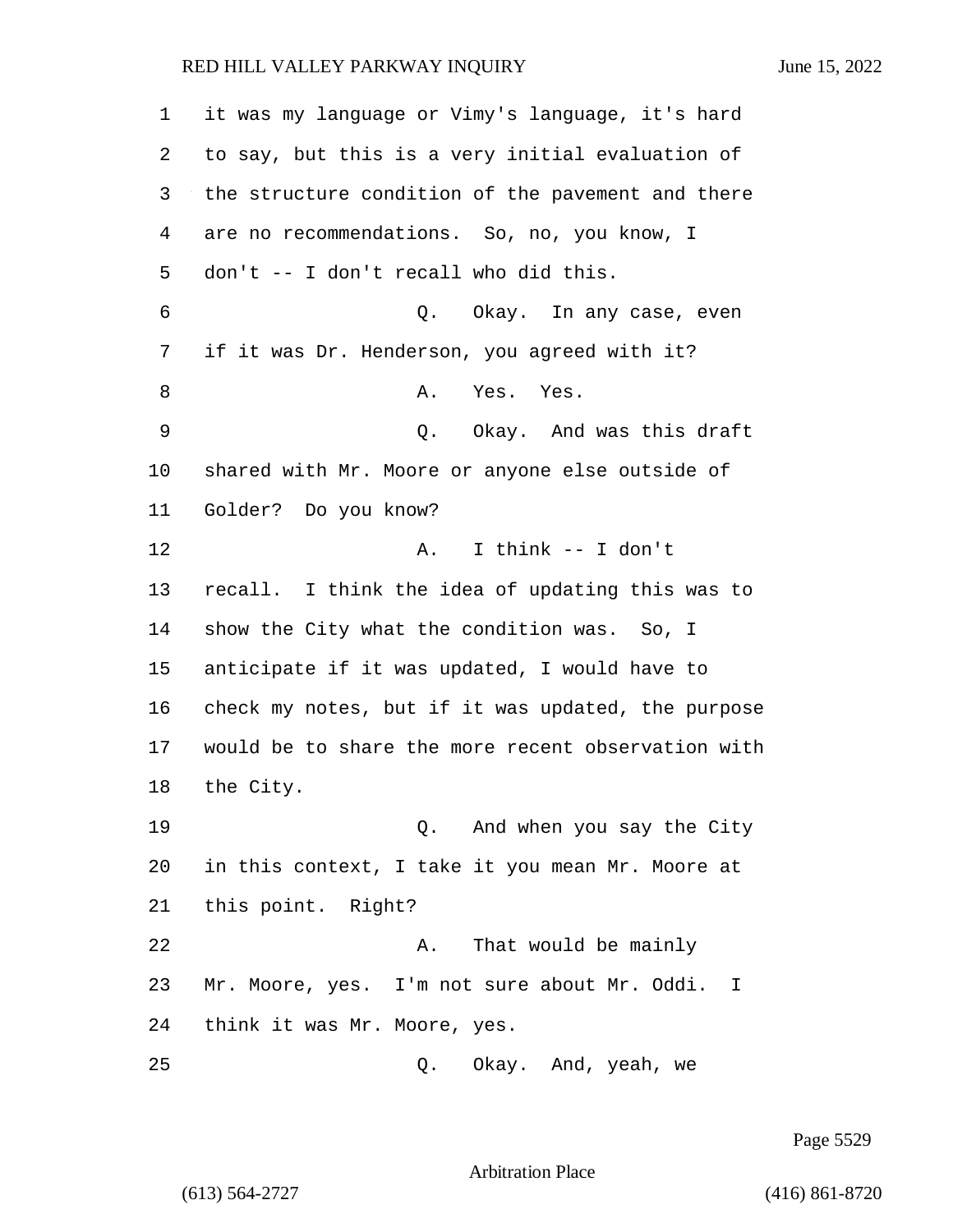| 1  | don't have a specific e-mail indicating that you   |
|----|----------------------------------------------------|
| 2  | shared with him, but as you indicated that it was  |
| 3  | updated for that purpose, what was it that you     |
| 4  | wanted to share with him?                          |
| 5  | A. Well, mainly that, you                          |
| 6  | know, the condition -- because, you know, besides  |
| 7  | these cracks that we mentioned, it was still in    |
| 8  | good condition and the main thing, that it was not |
| 9  | due to fatigue damage. So, it was almost like a    |
| 10 | confirmation, yes, that's a perpetual pavement,    |
| 11 | there is no fatigue cracking, the cracking is the  |
| 12 | top-down type of cracking. So, it is perpetual     |
| 13 | pavement and I don't know at what time we did some |
| 14 | analysis for the remaining life of the pavement,   |
| 15 | whether it would be able to support what it was    |
| 16 | designed for for a period of 50 years, but, you    |
| 17 | know, just to show that, yes, it's definitely not  |
| 18 | fatigue, so it is a perpetual pavement.            |
| 19 | Q. And it says in the second                       |
| 20 | sentence:                                          |
| 21 | "The observed cracking is                          |
| 22 | anticipated to be a function                       |
| 23 | of the material and not due to                     |
| 24 | fatigue damage or the                              |
| 25 | environment."                                      |

Page 5530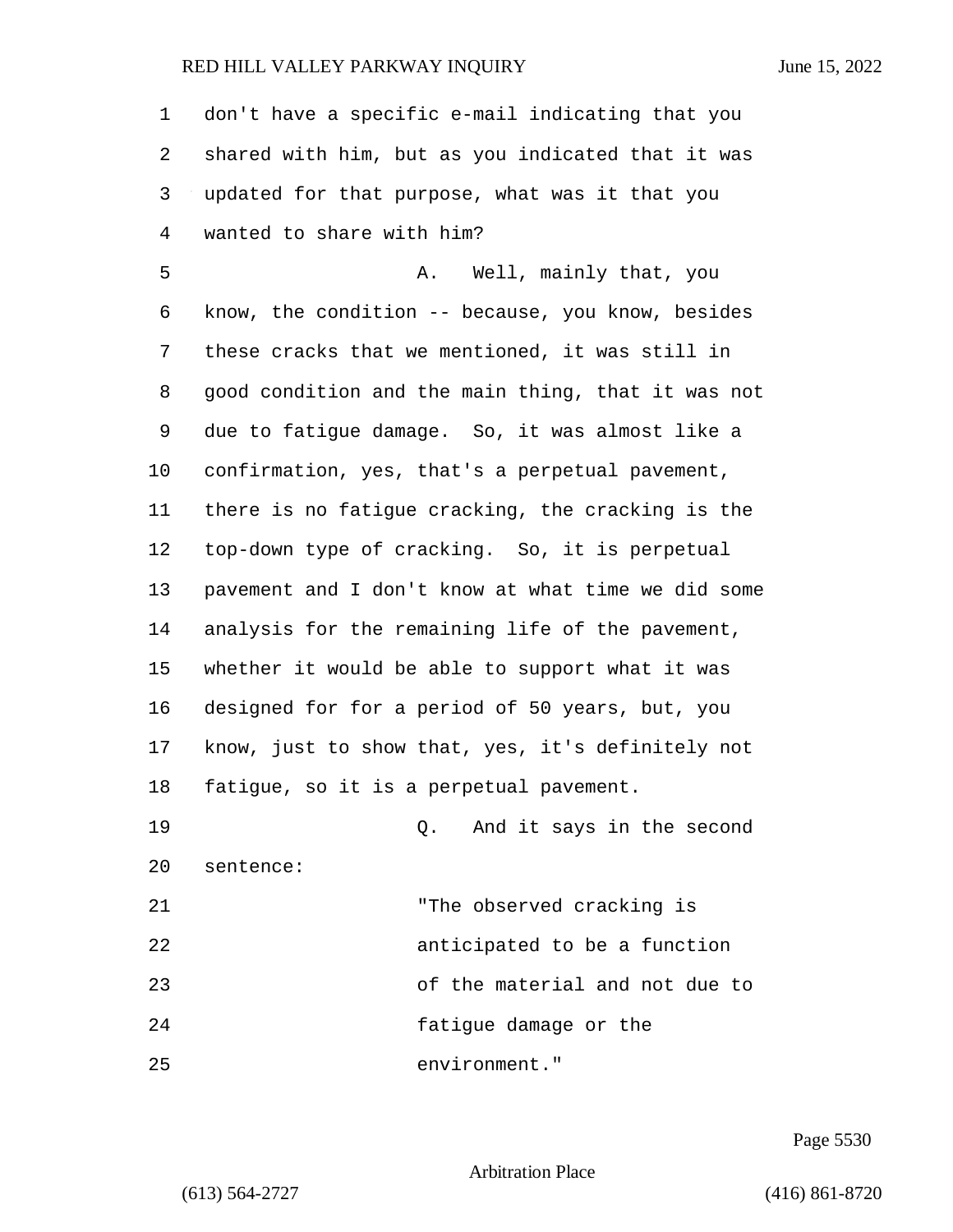| 1              | I appreciate you describing                        |
|----------------|----------------------------------------------------|
| 2              | now that it's not due to fatigue damage, but what  |
| 3              | does a function of the material mean?              |
| $\overline{4}$ | So, it's a function of<br>A.                       |
| 5              | the material that, you know -- just, you know, how |
| 6              | the top-down cracking occurs, like -- I don't know |
| 7              | if you want me to elaborate a little bit.          |
| 8              | Typically, the cracking in                         |
| 9              | asphalt occurs at the bottom where the tensile     |
| 10             | strength is the highest. So, this is in            |
| 11             | conventional pavement, it starts at the bottom and |
| 12             | it propagates upward. Now, in perpetual pavement,  |
| 13             | you know, the tensile strength at the bottom of    |
| 14             | asphalt is low, plus we have this RBM, rich bottom |
| 15             | mix, that is has excellent resistance to cracking. |
| 16             | So, where the cracking occurs,                     |
| 17             | at the top, at the top you have compression, so it |
| 18             | is as, you know -- you know, you shouldn't have    |
| 19             | cracking where you have compression, but there is  |
| 20             | a certain stress distribution that causes cracking |
| 21             | at the top. This is why we called it's a function  |
| 22             | of the material and not -- so, it was just to      |
| 23             | emphasize it's not fatigue. It's just this         |
| 24             | phenomenon that is unusual stress at the top of    |
| 25             | the pavement where you should have compression but |

Page 5531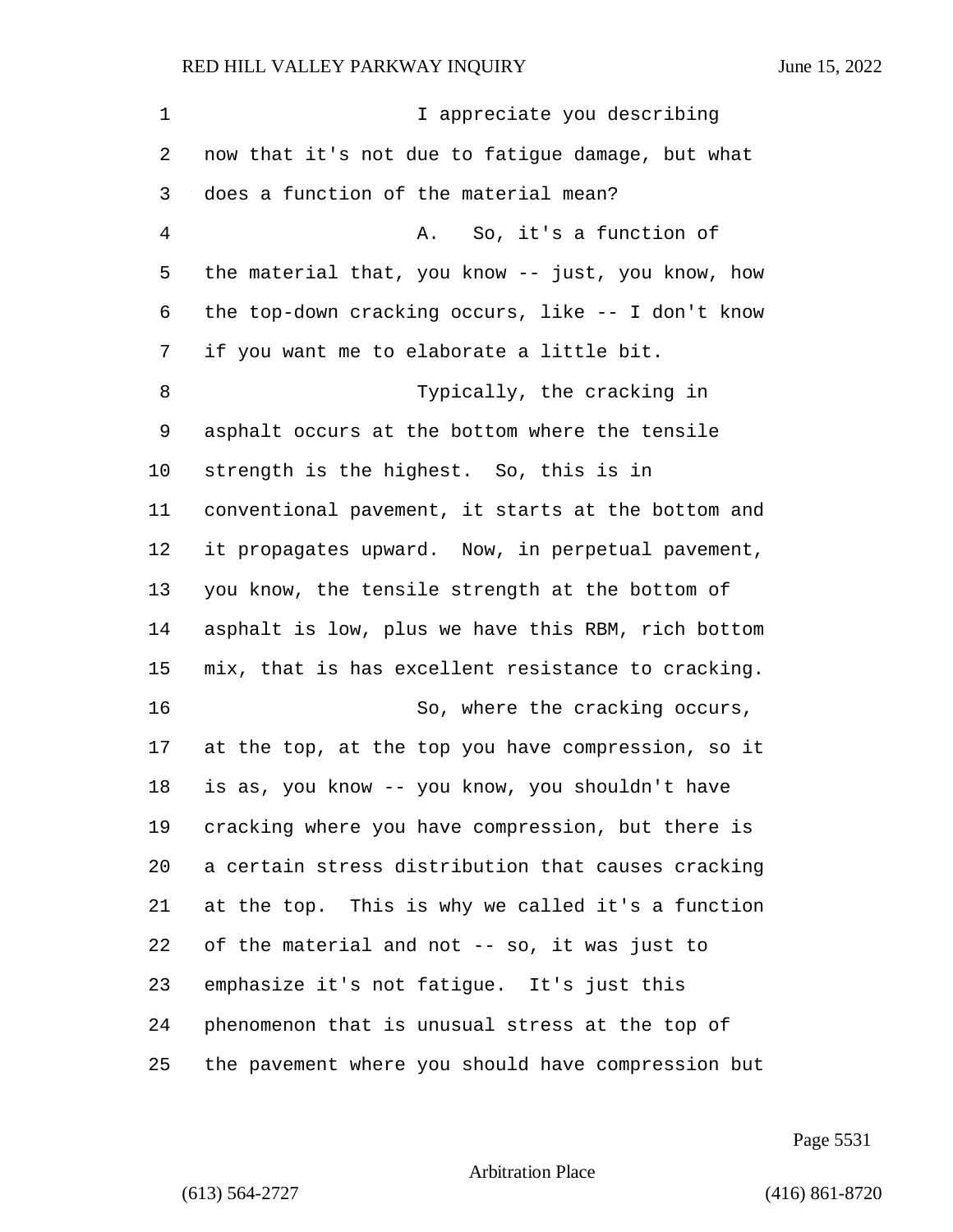| 1  | actually at some locations you may also have some |
|----|---------------------------------------------------|
| 2  | tension and this cracking can occur. So, that was |
| 3  | to emphasize function. There was nothing wrong    |
| 4  | with the material there, so it was just to        |
| 5  | distinguish between the two phenomena.            |
| 6  | Okay. That's really what<br>Q.                    |
| 7  | I'm getting at. When it says function of the      |
| 8  | material, that suggests that it has something to  |
| 9  | do with the material itself, with the pavement    |
| 10 | itself, but you're saying that that is not the    |
| 11 | case, that is not what you were suggesting?       |
| 12 | No. The pavement was<br>Α.                        |
| 13 | very -- the material was very good, so it's not   |
| 14 | issue with the quality of the material. It was    |
| 15 | the phenomenon of top-down cracking.              |
| 16 | Okay. And no mention in<br>Q.                     |
| 17 | this draft of friction testing. Do you know if,   |
| 18 | at this point in time, you had discussed friction |
| 19 | testing with Mr. Moore?                           |
| 20 | I know I didn't, at the<br>Α.                     |
| 21 | time, no.                                         |
| 22 | Okay.<br>Q.                                       |
| 23 | It was September the<br>Α.                        |
| 24 | 20th.<br>Yes? No, I didn't.                       |
| 25 | Yeah, okay. And we'll<br>Q.                       |

Page 5532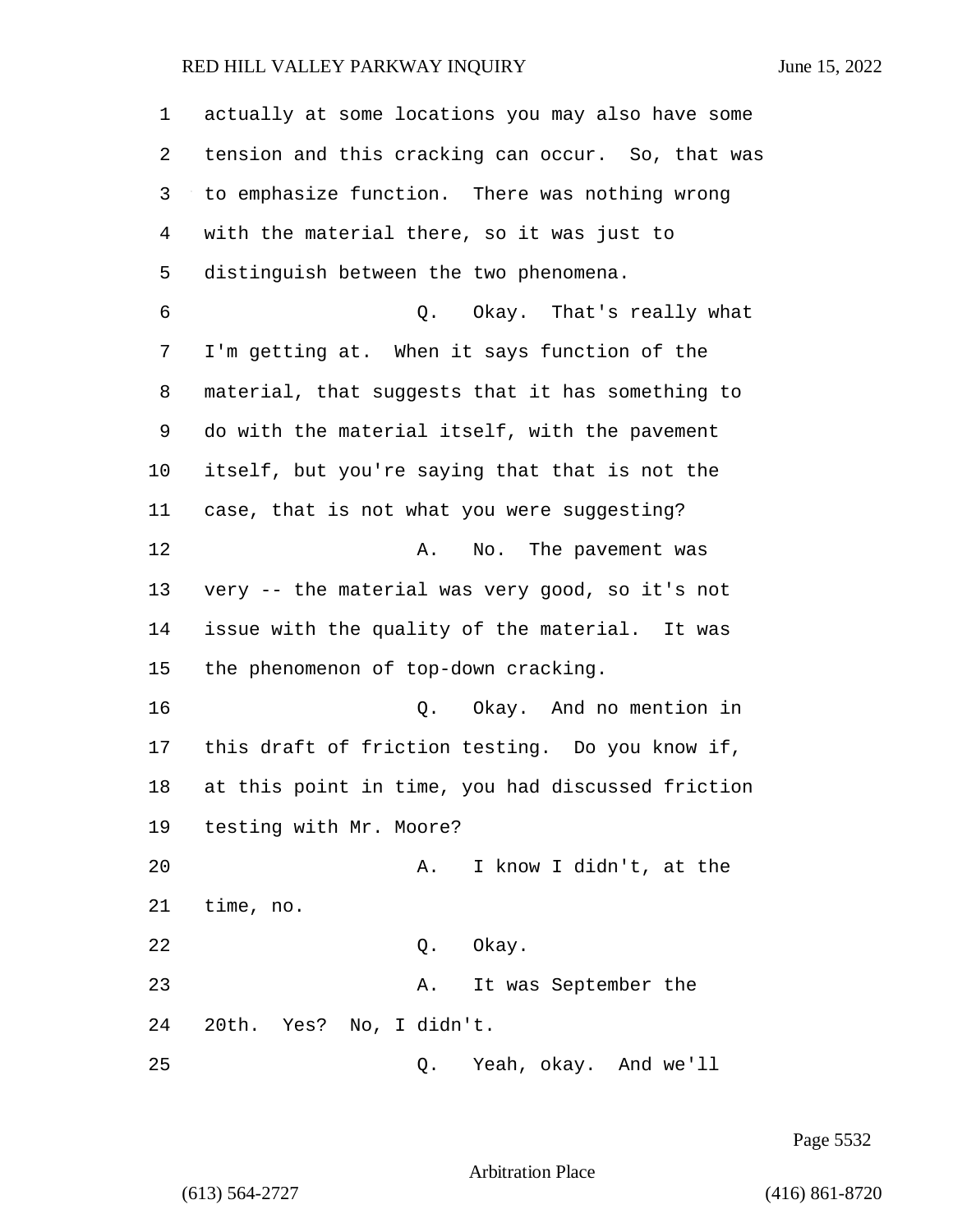get to some subsequent communications shortly. 2 Now, we know that the October 2013 CIMA report has some findings about wet weather collisions and we know that you did not see -- you've said that you didn't see any CIMA reports or weren't aware of them until late 2018 or after. You weren't even aware until December 2018, you indicated. 9 But have you reviewed the October 2013 CIMA report subsequently? 11 A. What do you mean subsequently? Not -- 13 C. Afterwards. Not at this time, in 2013. After you became aware of it, much later in time, did you have an opportunity to review it, even in the course of these proceedings? 18 A. Yes. During this inquiry, yes, I look at this. 20 Q. Okay. And we can go to it if you want, but there are findings in there about -- there are friction testing recommendations and an analysis of wet weather collisions. 25 Is that something that you

Page 5533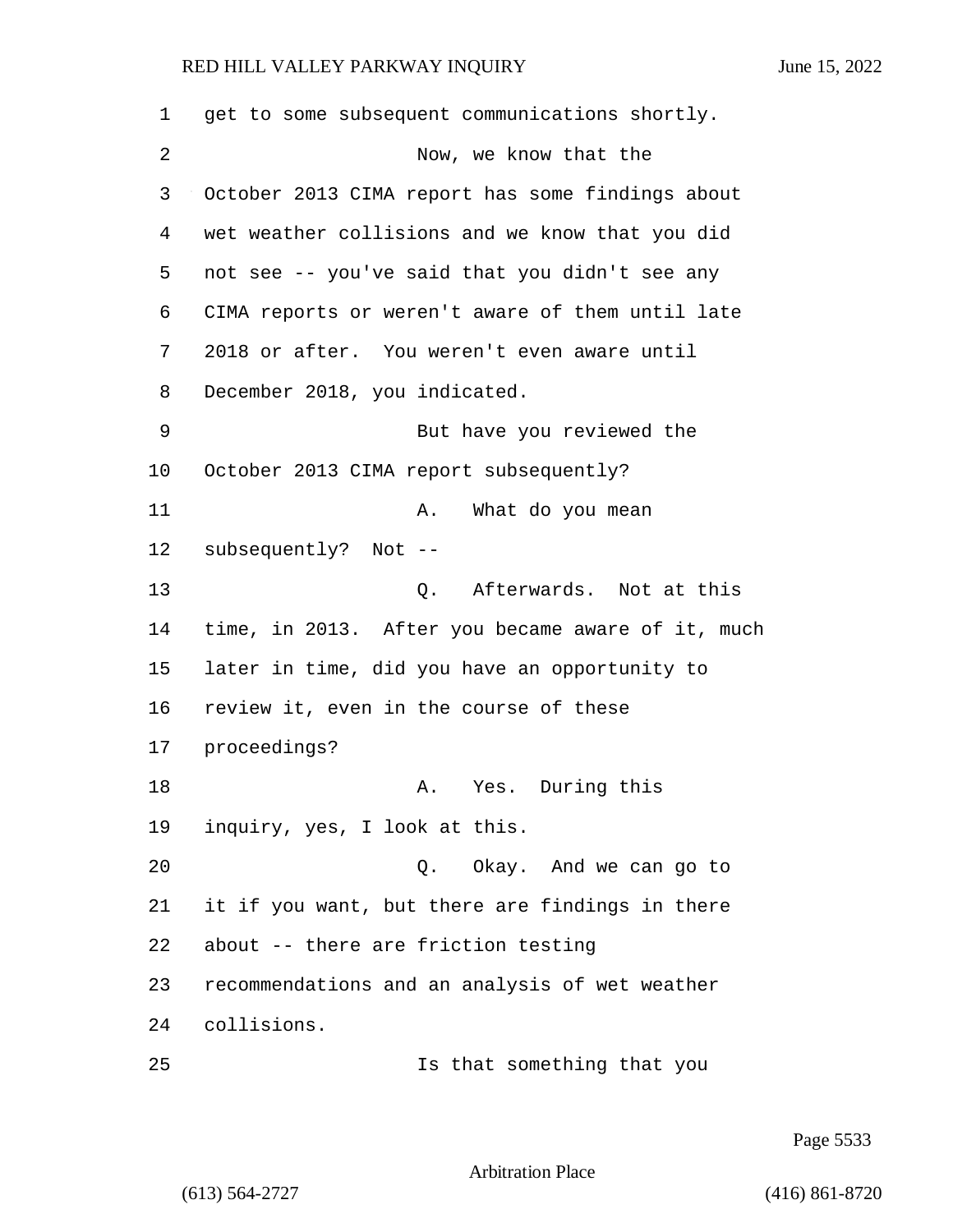would have found helpful or informative to know about at the time you were putting together the Golder report? 4 A. It would be like, you know -- it depends when, because then after the City ask us to measure friction, that would be -- obviously that would be useful to know what CIMA's observations were. 9 Q. Right. And at the moment we had just been speaking about, at September 20, that you hadn't been asked to do friction testing, you described. But once you had been, if I understand you correctly, you're saying that yes, that would have been something that would have been useful to you to know? 16 A. Well, you know, I'm not a safety consultant, so I do what the City asks me to do. You know, so, you mean before Gary Moore asked me to do friction. Yes? 20 Q. Sorry, you're going to be -- very shortly after this in time you're going to be asked to do some friction testing and there's going to be some discussions. 24 Once you're asked to do that, once you're engaged to have friction testing done,

Page 5534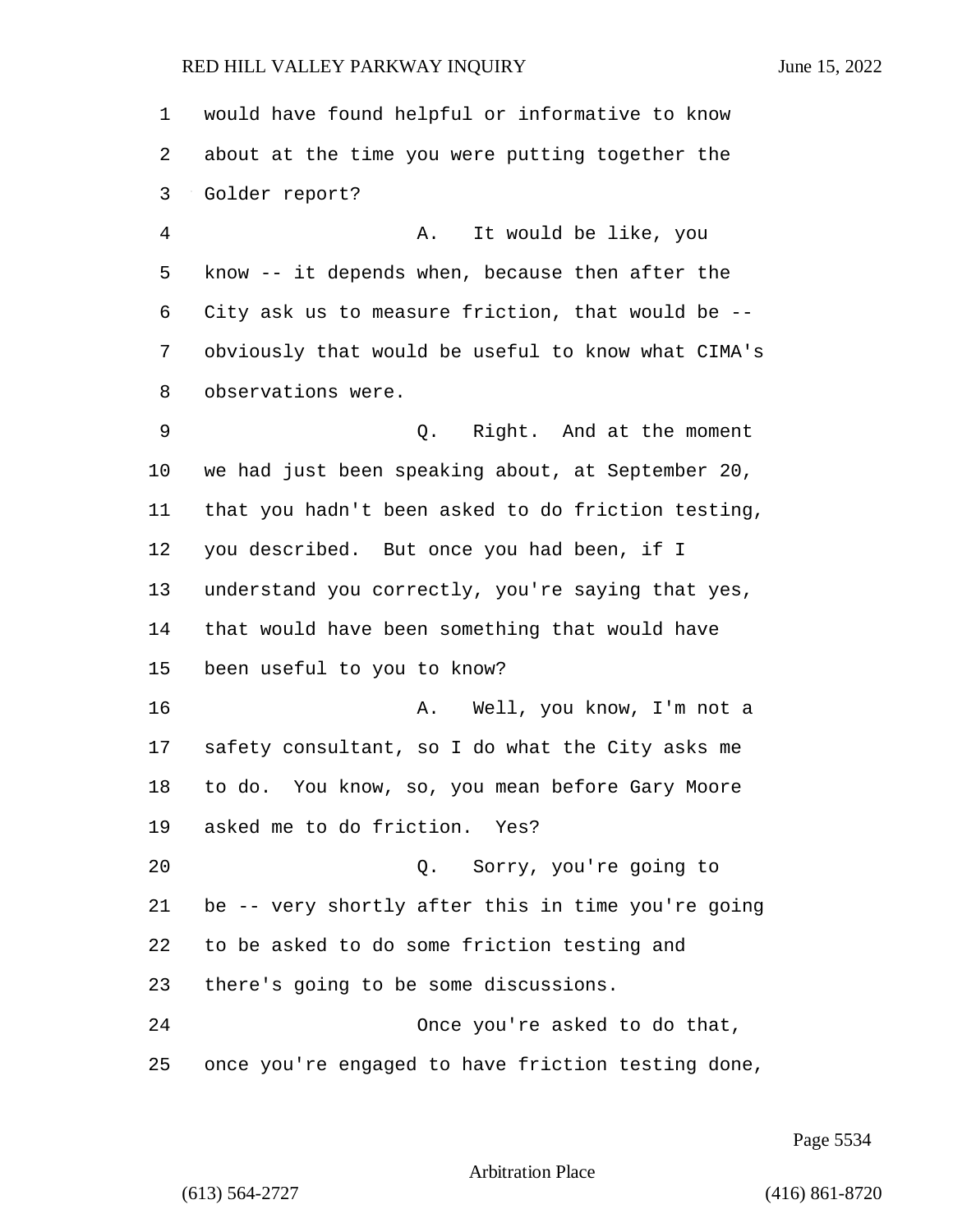| 1  | would it have been useful for you to know about    |
|----|----------------------------------------------------|
| 2  | the 2013 CIMA report and its contents?             |
| 3  | Of course. I think it<br>Α.                        |
| 4  | would be useful for me to know.                    |
| 5  | Q. Okay. And why is that?                          |
| 6  | How would it inform you?                           |
| 7  | Because then I would, you<br>Α.                    |
| 8  | know, look at CIMA's recommendations and CIMA's    |
| 9  | concern and then we would think what -- you know,  |
| 10 | to go into details like, you know, what            |
| 11 | recommendations, what testing, you know, when I -- |
| 12 | you asked me whether I reviewed the report later   |
| 13 | on and there was a lot of concern about wet        |
| 14 | accidents. I would include macrotexture testing.   |
| 15 | Also, like, you know, like one                     |
| 16 | thing, SMA, stone mastic asphalt, is the type of   |
| 17 | mix that offers good macrotexture, and if you see  |
| 18 | in our reports, a report later on, there are a lot |
| 19 | of photos, it's showing the macrotexture, but it   |
| 20 | would be, I think, maybe not only from formal      |
| 21 | point of view but just to measure, like, this is   |
| 22 | what we did in 2017, yes, show, to show that,      |
| 23 | because it's a defactor. It's microtexture and     |
| 24 | macrotexture. Show the macrotexture, yes. It is    |
| 25 | good.                                              |

Page 5535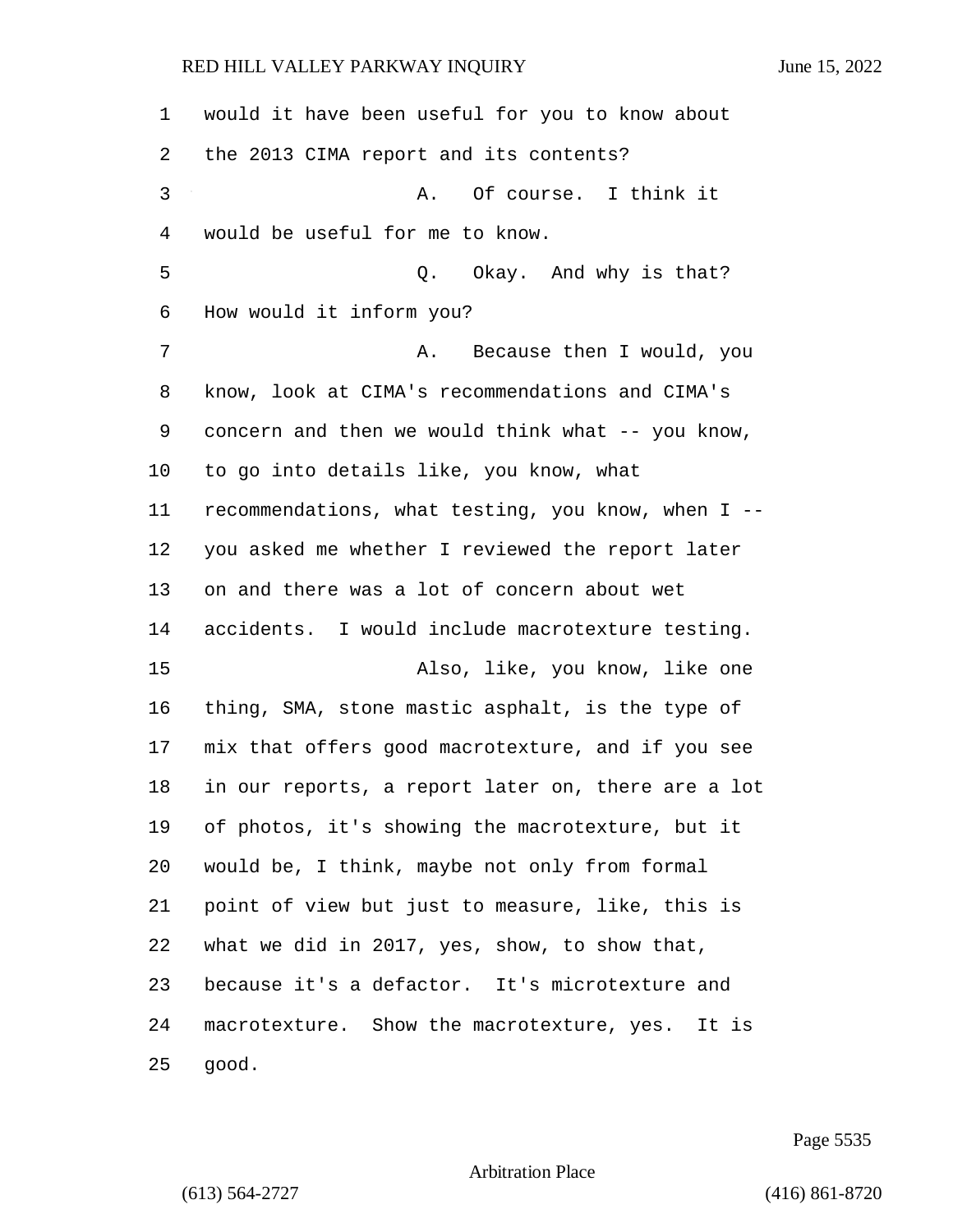1 And, you know, also -- so, you know, so the testing, the macrotexture and then analysis and recommendations, so I think it would be definitely, I think, beneficial to know about this. 6 Q. Is that because of the concern about -- I think you mentioned because of the concern about wet weather collisions specifically? 10 A. Wet weather, you know, the main concern with wet weather is macrotexture, yes, because of hydroplaning, so they have to make sure that this thing would be addressed, would be answered. And also, you know, some maybe focus -- I know that, you know, CIMA was concerned with, you know, polishing and they would call it flushing and contamination. So, you know, it would at least, I would say, there was no flushing on the road, but it would be, you know, included in the report or in the analysis. 21 As of today, I can say no, there was not observed any flushing or any -- for SMA, we called it fat spots, so there was -- but, you know, just to formalize this thing and show, you know, what our opinion, what our observations

Page 5536

Arbitration Place

(613) 564-2727 (416) 861-8720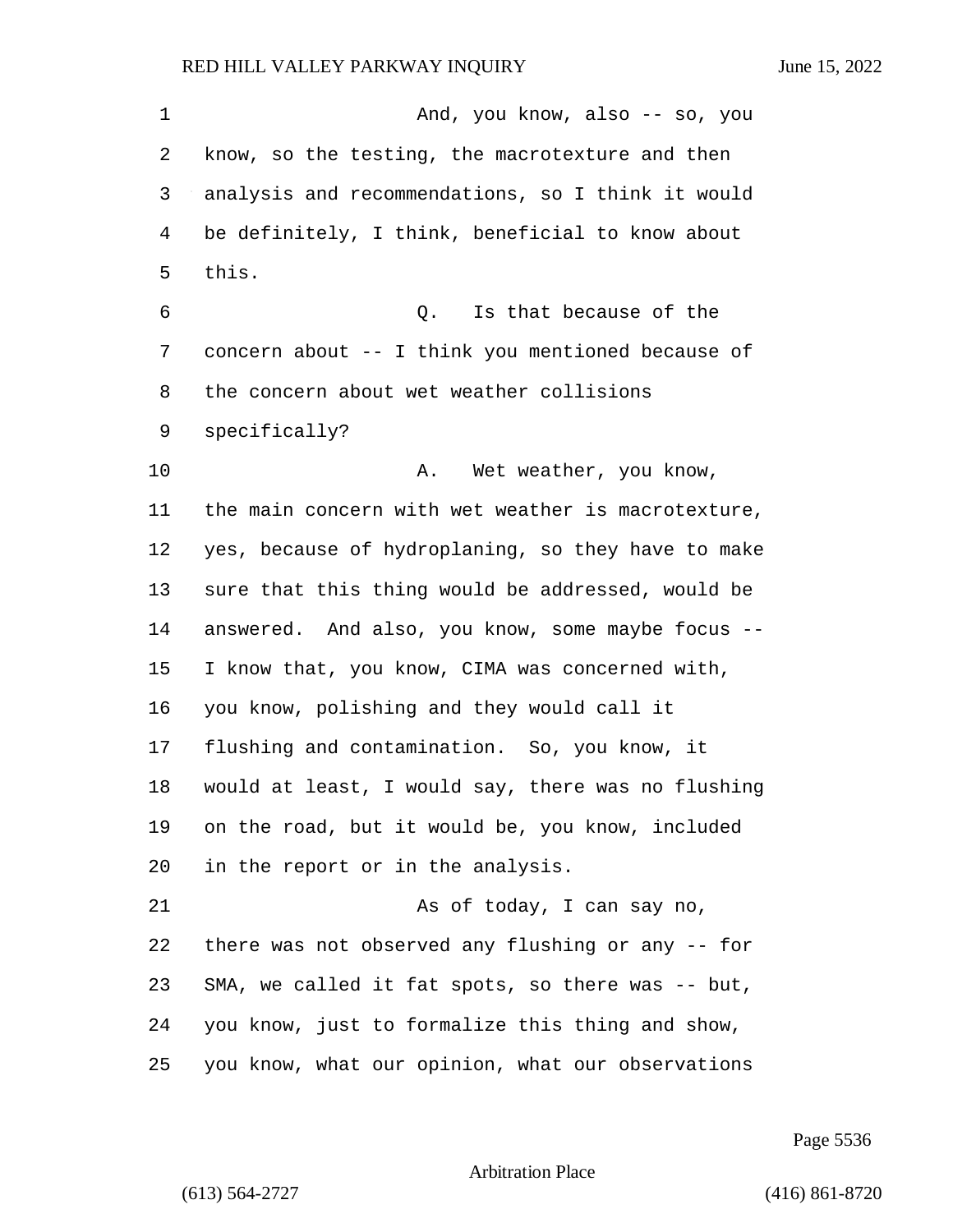were, what our opinion was. 2 Q. Sorry, and you're referring to flushing and fat spots? That's what you  $-$ 5 A. Yeah. So, you know, typically for other pavements it's called fat spots or bleeding, and for SMA we call it fat spots. So, like flushing on other pavements is typically called fat spots on SMA, if it's observed, but we didn't observe any -- 11 Q. That's not something you observed, okay. So, in overview document 6, there's the long section, just to place this, about the heavy rainfall Hamilton experienced on September 21, 2013 and then communications arising out of that event internal to the City respecting slipperiness and skid resistance on the Red Hill Valley Parkway, including references to reports by police about slipperiness and collisions. 20 And, for reference, that's overview document 6, paragraphs 131 to 154. And then if we could go, Registrar, to images 59 to 60 and specifically it's paragraph 150, which is at the bottom of image 59 and the top of 60. If you could call that up, please. Thank you.

Page 5537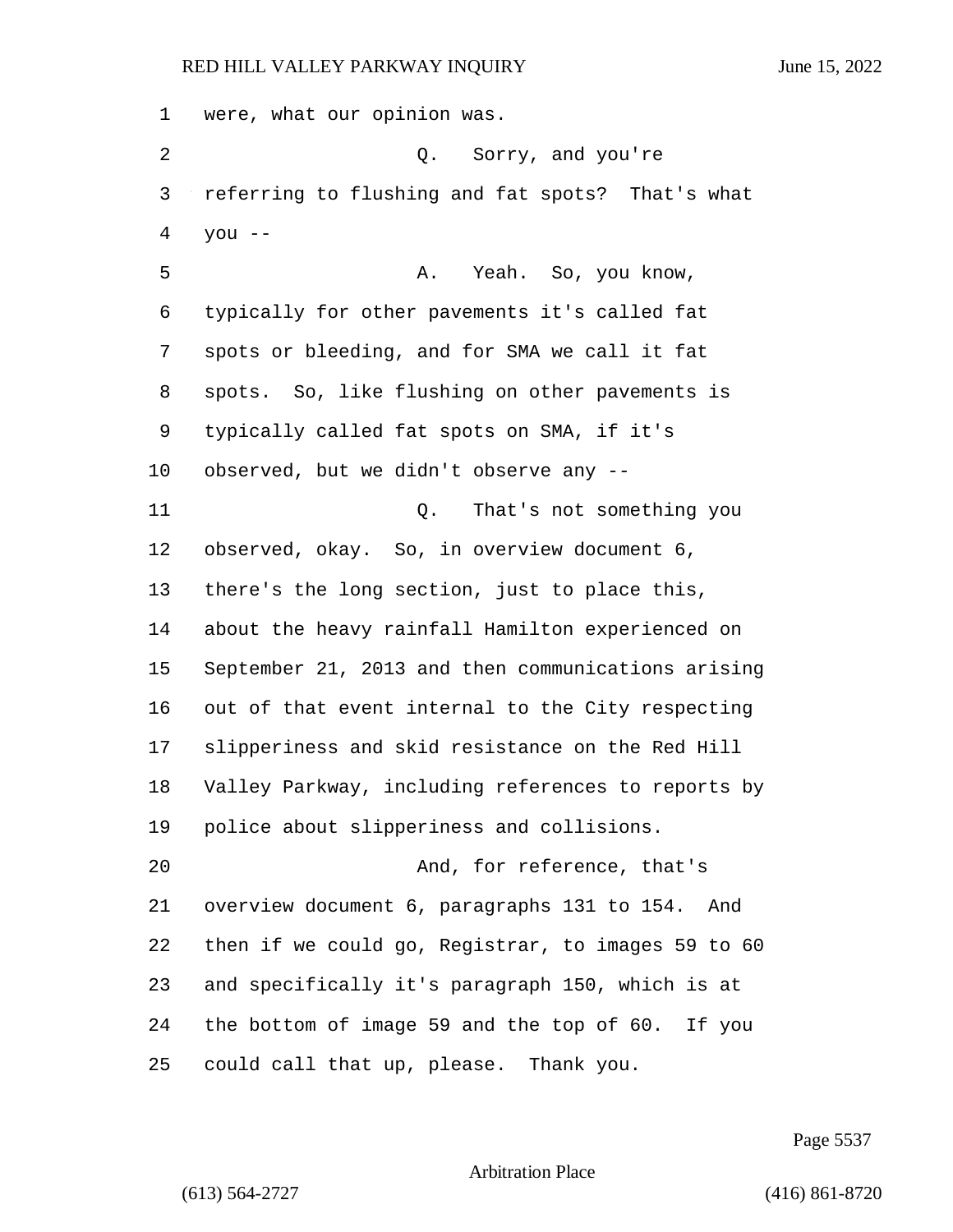| $\mathbf 1$ | And so, September 30, 2013,                        |
|-------------|----------------------------------------------------|
| 2           | between 12:56 p.m. and 3:27 p.m., Mr. Moore and    |
| 3           | Dr. Uzarowski exchanged e-mails about skid         |
| 4           | resistance testing. And this isn't referred to     |
| 5           | here, but the document itself that this is taken   |
| 6           | from, the subject is "Skid resistance numbers for  |
| 7           | the LINC and the Red Hill."                        |
| 8           | And do you recall this                             |
| 9           | exchange between you and Mr. Moore?                |
| 10          | Yeah. That's the best<br>Α.                        |
| 11          | proof that we have. Like, you know, I don't        |
| 12          | recall details, but, you know, I found this e-mail |
| 13          | with this sort of exchange, so I know it occurred, |
| 14          | yes.                                               |
| 15          | All right. And Mr. Moore<br>Q.                     |
| 16          | says:                                              |
| 17          | "During the last couple of                         |
| 18          | heavy rain events, the police                      |
| 19          | have been attributing                              |
| 20          | accidents to the 'slipperiness                     |
| 21          | of the pavement.' Did we do                        |
| 22          | any 'skid resistance' testing                      |
| 23          | in our last outing? Can we do                      |
| 24          | it on both?"                                       |
| 25          | And you respond:                                   |

Page 5538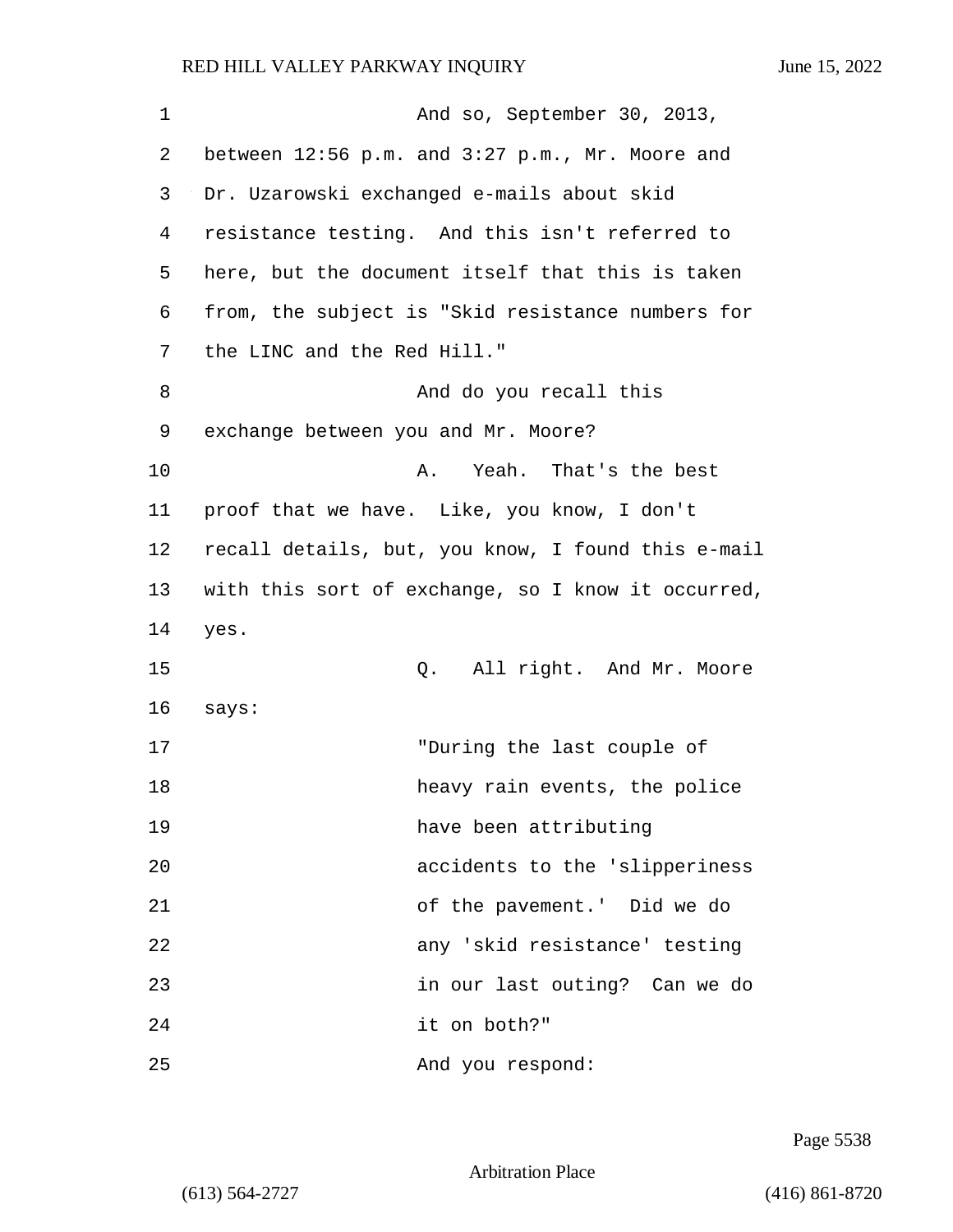| $\mathbf 1$ | "We did very limited (a few                        |
|-------------|----------------------------------------------------|
| 2           | locations only) skid testing                       |
| 3           | on the Red Hill Valley right                       |
| 4           | after construction, i.e., in                       |
| 5           | 2007, and got good numbers,                        |
| 6           | better than MTO typically has.                     |
| 7           | We haven't done any skid                           |
| 8           | testing on the LINC. We will                       |
| 9           | organize the skid testing on                       |
| 10          | both roads and let you know                        |
| 11          | the details, (price and                            |
| 12          | schedule) soon."                                   |
| 13          | And Mr. Moore says:                                |
| 14          | "Okay, thanks."                                    |
| 15          | So, Mr. Moore initiates this                       |
| 16          | e-mail exchange. Do you recall if you had any      |
| 17          | discussion with him about friction or skid         |
| 18          | resistance testing preceding this exchange on      |
| 19          | September 30, 2013?                                |
| 20          | A. No, nothing before                              |
| 21          | September 30, 2013. No.                            |
| 22          | Q. And I ask -- there's no                         |
| 23          | note or anything that indicates this, but it seems |
| 24          | like, sort of, a sparse enquiry to mention this in |
| 25          | a couple of sentences and then you respond and say |

Page 5539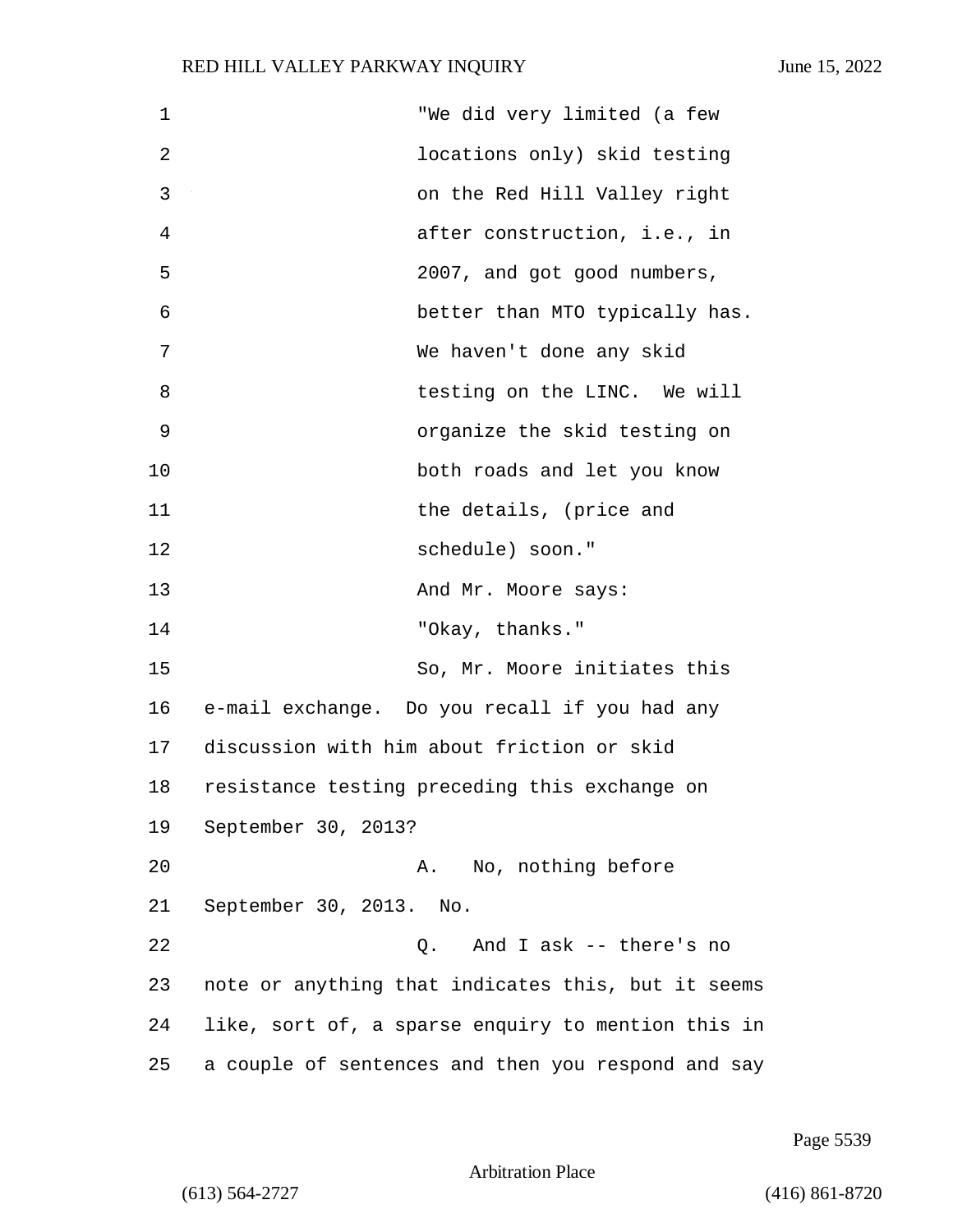| 1  | that you'll organize skid testing on both roads.  |
|----|---------------------------------------------------|
| 2  | And it makes me wonder if there was some prior    |
| 3  | discussion. It seems like it's a sparse enquiry   |
| 4  | about it to then spark your comment that, yeah,   |
| 5  | we'll do skid testing on both the LINC and the    |
| 6  | RHVP?                                             |
| 7  | I think -- so, you asked<br>Α.                    |
| 8  | my comment. Yes?                                  |
| 9  | Q. Yeah.                                          |
| 10 | My opinion? So, I think<br>Α.                     |
| 11 | this, you know, is definitely the first time, the |
| 12 | first day, that, you know, I learned about this   |
| 13 | slipperiness of the pavement on the Red Hill      |
| 14 | Valley Parkway. It is likely that we talk about   |
| 15 | it, can we do it on both? So, on both, what is    |
| 16 | both meaning? It would have to be Red Hill Valley |
| 17 | Parkway and the LINC --                           |
| 18 | Q. Sorry. That's why I said                       |
| 19 | before the subject line does say skid resistance  |
| 20 | numbers for the LINC and the Red Hill.            |
| 21 | Okay. Yeah, yeah. No,<br>Α.                       |
| 22 | so I don't recall any discussion before, so this  |
| 23 | is the first time, the first day, that I learned  |
| 24 | about this and no, I didn't.                      |
| 25 | Okay. And what did you<br>Q.                      |

Page 5540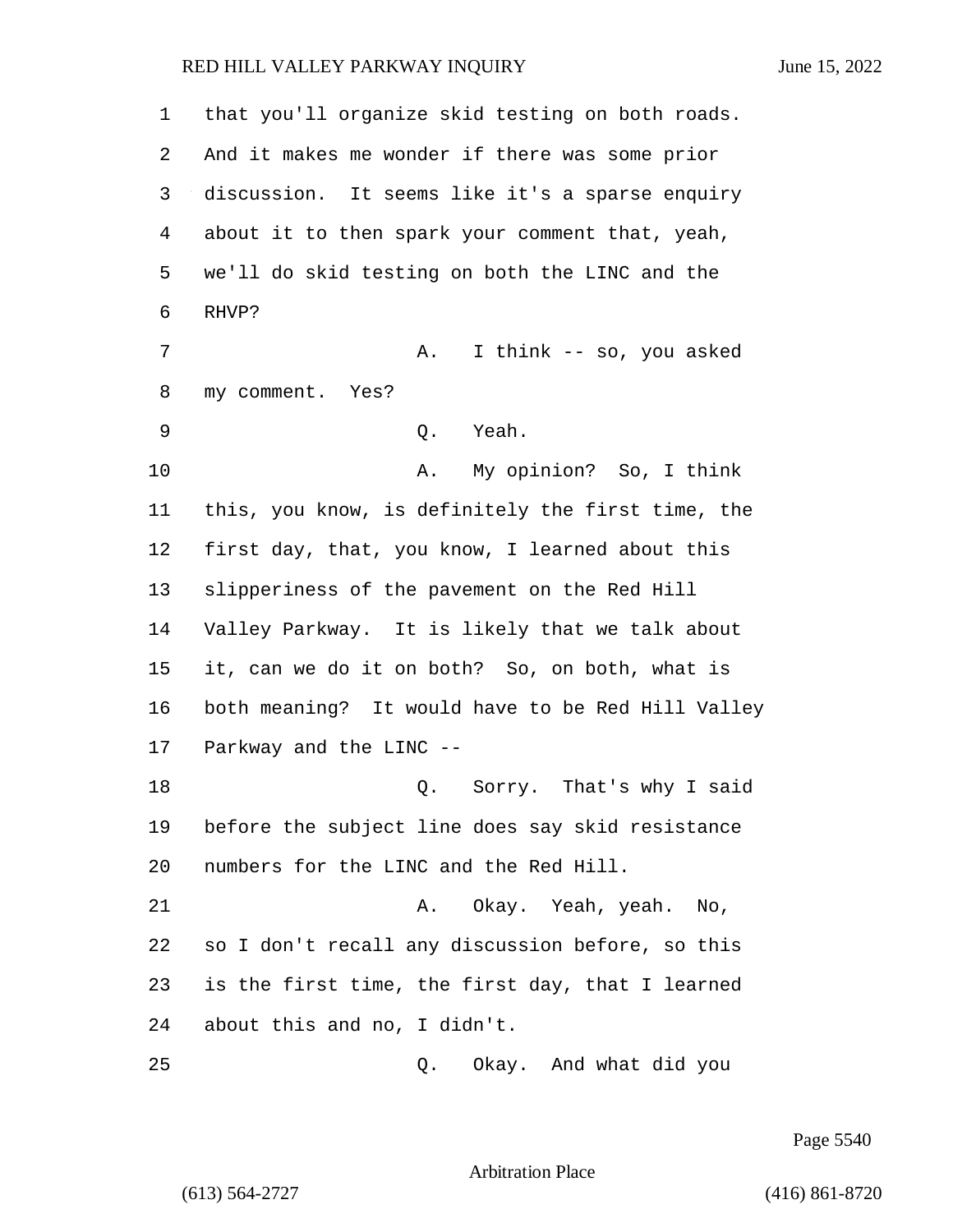| 1       | understand his question, did we do any skid        |
|---------|----------------------------------------------------|
| 2       | resistance testing in our last outing, to refer    |
| 3       | What outing did you take that as meaning?<br>to?   |
| 4       | In our last outing, I<br>Α.                        |
| 5       | think outing, I think he probably means the        |
| 6       | pavement evaluation that we did, so what we did    |
| 7       | under this -- what initially was called the        |
| 8       | five-year review.                                  |
| 9       | In this particular<br>Q.                           |
| $10 \,$ | project that we've just been discussing?           |
| 11      | A. Yes. Yes.                                       |
| 12      | And then your reference<br>Q.                      |
| 13      | to the skid testing in 2011 right after            |
| 14      | construction and that you got good numbers, better |
| 15      | than the MTO typically has, that's referring to    |
| 16      | the 2007 MTO results?                              |
| 17      | Yes, it is.<br>Α.                                  |
| 18      | Okay. And, at that<br>Q.                           |
| 19      | point, what was your basis for that statement?     |
| 20      | Because, you know, I<br>Α.                         |
| 21      | just, you know, stated what I knew about friction. |
| 22      | At that point of time, I only knew that the        |
| 23      | friction testing was done before opening in 2007.  |
| 24      | And, you know, my opinion was the numbers were     |
| 25      | good and better than MTO typically has when        |

Page 5541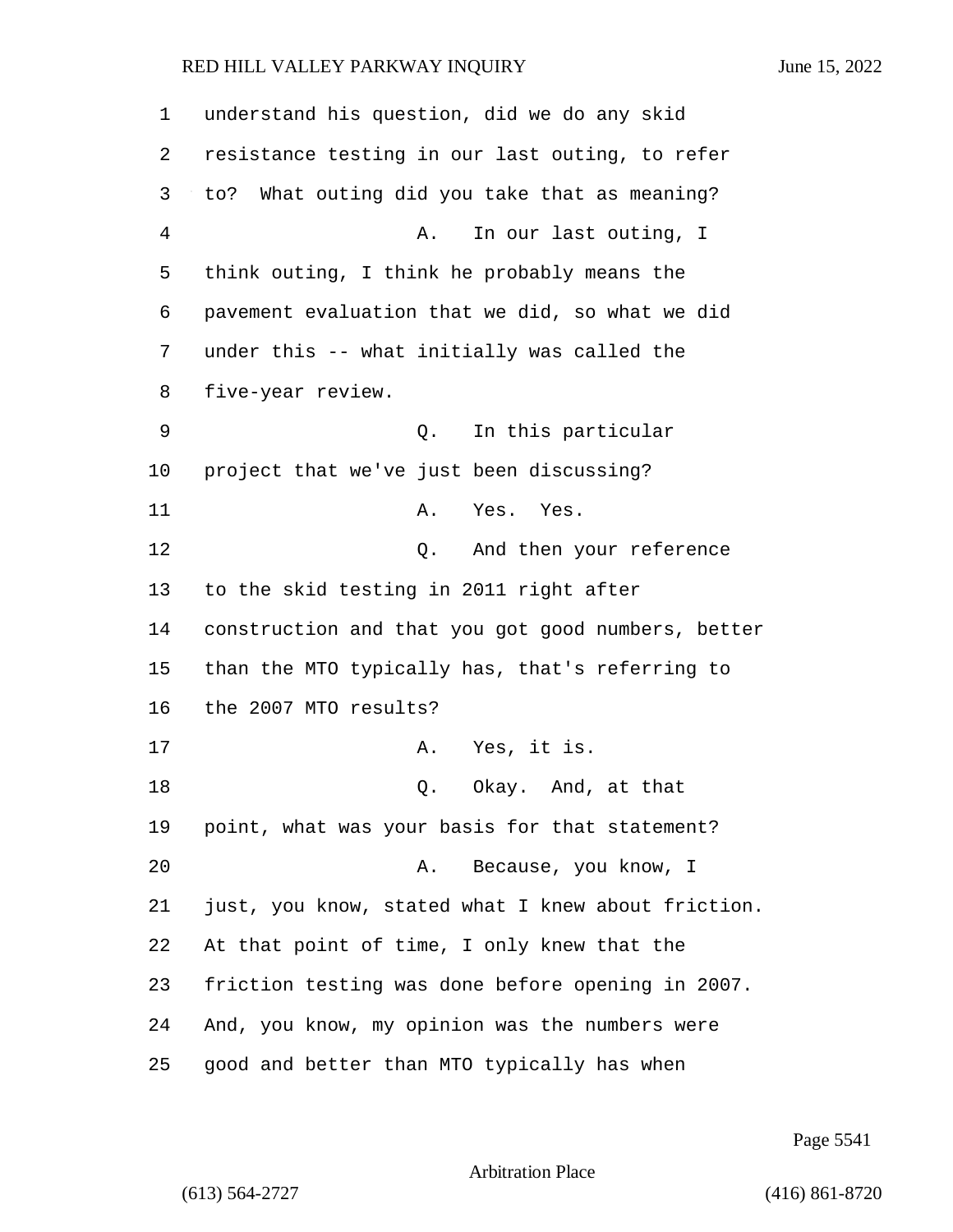compared to what they reported, MTO reported, in that 2009 paper on SMA initial -- early life friction. So, that's what I meant. 4 Q. Okay. So, you're saying that you had an understanding from that 2009 paper, which I can take you to? 7 A. Yes. 8 a Q. So, if we could go to GOL2660, and this is a papered titled "Addressing the Early Age Low Friction Problem of Stone Mastic Asphalt Pavement in Ontario." If you go to the next image, it's the date. Next image, please. I don't see the date, but I understand that this is a 2009 paper in any event. I believe the date is in there somewhere. 16 But if we could go to -- we're on image 3. 18 And this is authored by a number of people at the MTO. And to confirm, is this the paper you're talking about? 21 A. Yes, it is. 22 Q. And in the second paragraph under Issues -- if you could call that up, thank you -- there's a reference to placement of SMA containing Ontario Trap Rock on the

Page 5542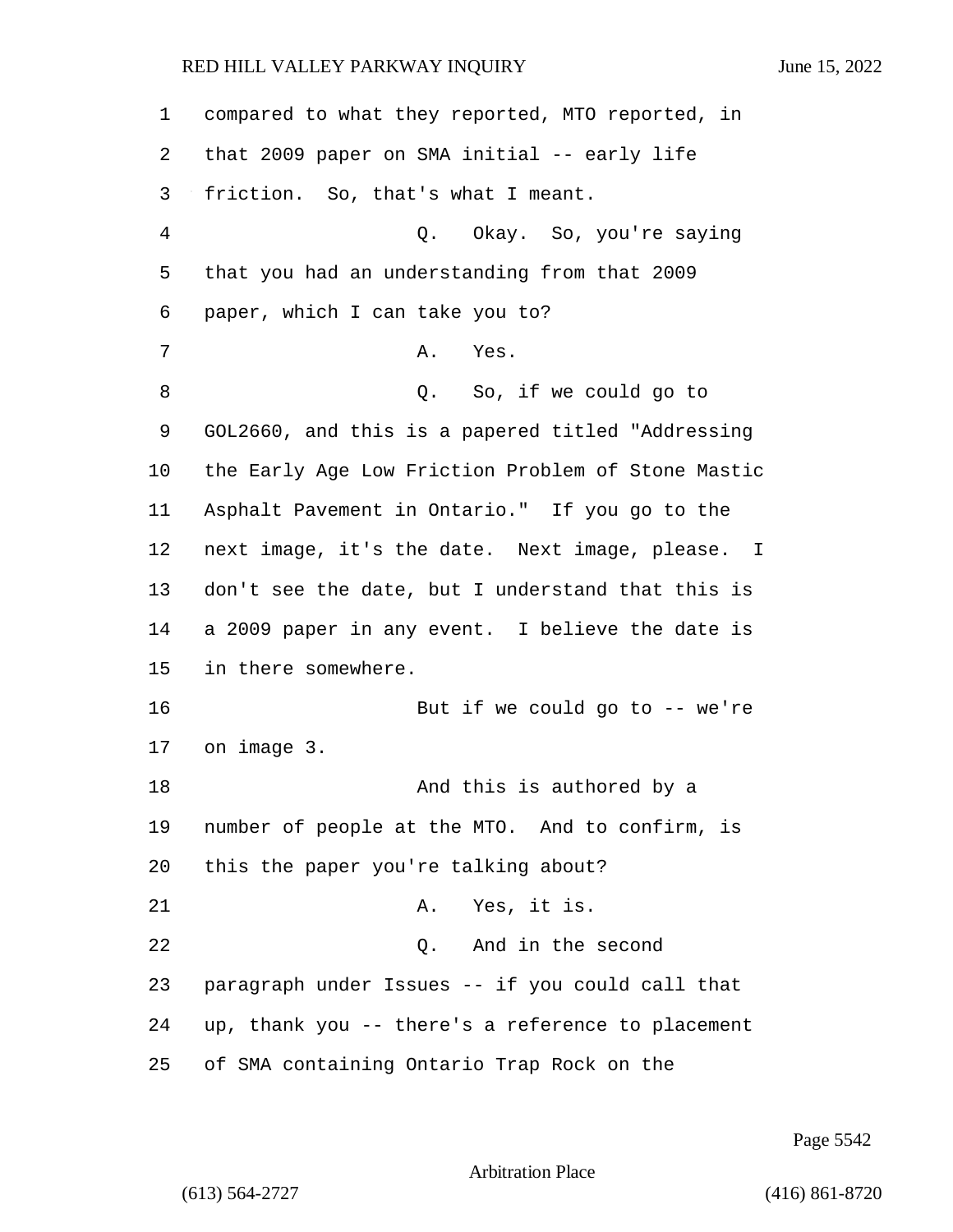westbound lane of Highway 401 and the friction number being as low as 20 after three days of exposure to traffic. 4 Is that what you were and the other contents of this article what you based your comment on that you described to us? 7 A. I don't think this particular paragraph, but there is later on there is a plot and I don't remember what figure it is but where they show how it look like -- 11 Q. I think it's at the next page, image 4. Registrar, can you go to image 4. 13 Is this what you're talking about, figure 1, "401 Westbound Surface Friction and Stone Mastic Asphalt Mix Versus Age"? Is that what you're talking about? 17 A. Yes, it is. 18 Q. And so, is the number of days on the X axis and the friction number on the Y axis, with it beginning at 20 after three days and increasing thereafter? 22 A. Yes, this is what I 23 meant. 24 Q. All right. So, in your reference to Mr. Moore when you say --

Page 5543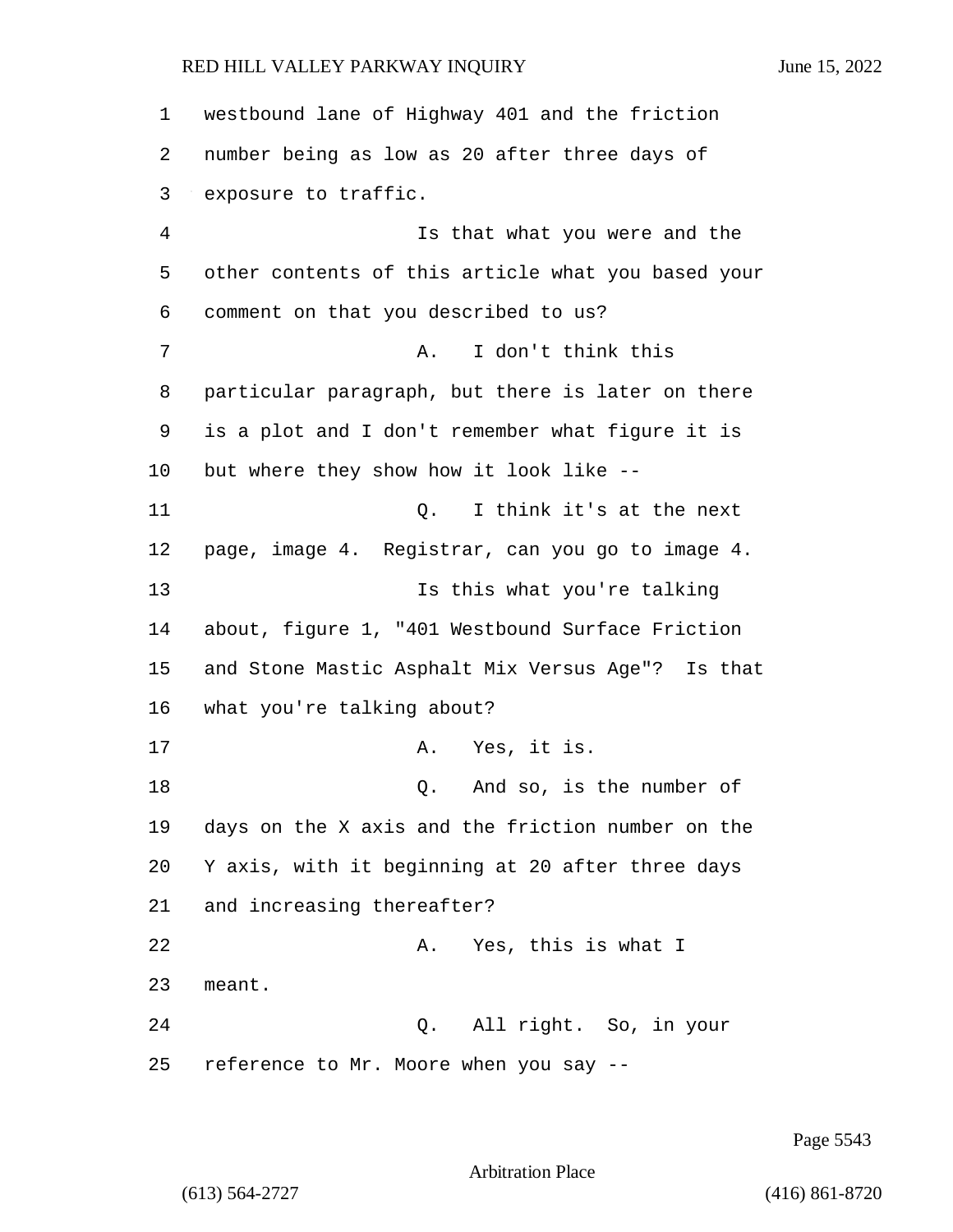| 1  | JUSTICE WILTON-SIEGEL: Sorry,                     |
|----|---------------------------------------------------|
| 2  | Mr. Lewis. I'm wondering whether it would be      |
| 3  | possible to take our break at this point?         |
| 4  | MR. LEWIS: Absolutely.                            |
| 5  | JUSTICE WILTON-SIEGEL:                            |
| 6  | There's a matter that I have got to attend to.    |
| 7  | MR. LEWIS: Absolutely. When                       |
| 8  | should we resume?                                 |
| 9  | JUSTICE WILTON-SIEGEL: Let's                      |
| 10 | resume at 20 to 12:00. Thank you.                 |
| 11 | --- Recess taken at 11:26 a.m.                    |
| 12 | --- Upon resuming at 11:40 a.m.                   |
| 13 | MR. LEWIS: We are back. May                       |
| 14 | I proceed, Commissioner?                          |
| 15 | JUSTICE WILTON-SIEGEL: Please                     |
| 16 | proceed.                                          |
| 17 | BY MR. LEWIS:                                     |
| 18 | Q. Registrar, if you could                        |
| 19 | pull back up GOL2660 that we were looking at      |
| 20 | before the break and image 4 thank you.           |
| 21 | So, it's the figure 1 that we                     |
| 22 | were talking about and just to cover it off, this |
| 23 | is the figure that you were referring to before   |
| 24 | the break?                                        |
| 25 | Yes, correct.<br>Α.                               |

Page 5544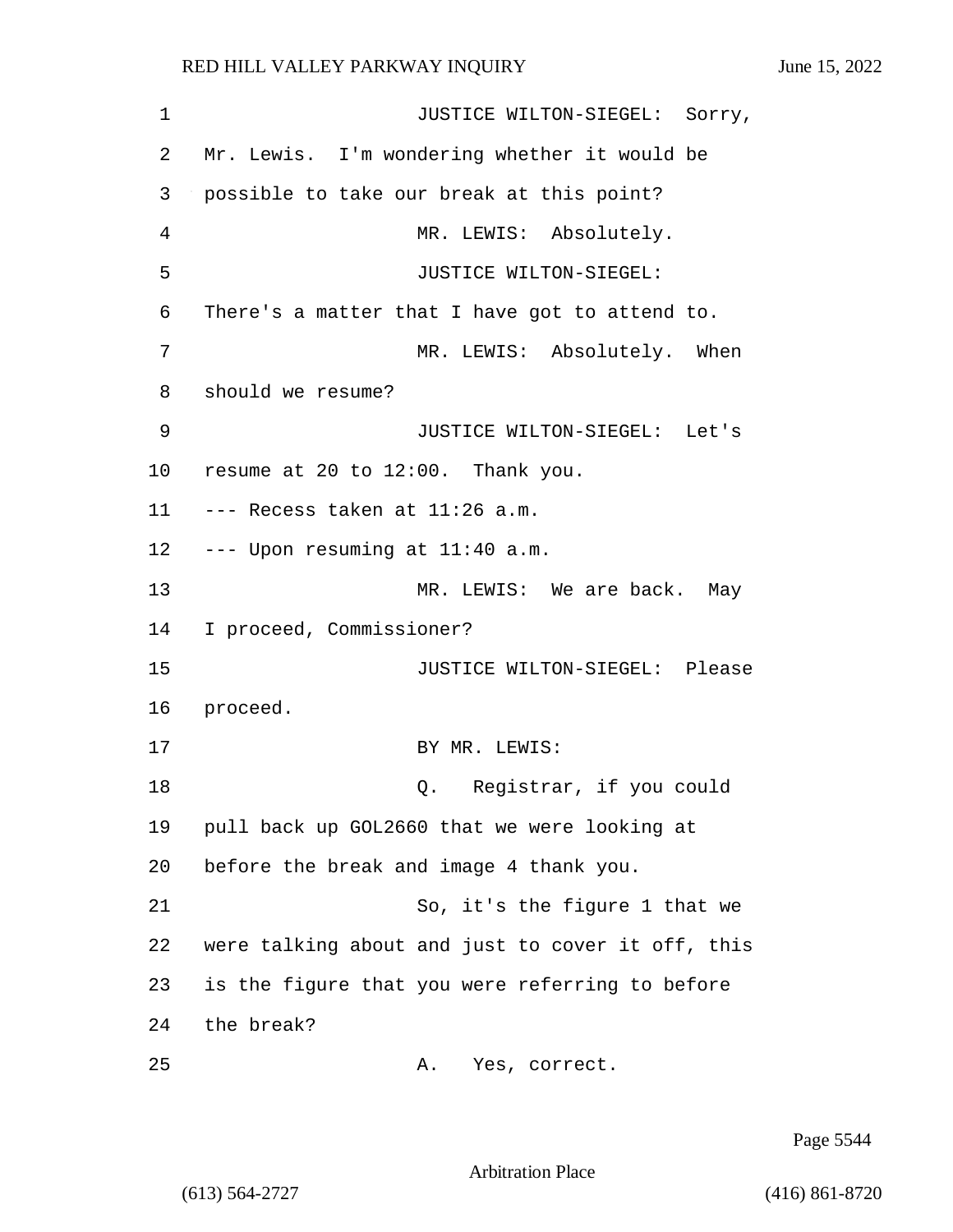| $\mathbf 1$ | Q. All right. And so, when                         |
|-------------|----------------------------------------------------|
| 2           | in your e-mail exchange with Mr. Moore that led us |
| 3           | to talk about this document you wrote that you did |
| 4           | the skid testing on the Red Hill Valley right      |
| 5           | after construction, i.e. in 2007, and got good     |
| 6           | numbers, better than the MTO typically has, am I   |
| 7           | correct what you were referring to was better than |
| 8           | the MTO typically has in the context of a newly    |
| 9           | opened or, in that case, unopened, but with new    |
| 10          | SMA asphalt. Is that correct?                      |
| 11          | A. Yes, it is. In terms of                         |
| 12          | high early friction -- you know, early life        |
| 13          | friction of SMA, yes.                              |
| 14          | Q. Right. But I notice you                         |
| 15          | don't mention that there to Mr. Moore in your      |
| 16          | e-mail to him on the 30th. Is that correct?        |
| 17          | That's correct.<br>Α.                              |
| 18          | Q. Okay. All right. We can                         |
| 19          | take that down, Registrar. And then if we could    |
| 20          | go to -- it's at paragraph 154 but I think we      |
| 21          | should go to the document itself, GOL2641.         |
| 22          | This is a long e-mail chain                        |
| 23          | that's mostly internal to the City, but at the     |
| 24          | top, if we could expand that, yeah, Mr. Moore, the |
| 25          | next day, October 1, 2013, e-mails you and he      |

Page 5545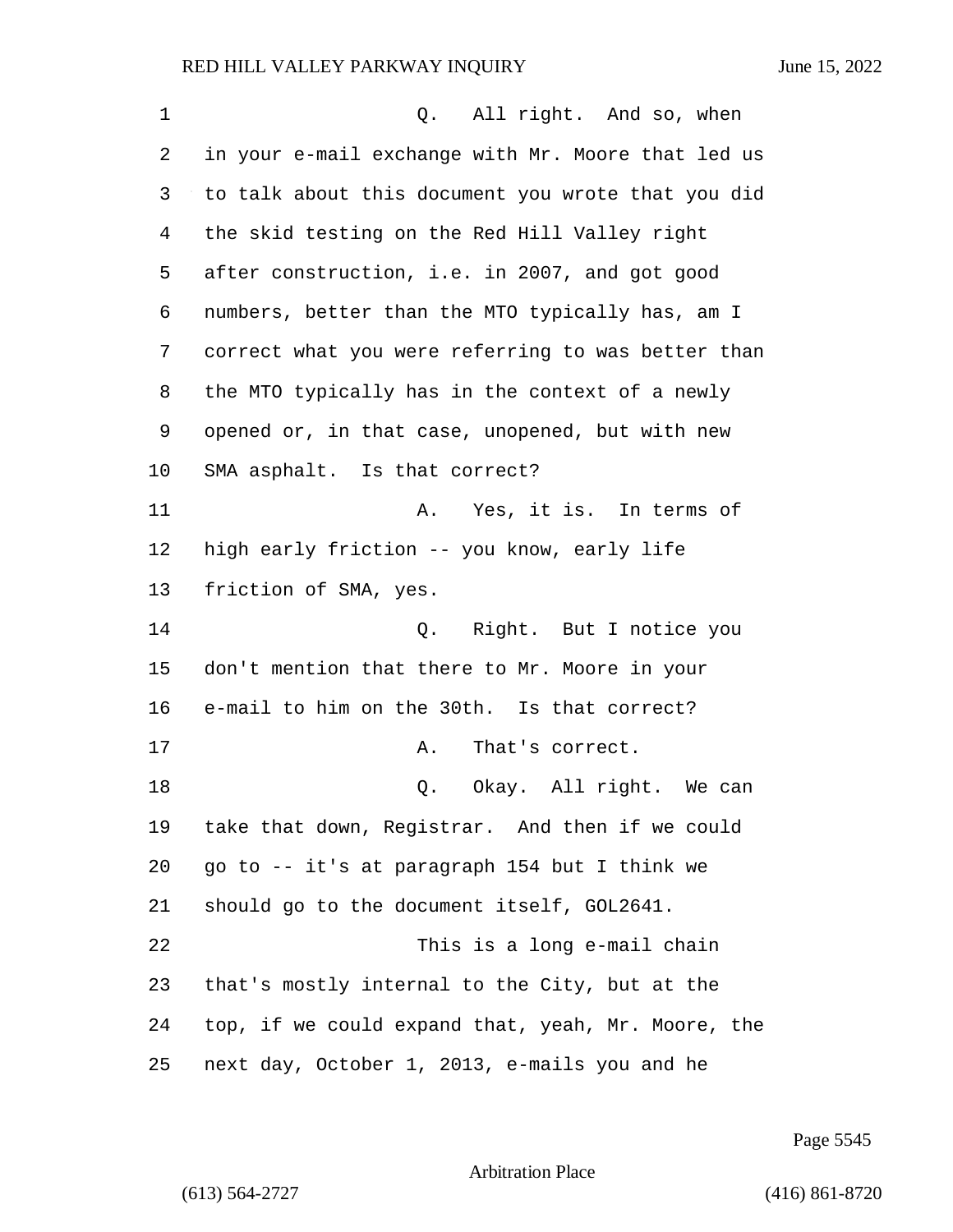| 1  | forwards this e-mail chain and he indicates that: |
|----|---------------------------------------------------|
| 2  | "Our traffic section is                           |
| 3  | installing new crosswalk                          |
| 4  | markings and they are                             |
| 5  | concerned the expansive amount                    |
| 6  | of paint has an effect on the                     |
| 7  | skid resistance through the                       |
| 8  | intersection."                                    |
| 9  | And he asks:                                      |
| 10 | "Can this be included in your                     |
| 11 | scope of work or is it                            |
| 12 | different in town? A more                         |
| 13 | comparative study of with and                     |
| 14 | without new paint, but it                         |
| 15 | would need to be on the same                      |
| 16 | pavement. Call me if you have                     |
| 17 | any questions. Thanks."                           |
| 18 | And he forwards this long                         |
| 19 | e-mail chain, which included a number of e-mails  |
| 20 | with John McLennan, Bryan Shynal, Martin White,   |
| 21 | John Mater and Geoff Lupton. And did you review   |
| 22 | that e-mail? If you take this top one down.<br>Do |
| 23 | you recall if you reviewed the e-mail chain?      |
| 24 | Yeah, I remember this,<br>Α.                      |
| 25 | this e-mail, and yes, I read it.                  |

Page 5546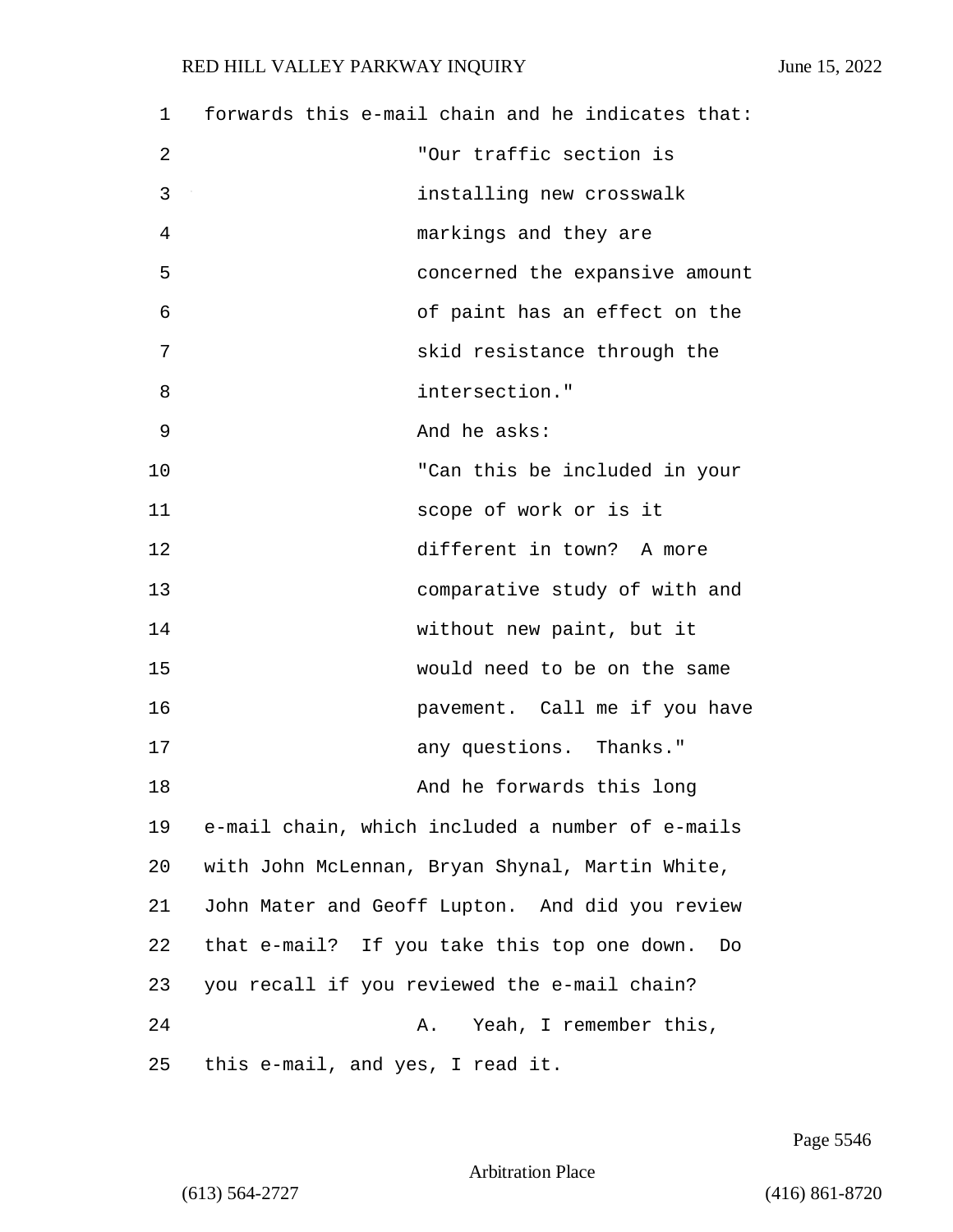| 1  | Q. Okay. And, you know, we                         |
|----|----------------------------------------------------|
| 2  | looked at your e-mail exchange with Mr. Moore on   |
| 3  | the 30th of September, which I had indicated       |
| 4  | didn't provide a lot of detail as to the reason.   |
| 5  | Did this e-mail exchange that he forwarded to you  |
| 6  | give you any insight into the reasons for the      |
| 7  | friction testing on the Red Hill and the LINC?     |
| 8  | Yes, he did.<br>Α.                                 |
| 9  | And what was that?<br>Q.                           |
| 10 | I read this thing and<br>Α.                        |
| 11 | then I noticed that, you know, there were, I       |
| 12 | think, police reported that they considered this   |
| 13 | to be slippery. Some people from the City also     |
| 14 | have concerns that it was slippery. Also, there    |
| 15 | was, I think, the one -- one of them that appeared |
| 16 | was that there are no significant claims and       |
| 17 | something similar to what is observed on other     |
| 18 | mountain cuts.                                     |
| 19 | So, that was, like, you know,                      |
| 20 | general opinion of some people from the City of    |
| 21 | what happened there also, and my opinion was       |
| 22 | pretty unusual because that was the first time,    |
| 23 | probably the last time, that I got this type of    |
| 24 | e-mail from                                        |
| 25 | Sorry, it was unusual<br>Q.                        |

Page 5547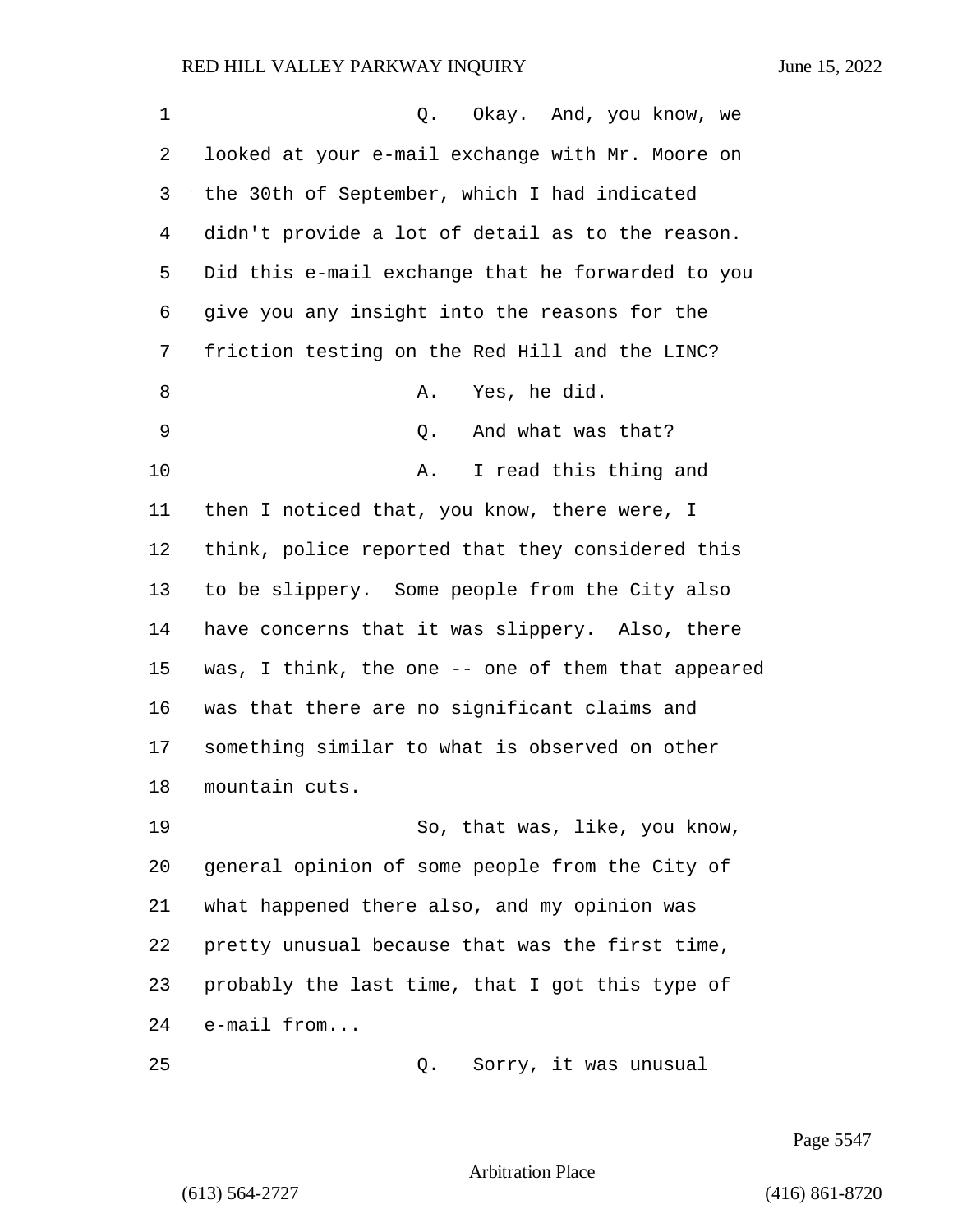because -- it sticks in your mind because it was the first time you got, what, this long e-mail chain forwarded to you? Is that what you mean? 4 A. Yeah. I never got this type of chain of e-mails from Mr. Moore or from other City employees. 7 C. Okay. And so, if we could go to the last image, image 4, you referenced the police and the originating e-mail here at the bottom, September 22, if you could call that out, Registrar. 12 This is September 22, 2013. It's from a Sam Capostagno to a number of people at the City about the Red Hill and talking about Saturday, due to heavy rain, they had some issues and talking about the police calling saying the ramps and the road is very slippery. It refers to accidents and so forth. 19 Is this the e-mail you were talking about? I just want to make sure we're -- 21 A. It is one of them because, you know, Gary also mentioned that police was complaining. And then, you know, I also remember that they mentioned speed because, you know, I talk with the City about speed. I think

Page 5548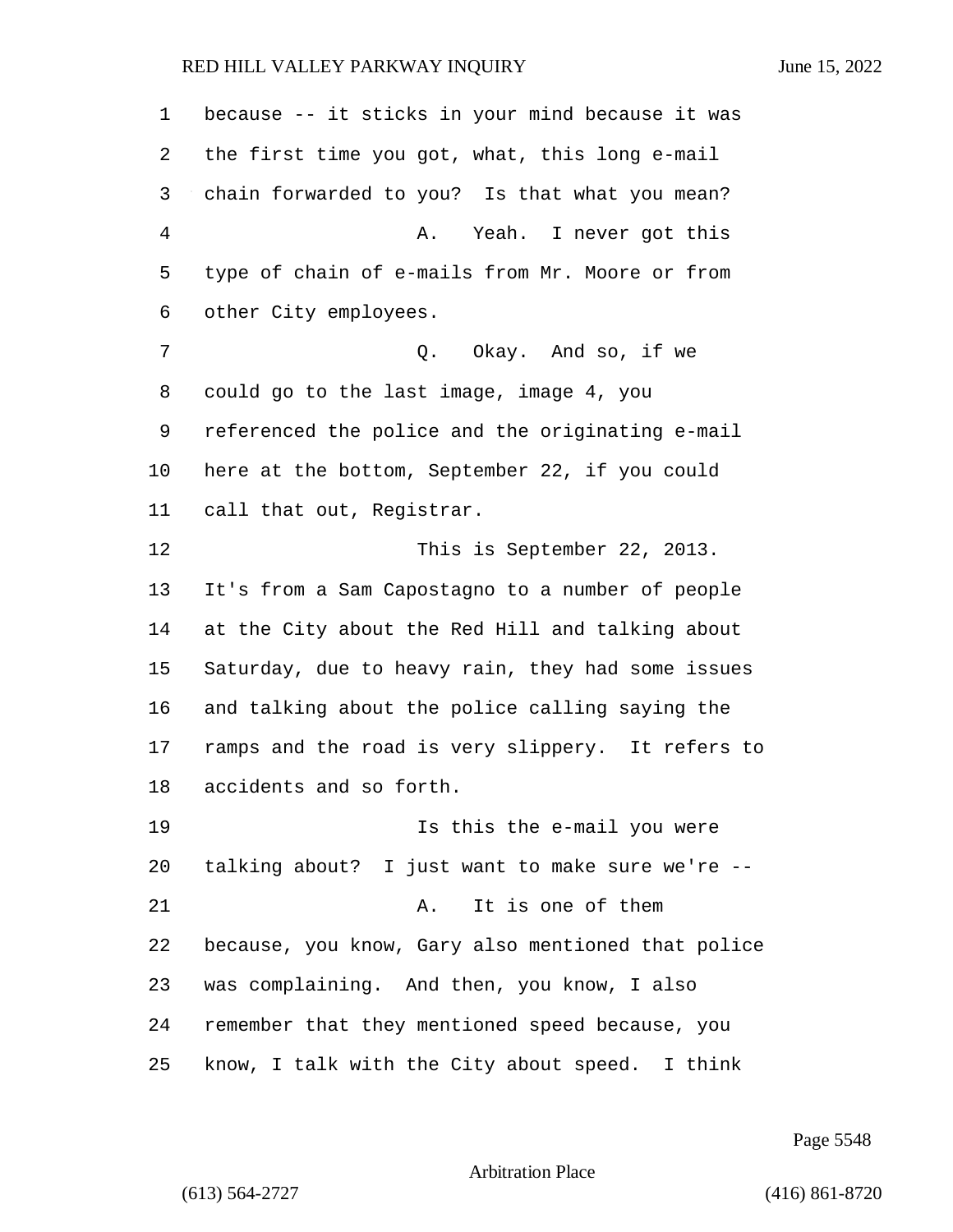| 1  | started in 2008, my concern about speed on the Red |
|----|----------------------------------------------------|
| 2  | Hill Valley Parkway. So, that's in the chain, so   |
| 3  | Gary, Mr. Moore, send me that on September 30 that |
| 4  | police had concerns and this is the confirmation   |
| 5  | of the concern that the police had.                |
| 6  | Q. Right. And Mr. Moore, on                        |
| 7  | the previous day, he indicated that during the     |
| 8  | last couple of heavy rain events, the police have  |
| 9  | been attributing accidents to the slipperiness of  |
| 10 | the pavement. That's what you're referring to?     |
| 11 | Α.<br>Yes.                                         |
| 12 | Q. Okay. And then, if we                           |
| 13 | could go to image 2, you referred to the reference |
| 14 | about mountain cuts. And, if you call up the       |
| 15 | bottom e-mail here on September 26, the whole      |
| 16 | thing, please, including the -- thank you. From    |
| 17 | John McLennan, again, internal to the City on      |
| 18 | September 26.                                      |
| 19 | And I see in the first                             |
| 20 | sentence he says:                                  |
| 21 | "Off the top of my head, I                         |
| 22 | would say there is not a                           |
| 23 | significant claims history for                     |
| 24 | slippery conditions on the                         |
| 25 | RHVP, certainly no more than                       |

Page 5549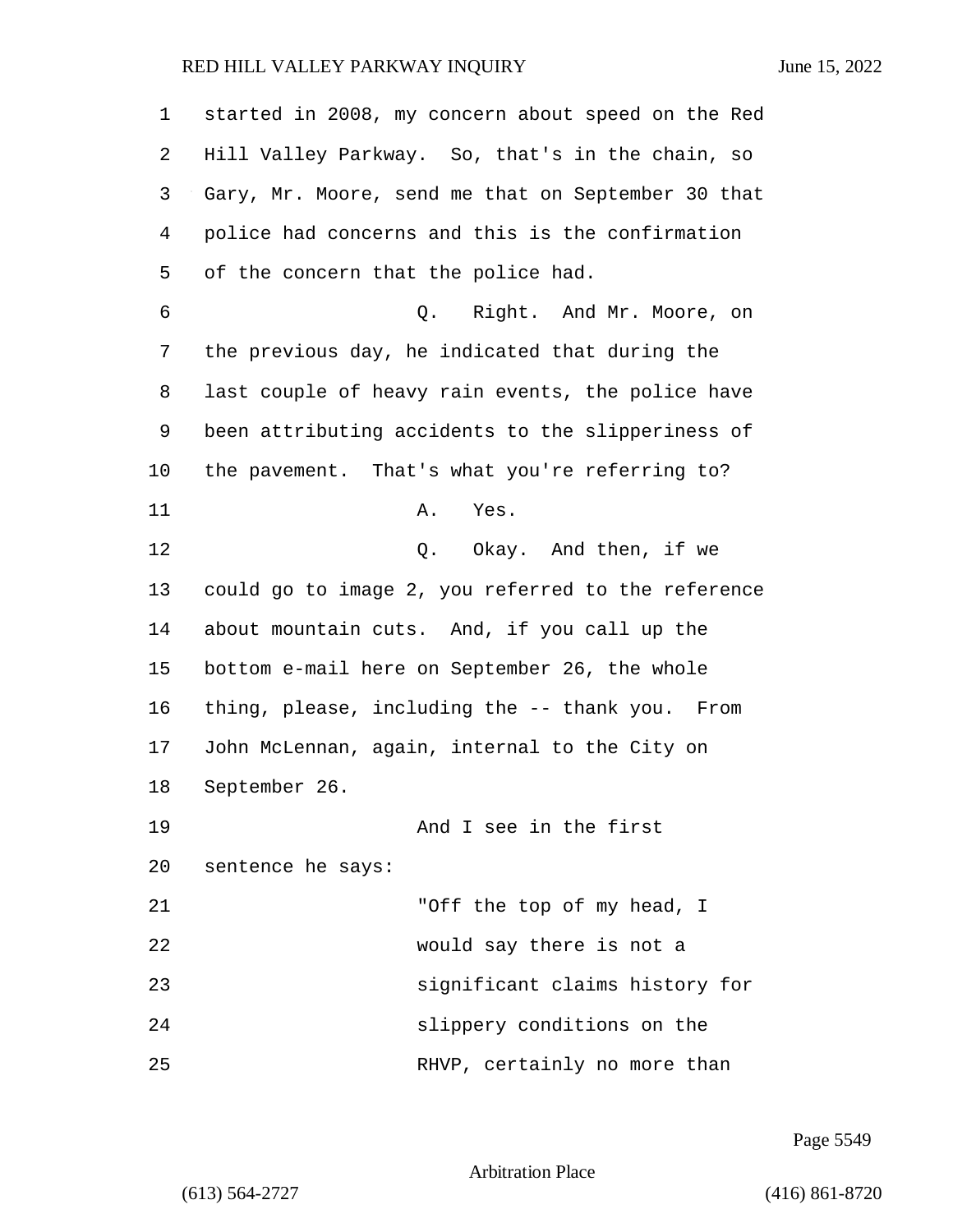1 any other mountain cut, if I 2 can call it that." 3 Is this the e-mail that you're talking about specifically? 5 A. Yeah. So, this is, like, you know, a part of that chain of e-mails that I was reading, yes. So, this is the one. So... 8 Q. Okay. So, what did you understand was the purpose of the testing that had been requested of you at this point? 11 A. You know, the purpose of the testing was to test friction, it's to provide friction numbers, using a method to determine the friction numbers. And, you know, as I think I said before, you know, I'm not a safety consultant, I'm not a friction expert, because I know that slippery is related to large number of factors and friction numbers are just this one item, but this is what they wanted me to test. 20 And obviously another concern was, yes, you know, you test, you have this number, but still police consider this thing to be slippery. So, it have some -- you know, it stay, I think, in my memory and in my mind what police were saying about this.

Page 5550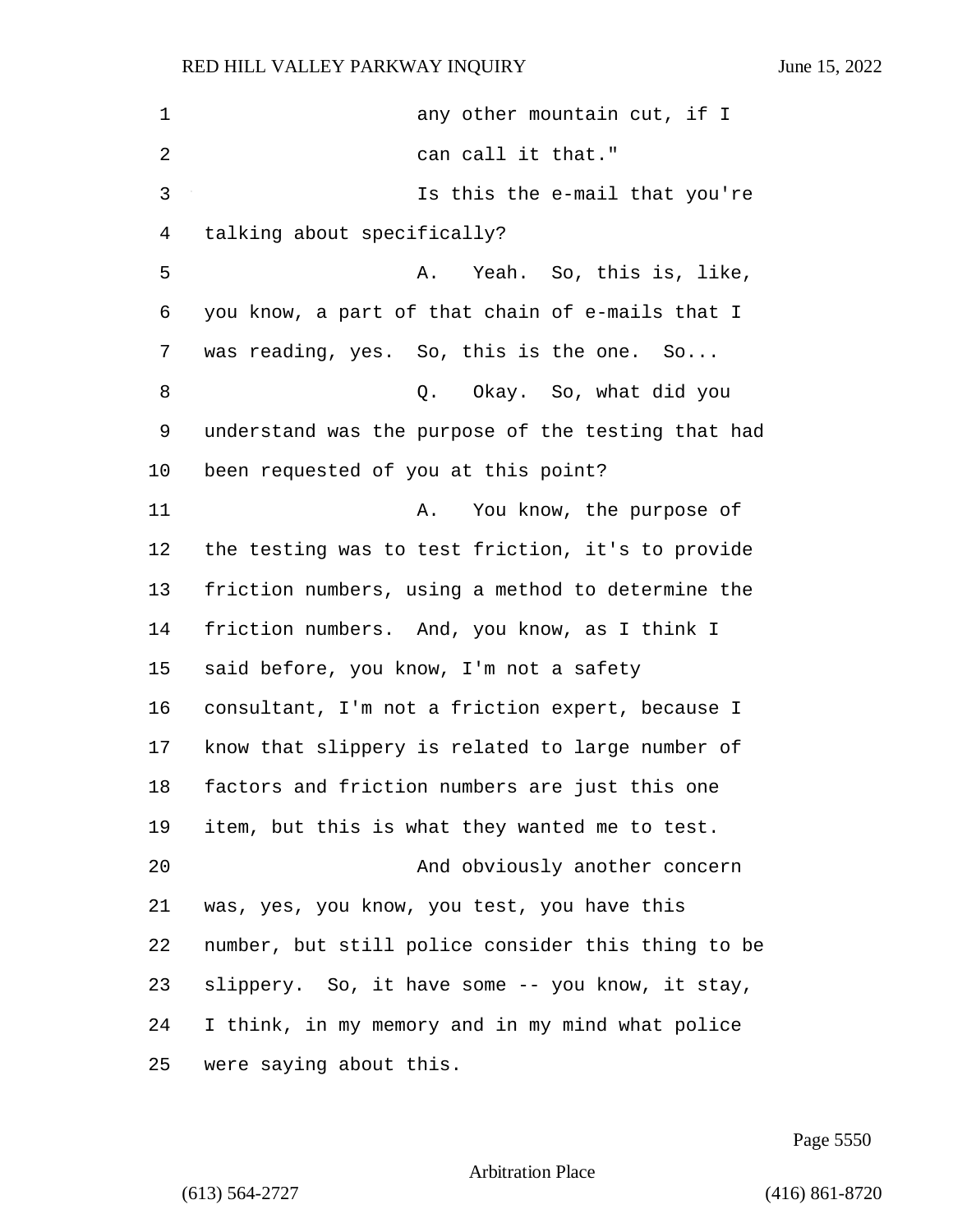1 and  $\alpha$ . And did you have any discussion with Mr. Moore or anyone else at the City around this time about wet weather collisions and whether that was a concern or the number of wet weather collisions being a concern? 6 A. No. Because he mentioned, Mr. Moore mentioned, that, you know, after a period of heavy rains, but I don't recall any, you know, particular conversation about wet weather accidents. 11 Q. And you can take that down, Registrar. Thank you. 13 Now, do you recall, following from this, how it came about that Golder sought to get an outside provider to perform the friction 16 testing? 17 A. Sorry, what do you mean? 18 and 18 Q. Were you involved in the efforts to retain another -- an outside provider to perform the friction testing? 21 A. Yes. Golder didn't do it, so we were looking for an outside, you know, provider who could do it for us. 24 Q. All right. And were you involved in who to contact to obtain the testing?

Page 5551

Arbitration Place

(613) 564-2727 (416) 861-8720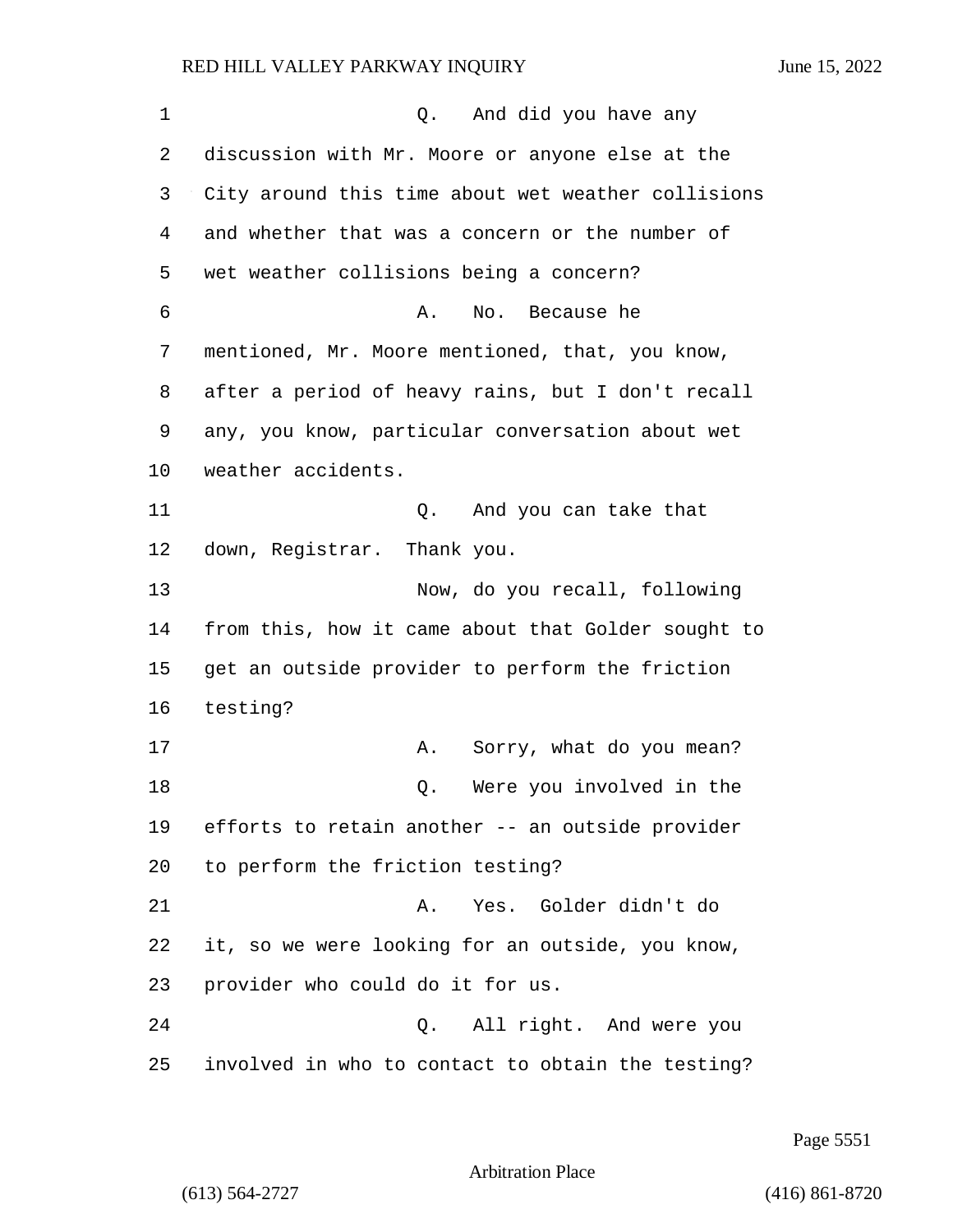1 A. I think Dr. Henderson contacted MTO, but my first thought was, you know, to ask MTO if they could do the friction testing on the Red Hill Valley Parkway. 5 Q. And was that your suggestion to Dr. Henderson? 7 A. You know, I don't particularly recall, but, you know, that would be my obvious -- my first thought, my first thought. Okay, they did this thing in the past; can we ask them to do the same testing now? No, not the same testing because, you know, because it was a different -- that one was before opening, but can they do friction testing on the entire Red Hill Valley Parkway now? 16 Q. Okay. And were you aware at the time that the MTO used the locked-wheel skid trailer? 19 A. Yes, I was. 20 Q. All right. And that that's what they had used in 2007 and that's what they would use this time, if they agreed to do it? 23 A. Yeah. I knew that they had this all trailer assembled by them by Dynatest years ago for friction testing. Yeah, I knew

Page 5552

Arbitration Place

(613) 564-2727 (416) 861-8720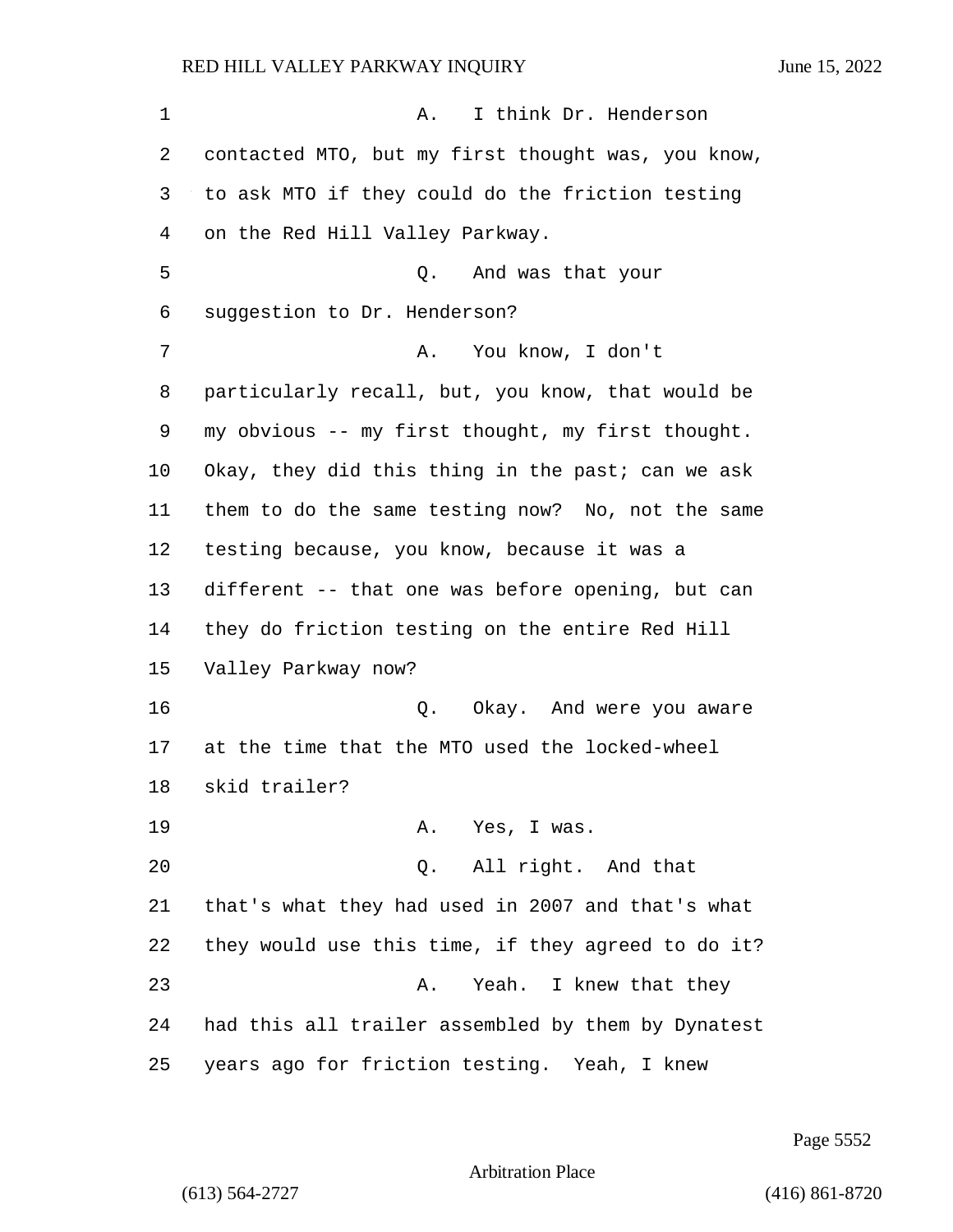that. I knew that, what they used. 2 Q. Okay. And do you recall if you told Dr. Henderson why to contact the MTO specifically, that they had done the prior testing? 6 A. No, I don't, because I don't even have this type of notes in my note. But I think it would be, you know, logical for me to ask Vimy to contact MTO to do it and use this -- so I think it would be logical for me to ask her to do it. 12 Q. No, no. I understand it would be logical and if I'm inferring correctly it would be logical because it would make sense to have the same type of device, the same device, conducting the testing as had conducted it in 2007. Fair? **A.** Yes, the same device and the same company -- not the same company, because MTO is not a company, but the same provider, yes. 21 Q. I appreciate the logic behind that, but I want to know whether or not you told Dr. Henderson that the MTO had conducted the testing in 2007? 25 A. I think so. I don't

Page 5553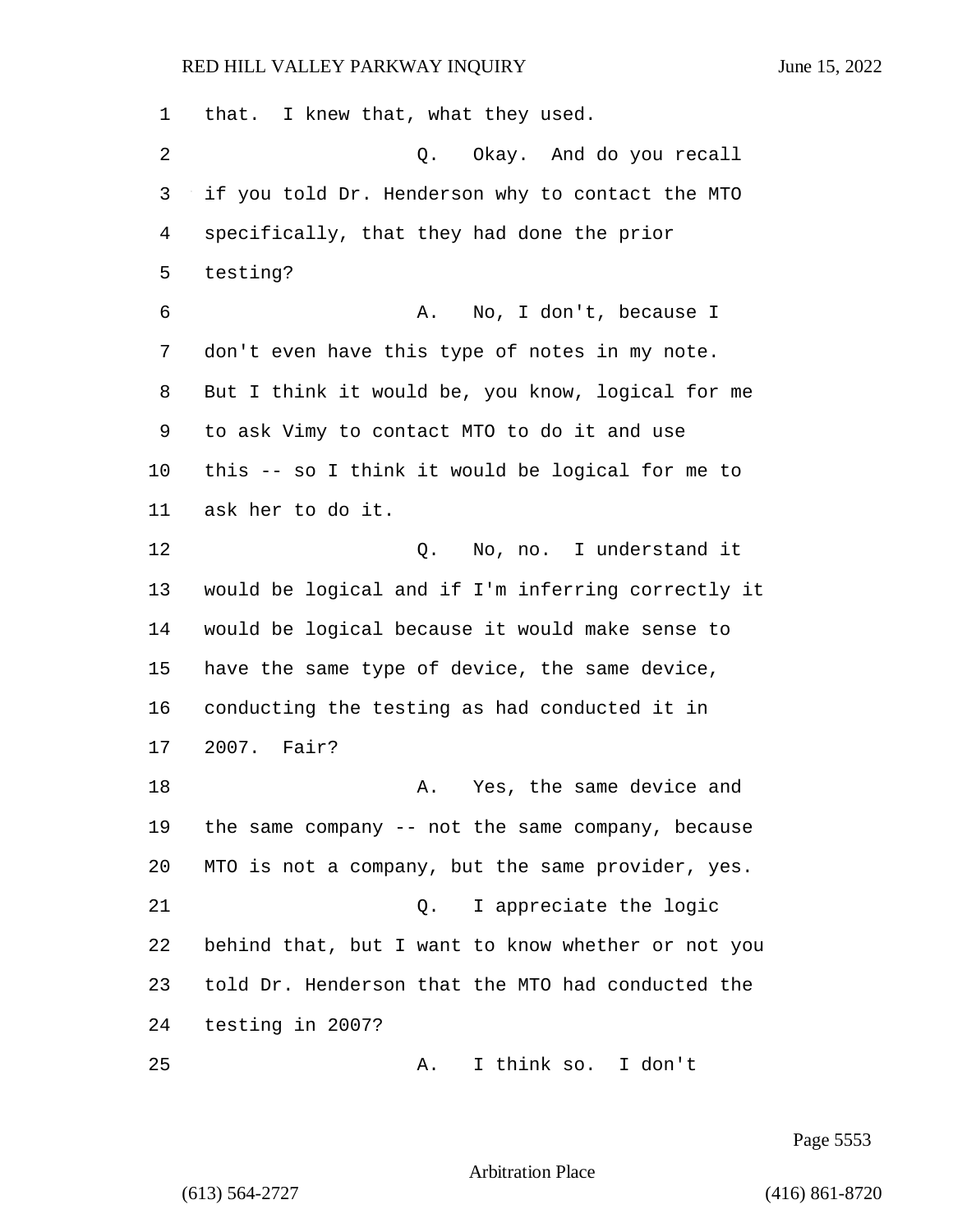remember details, but, you know, it is very likely that I told her. 3 Q. Okay. And were you then aware at that time that Dr. Henderson contacted Stephen Lee of the MTO to enquire about the MTO conducting the testing? 7 A. I think I was, yes. 8 and  $Q.$  Okay. And do you recall why you didn't have her contact Becca Lane or Chris Raymond, who had been involved back in 2007, in directing the testing? 12 A. Do I know why? No. I probably left it with Dr. Henderson. 14 Q. And if we could go to images 61 and 62, sorry, in overview document 6. And so, it's paragraph 156, just to place it in time, at the bottom of 61, that it was October 4, 2013 that Dr. Henderson wrote to Stephen Lee at the MTO and then the next day Mr. Lee responded and asked for some details about the scope and timing. 22 And then if we could go to images 70 and 71, please. 24 In paragraph 179 at the bottom, on October 29, 2013, Dr. Henderson and

Page 5554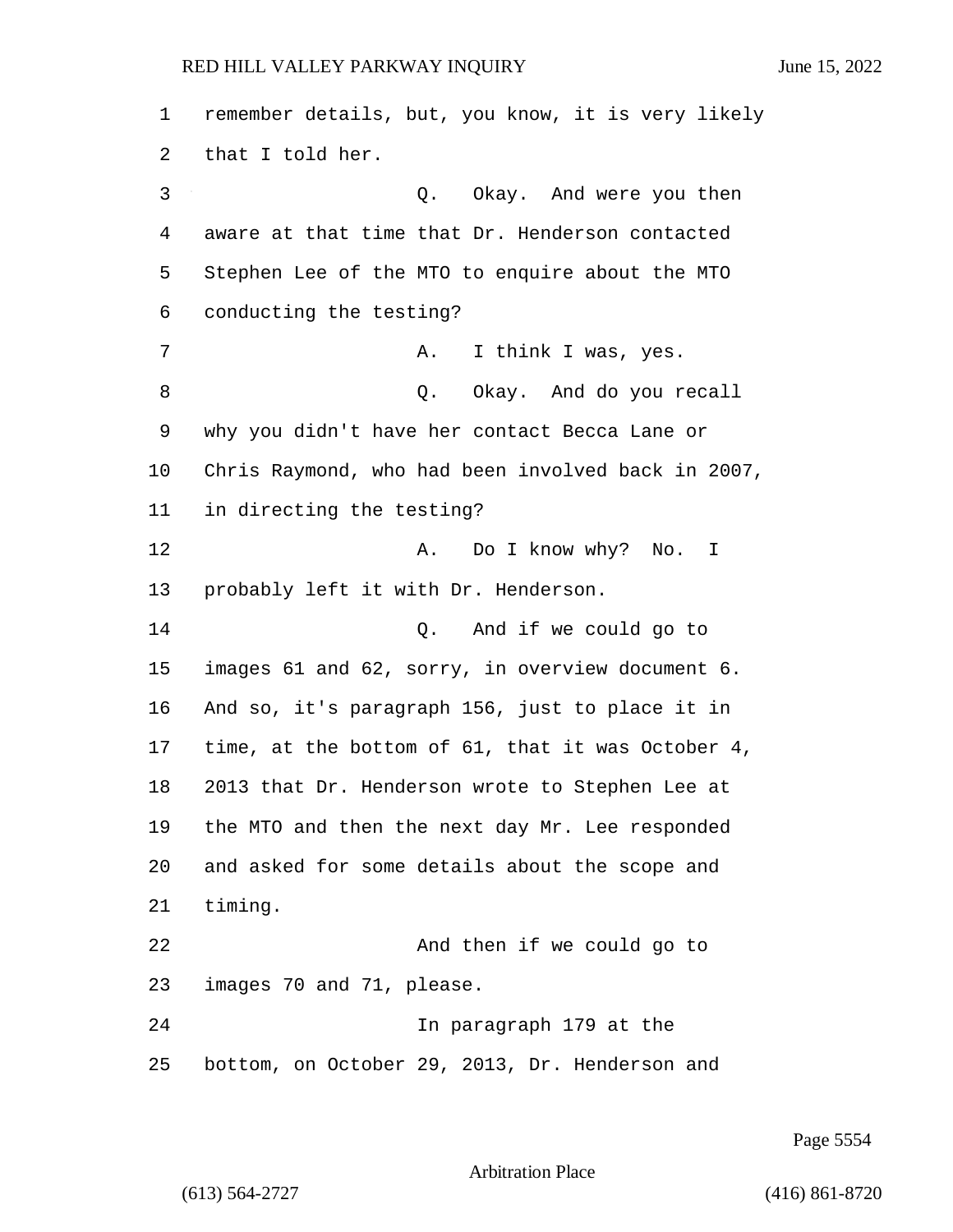| 1  | Mr. Lee exchanged further messages about the       |
|----|----------------------------------------------------|
| 2  | testing and Mr. Lee explained that the MTO would   |
| 3  | not be able to accommodate the request.            |
| 4  | And then if you could expand                       |
| 5  | their e-mail exchange.                             |
| 6  | He, Mr. Lee, indicated they're                     |
| 7  | behind in their friction network level work and    |
| 8  | performance-based specification testing and        |
| 9  | recommend you get a quotation from ARA that has    |
| 10 | the same equipment or others that have different   |
| 11 | friction equipment:                                |
| 12 | "Sorry we will not be able to                      |
| 13 | accommodate for the season."                       |
| 14 | Did you take any part in these                     |
| 15 | communications with Mr. Lee?                       |
| 16 | No, not with Mr. Lee, but<br>Α.                    |
| 17 | I think Dr. Henderson would keep me informed. She  |
| 18 | would CC me and keep me informed about this.       |
| 19 | Q. So, I don't think you                           |
| 20 | were copied on, I'm just looking at the documents, |
| 21 | you weren't copied on those documents, but you're  |
| 22 | saying that she would have kept you informed?      |
| 23 | Yeah. As far as I know,<br>Α.                      |
| 24 | Dr. Henderson, she would keep me informed.         |
| 25 | Okay. And did anyone<br>Q.                         |

Page 5555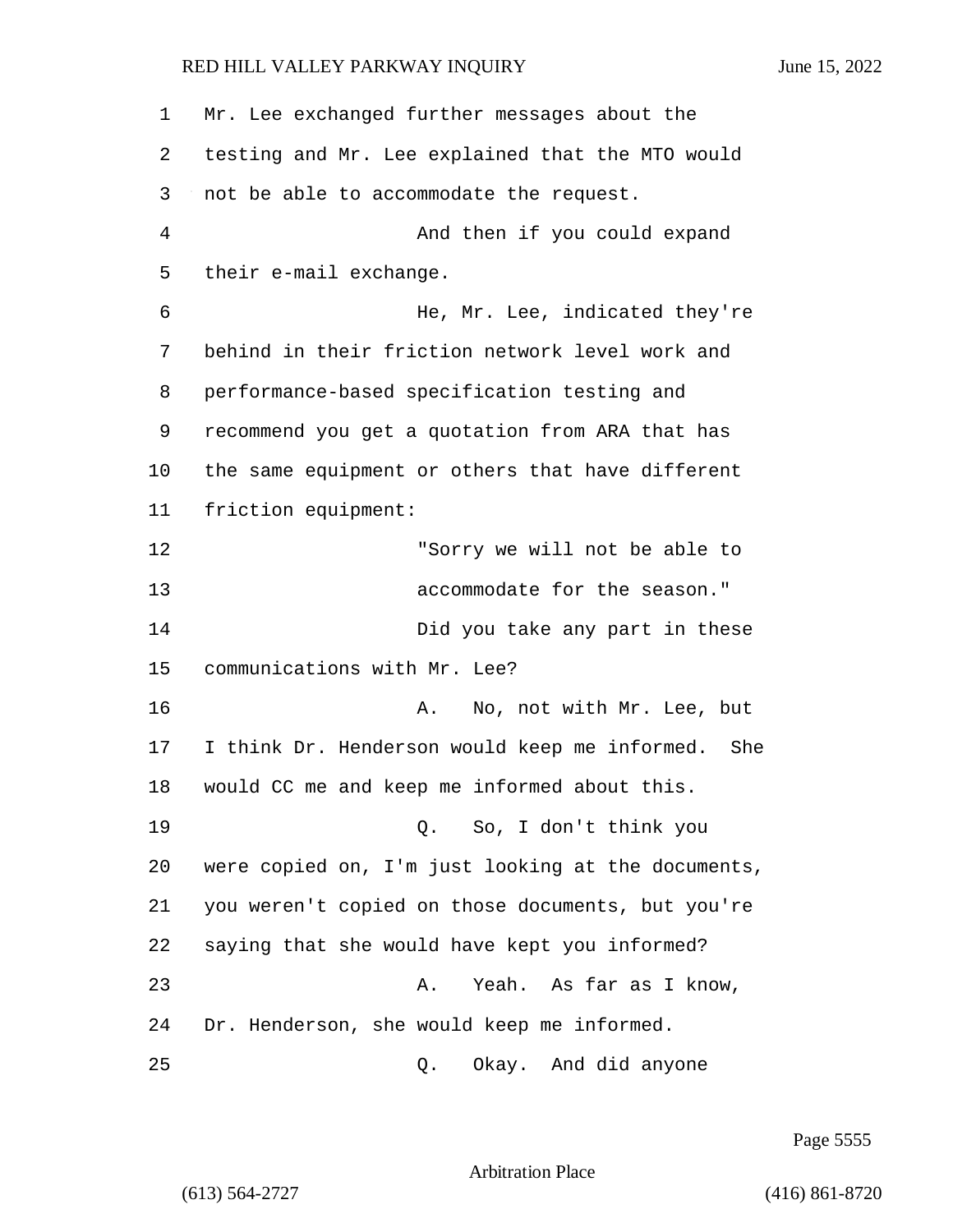| 1  | contact ARA, as suggested by Mr. Lee?             |
|----|---------------------------------------------------|
| 2  | No, I don't think so.<br>Α.                       |
| 3  | No, I don't think so.                             |
| 4  | Do you know why not?<br>Q.                        |
| 5  | I knew from Dynatest that<br>Α.                   |
| 6  | there was only one piece of equipment in Ontario  |
| 7  | they assembled, so it would be likely that ARA    |
| 8  | would have to bring it from the States, so that   |
| 9  | would be my explanation.                          |
| 10 | Sorry, you surmise that<br>Q.                     |
| 11 | that's what ARA would have to do?                 |
| 12 | Α.<br>Yes.                                        |
| 13 | Okay. And how did you<br>Q.                       |
| 14 | know that from Dynatest? You had had direct       |
| 15 | communications with Dynatest at some point?       |
| 16 | Oh, I think I knew<br>Α.                          |
| 17 | Dynatest for years when I worked for John Emery   |
| 18 | Geotechnical, so we had a very good relationship  |
| 19 | with Dynatest, we knew people, we talked to them. |
| 20 | Now, who told me, I knew they told me that they   |
| 21 | assembled one whole trailer for the Ministry, and |
| 22 | that was one available in Ontario.                |
| 23 | Q. Okay. But, I mean, you                         |
| 24 | worked at JEGEL a long time before that. Did you  |
| 25 | have any current knowledge about ARA's --         |

Page 5556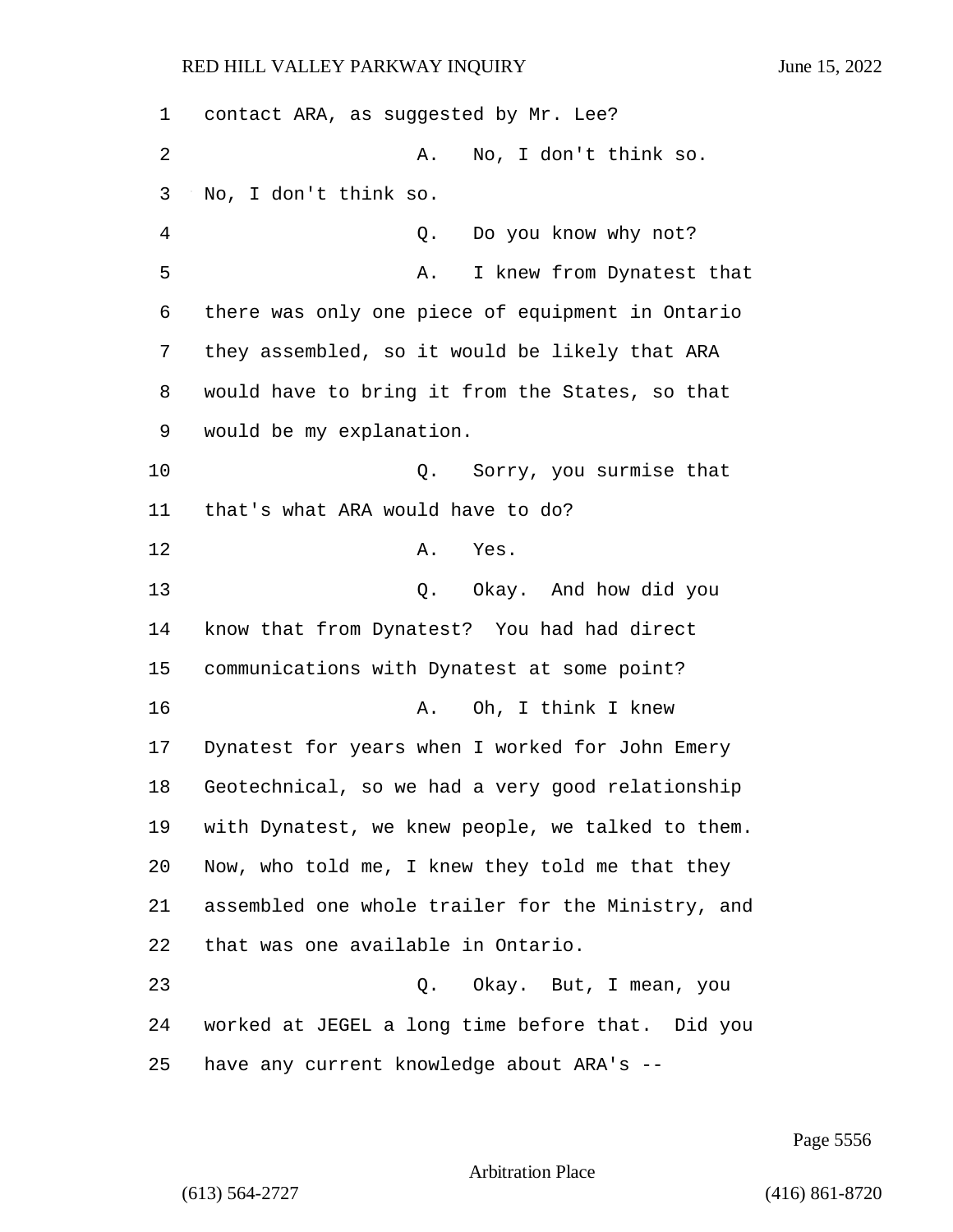| $\mathbf 1$ | Α.<br>No.                                          |
|-------------|----------------------------------------------------|
| 2           | No? Okay. And we know<br>Q.                        |
| 3           | that ultimately Tradewind was contacted by Golder  |
| 4           | and engaged to perform the testing. And how did    |
| 5           | that come about? Whose initiative was it to        |
| 6           | contact Tradewind?                                 |
| 7           | It was mine.<br>Α.                                 |
| 8           | And how were you familiar<br>Q.                    |
| 9           | with Tradewind?                                    |
| 10          | Α.<br>As you know, I do a lot                      |
| 11          | of airport pavement work and I attend every year   |
| 12          | Swift conference on airports and I met Mr. Leonard |
| 13          | Taylor almost every year there. They had a booth   |
| 14          | and they showed their equipment. He was            |
| 15          | considered to be the top expert not only in        |
| 16          | Canada, also one of the top experts in the U.S. in |
| 17          | pavement friction, particular airports, so he had  |
| 18          | very good reputation. He delivered, I think --     |
| 19          | you know, I don't remember if it's one or a few    |
| 20          | presentations on this. And, you know, just         |
| 21          | whenever I went there, I talked to him, so I know  |
| 22          | him, I knew what they did and they knew their      |
| 23          | reputation.                                        |
| 24          | Q. Okay. And were you aware                        |
| 25          | from that that they used the grip tester and other |

Page 5557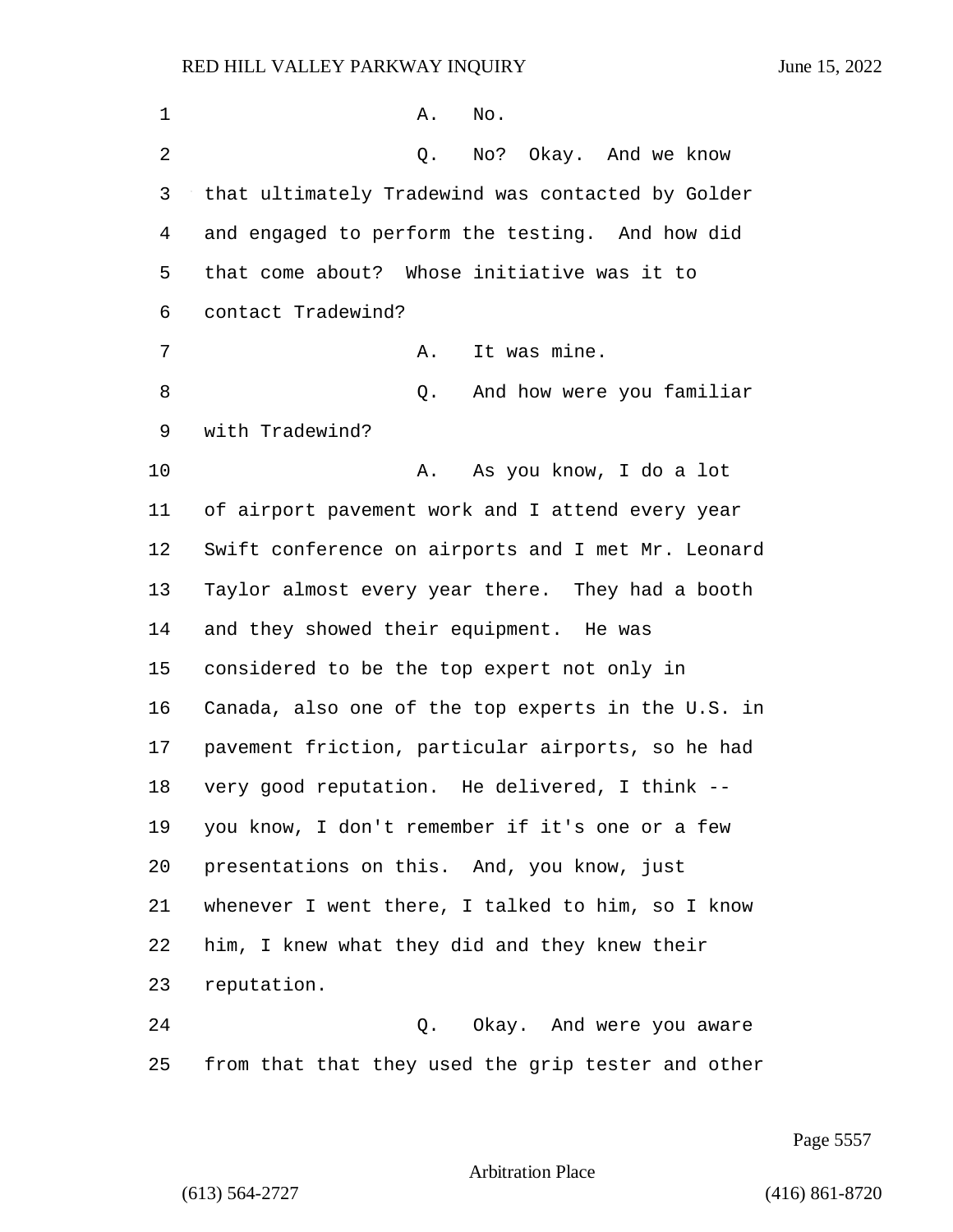continuous friction measuring equipment for their airport work? 3 A. I think I did because at the booth they showed -- I don't know what exact pieces of -- but I think they showed the grip tester. Some of this was just, you know, shown during, in the booth, what they used. I think so or at least there were, you know, a lot of photos of the equipment they were using, so I knew that. 10 Q. Okay. And did you have any awareness about whether they used the ASTM locked-wheel tester or not? 13 A. ASTM, sorry, walk or lock? 15 C. The locked-wheel trailer, like, of the same type that the MTO used? 17 A. You know, like, at that point in time, it's hard to say what I thought, but I think in my opinion that was the only piece in Canada, so logical would be that they didn't. 21 Q. Okay. And did you think about or take into account in contacting or deciding to contract Tradewind that they would not be using the same testing device as the MTO had used in 2007?

Page 5558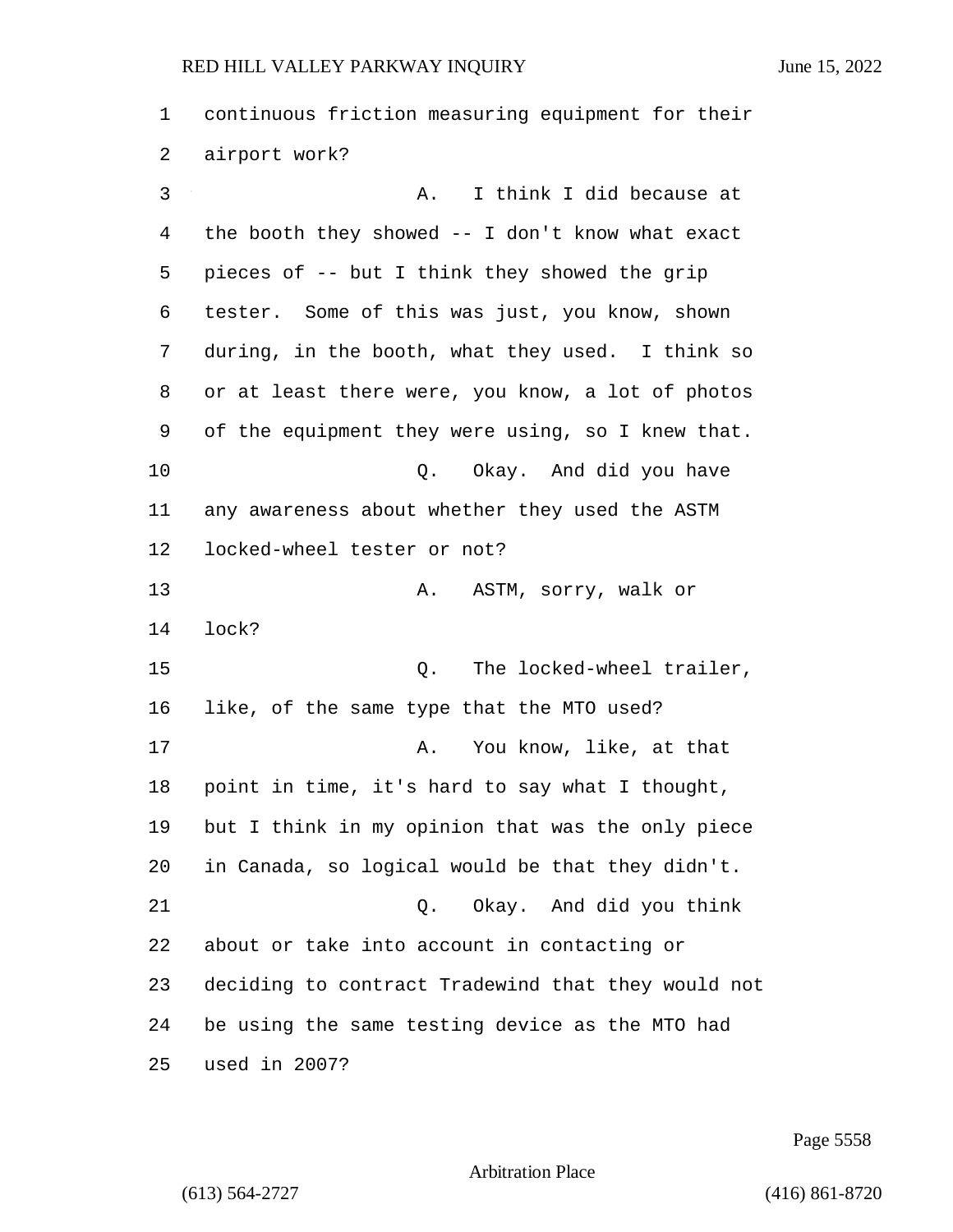1 A. No, I didn't have any particular serious concerns about using different pieces of equipment. This equipment was recognized and well-established and described in the TAC guide as the equipment used for friction testing. 7 0. Okay. And you were aware, as you described, of Tradewind's experience in particular with airport testing. Did you give consideration as to their experience with roads? Were you aware of their experience with roadway testing? 13 A. You know, it's difficult for me to remember what I discussed, but I had -- I think I was comfortable with them doing this testing, so yeah, that would be my opinion, yes. That's my opinion. 18 and 18 Q. Well, I understand that you were comfortable with it, but do I understand you correctly you don't recall whether you gave any thought in particular as to their experience with roads as distinct from airports? 23 A. I don't remember what they were showing at the booth, you know, whether that was only airports or also roads or highways,

Page 5559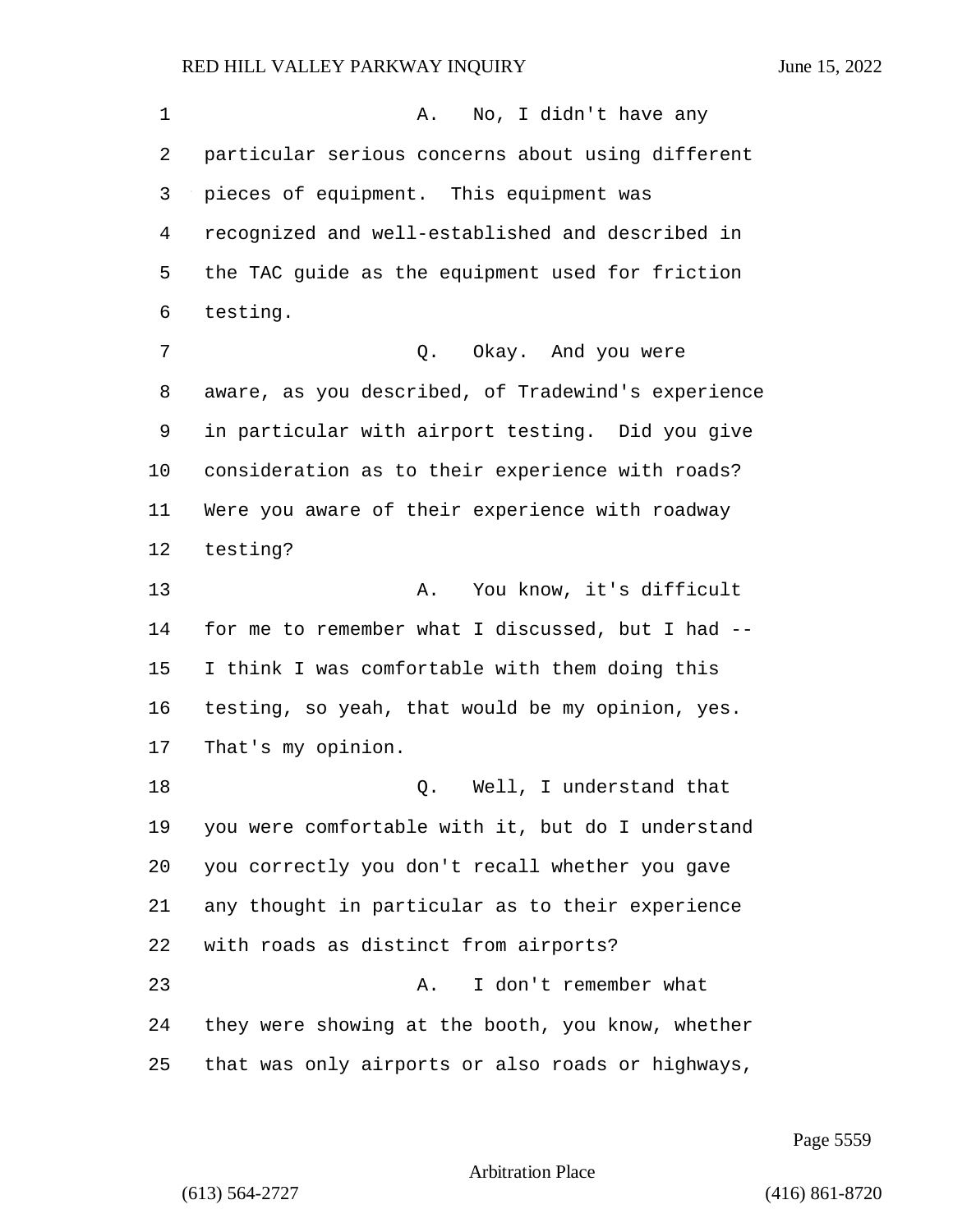| 1  | because they typically include a lot of photos.    |
|----|----------------------------------------------------|
| 2  | So, no, I don't remember this detail.              |
| 3  | And I understand that it<br>Q.                     |
| 4  | was Dr. Henderson who contacted Tradewind          |
| 5  | initially. Did you have any involvement with the   |
| 6  | discussions about retaining Tradewind once you     |
| 7  | came up with the idea?                             |
| 8  | I think I probably, you<br>Α.                      |
| 9  | know, I told her who to contact, like, you know,   |
| 10 | the company and the person.                        |
| 11 | Q. All right. If we go to                          |
| 12 | image 71, I think we've already got it up, yes,    |
| 13 | and paragraph 180, Dr. Henderson contacted         |
| 14 | Tradewind through its website and she asked to     |
| 15 | speak to someone about Hamilton's request for      |
| 16 | friction testing to be conducted this year on its  |
| 17 | urban highways, and then their office manager      |
| 18 | forwarded Dr. Henderson's request to Leonard       |
| 19 | Taylor, the president and CEO of Tradewind?        |
| 20 | And so, from that point                            |
| 21 | forward -- well, first of all, since Dr. Henderson |
| 22 | just went through their website and didn't contact |
| 23 | Mr. Taylor directly, do you think perhaps you      |
| 24 | didn't direct her to anyone in particular?         |
| 25 | I think she contacted<br>Α.                        |

Page 5560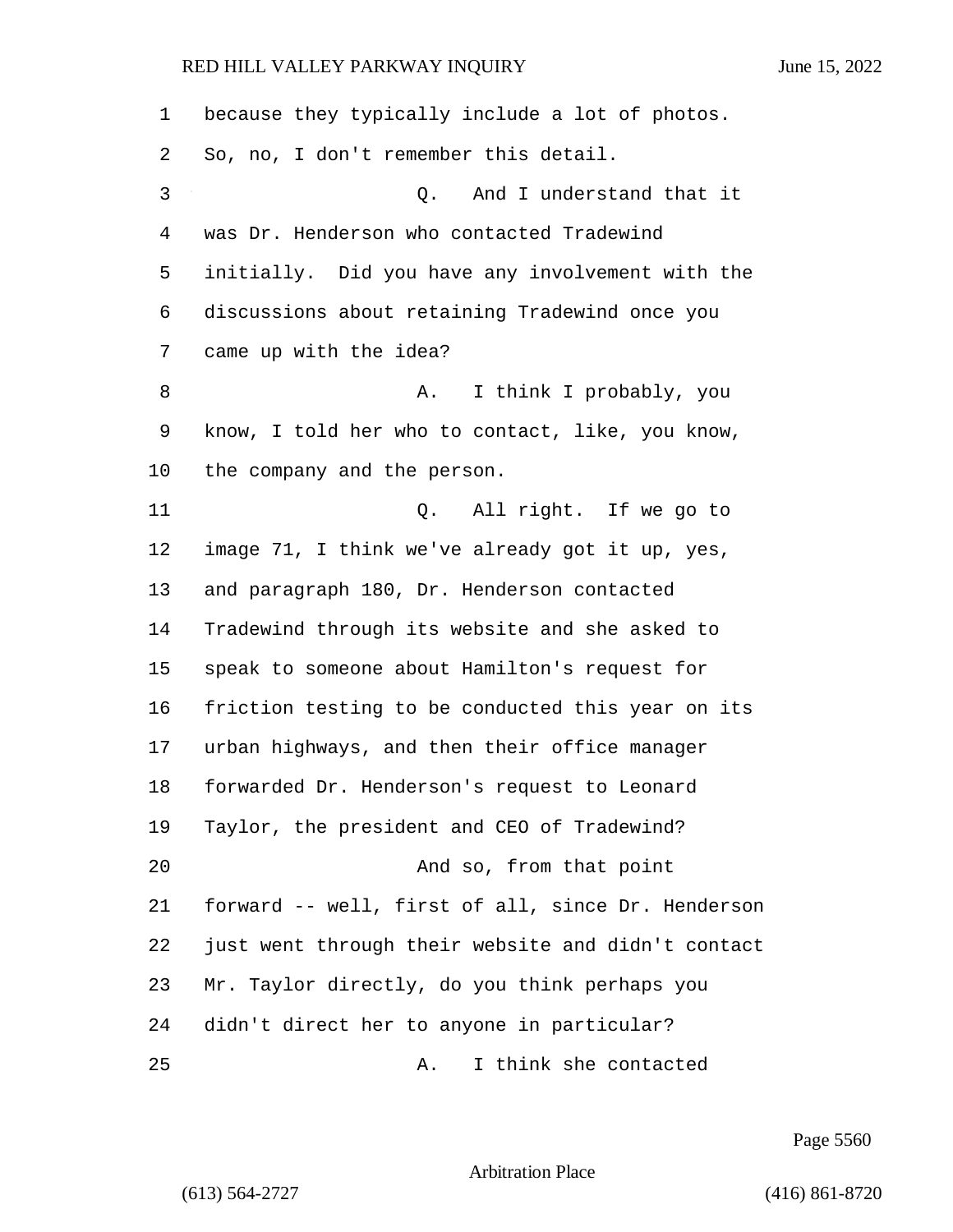| $\mathbf 1$ | Tradewind based on my recommendations and I don't  |
|-------------|----------------------------------------------------|
| 2           | think I had Leonard Taylor's contact information.  |
| 3           | I knew him but it is likely I probably had         |
| 4           | somewhere his business card, but, you know, I      |
| 5           | probably -- the easiest way for her was to, you    |
| 6           | know, go on the website and find a contact.        |
| 7           | All right. And then, if<br>Q.                      |
| 8           | we could go to image 75, paragraph 191, at the     |
| 9           | top, on November 19, you e-mailed Mr. Moore to     |
| 10          | advise him that the price of the friction testing  |
| 11          | and to, quotes, "prepare a short memo report,"     |
| 12          | would be \$8,000 plus HST. Mr. Moore approved the  |
| 13          | expense, directed City staff to issue the purchase |
| 14          | order and assist with the logistical arrangements  |
| 15          | for the testing.                                   |
| 16          | Do you recall if you advised                       |
| 17          | Mr. Moore in advance that the testing would be     |
| 18          | conducted using a grip tester?                     |
| 19          | A. I don't have any                                |
| 20          | particular recollection at this point of time, no. |
| 21          | Q. Okay. And if we could go                        |
| 22          | back to images 73 and 74 and paragraph 187, which  |
| 23          | straddles the two images, is an e-mail two days    |
| 24          | earlier, November 17, 2013, Mr. Taylor to          |
| 25          | Dr. Henderson copying Tradewind's technician,      |

Page 5561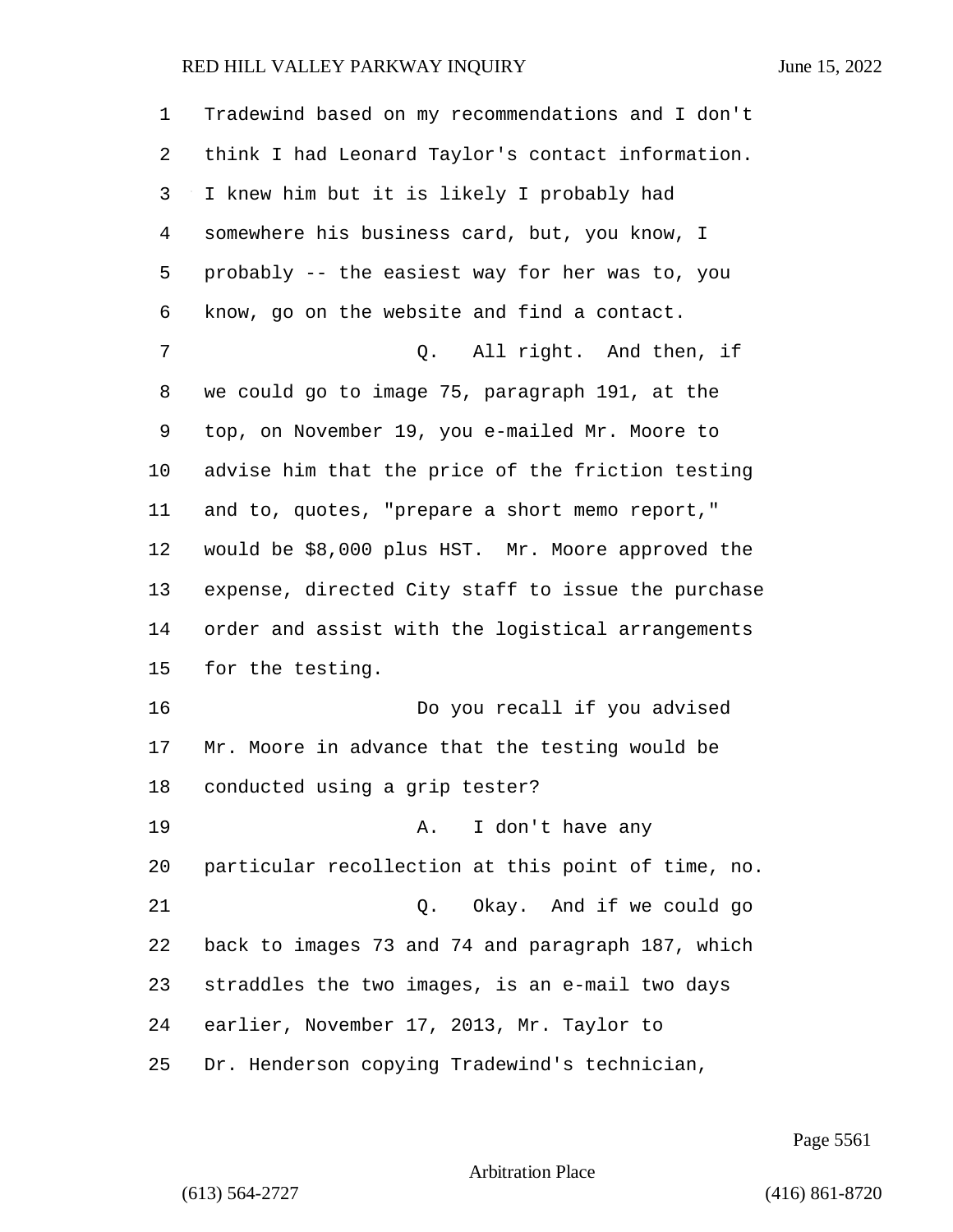| $\mathbf{1}$ | Michael Hogarth, and he indicates that he can      |
|--------------|----------------------------------------------------|
| 2            | perform the testing and so forth.                  |
| 3            | And he sets out some of the                        |
| 4            | parameters, aside from the dollars and so forth,   |
| 5            | at the top of 74. Thank you. And he indicates      |
| 6            | that the grip tester would be used at 50           |
| 7            | kilometres an hour and reference or a comparison   |
| 8            | be made with established UK highway reference      |
| 9            | levels, and refers to it being 50 kilometres an    |
| $10 \,$      | hour.                                              |
| 11           | Is that something                                  |
| 12           | Dr. Henderson made you aware of? You weren't       |
| 13           | copied on this particular e-mail.                  |
| 14           | If I wasn't copied, I<br>Α.                        |
| 15           | think it likely, but I don't recall.               |
| 16           | And, at any point in this<br>Q.                    |
| 17           | timeframe, at the time of retaining and engaging   |
| 18           | Tradewind, is the issue of correlation of results  |
| 19           | that would be obtained by Tradewind from using the |
| 20           | grip tester with the MTO results from 2007, is     |
| 21           | that something that crossed your mind or was any   |
| 22           | issue for you?                                     |
| 23           | No, it wasn't.<br>Α.                               |
| 24           | Page 77, please,<br>Q.                             |
| 25           | image 77. In paragraph 196, we know that the       |

Page 5562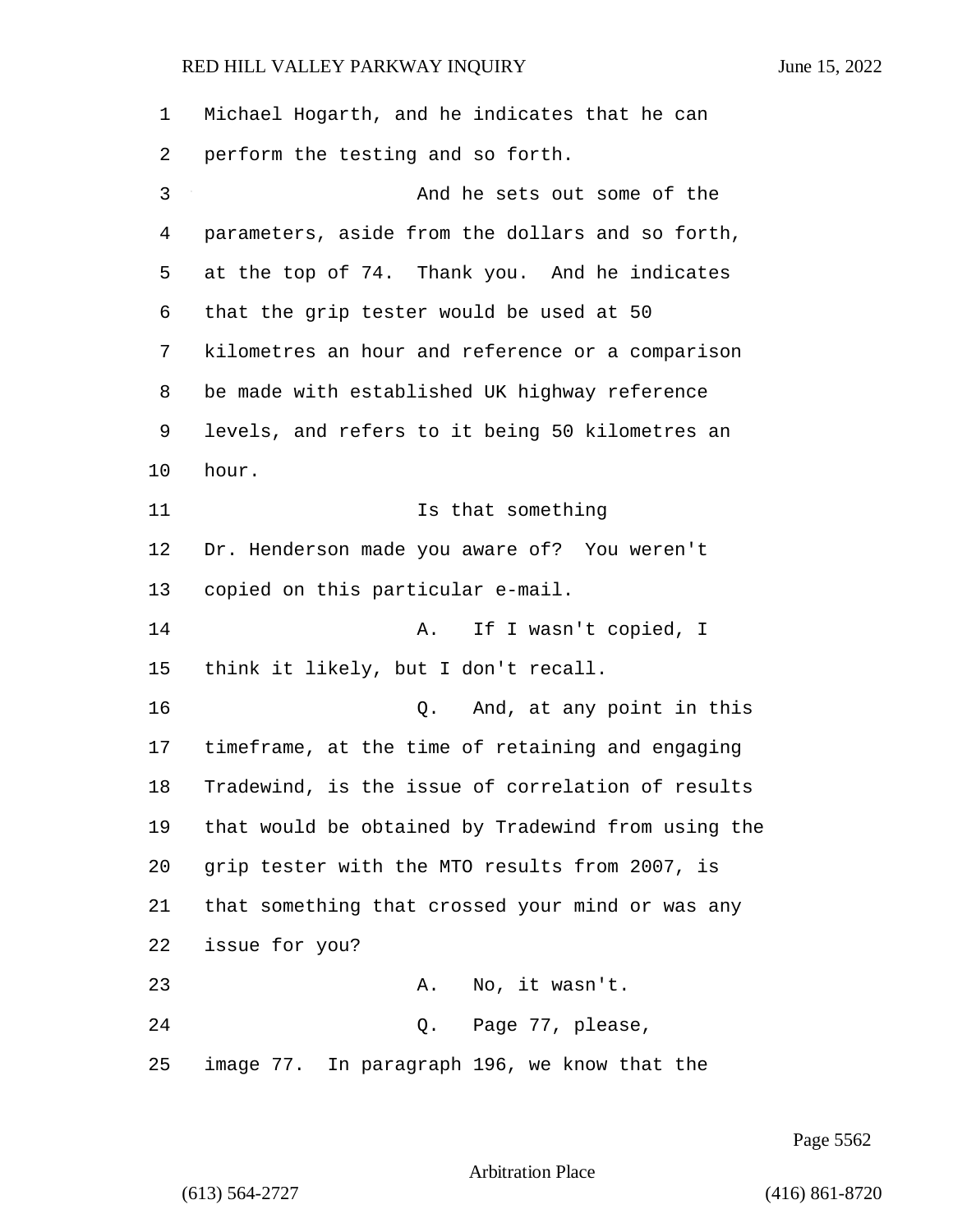friction testing by Tradewind took place on November 20, 2013. 3 Am I correct that you were not present for the testing? Is that right? 5 A. No, I wasn't. 6 Q. And do you recall what information was provided to Tradewind in advance with respect to the testing? 9 A. Definitely, you know, the location from length of the section, location from two. I think we wanted also a few ramps to be tested, so, you know, this kind of information. And just I think, I believe, Vimy would arrange exact time and whatever, where to meet, when to meet and this sort of details. 16 Q. The logistics? 17 A. Logistics, yes. 18 Q. All right. And then if we go to image 82, actually, this refers to some entries in your notebooks at paragraph 211 about one on December 10, 2013 and another on December 13, 2013. 23 And if we could maybe go to RHV933 so we can see the actual notes or typewritten notes, rather, image 631 and 632,

Page 5563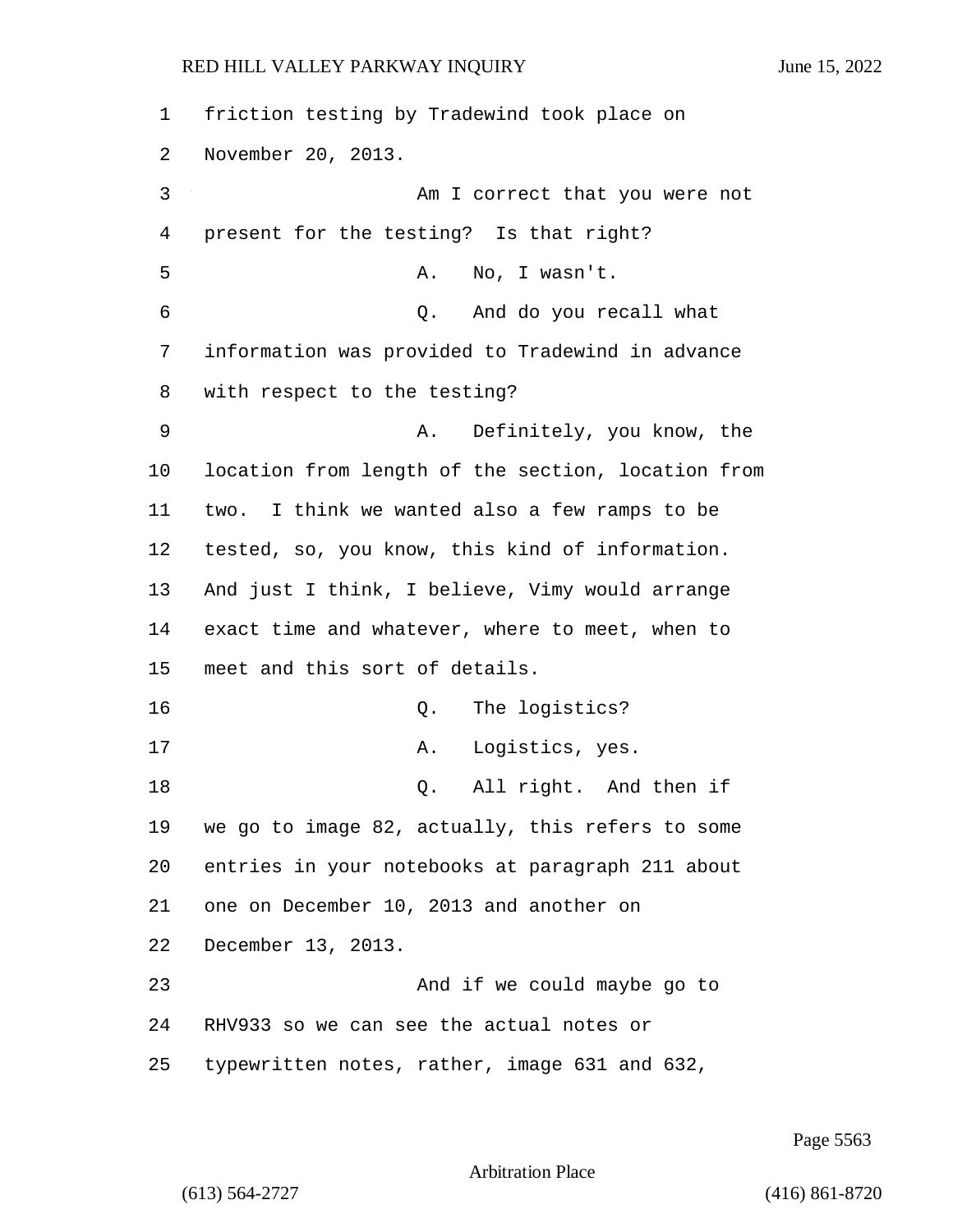1 please. 2 So, the December 10 note on 3 the left simply says "Hamilton - 7:30 a.m. - 4 meeting with Gary," and then December 13, 2013 5 "call, Gary Moore." 6 Do you recall the meeting and 7 call and what they were about? 8 A. I know it happened and 9 very early. I think it would probably be rather 10 PMTR 3. 11 Q. Possibly about the PMTR, 12 the third phase? 13 A. Yes. 14 O. Is that because that was 15 still pending at the time. Is that right? 16 A. I think it was pending 17 and then it took a long time to verify and they 18 added more and more to this, including 19 specifications and quality controls, building 20 quality control systems, so that became a huge 21 subject. So, I would say that was likely this. 22 Q. Okay. All right. If we 23 could go back to image 82. The second sentence in 24 paragraph 211 indicates you have a note to call -- 25 and, actually, 212 as well. Call them both up,

Page 5564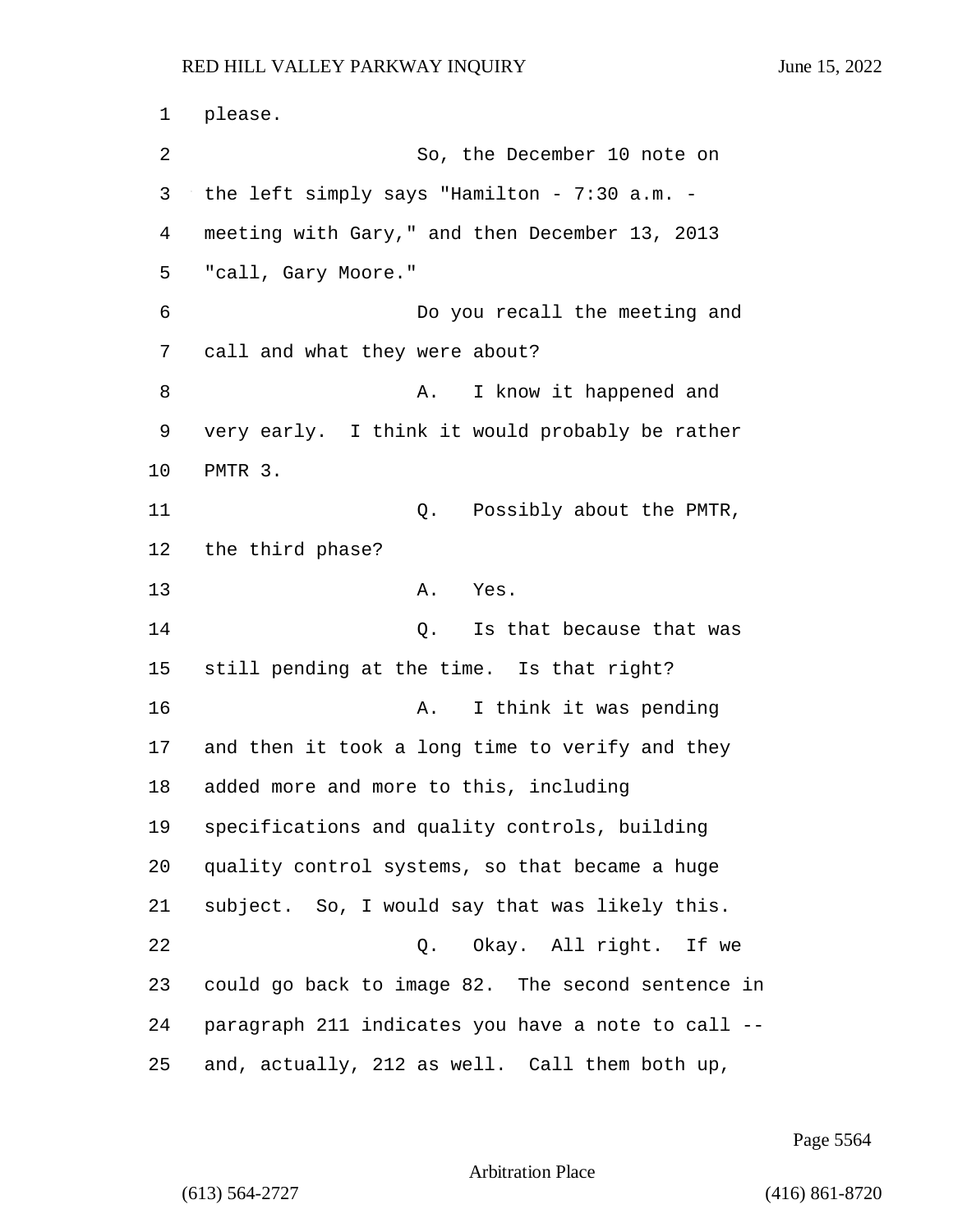please. 2 On December 20, you had a note to call Mr. Moore, Lisa Castronovo, the admin assistant in asset management, engineering services in Hamilton, and Trevor Moore, who is a corporate technical director of Miller Paving. 7 And then on December 20, Mr. Moore from Miller Paving e-mailed you attaching, he indicates "as discussed," and then attaching some brochures and guidelines about microsurfacing and slurry seal, which then you forwarded to Dr. Henderson at Golder on December 20. 14 And so, do you recall what this is about, why he was sending you the materials on microsurfacing and slurry seal materials that you sent to Dr. Henderson? **A.** I was considering using microsurfacing in the City of Hamilton. So, you know, the history go back to PMTR 2 where that was one of the preventive treatment, optional pavement rehabilitation treatment that we would consider, and if so that would be a double purpose for microsurfacing. One would be for Red Hill Valley Parkway because this is what we considered, like,

Page 5565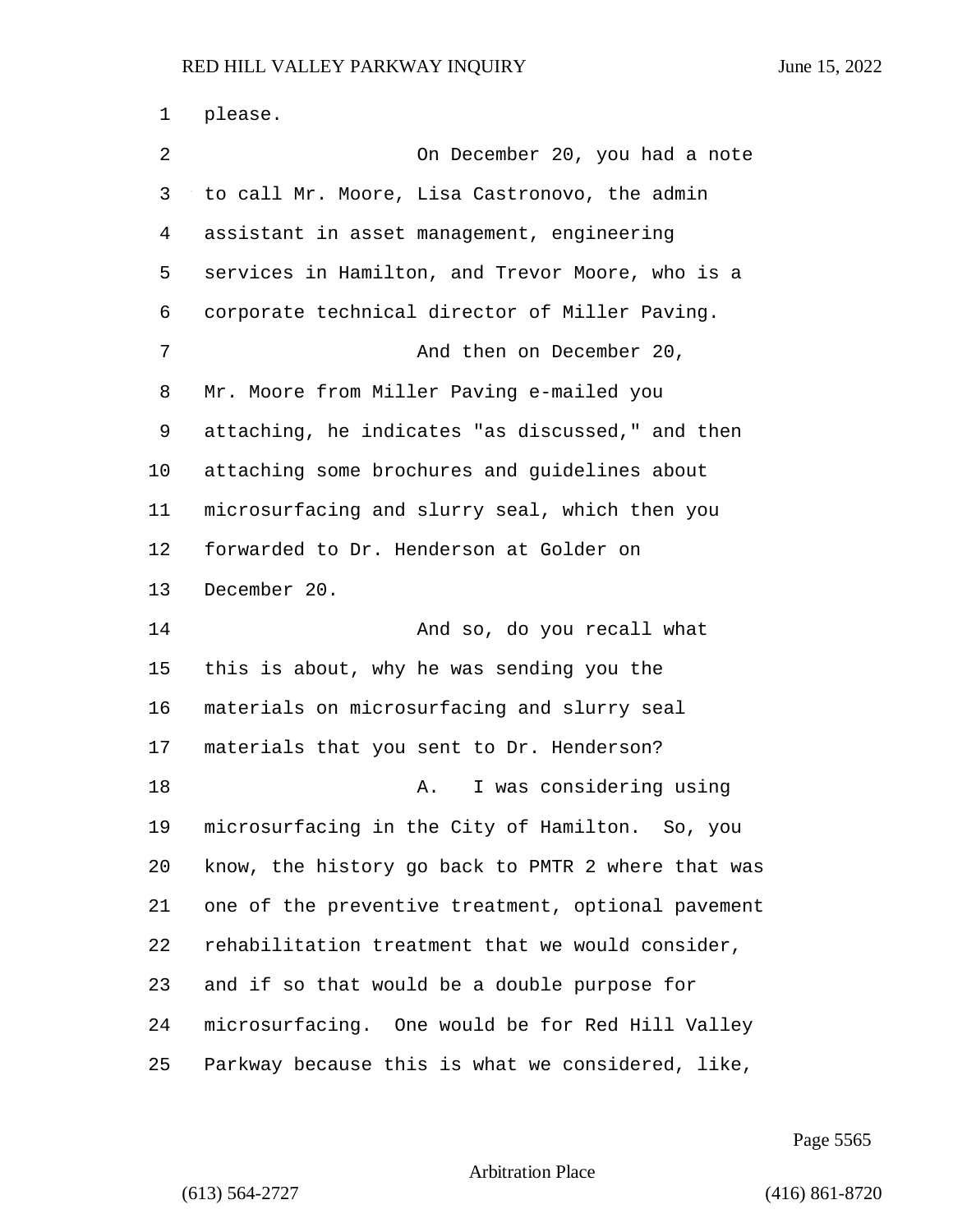| 1  | you know, you showed that e-mail from Rabiah, this |
|----|----------------------------------------------------|
| 2  | microsurfacing, so that was one microsurfacing.    |
| 3  | But at the same time, and we                       |
| 4  | was under PMTR 3, I was looking at finding an      |
| 5  | effective way of -- how can I say? -- pavement     |
| 6  | treatment for pavements in the City in Hamilton    |
| 7  | that involved incorporated old poor quality steel  |
| 8  | slag that resulted in cracking. So, it was like    |
| 9  | regular microsurfacing would be for Red Hill       |
| 10 | Valley, but I was thinking about microsurfacing    |
| 11 | and even slurry seal. But slurry seal, I probably  |
| 12 | gave up on this. Microsurfacing was fibre for      |
| 13 | those cracked steel slag, old steel slag           |
| 14 | pavements. And I talked to Trevor and he send me   |
| 15 | the brochures, the price, for this treatment.      |
| 16 | So, if I could unpack<br>Q.                        |
| 17 | that, both for $-$ let me put it this way $-$ City |
| 18 | streets in relation to PMTR work that you had been |
| 19 | doing and also on the Golder project for the Red   |
| 20 | Hill Valley Parkway, and you referred back to the  |
| 21 | e-mail from Ms. Rizvi about microsurfacing, so for |
| 22 | both purposes. Is that right?                      |
| 23 | Like, you know, for both,<br>Α.                    |
| 24 | but I would say for the Red Hill Valley Parkway it |
| 25 | would be conventional, but for the City it was     |

Page 5566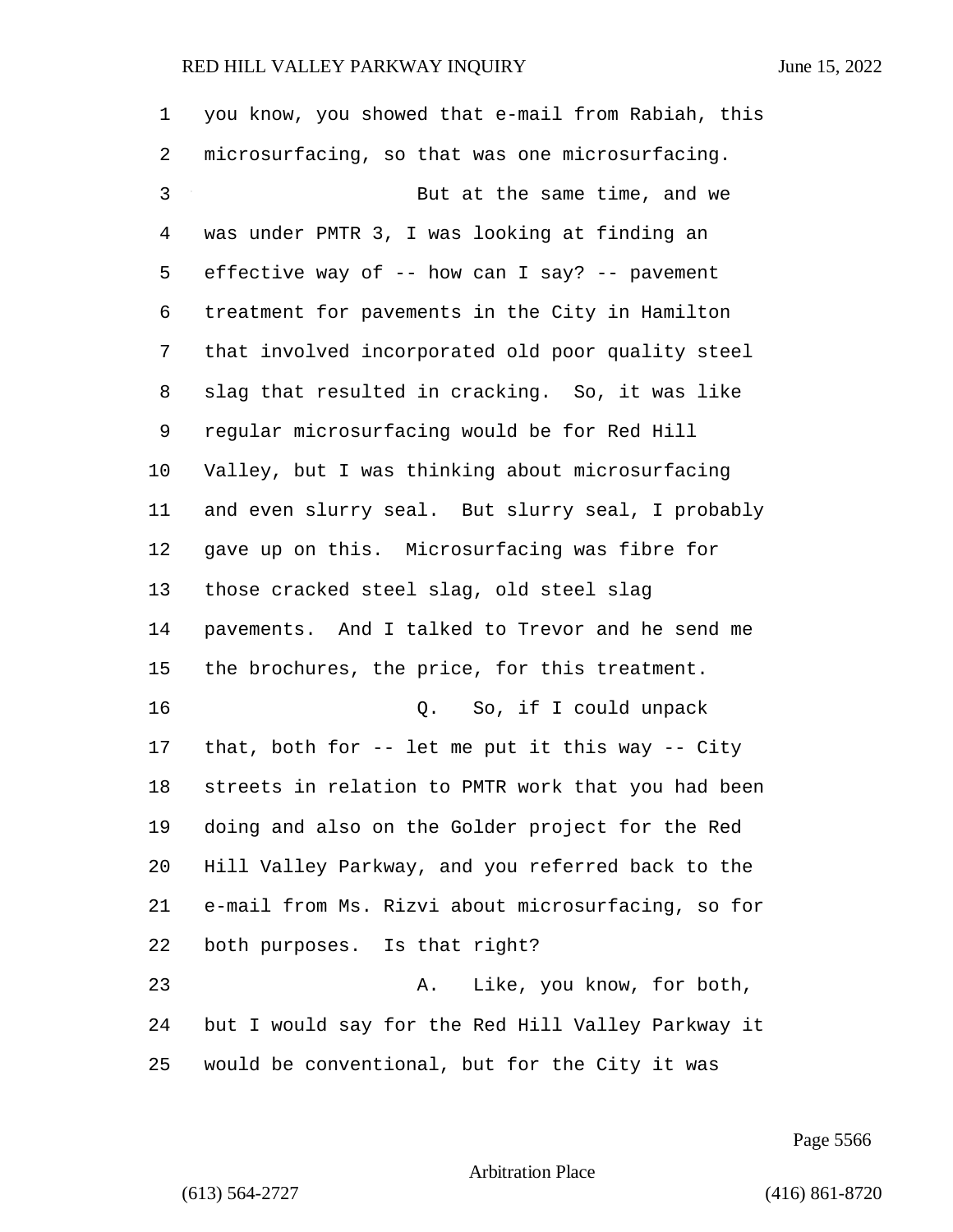particularly steel slag. I wanted to use the one with fibre because it provides additional reinforcement. 4 Q. Sorry, provides additional? 6 A. Reinforcement. This fibre is not the same as SMA. It's not a cellulose fibre. This is like, you know, a kind of reinforcement, so it would provide better for performance for the steel slag cracked pavement. 11 Q. Okay. Now, if we could 12 go to images 83 and 84, Registrar. 13 In January of 2014, Dr. Henderson exchanged a number of e-mails with Leonard Taylor at Tradewind and with you relating to seeking the results from the Tradewind testing. 17 And in paragraphs 216 and 217, if we could call those both up, please, Registrar, so they're -- maybe just start with 16. That's fine. It's large. We'll stay with 16. 21 On January 7, Dr. Henderson e-mailed Mr. Taylor and asked him for his anticipated timeline for providing the test results, and Mr. Taylor responded the same day and he said he expected to have your data analyzed and

Page 5567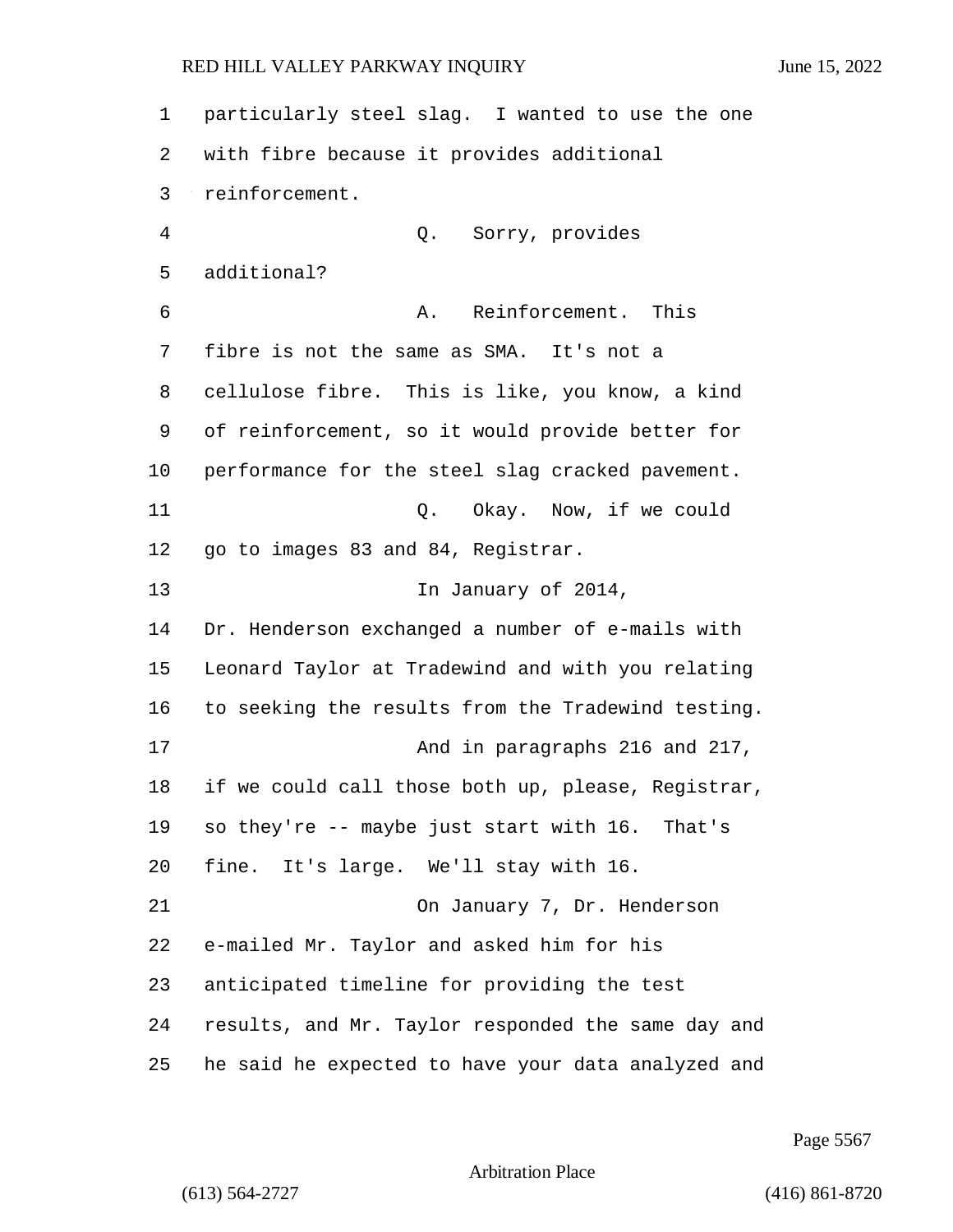| $\mathbf 1$ | report ready within about one week. And            |
|-------------|----------------------------------------------------|
| 2           | Dr. Henderson responded that she understood but    |
| 3           | that, quotes, "the client was starting to bug me," |
| 4           | closed quotes.                                     |
| 5           | And then you can take that                         |
| 6           | down and call up 217, please. And then             |
| 7           | Dr. Henderson, the same day, e-mails you to tell   |
| 8           | you that Tradewind will provide the friction data  |
| 9           | by the end of next week so they can finish the     |
| 10          | report, and you responded:                         |
| 11          | "Vimy, please get it from them                     |
| 12          | ASAP and give them hell on my                      |
| 13          | behalf. I have to call Gary                        |
| 14          | and I'm afraid he will ask me                      |
| 15          | about it."                                         |
| 16          | So, first of all, she referred                     |
| 17          | to Mr. Taylor about the client starting to bug me. |
| 18          | Who is she referring to there?                     |
| 19          | So, you know, I think<br>Α.                        |
| 20          | that would have to be Mr. Gary Moore.              |
| 21          | Okay. And was she having<br>Q.                     |
| 22          | direct communications with Mr. Moore or was that   |
| 23          | just you that would have passed that on to her?    |
| 24          | You know, I think it<br>Α.                         |
| 25          | would be mainly me. Maybe she said it's because I  |

Page 5568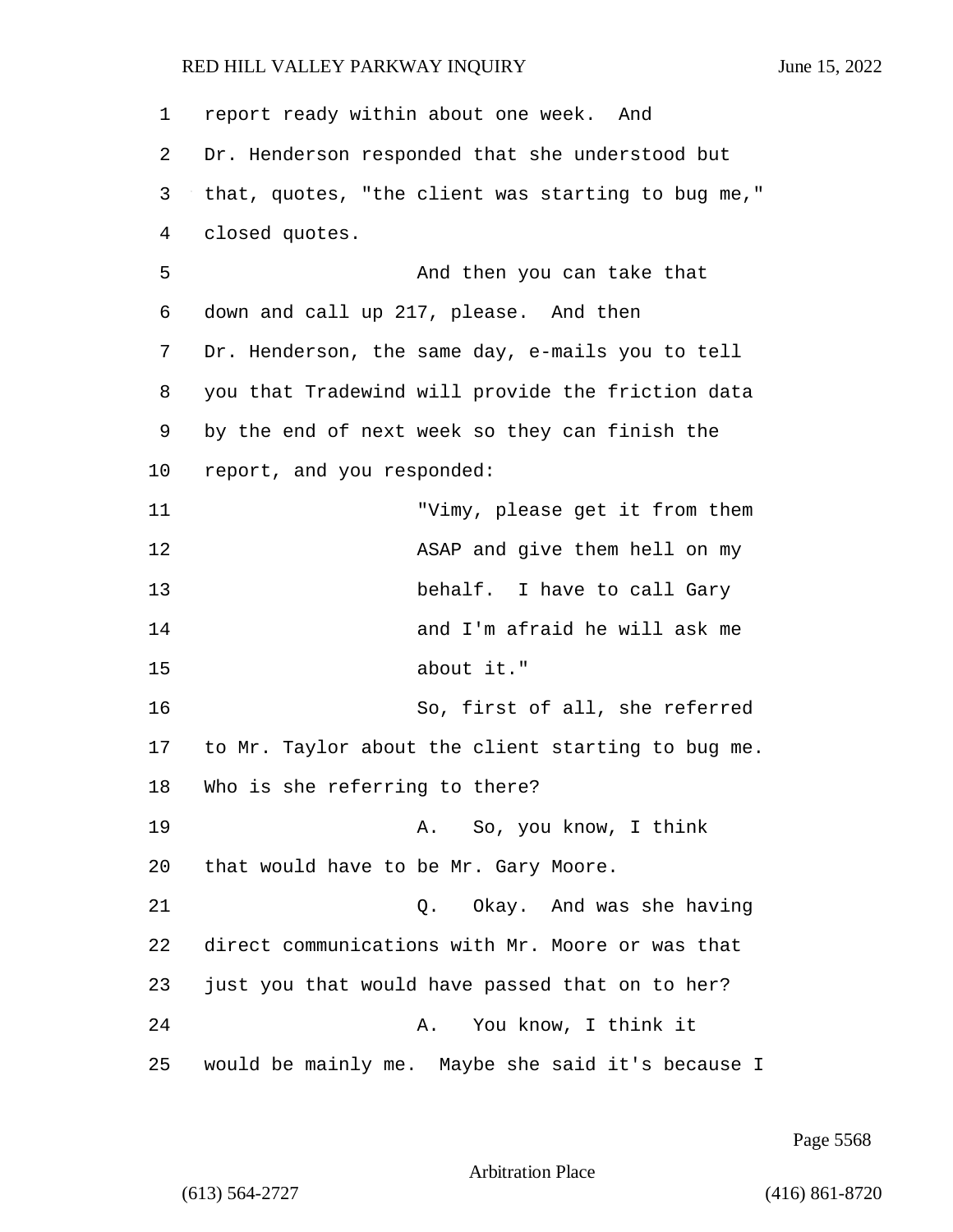was under pressure, so she wanted to convey, you know, to put some pressure on Tradewind. 3 Q. So, perhaps you had conveyed to her that there was urgency -- not urgency. That the client was wanting it, was pushing it, and she conveyed that on your behalf? 7 A. It is likely, but, you know, it appears also -- I cannot say that, you know, she didn't contact Mr. Moore. I don't know. I don't have any notes on this. But, you know, I think it would be likely from me, but it's -- I cannot, you know, say that she didn't contact Gary. I didn't know about it -- 14 O. You're not aware of her having any direct communications with Mr. Moore, though. Is that right? 17 A. No. No, I'm not. 18 Q. Okay. And when you indicate in your e-mail to her, I have to call Gary, I'm afraid he will ask me for it, what was your concern? Was he pushing you for the results at that time? 23 A. Yes. He wanted the results and then the testing was done, you know, some time ago. He wanted the results. So, you

Page 5569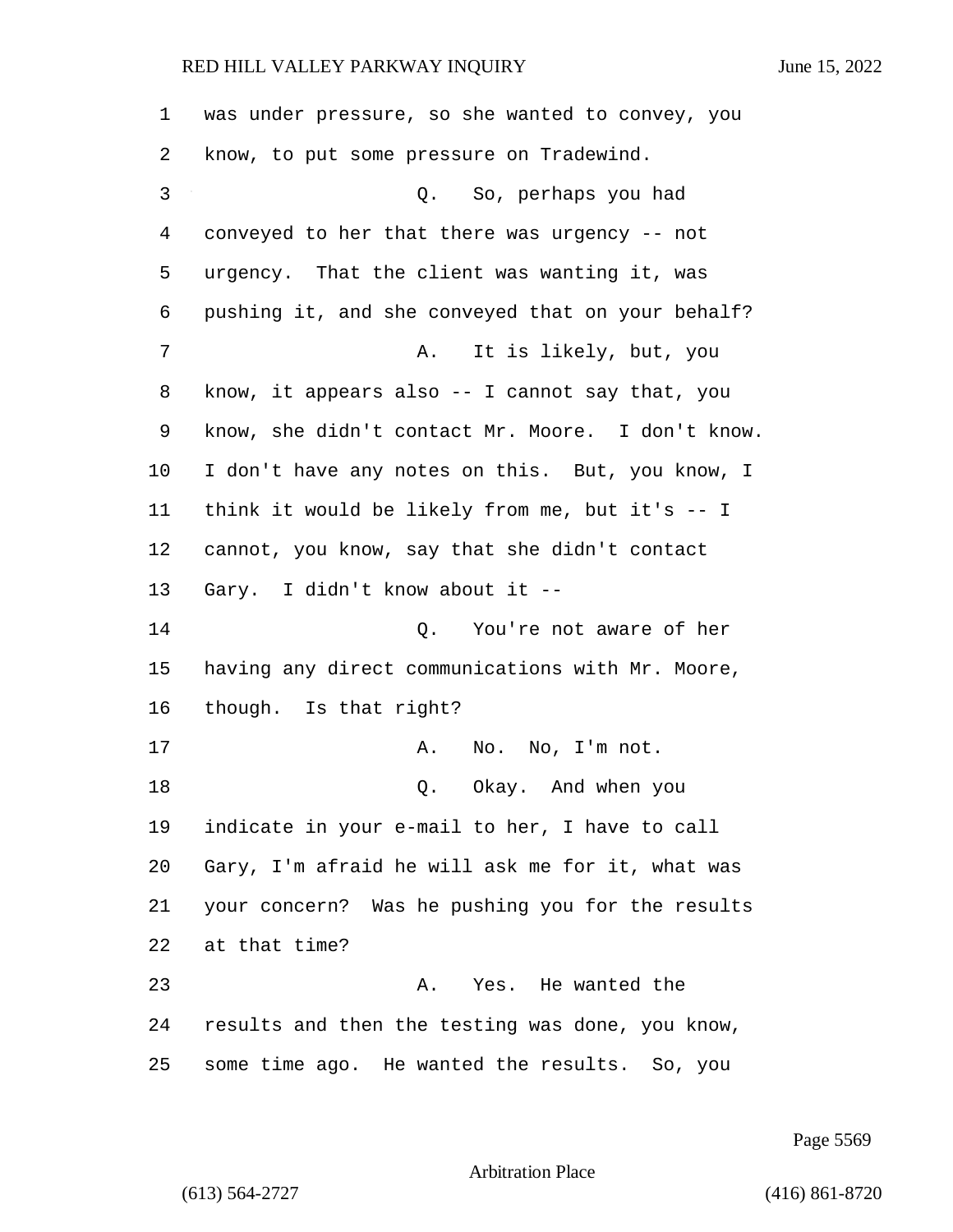1 know, obviously then he would put the pressure on 2 me. 3 Q. All right. And then we 4 know that Mr. Taylor was further delayed in 5 delivering the results. 6 And so, at -- go to image 87. 7 If we could call up paragraphs 230 and 231. In 8 between, there's some communications about the 9 delay and then you write to Mr. Taylor twice. And 10 so, the first one here, without going to the 11 document, I can tell you, is actually at 9:15 a.m. 12 and then the second one there in 231 is at 13 10:50 a.m. 14 So, the first one you write: 15 "Good morning, Leonard. I 16 received a message from my 17 client this morning. He needs 18 the friction testing results 19 **19** this morning. He has a 20 meeting with the management to 21 discuss the pavement issue. I 22 would appreciate it if I could 23 receive the report this 24 morning. It cannot be delayed 25 any more."

Page 5570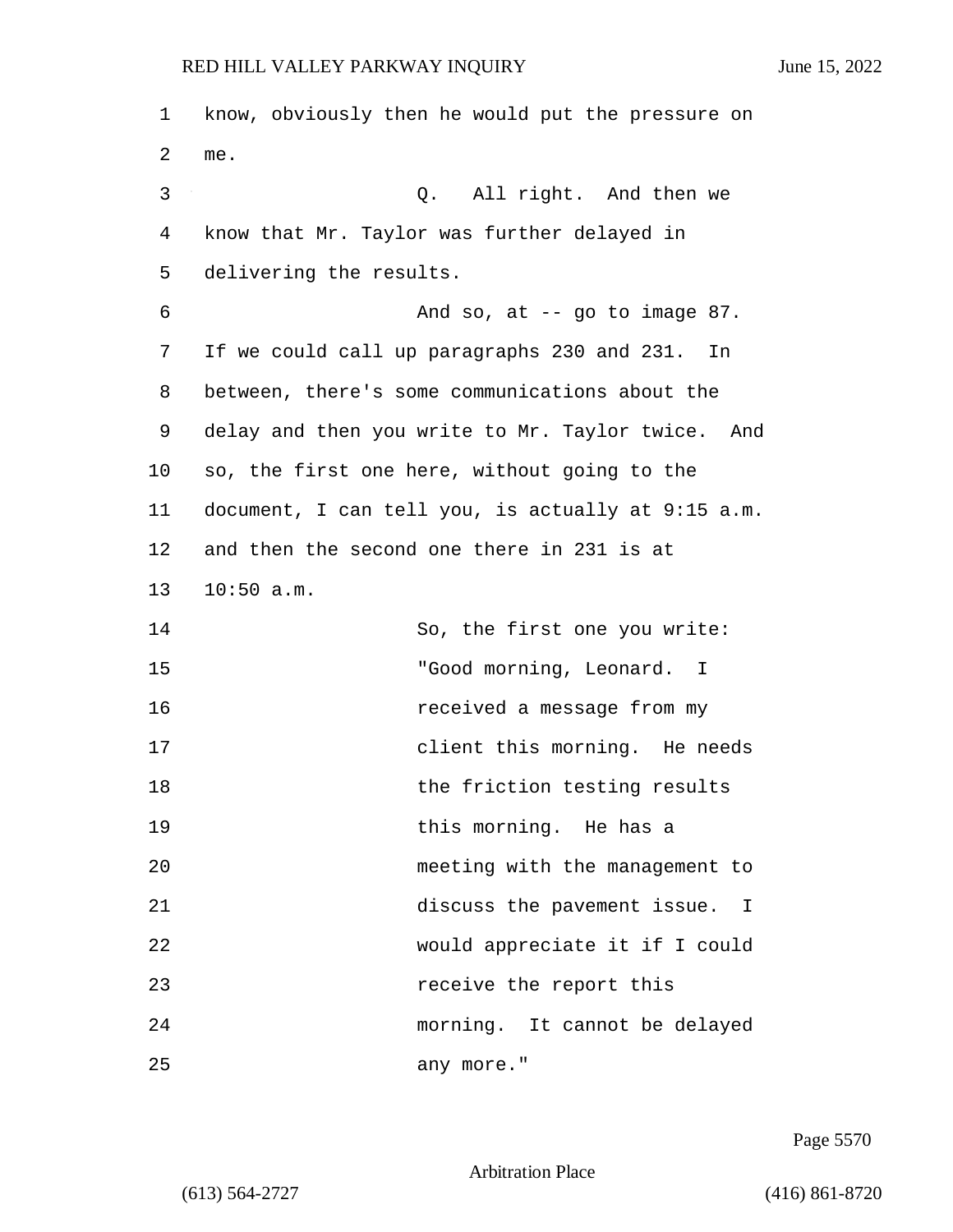| $\mathbf 1$ | And then in your second one,                      |
|-------------|---------------------------------------------------|
| 2           | you write:                                        |
| 3           | "My client needs a comparison                     |
| 4           | of friction numbers on the Red                    |
| 5           | Hill Valley Parkway in                            |
| 6           | Hamilton from 2007 and 2013.                      |
| 7           | I have summarized 2007 and                        |
| 8           | need the numbers for 2013. He                     |
| 9           | needs my summary before noon.                     |
| 10          | Could you send the 2013                           |
| 11          | numbers to me?"                                   |
| 12          | So, who is the client referred                    |
| 13          | to in these e-mails? Is that Mr. Moore?           |
| 14          | A. The City of Hamilton,                          |
| 15          | yes. Mr. Moore, yes.                              |
| 16          | Q. Right. I appreciate that                       |
| 17          | the City of Hamilton is --                        |
| 18          | A. Yes, Mr. Moore. Yes.                           |
| 19          | Q. -- your client, but an                         |
| 20          | individual is calling you and that was Mr. Moore? |
| 21          | That was Mr. Moore.<br>Α.                         |
| 22          | All right. And do you<br>Q.                       |
| 23          | recall did you have a phone call with him or was  |
| 24          | it a voicemail message? Do you have any           |
| 25          | recollection?                                     |

Page 5571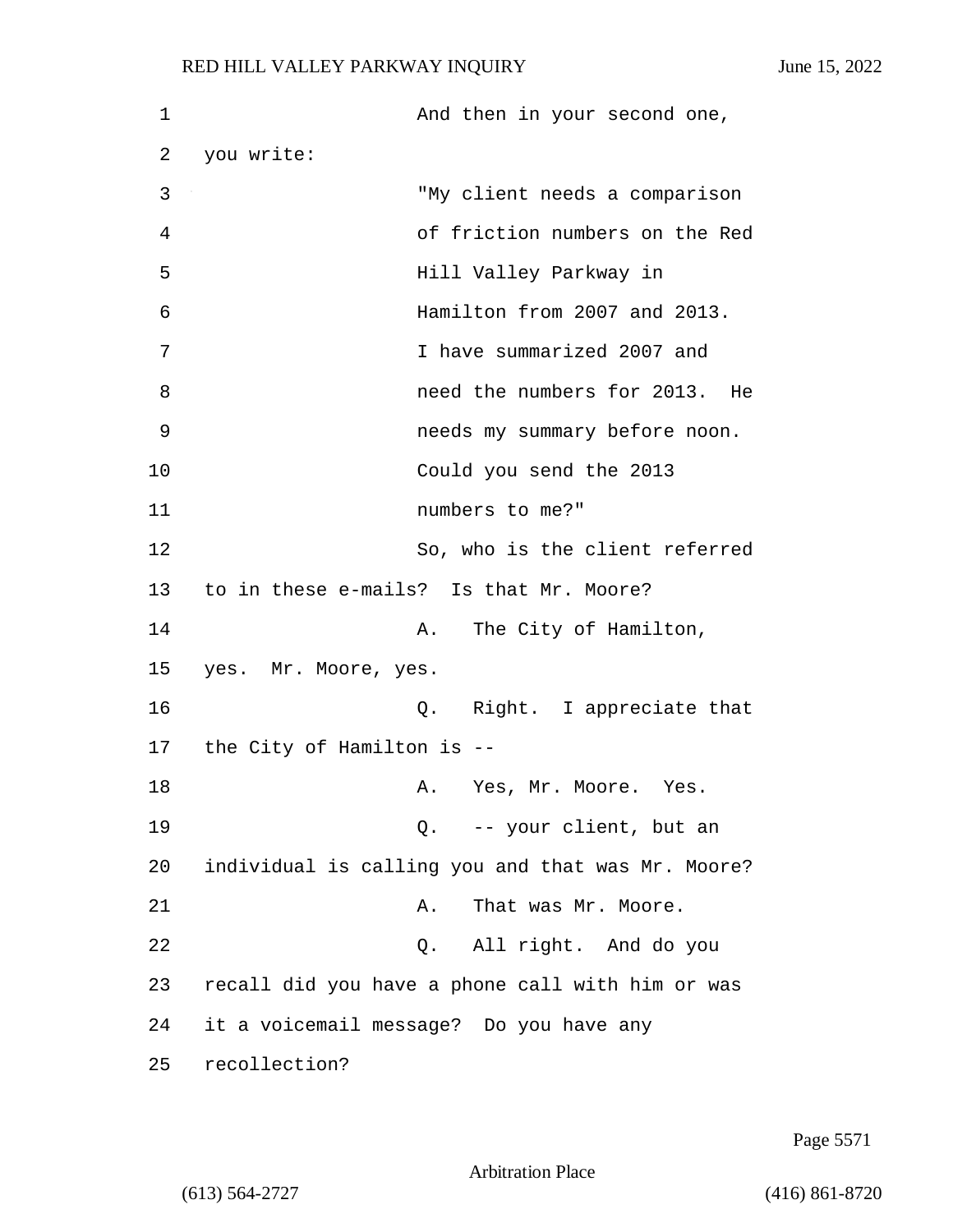1 A. "I received a message from my client this morning," so if there is no e-mail, it was likely a phone call. 4 Q. Okay. And did you receive -- since you sent it in two e-mails, do you know if you received a second message or had had a second call with Mr. Moore? 8 A. It is likely because first I said only from the client this morning and in the second I say that I need it before noon, so it's likely that I got the second message that he needed the results before noon. So, I don't recall details, but it's likely that I got the second call. 15 Q. Okay. And did Mr. Moore tell you that it was a meeting with management? That is information that you received from Mr. Moore? **A.** You know, this is what I said that, you know, I'm meeting with the management, so now, you know, do I recall what he exactly said? At least my understanding was that it was a meeting with the management, because I knew that just, you know, by the, you know, last minute, I saw that he was meeting with the

Page 5572

Arbitration Place

(613) 564-2727 (416) 861-8720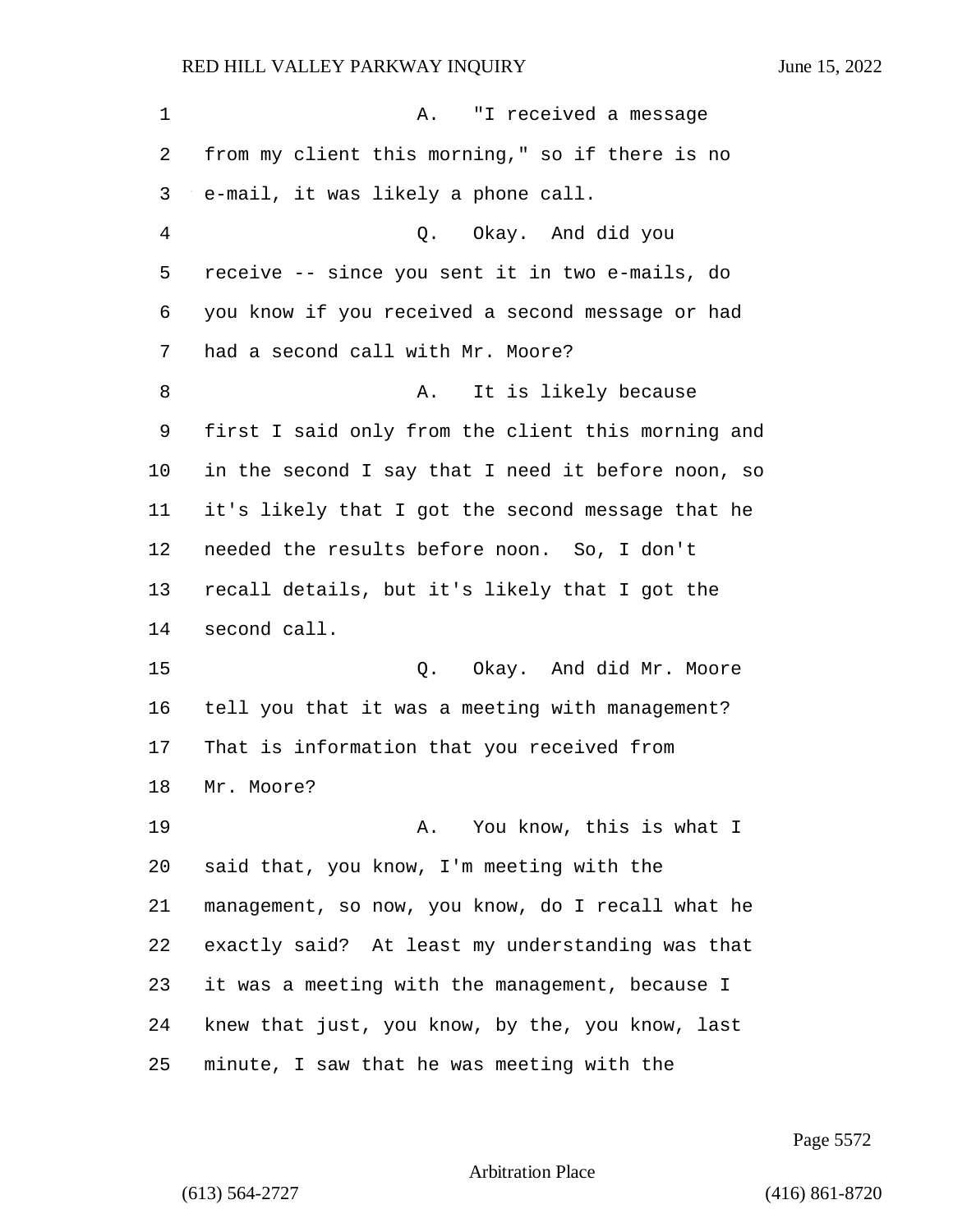| $\mathbf 1$ | management and he needed the results, so at least  |
|-------------|----------------------------------------------------|
| 2           | it was my understanding that that would be a       |
| 3           | meeting with the management. If he told me, I      |
| 4           | don't recall. My understanding was it was with     |
| 5           | the management.                                    |
| 6           | Q. Okay. So, I want to back                        |
| 7           | that up. Presumably you wouldn't have said it was  |
| 8           | a meeting with management unless you were told     |
| 9           | that it was a meeting with management. Is that     |
| $10 \,$     | fair?                                              |
| 11          | Yeah, you know, it sounds<br>Α.                    |
| 12          | fair. Yeah, you know, it sounds -- I don't recall  |
| 13          | the details. But, you know, at that point of       |
| 14          | time, you know, I knew that until the very last    |
| 15          | moment, until I sent him the results, my           |
| 16          | understanding is it was with the management.       |
| 17          | Maybe I think it's likely that, you know, he       |
| 18          | didn't have to explain me the details. Maybe it    |
| 19          | was with the management. So, my understanding      |
| 20          | until the very last moment, it was the management. |
| 21          | Q. Okay. And, sorry, you                           |
| 22          | say until the very last moment. Did that           |
| 23          | understanding change?                              |
| 24          | A. No, no, no. You know,                           |
| 25          | like, you mean as of today?                        |

Page 5573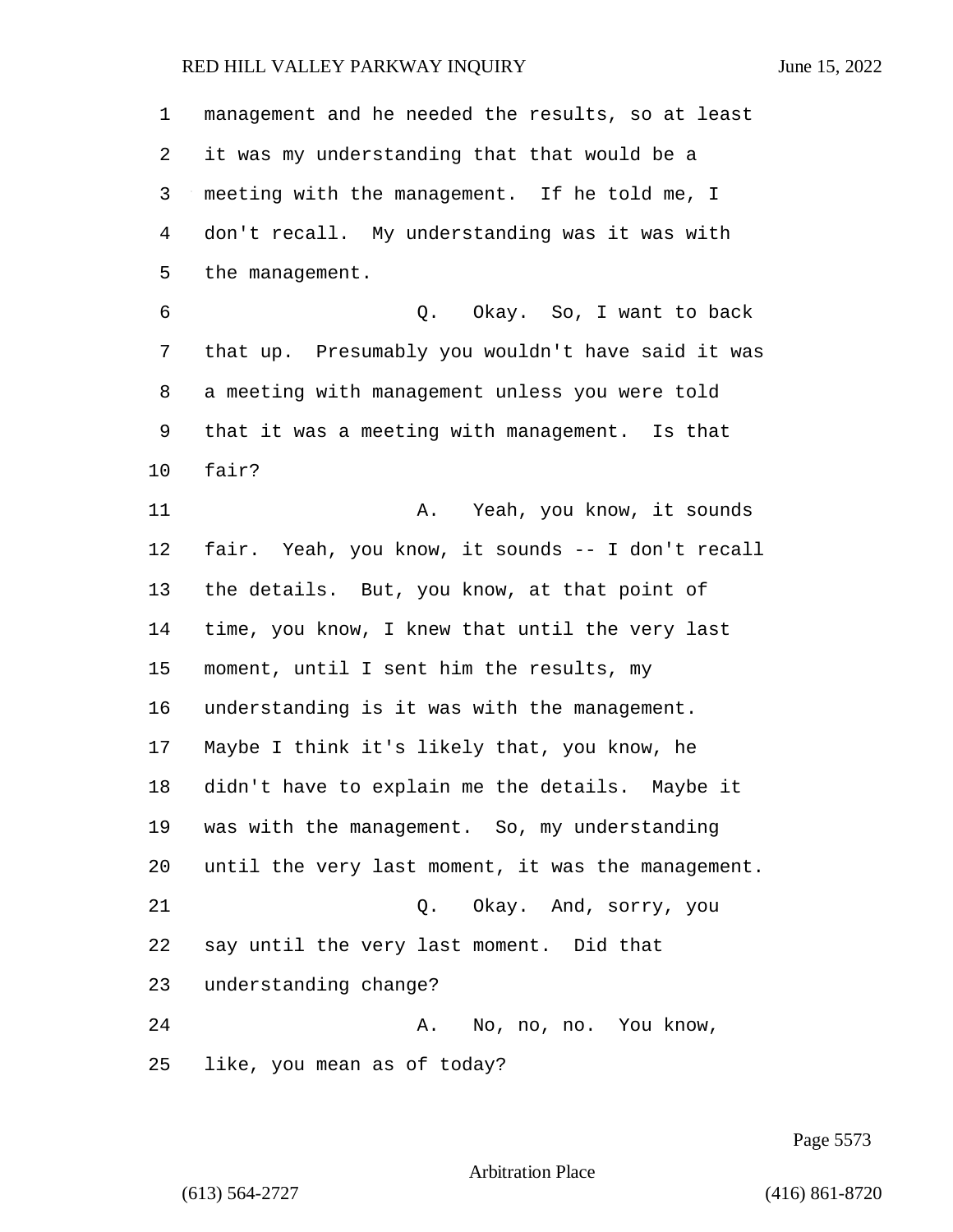| 1  | No, I'm not talking about<br>Q.                    |
|----|----------------------------------------------------|
| 2  | that. You said until the very last moment, so I    |
| 3  | want to know what that moment is that you're       |
| 4  | referring to.                                      |
| 5  | Until the very last<br>Α.                          |
| 6  | moment that I sent him the results, I thought it   |
| 7  | was for the meeting with the management.           |
| 8  | Okay. And did you ever<br>О.                       |
| 9  | learn otherwise until this inquiry?                |
| 10 | No. Only from this<br>Α.                           |
| 11 | inquiry.                                           |
| 12 | Okay. What about the<br>Q.                         |
| 13 | second part in your second e-mail about:           |
| 14 | "My client needs a comparison                      |
| 15 | of friction numbers on the Red                     |
| 16 | Hill Valley Parkway in                             |
| 17 | Hamilton from 2007 and 2013."                      |
| 18 | Was that also information that                     |
| 19 | originated from Mr. Moore? That was a request      |
| 20 | from Mr. Moore?                                    |
| 21 | This is in the e-mail, so<br>Α.                    |
| 22 | I think yes, that was requested by Mr. Moore.      |
| 23 | Q. Okay. You can take that                         |
| 24 | down, please, Registrar, and if we could also pull |
| 25 | up 88.                                             |

Page 5574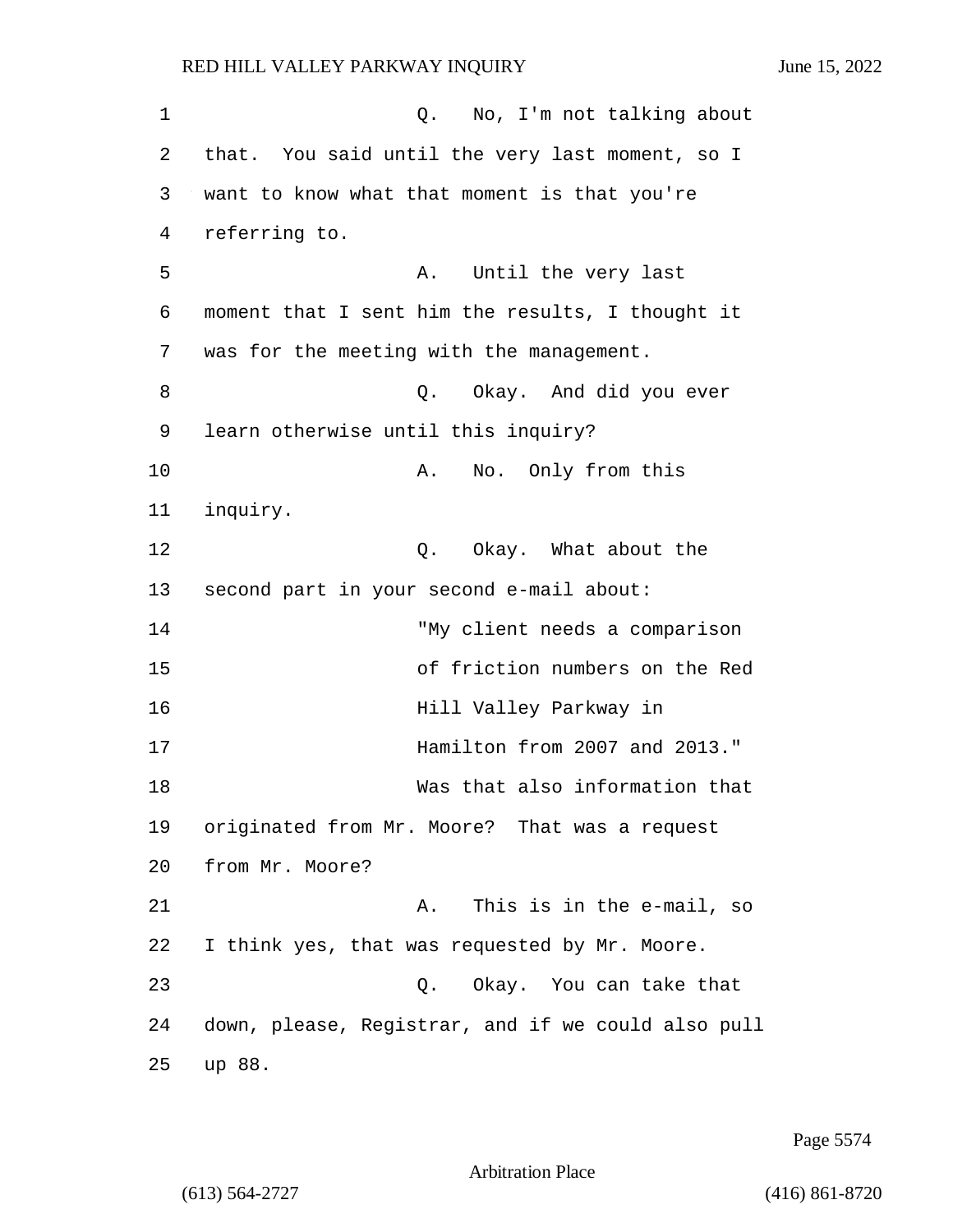| 1  | In the next paragraph, 232,                        |
|----|----------------------------------------------------|
| 2  | the same day and it's actually in between those    |
| 3  | two e-mails that you sent to Mr. Taylor, at        |
| 4  | 10:28 a.m., you sent Dr. Henderson an e-mail which |
| 5  | contained the friction test results from the MTO   |
| 6  | in 2007 and forwarding the e-mail from Mr. Raymond |
| 7  | back then.                                         |
| 8  | Maybe we should go to the                          |
| 9  | document itself, which is GOL1096.                 |
| 10 | So, you see at the bottom --                       |
| 11 | can we expand the -- thank you.                    |
| 12 | So, this is the October 18,                        |
| 13 | 2007 e-mail from Mr. Raymond to you and            |
| 14 | Mr. Delos Reyes, attaching the October 16 MTO      |
| 15 | friction test results on the Red Hill. Right?      |
| 16 | Α.<br>Yes.                                         |
| 17 | Q. And that's what you're                          |
| 18 | forwarding to Dr. Henderson? If you take that      |
| 19 | down, please. And you just indicated at the top,   |
| 20 | "FN numbers for RHVP from Chris," is what you send |
| 21 | to Dr. Henderson. Do you recall why you were       |
| 22 | sending that to her at that point in time?         |
| 23 | Α.<br>No. I think we must have                     |
| 24 | talked about this. This is why I send it to her.   |
| 25 | But I don't recall details why.                    |

Page 5575

Arbitration Place

(613) 564-2727 (416) 861-8720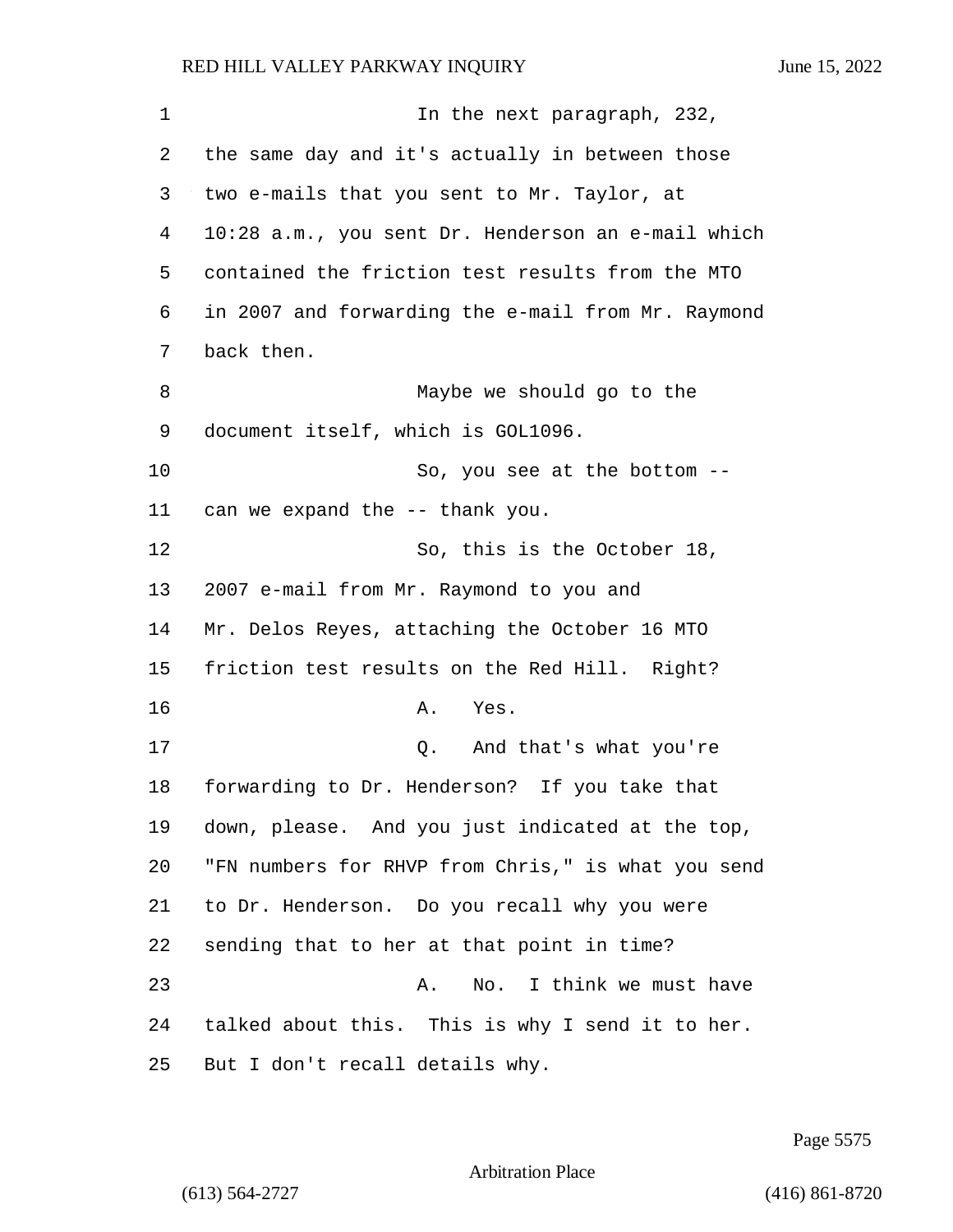1 0. You don't recall why it came to your mind at the time? I mean, we've seen the indication in your second e-mail to Mr. Taylor that your client wanted a comparison of the 2007 and 2013 results. Did it have anything to do with that? 7 A. I think definitely, but now I don't know who prepared it, whether I prepared this and send or Vimy prepared and send it to me or I send it to Mr. Moore. That may be for the preparation of that e-mail, 2007 and 2013, but I don't recall that, you know, who -- I think it came from me. I sent it to him, but it's sometimes possible that she could prepare, send it to me, I would add and pass it to -- 16 Q. We don't have any indication of that. Okay. So, you don't have a specific recollection of what prompted you to send it to her at this point. Is that right? 20 A. No, I don't. 21 Q. Okay. And then if we could take that down and go to images 88 and 89 in OD 6. 24 So, before noon, at 11:44 a.m., in paragraph 233, that same day,

Page 5576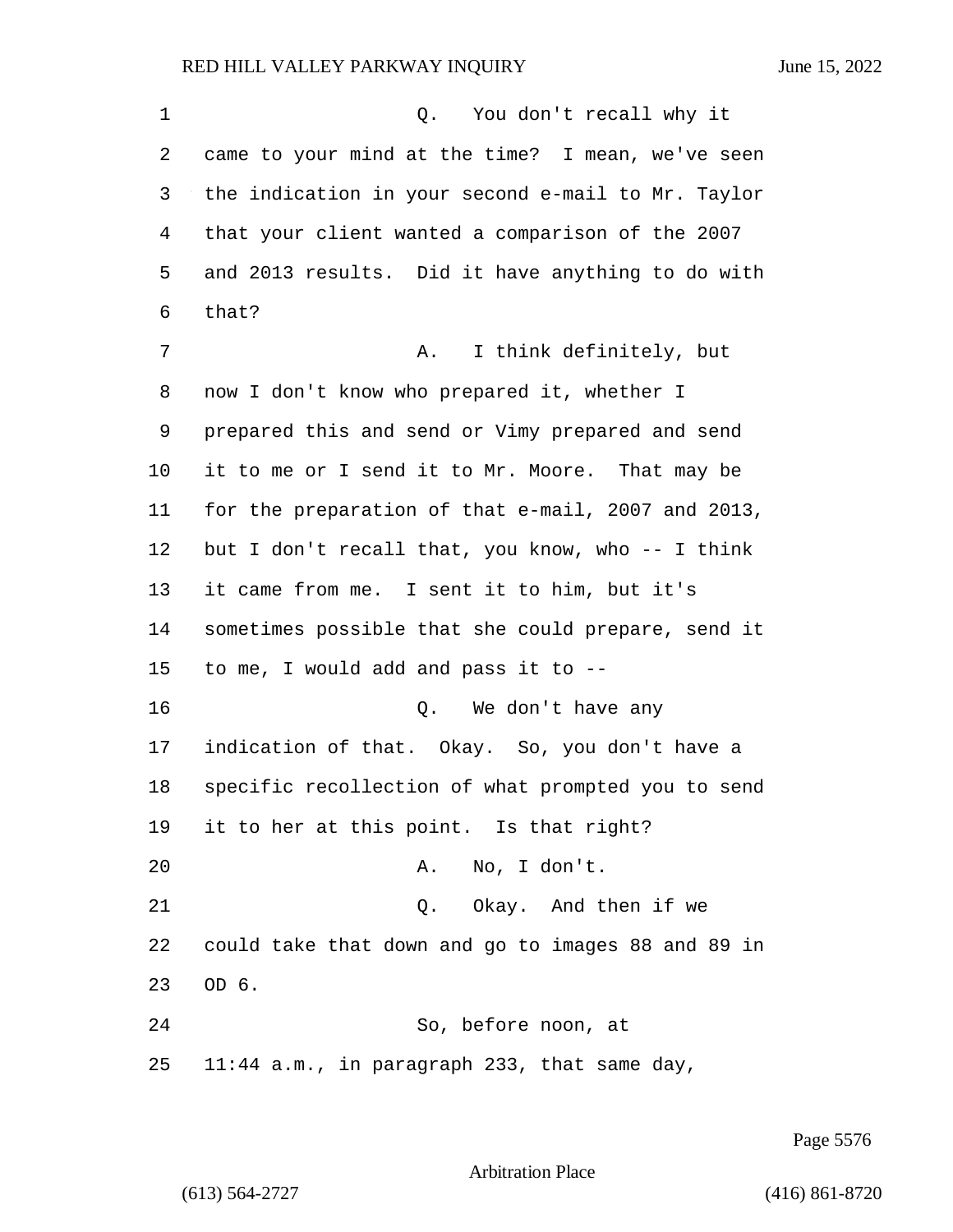| 1  | January 24, you e-mailed Mr. Moore under the       |
|----|----------------------------------------------------|
| 2  | subject line "Friction Numbers on RHVP" and it had |
| 3  | had three attachments. We'll look at the e-mail    |
| 4  | in a second. Three attachments: There was the      |
| 5  | MTO spreadsheets with the test results from 2007   |
| 6  | and the paper titled "Addressing the Early Age Low |
| 7  | Friction Problem of Stone Mastic Asphalt Pavement  |
| 8  | in Ontario."                                       |
| 9  | Now, if we could pull up the                       |
| 10 | e-mail itself. Thank you. There we go.             |
| 11 | So, before we look at the                          |
| 12 | specifics of this, am I correct that at this       |
| 13 | point, on this day, you don't have anything in     |
| 14 | writing from Tradewind providing you with the      |
| 15 | results of its testing? Is that right?             |
| 16 | No, I don't $--$ no, I<br>Α.                       |
| 17 | didn't get anything. I think the information was   |
| 18 | provided to me over the phone not by Leonard       |
| 19 | Taylor but Mr. Rowan Taylor.                       |
| 20 | Q.<br>Rowan Taylor, that's                         |
| 21 | Leonard Taylor's son?                              |
| 22 | I don't know. Like, you<br>Α.                      |
| 23 | know, the last name is the same, but I've never    |
| 24 | met that gentleman. I know Leonard, but I don't    |
| 25 | know the other gentleman.                          |

Page 5577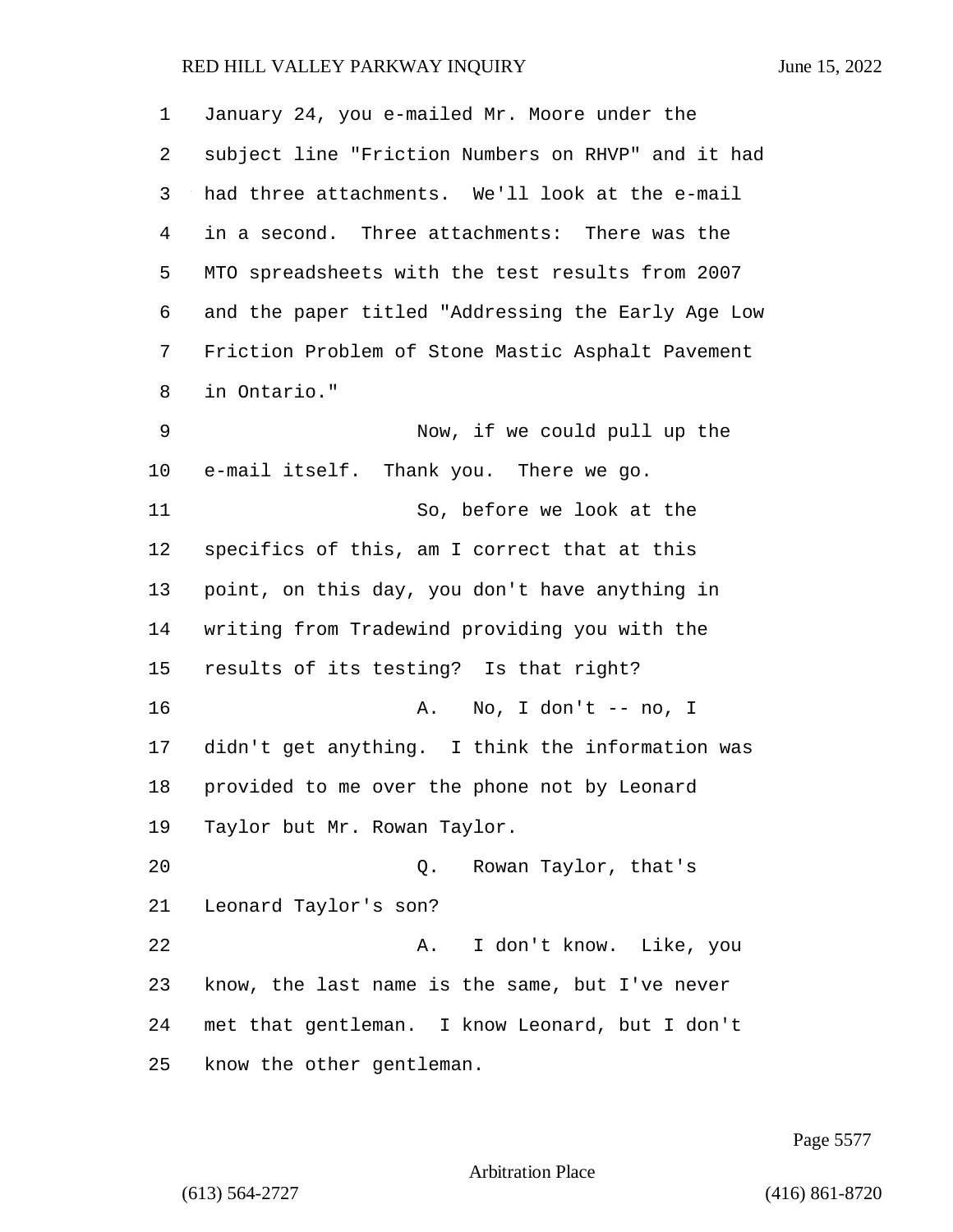| 1  | Okay. And we know<br>Q.                             |
|----|-----------------------------------------------------|
| 2  | there's a later e-mail that does suggest -- where   |
| 3  | Leonard Taylor refers to an earlier conversation    |
| 4  | with Rowan Taylor. Do you actually recall the       |
| 5  | conversation with Rowan Taylor on the 24th?         |
| 6  | I don't recall the<br>Α.                            |
| 7  | telephone conversation. I recall my frustration,    |
| 8  | because I had very short time, I had to deliver     |
| 9  | this thing before noon, I still didn't have the     |
| 10 | information, so I remember that part. I don't       |
| 11 | remember the details of the conversation, but I     |
| 12 | think those four numbers were given to me.          |
| 13 | Q. Okay. So, when you say                           |
| 14 | the four numbers -- sorry, Registrar, can you lift  |
| 15 | the top one up a little bit because it's obscuring  |
| 16 | the last line. There we go. Thank you.              |
| 17 | Okay. So, the four numbers,                         |
| 18 | you're talking about the numbers that begin in the  |
| 19 | middle there about the grip tester begin with SB    |
| 20 | right lane 35 and the three lines after that.<br>Is |
| 21 | that correct?                                       |
| 22 | Yes. I don't think he<br>Α.                         |
| 23 | gave me the LINC numbers because I was only         |
| 24 | interested in Red Hill Valley Parkway, because      |
| 25 | this is what I had to deliver.                      |

Page 5578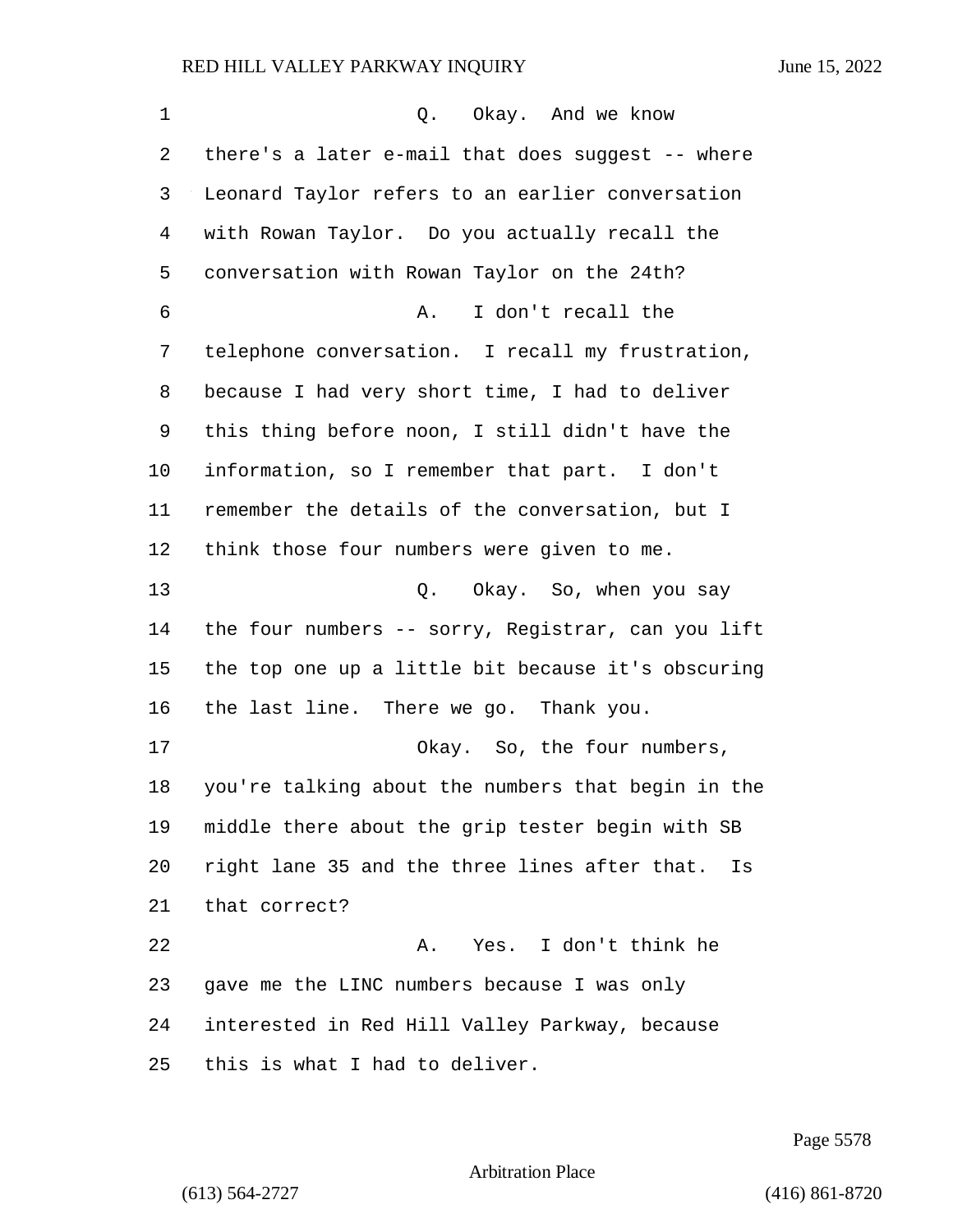| 1  | Okay.<br>Q.                                        |
|----|----------------------------------------------------|
| 2  | So, I think only these<br>Α.                       |
| 3  | four numbers.                                      |
| 4  | Right. And so, at the<br>Q.                        |
| 5  | top of the e-mail, you're describing of course     |
| 6  | that the surface asphalt is SMA and refer to the   |
| 7  | MTO performing friction testing in both southbound |
| 8  | lanes and you give the average number and the      |
| 9  | range for both of those two lanes. Right?          |
| 10 | Α.<br>Yes.                                         |
| 11 | And do you recall, did<br>Q.                       |
| 12 | Mr. Moore ask you to set out a description of what |
| 13 | it was? Do you recall?                             |
| 14 | I don't, you know, recall<br>Α.                    |
| 15 | details, but I think he ask me for a comparison, a |
| 16 | comparison 2007, 2013, and I think he must have    |
| 17 | asked about the CTAA paper.                        |
| 18 | Right.<br>And that's the<br>Q.                     |
| 19 | bottom part and that's the paper we looked at      |
| 20 | earlier. Right?                                    |
| 21 | Yes, it is.<br>Α.                                  |
| 22 | Okay. And so, you think<br>Q.                      |
| 23 | that Mr. Moore requested that, the paper?          |
| 24 | I think so, because<br>Α.                          |
| 25 | otherwise I would have no justification to send    |

Page 5579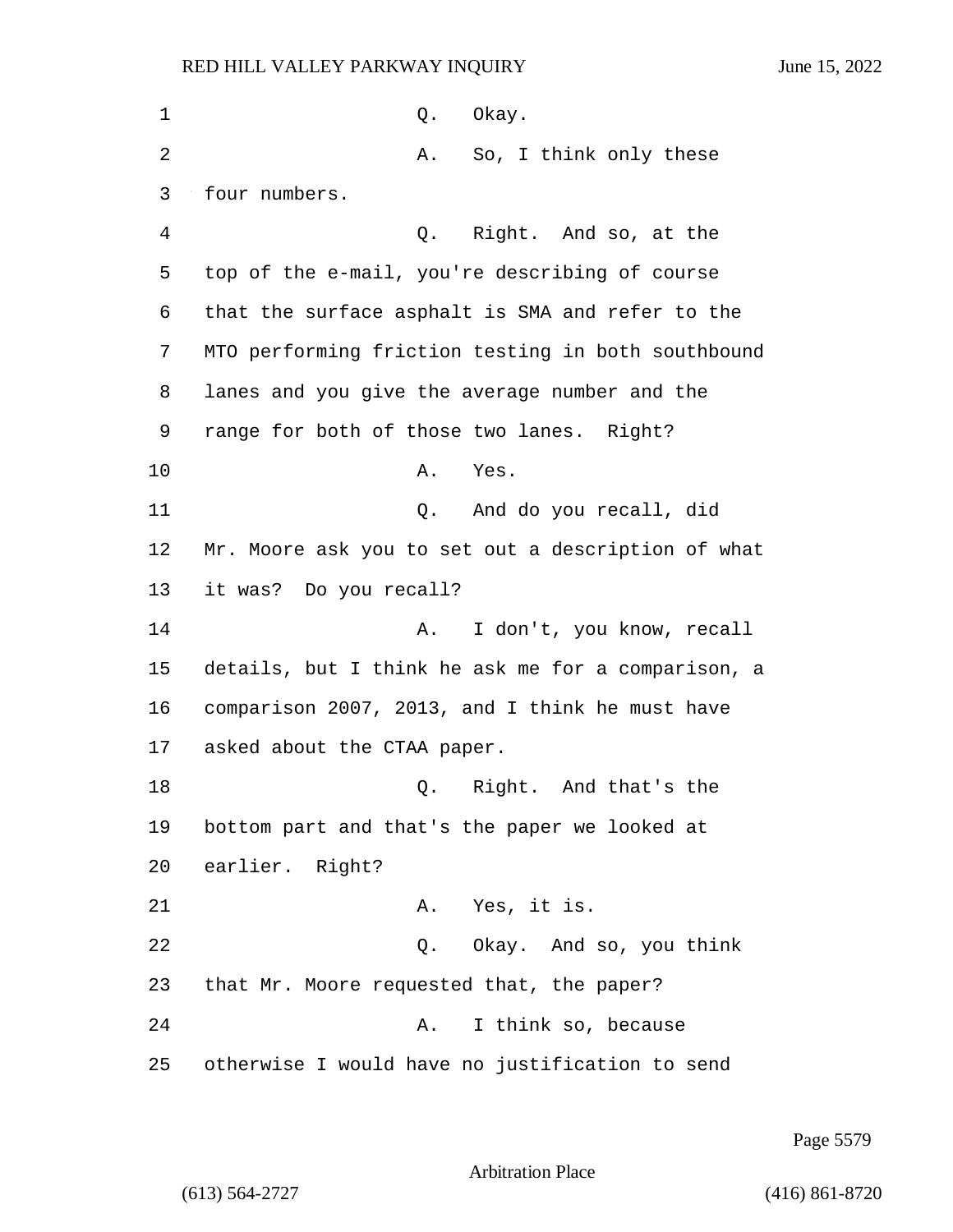| 1  | the paper. So, I don't recall details, but my                  |
|----|----------------------------------------------------------------|
| 2  | opinion, he requested this.                                    |
| 3  | And then in the middle,<br>Q.                                  |
| 4  | beginning with:                                                |
| 5  | "In 2013, the friction numbers                                 |
| 6  | were measured on the RHVP in                                   |
| 7  | both directions by Tradewind                                   |
| 8  | Scientific using a grip                                        |
| 9  | tester. The average FN                                         |
| 10 | numbers were as follows: SB,                                   |
| 11 | right lane, 35; SB, left lane,                                 |
| 12 | 34; NB, right lane, 36; NB                                     |
| 13 | left lane, 39."                                                |
| 14 | Am I correct that SB refers to                                 |
| 15 | southbound and NB refers to northbound?                        |
| 16 | Yes, you are right.<br>Α.                                      |
| 17 | And do you recall how<br>Q.                                    |
| 18 | Rowan Taylor conveyed this information to you?                 |
| 19 | You already said that you think you only discussed             |
| 20 | the Red Hill numbers, because that's all you were              |
| 21 | asking for. Do you recall how he conveyed to you               |
| 22 | the lanes and the numbers?                                     |
| 23 | No, I don't have this<br>Α.                                    |
| 24 | recollection. I think I have this thing ready.<br>$\mathbf{I}$ |
| 25 | was waiting for four numbers to insert and send                |

Page 5580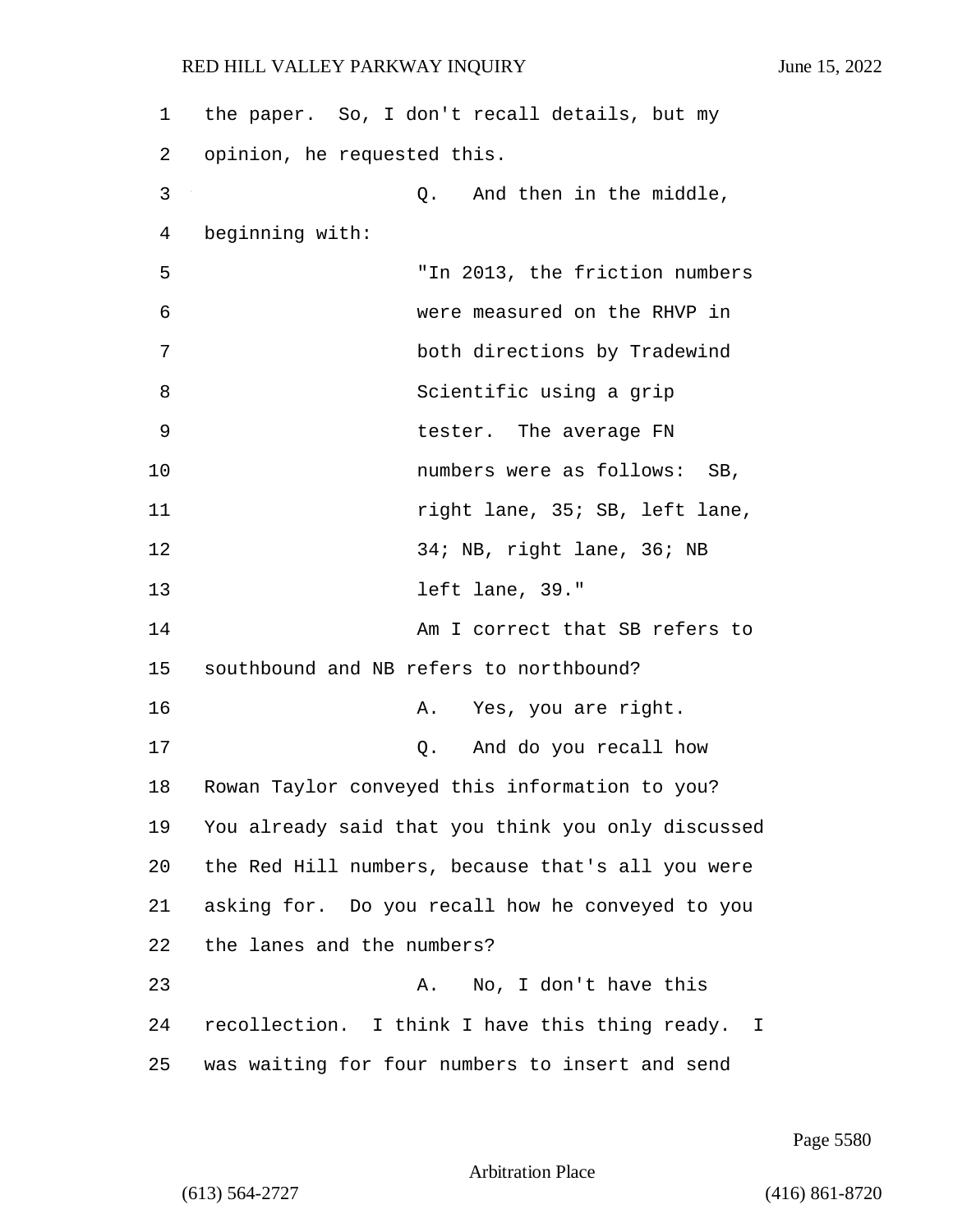| 1  | it.                                                                         |
|----|-----------------------------------------------------------------------------|
| 2  | Okay. Do you recall<br>Q.                                                   |
| 3  | whether he referred to them as                                              |
| 4  | northbound-southbound or whether he referred to                             |
| 5  | them as eastbound-westbound? Do you have any                                |
| 6  | recollection of that one way or another?                                    |
| 7  | I don't remember the<br>Α.                                                  |
| 8  | telephone conversation, but I know that Tradewind                           |
| 9  | called it different. They didn't call this                                  |
| 10 | southbound-northbound, but they called it                                   |
| 11 | westbound-eastbound.                                                        |
| 12 | Right. And we will get<br>Q.                                                |
| 13 | to that when we look at the Tradewind report, but                           |
| 14 | what you're referring to is Tradewind starts on                             |
| 15 | the LINC, which of course is moving in an                                   |
| 16 | east-west direction, and continues with that on                             |
| 17 | its measurements, even when referring to the Red                            |
| 18 | Is that correct?<br>Hill.                                                   |
| 19 | A. Yes. Yes, it is.                                                         |
| 20 | Q. Okay. And, at this                                                       |
| 21 | point, did you appreciate that the average FN for                           |
| 22 | each lane doesn't reveal of course the range of                             |
| 23 | friction values over the length of the surface?<br>$\mathbf{\mathbf{\bot}}$ |
| 24 | take it that's something you appreciated?                                   |
| 25 | Oh, yeah. That's only<br>Α.                                                 |

Page 5581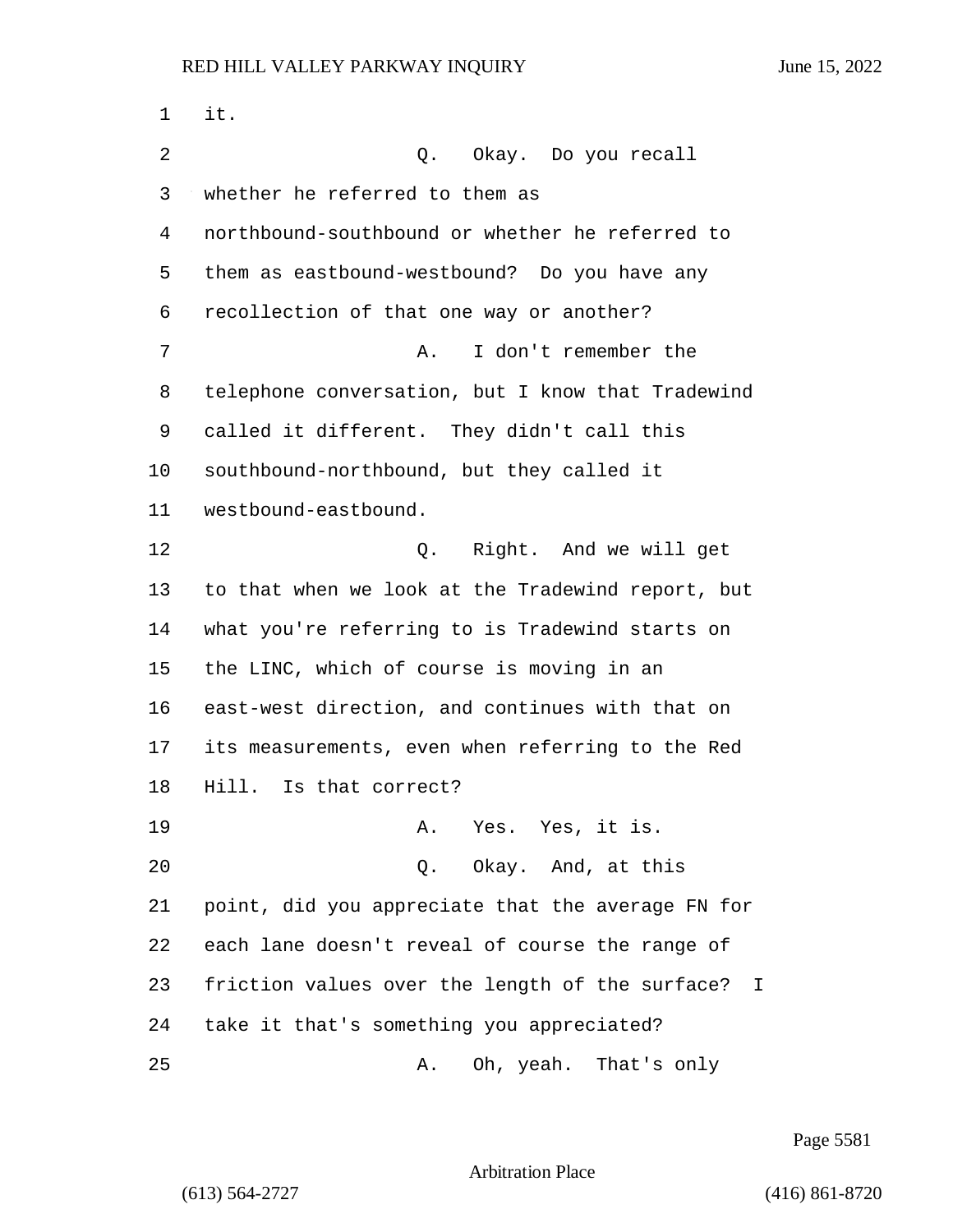the average, yes. 2 Q. By definition. Right? 3 A. By definition. That's only the average, yes. 5 Q. Okay. And so, with that knowledge, why are you just giving Mr. Moore the averages by lane, only the averages? 8 A. Only the averages, because he didn't give me the range. He gave me just the -- he didn't give me the range from two. He only gave me this four -- you know, if I said, like, you know, I assume that he didn't give me anything for LINC, so he would give me only these four numbers, the average. He didn't give me the range. 16 Q. Right. And do you recall if Mr. Moore was asking you only for averages or was he just saying give me the results? 19 A. I don't think he was asking for the range. He was only asking for the results. 22 Q. Sorry, you said you don't think he was asking for the range, he was only asking for the results. Was he asking for an average or was he just saying give me the results?

Page 5582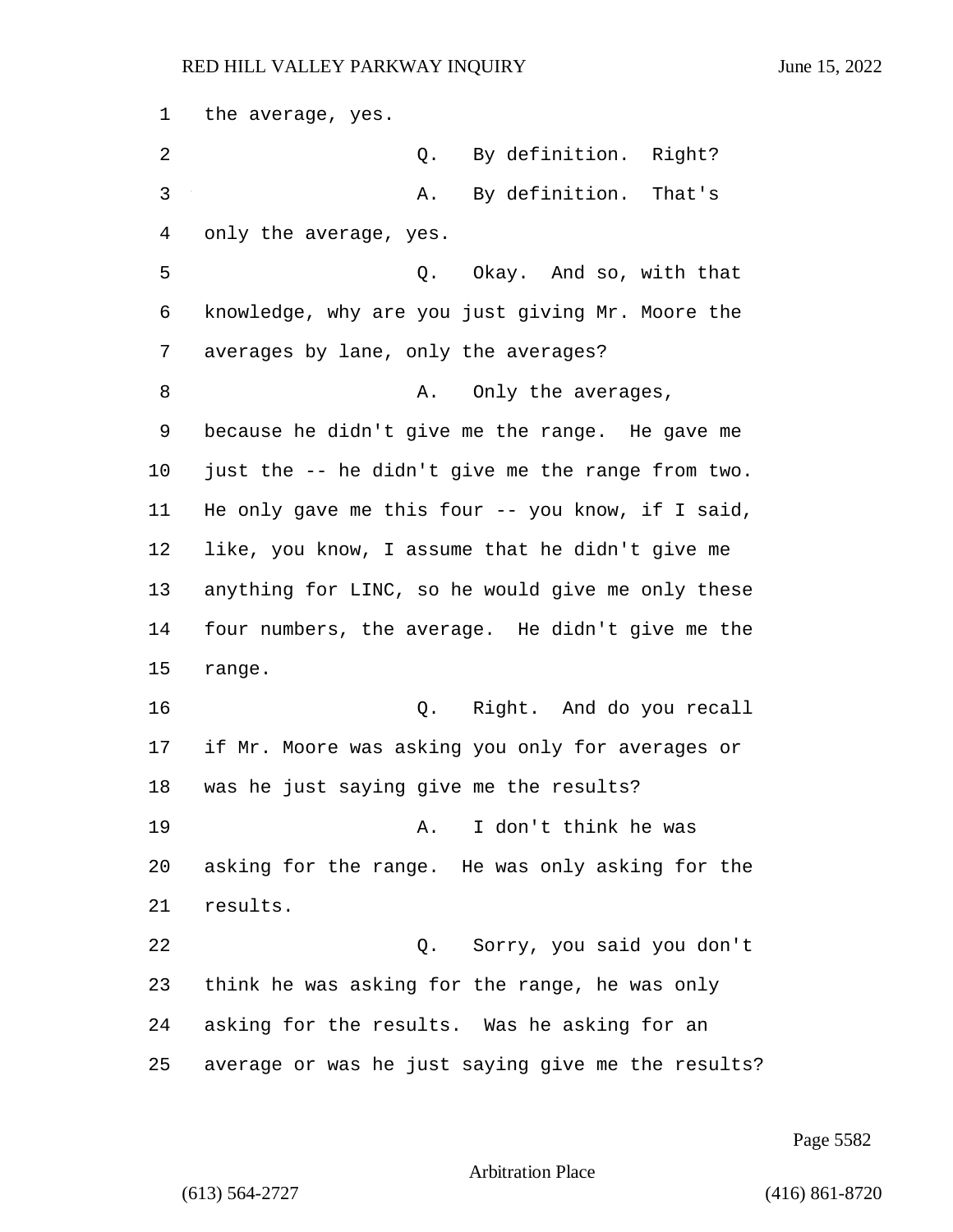1 A. I think he wasn't asking 2 for the range. He wanted the results for -- only 3 asking for results. No, he didn't ask for range. 4 Q. Did he ask for the 5 average? 6 A. I don't have, you know, 7 you know, the specific recollection, you know. 8 You know, at that time, I thought that, you know, 9 he asked -- he would be satisfied with the average 10 if I sent him the average. 11 Q. Given that he was asking 12 for you that morning by noon? 13 A. Yeah. Yes. It was, you 14 know, I had to deliver this thing by noon and I 15 was just, you know, only 50 minutes before the 16 deadline, so... 17 Q. Right. And so, would you 18 have provided the numbers in that fashion absent 19 the request to get it to you on an expedited 20 basis? 21 A. Sorry, can you repeat the 22 question? 23 Q. Would you have provided 24 the numbers, just giving the average, without 25 having been asked to do so on an expedited basis?

Page 5583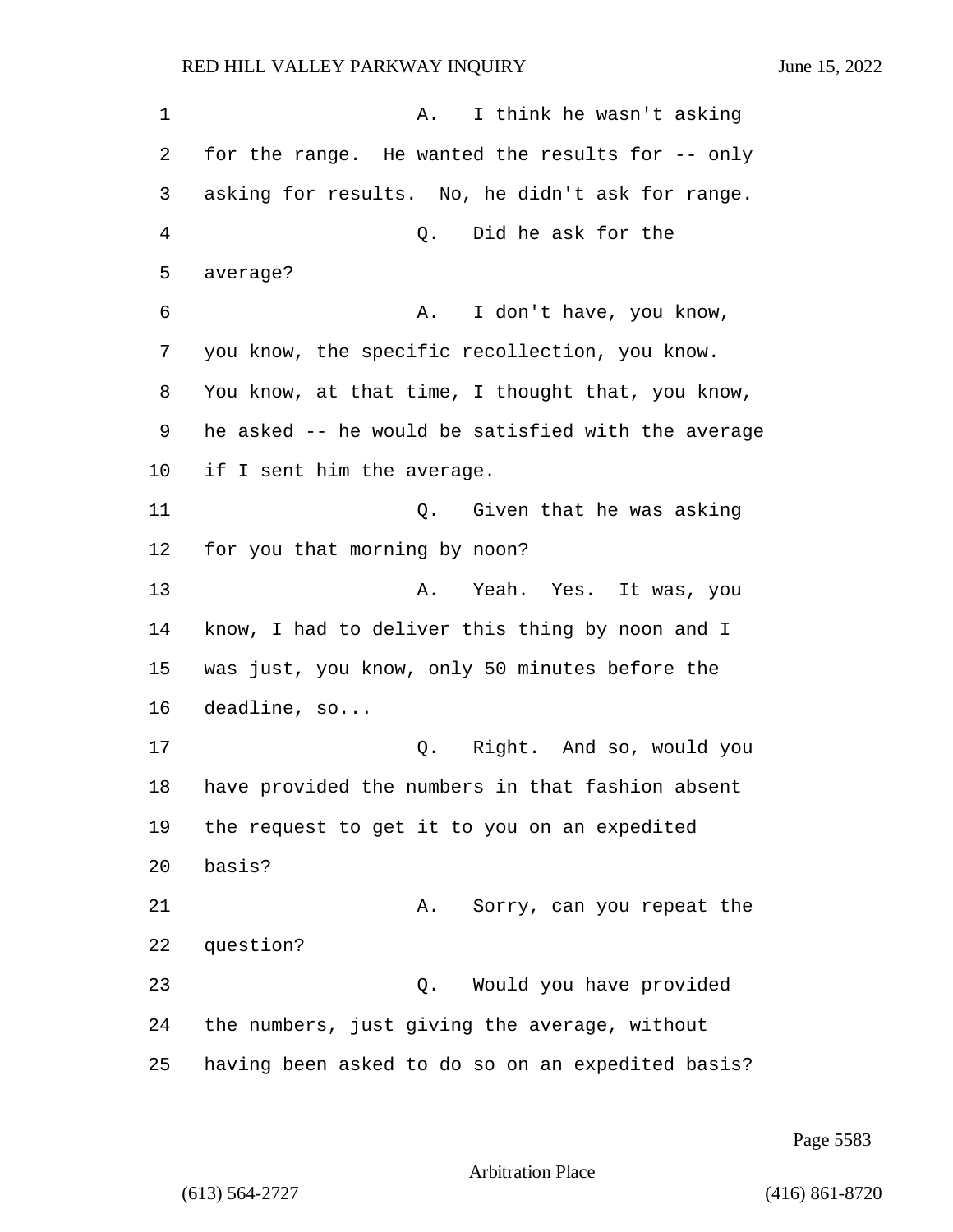| 1  | No. At that point of<br>Α.                         |
|----|----------------------------------------------------|
| 2  | time, I thought that I delivered what he wanted.   |
| 3  | No, I understand that. I<br>Q.                     |
| 4  | know. And I'm asking would you have delivered      |
| 5  | just the averages to him in a situation other than |
| 6  | get them to me now?                                |
| 7  | Oh, if I had more time,<br>Α.                      |
| 8  | then I would probably do the same thing as I did   |
| 9  | for the 2007, so I would say this is the average   |
| 10 | or ranges from two. But, you know, because of the  |
| 11 | pressure, time pressure, and the information that  |
| 12 | I got, I just wanted to send, you know, the        |
| 13 | information before noon, so that's                 |
| 14 | And did you consider at<br>Q.                      |
| 15 | all -- and appreciating it was in the context of a |
| 16 | client requesting the information on an expedited  |
| 17 | basis, but did you consider the appropriateness of |
| 18 | doing that without further interpretation of the   |
| 19 | results to someone who is not an expert in the     |
| 20 | field of friction and friction results?            |
| 21 | No. At that point of<br>Α.                         |
| 22 | time, I thought I delivered what he wanted. I      |
| 23 | didn't have, you know, concerns about this at that |
| 24 | point of time.                                     |
| 25 | All right. Now, you<br>Q.                          |

Page 5584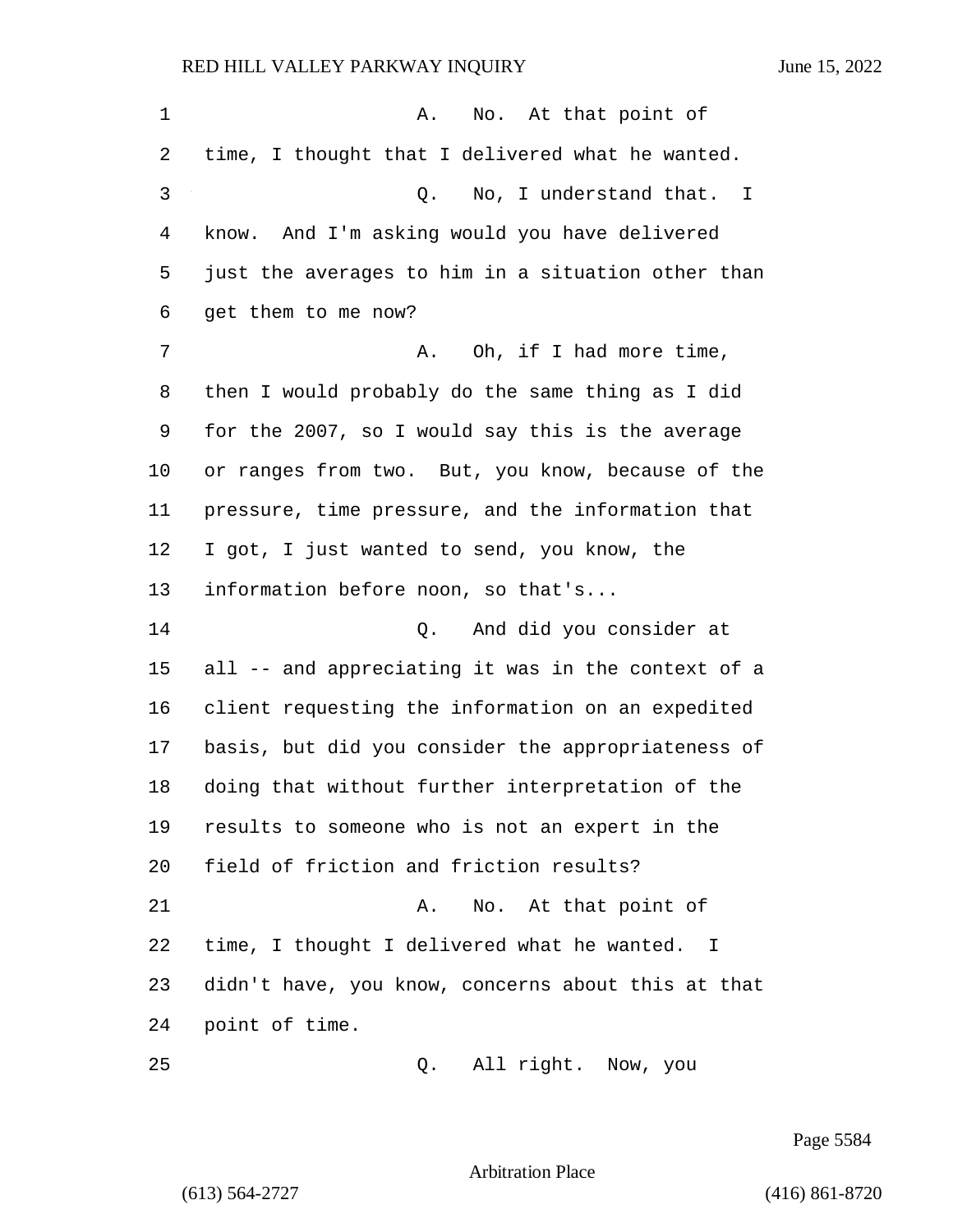provide, I think as requested, the 2007 MTO numbers and the 2013 Tradewind numbers. What, at that point, was your understanding, at that point in time, of the ability to correlate between grip tester results and locked-wheel skid trailer results? 7 A. You know, at that point, I knew that later on I tried to find some correlation between the two. But, you know, for me, it was -- I know I downloaded some papers about this, but for me, at that point of time, it was that I wasn't aware of any good or reliable correlation between the two. 14 Q. Okay. And, sorry, you weren't aware of it. Can I turn it around? Is it fair to say that you understood that there wasn't a precise or any correlation between the grip tester and locked-wheel test results, at least to your understanding at that time? 20 A. Yeah. At that time, it was, like, you know, I would send him something quickly and then later on I would more think about this. 24 Q. I understand. I just want to know your knowledge at the time. At the

Page 5585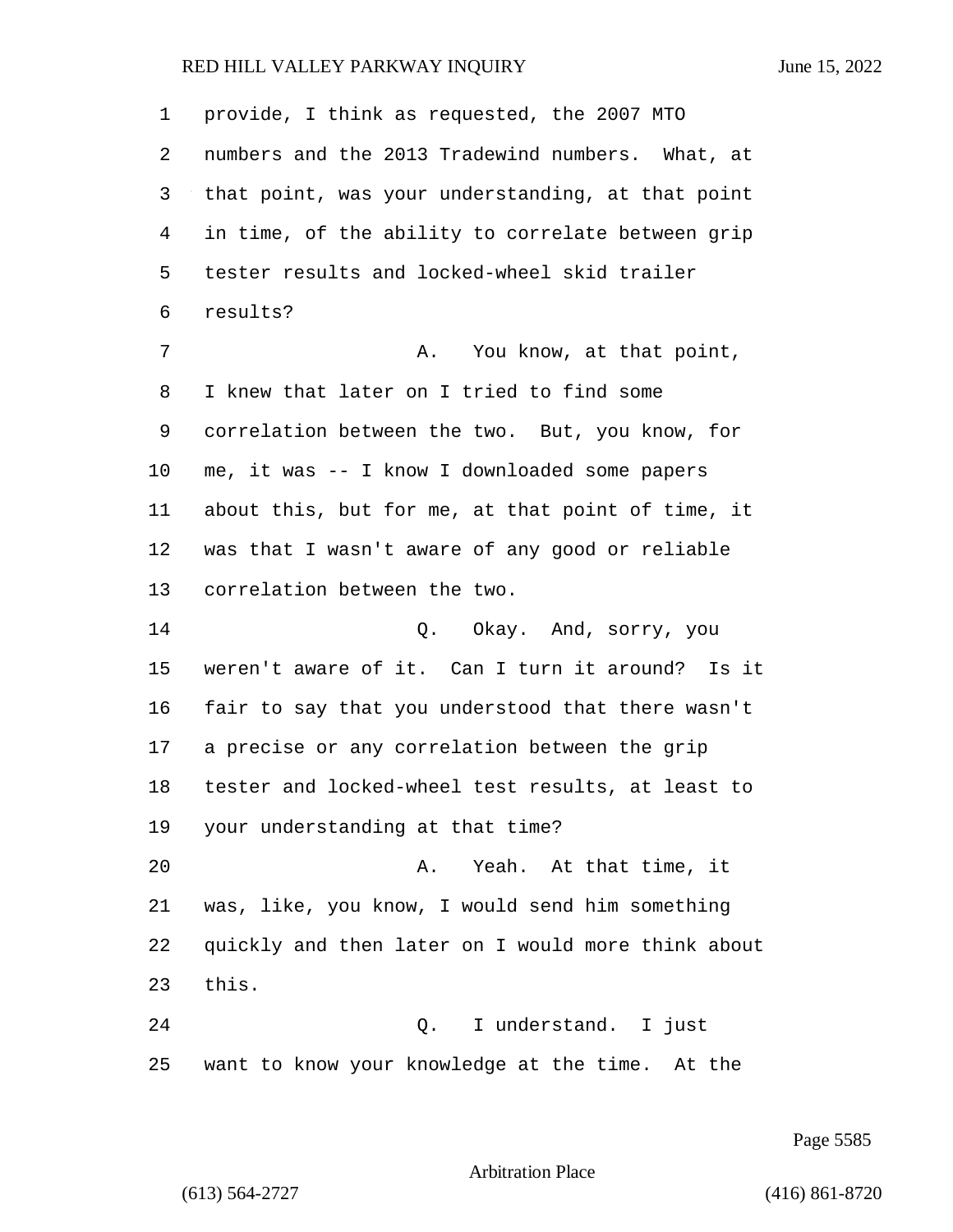time, were you aware that there was not a precise or, however you want to characterize it, a good correlation between grip tester and locked-wheel tester numbers? 5 A. You know, at exactly that time, because I know that I look at some papers, you know, and I downloaded some papers, I know that those numbers could be similar, but I wasn't aware of any reliable correlation. I know that they could be similar with locked-wheel slightly higher, but at that point of time that was the other correlation. I was not aware of any reliable correlation between the two. 14 O. Do I understand correctly to say that your understanding was that the locked-wheel tester would have higher friction results than the grip tester or the other way around? 19 A. It would be slightly higher. Locked-wheel would be slightly higher. 21 0. Okay. 22 A. They would be similar, but locked-wheel will be slightly higher. And actually, you know, later on, you know, I did some analysis and I didn't confirm anything from ARA

Page 5586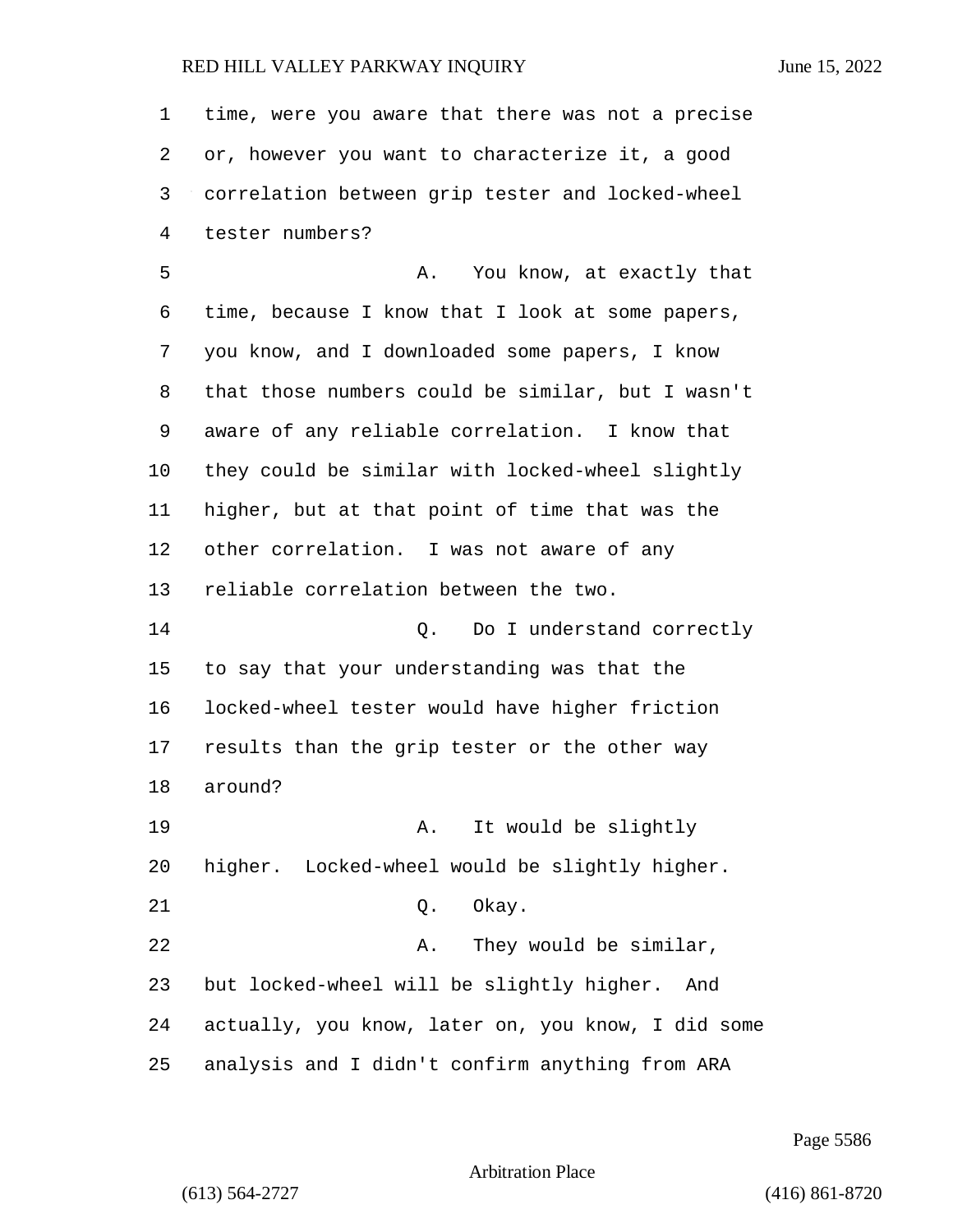| $\mathbf 1$ | and globe, EnGlobe, testing that they were, you      |
|-------------|------------------------------------------------------|
| 2           | know, as I anticipated that the locked-wheel was     |
| 3           | slightly higher by about three units.                |
| 4           | Q. Right. Maybe we're at                             |
| 5           | cross-purposes here. Was it your understanding       |
| 6           | that -- and forget about later at this time.         |
| 7           | Yeah.<br>Α.                                          |
| 8           | That, all other things<br>Q.                         |
| 9           | being equal, if they were performed at the same      |
| $10 \,$     | speed, on the same roadway, under the same weather   |
| 11          | conditions, are you saying that your understanding   |
| 12          | was that the locked-wheel tester would return a      |
| 13          | higher friction number than a grip tester would      |
| 14          | return a grip number?                                |
| 15          | Α.<br>If they were -- so, you                        |
| 16          | say if they were carried out at the same speed,      |
| 17          | because the speed was different. This one was 90.    |
| 18          | The other one was $50$ . At the same $-$ - you know, |
| 19          | like, you know, first of all, I understand that,     |
| 20          | you know, the locked-wheel was never -- would        |
| 21          | never be done at 90 kilometres per hour. I know      |
| 22          | from the -- because this is what I downloaded from   |
| 23          | Dr. Emery's presentation, Get a Grip, that was at    |
| 24          | 65 kilometres per hour. So                           |
|             |                                                      |

25 Q. I think you said that the

Page 5587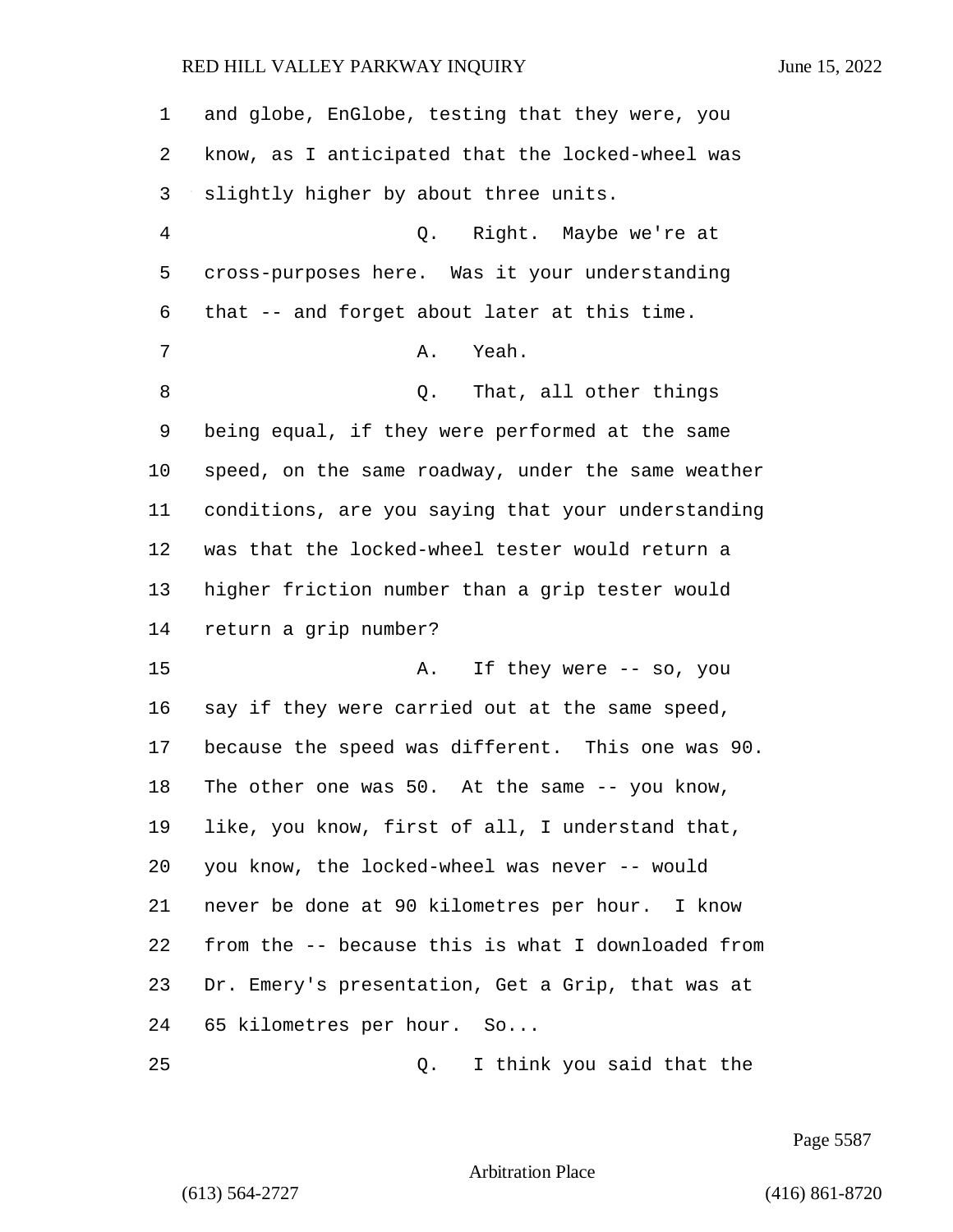| 1              | locked-wheel tester was never done at 90          |
|----------------|---------------------------------------------------|
| 2              | kilometres an hour. I'm going to suggest that's   |
| 3              | an error. The locked-wheel tester, that is --     |
| $\overline{4}$ | A.<br>No, I'm sorry. I was                        |
| 5              | thinking about grip tester. I just confused. I    |
| 6              | made an error. Locked-wheel, for me, locked-wheel |
| 7              | is done at the design -- at the posted speed, so  |
| 8              | it would be 100 kilometres per hour or 90         |
| 9              | kilometres per hour on the Red Hill Valley        |
| 10             | Parkway, but now the typical standards in the     |
| 11             | U.S. -- in the U.S., they called it 40 miles per  |
| 12             | hour, which is about 65 kilometres per hour, so   |
| 13             | that's a fast speed.                              |
| 14             | And the grip tester is $-$ I                      |
| 15             | think grip tester is always done at 50 kilometres |
| 16             | per hour. I'm not aware of any test where it was  |
| 17             | done at 65 and definitely not, like, you know,    |
| 18             | 100. So, grip tester, so grip tester is slower.   |
| 19             | Grip tester is a slower speed, locked-wheel is    |
| 20             | higher speed, so generally, okay, locked-wheel    |
| 21             | would be higher.                                  |
| 22             | Now, if it's at the same                          |
| 23             | speed -- okay. If it's at the same speed, I would |
| 24             | have to look at, you know                         |
| 25             | Is it fair to say you're<br>Q.                    |

Page 5588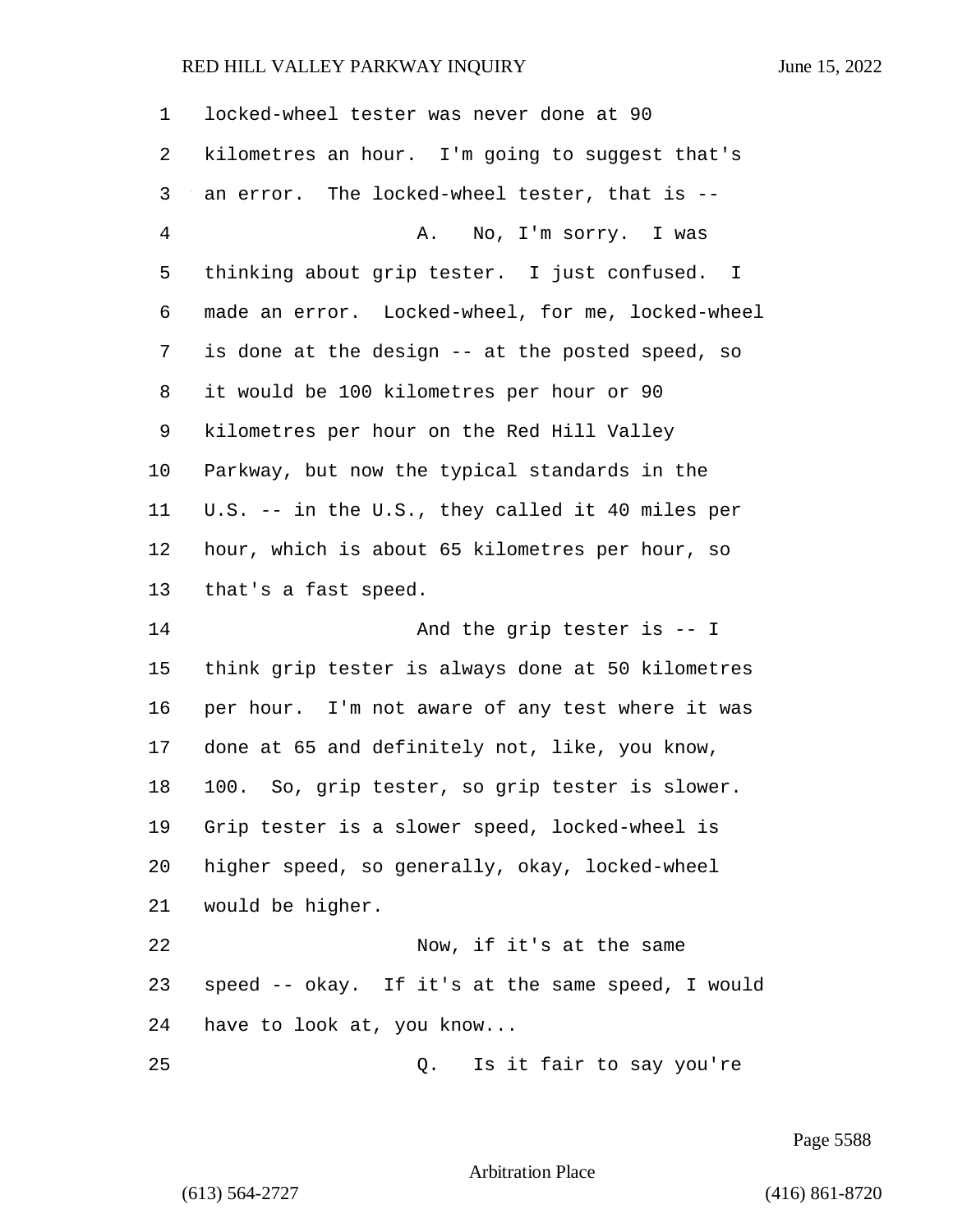not sure? 2 A. No, I'm not sure. I would probably have to look at, you know, the presentation by John Emery when he confirmed various friction testers, because he compared at 65 kilometres per hour, so it's -- 7 Q. Well, we've heard a fair amount of evidence that, generally speaking, the grip tester, all other things being equal, will return higher grip numbers than a locked-wheel tester will return friction numbers. Is that -- 12 A. Yes. That's what I said. It would be somewhat higher than -- because I know that I did, sort of, you know, speed correction. So, for me, the locked-wheel would give about, at that point of time, roughly about 2.5 units higher than the -- 2.5 units higher, between two and 2.5 units higher than -- you know, the grip tester would give us 2.5 units higher than the locked-wheel. 21 Q. Which is the opposite of what you were saying before, which is why -- 23 A. Sorry. You know what? Maybe I was -- so, the grip tester tested at the grip -- no. The grip tester, when the testing was

Page 5589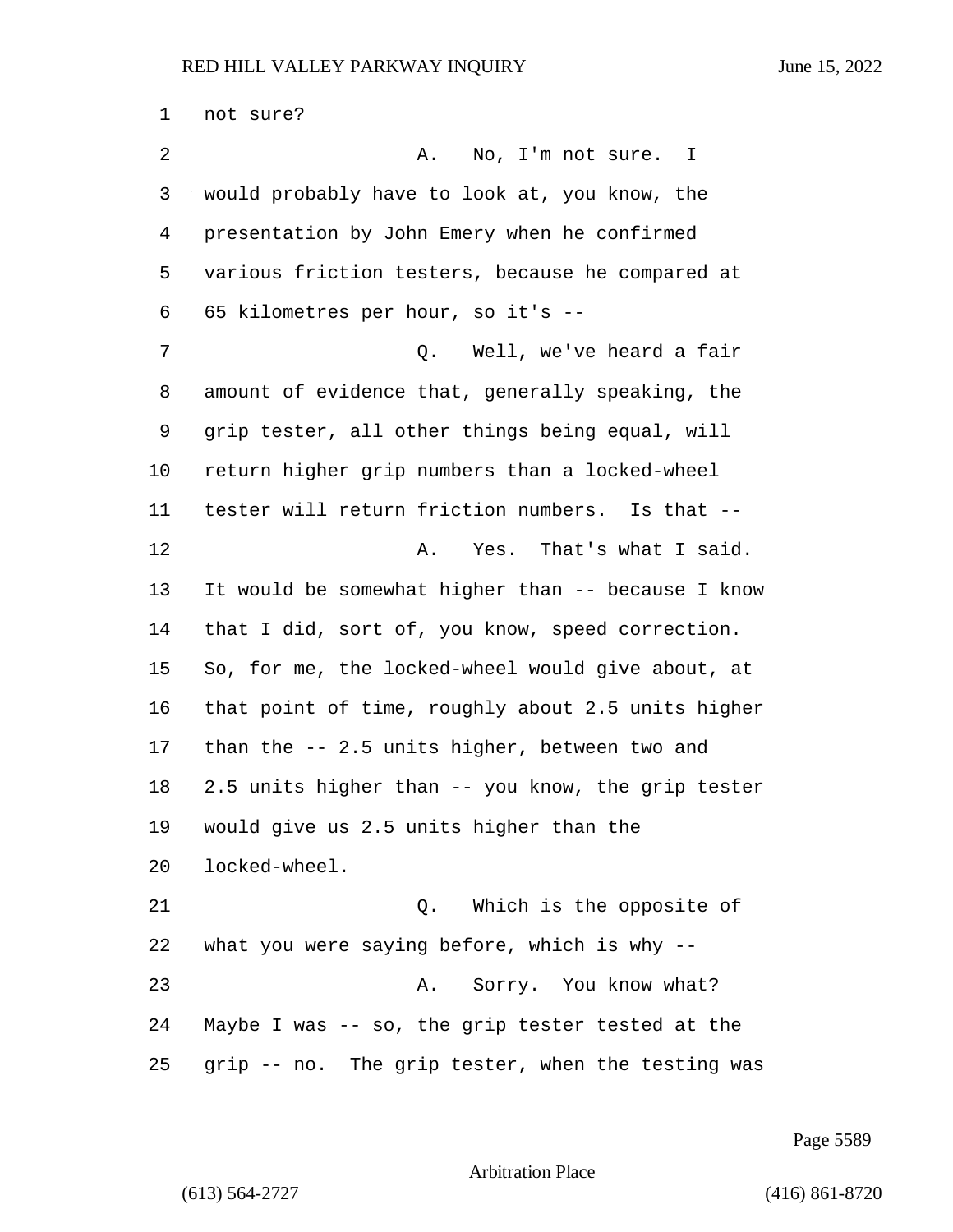done at 50 kilometres per hour, whatever they specify, would give slightly higher numbers by about, you know -- I think at that time it was about 2.5. Slightly higher than the locked-wheel ran at 90 kilometres per hour. Yes, that's -- 6 0. Okay. 7 A. Sorry if I confused this. For me -- and, actually, I verified this thing later on when I compare EnGlobe with ARA. 10 MS. JENNIFER ROBERTS: Commissioner, may I suggest that we break for lunch? I think that might be a good moment. 13 JUSTICE WILTON-SIEGEL: I'm inclined to think that as well, Mr. Lewis. 15 MR. LEWIS: Yes, that's fine. Thank you. I was about to suggest that. **JUSTICE WILTON-SIEGEL:** Okay. Well, we have consensus on that. So, let's break until 2:15. --- Luncheon recess taken at 12:57 p.m. --- Upon resuming at 2:15 p.m. 22 MR. LEWIS: We're back. May I proceed, Commissioner? 24 JUSTICE WILTON-SIEGEL: Yes. 25 MR. LEWIS: Thank you.

Page 5590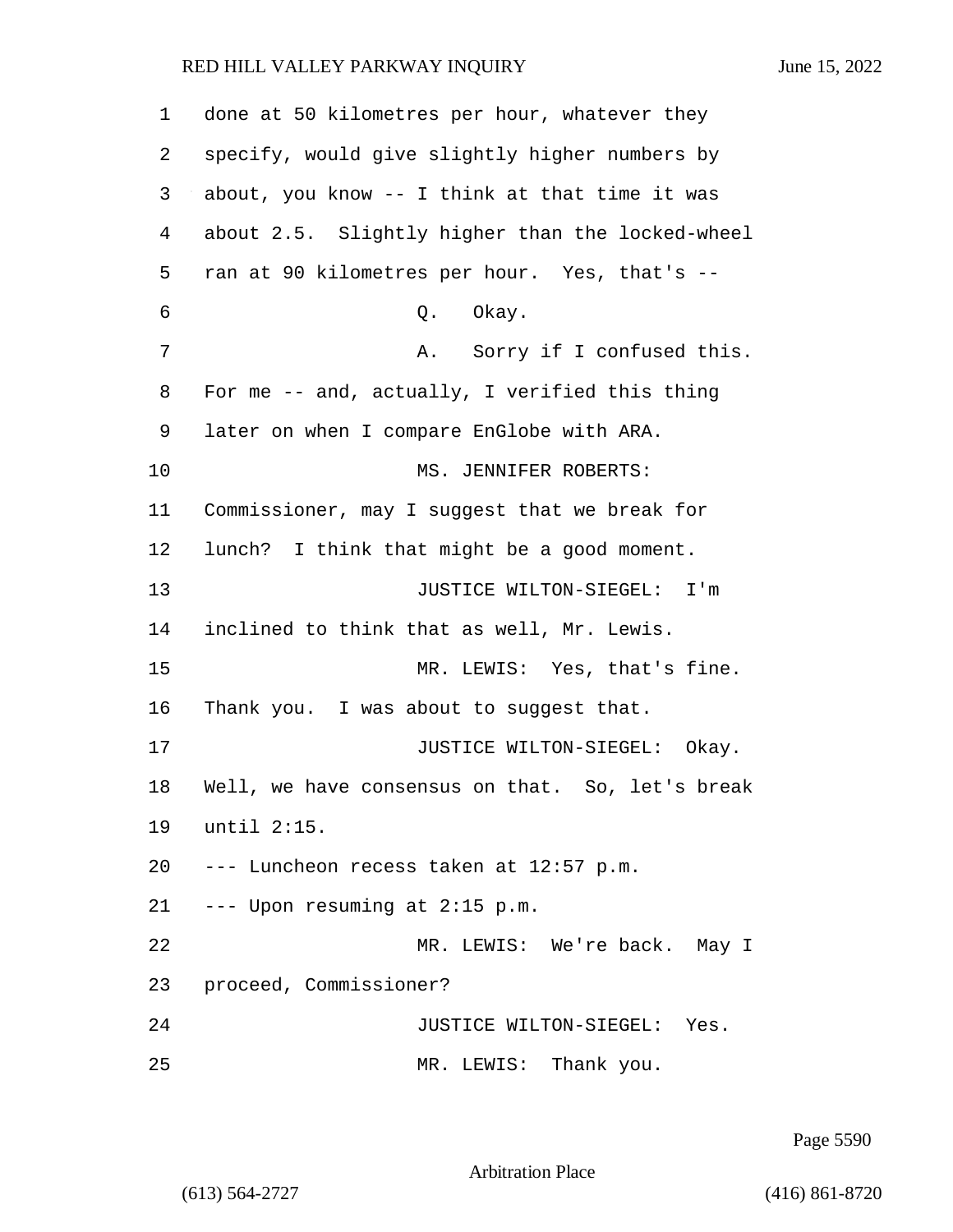| 1       | BY MR. LEWIS:                                      |
|---------|----------------------------------------------------|
| 2       | Dr. Uzarowski, just to<br>Q.                       |
| 3       | return briefly to where we left off before lunch,  |
| 4       | on January -- and, really, the question that I     |
| 5       | started with before we got into our last exchange. |
| 6       | On January 24, 2014, when you had the conversation |
| 7       | with Rowan Taylor and passed on the average        |
| 8       | results to Mr. Moore, did you understand at that   |
| 9       | time that the grip tester is likely to return      |
| $10 \,$ | higher grip numbers testing at 50 kilometres an    |
| 11      | hour than the locked-wheel skid tester would       |
| 12      | return friction numbers test at 90 kilometres an   |
| 13      | hour, at that time?                                |
| 14      | At that time, I would<br>Α.                        |
| 15      | say, yeah, slightly.                               |
| 16      | Q. Okay, at that time.                             |
| 17      | Thank you.                                         |
| 18      | Now, a slightly different                          |
| 19      | topic. This morning, there's just something I      |
| 20      | wanted to return to. You spoke about, when we      |
| 21      | were looking at the e-mail chain that Mr. Moore    |
| 22      | forwarded to you on September 30, 2013, this was   |
| 23      | the one that was the long City e-mail chain that   |
| 24      | he sent to you, so I guess it was on October 1,    |
| 25      | sorry, September 30 is when you had the            |

Page 5591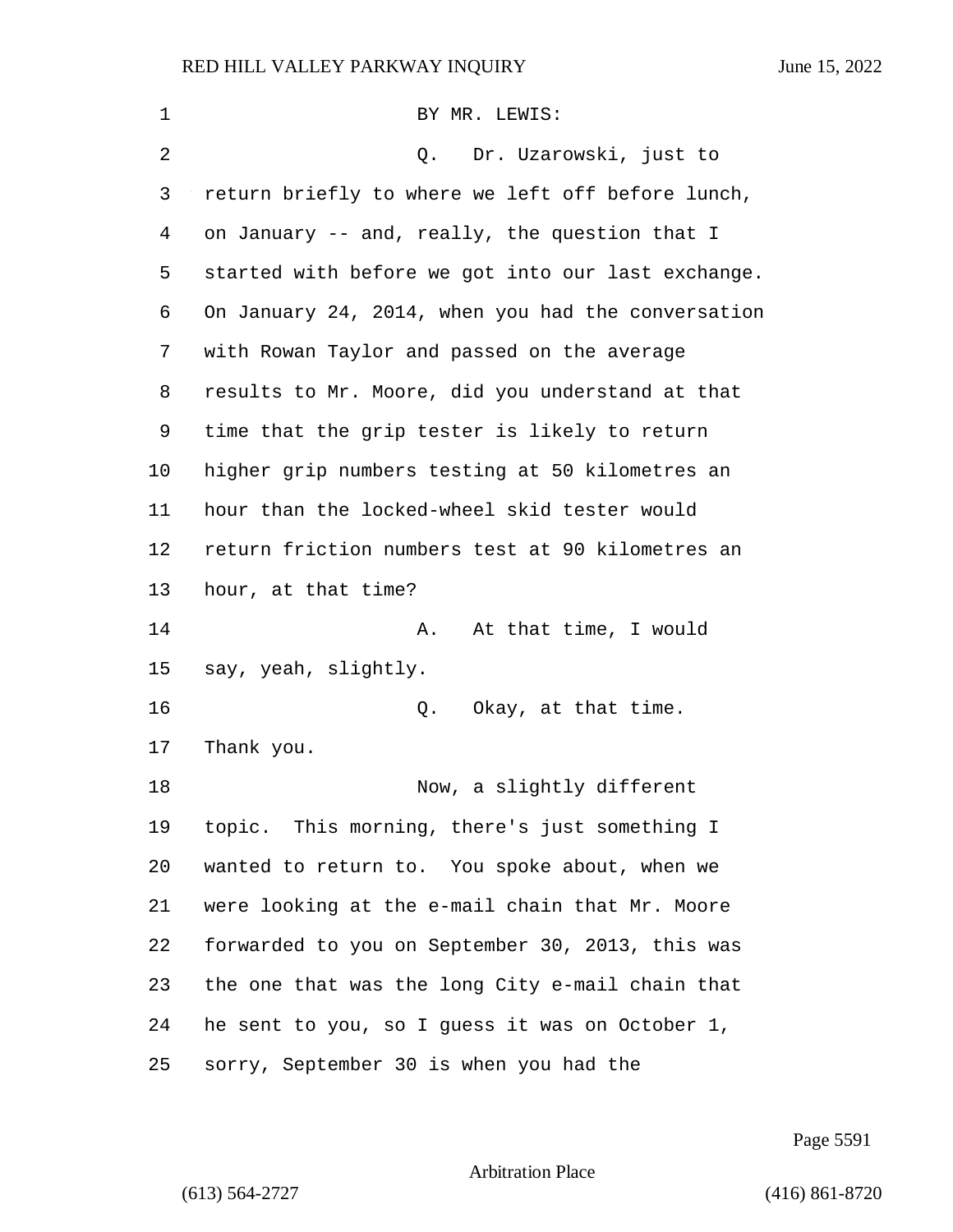1 discussion, it was on October 1, and you said to 2 the effect of: 3 "I also remember that they 4 mentioned speed because, you 5 know, I talked with the City 6 about speed. I think it 7 started in 2008, my concern 8 about speed on the Red Hill 9 Valley Parkway." 10 And I didn't follow up at that 11 time. What were you referring to about from 2008? 12 A. In my February 2008 note, 13 there is a statement that I talk with Gary about 14 speed and it was Red Hill Valley Parkway and also 15 about overloading trucks. 16 Q. So, speed and more trucks 17 than were contemplated? 18 **A.** So, about more trucks, I 19 didn't know at the time, but there were trucks 20 that were heavy, that were overloaded. 21 Q. Sorry, the individual 22 trucks being overloaded? 23 A. Yes. 24 Q. Which puts presumably 25 greater strain on the road?

Page 5592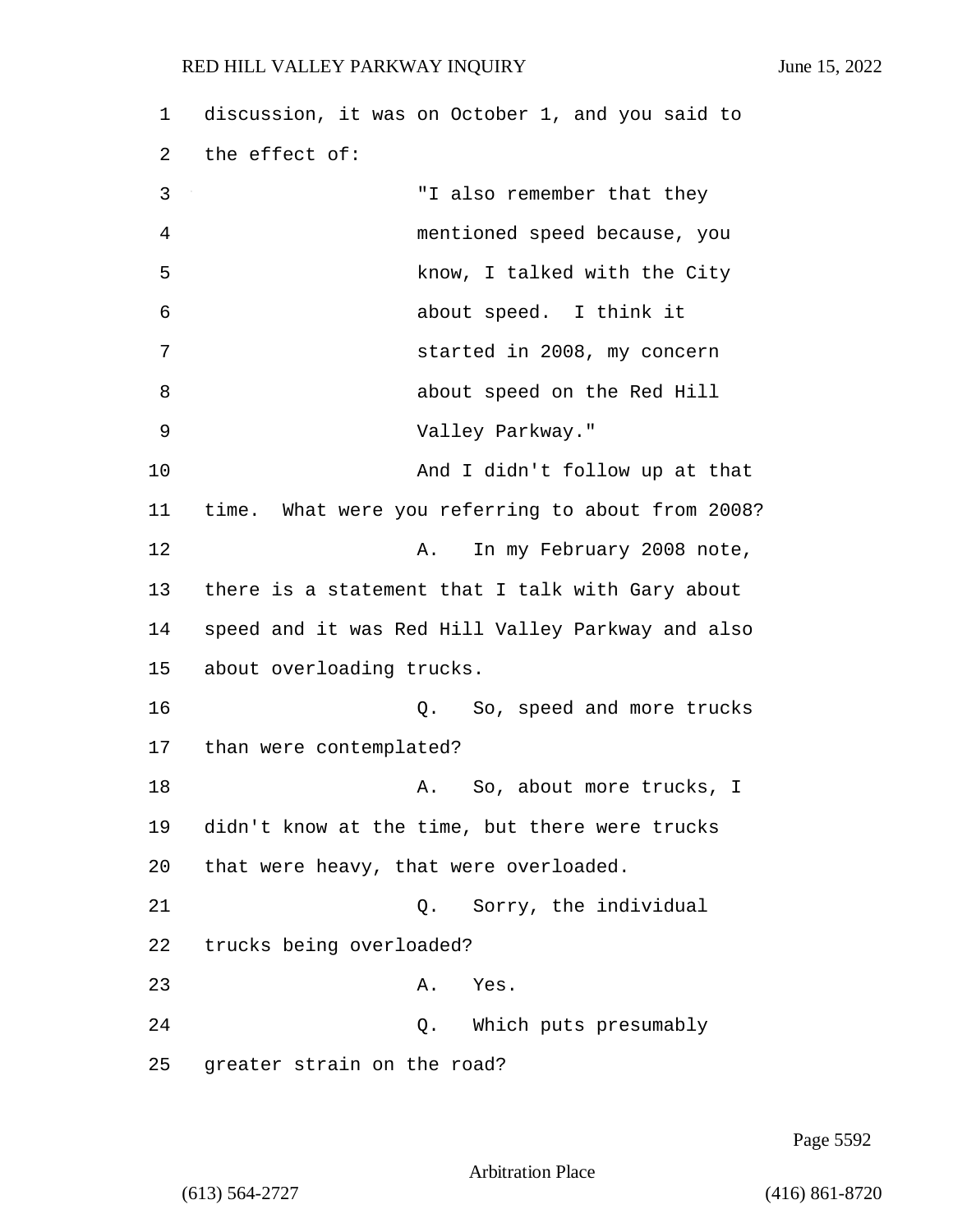| 1  | On the pavement, yes.<br>Α.                       |
|----|---------------------------------------------------|
| 2  | Q. Okay. And, sorry, the                          |
| 3  | speed, this is February 2008?                     |
| 4  | A. February 2008, my -- in                        |
| 5  | my note from the meeting, yes. I mentioned -- I   |
| 6  | talk about speed.                                 |
| 7  | Q. Okay. We'll see if we                          |
| 8  | can pull that up and come back to it.             |
| 9  | Registrar, can we go to                           |
| 10 | RHV933, image 326. 325 and 326. The March 4       |
| 11 | note.                                             |
| 12 | And then I see on the                             |
| 13 | right-hand side, this is at image 326, there's    |
| 14 | a -- at number 9, I see it says on the right-hand |
| 15 | side towards the bottom:                          |
| 16 | "Pavement overloading on RHVP                     |
| 17 | and LINC and speed."                              |
| 18 | Α.<br>Yes.                                        |
| 19 | Is that what you're<br>Q.                         |
| 20 | referring to?                                     |
| 21 | Like pavement loading,<br>Α.                      |
| 22 | yes, overloading and speed, yes.                  |
| 23 | Q. Okay. And who is this                          |
| 24 | discussion with?                                  |
| 25 | With Gary Moore.<br>Α.                            |

Page 5593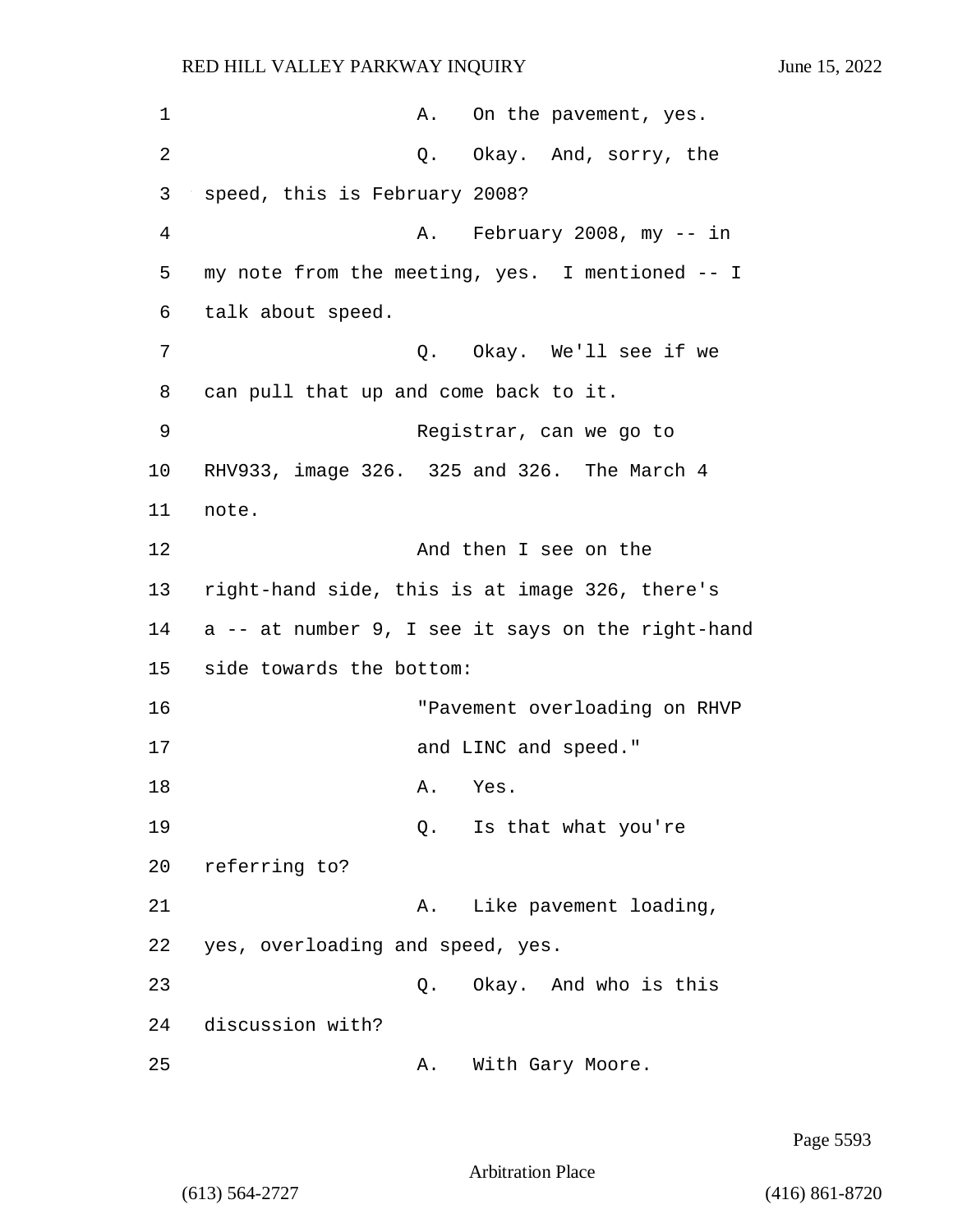1 and  $\alpha$  o. Okay. All right. And do you recall what you told him? I can see what your note says, but -- 4 A. I was concerned with overloading because, you know, it was a perpetual pavement. You know, I don't want overload to have negative impact on this. And, also, the speed, in the monitoring station there was traffic monitoring part and speed was monitored and speed was recorded very high. There were number, 120 plus. 12 and you raised that with Mr. Moore at the time? 14 A. Yes, I did. 15 0. Okay. Thank you. Now, if we could go back, Registrar, to overview document 6, images 89 and 90. 18 So, we've been talking about the e-mail on January 24, 2014 that you sent to Mr. Moore with, if I can call it, the bottom line Tradewind results. And then in paragraph 235, which, again, covers both images 89 and 90, 15 minutes after receiving that message from you, Mr. Moore e-mailed Thomas Dziedziejko, who is the general manager of AME, of Aecon Engineering

Page 5594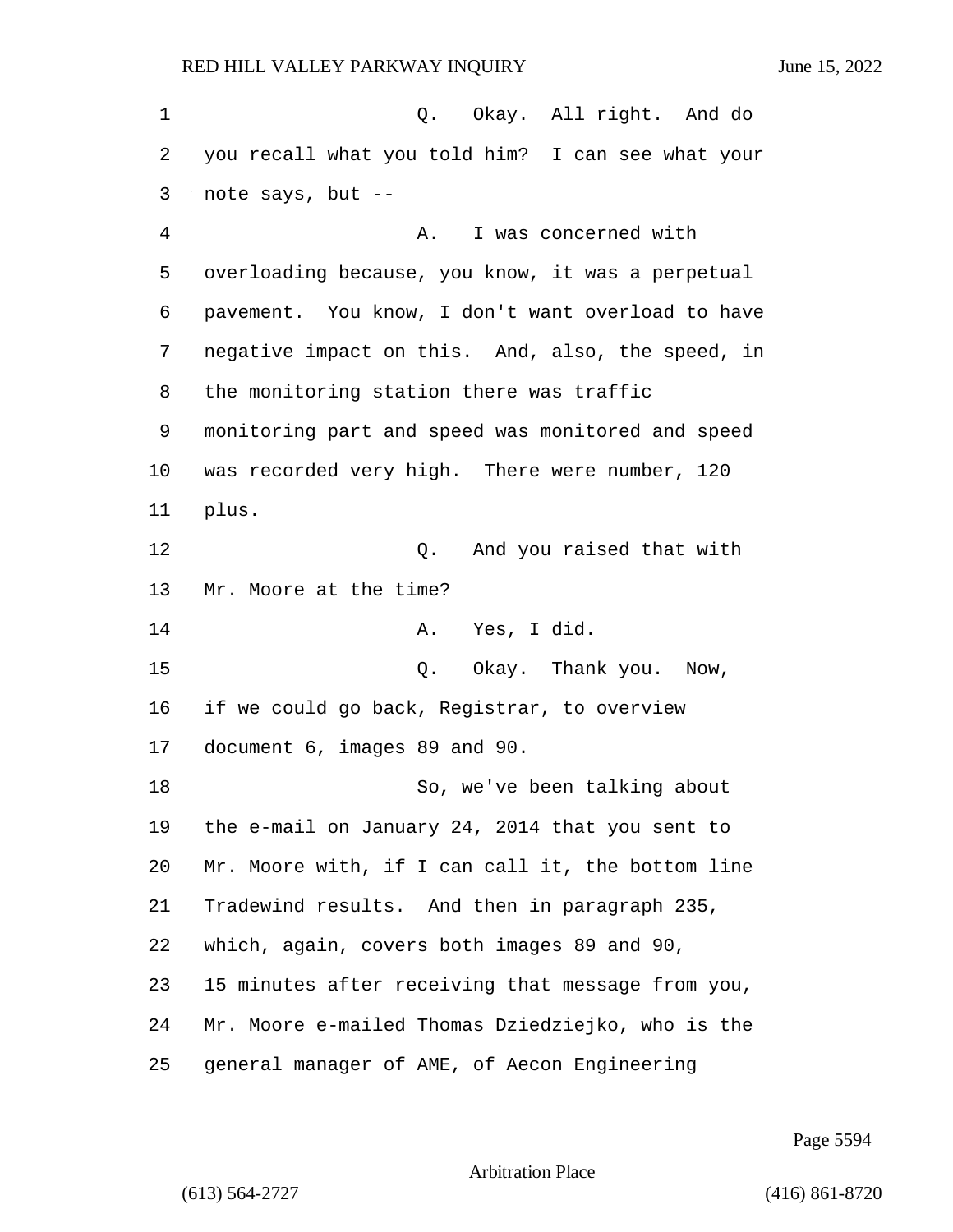Materials Corp., and who also was listed as one of the authors of the paper that you sent to Mr. Moore just 15 minutes earlier. 4 And Mr. Moore, you weren't copied on this e-mail, but he sent it to Mr. Dziedziejko and as part of it he summarized the skid resistance results that you had sent to him. That's fine. You can just leave it there. 9 So, you'll see on the right-hand expanded image it's the same text that you had just sent to Mr. Moore. 12 So, the first thing, did you know Mr. Dziedziejko professionally or personally at the time? 15 A. I've known Mr. Dziedziejko very well. 17 Q. Okay. And had you worked with him previously? 19 A. I don't recall particular project, but he was very well known in the industry. 22 Q. And did you know that Mr. Moore intended to send this information to 24 him? 25 A. No, I didn't.

Page 5595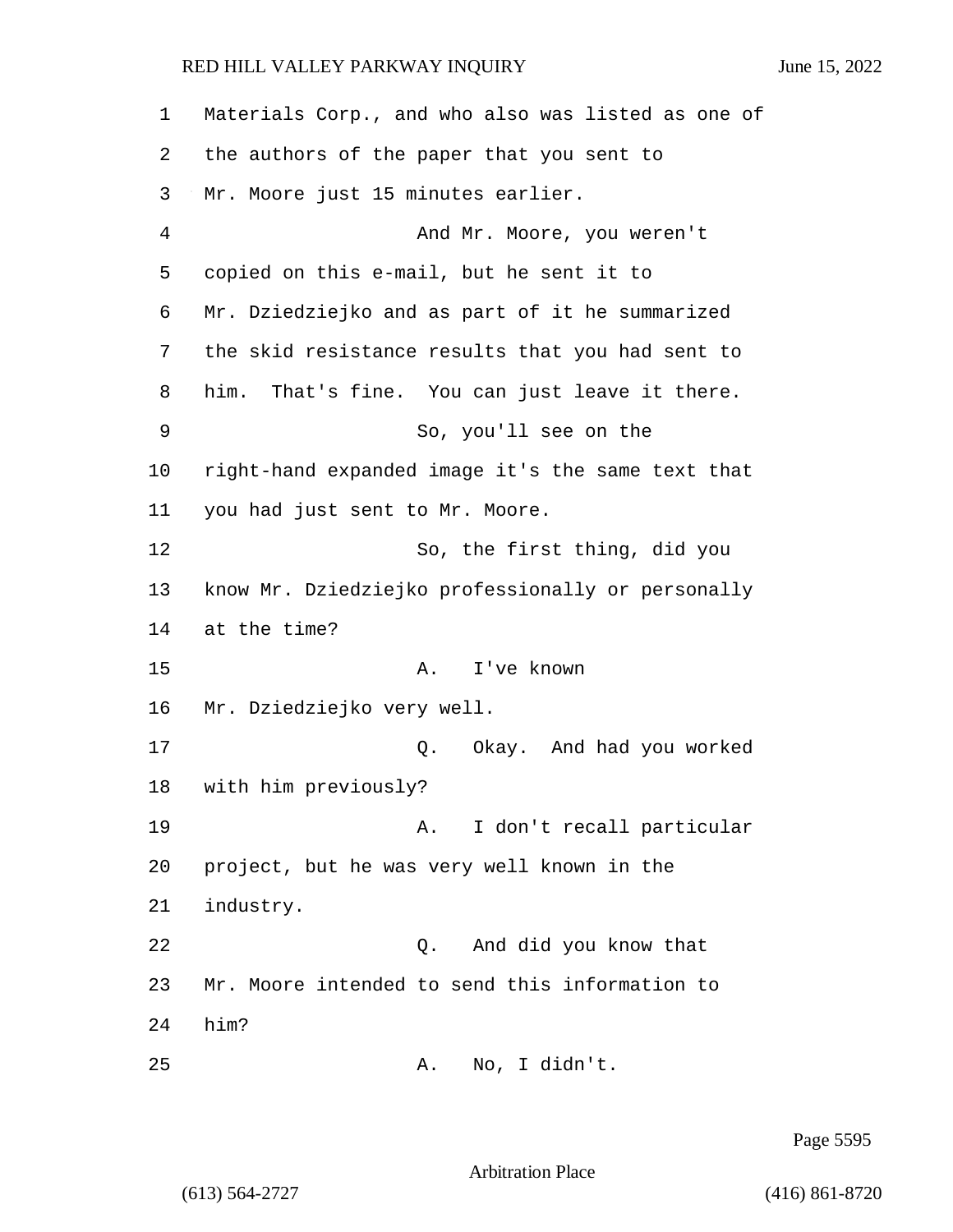1 and when did you become aware of that, that he did that? 3 A. This is not this e-mail on the 24th because, "hope this helps," this is the e-mail from 2015. I'm sorry that, you know, I... 7 Q. I'm sorry, this is the e-mail that Mr. Moore just sent to Mr. Dziedziejko. Are you saying this is something different? 11 A. Okay, because I sent him something different, so "hope this helps." So, he didn't send exactly the same thing that I sent to him. 15 Q. Sorry, yeah. He didn't just forward your e-mail? 17 A. Yeah. Sorry. 18 Q. Don't think ahead. Just try to stick with me here. He starts off, he writes to Tom, as you can see in paragraph 235, sends him some pictures, you weren't copied on the e-mail and so forth, but he describes the Red Hill, the SMA surface course, and then he gives the summary, and this part of it is clearly taken from what you had just sent to Mr. Moore. Okay?

Page 5596

Arbitration Place

(613) 564-2727 (416) 861-8720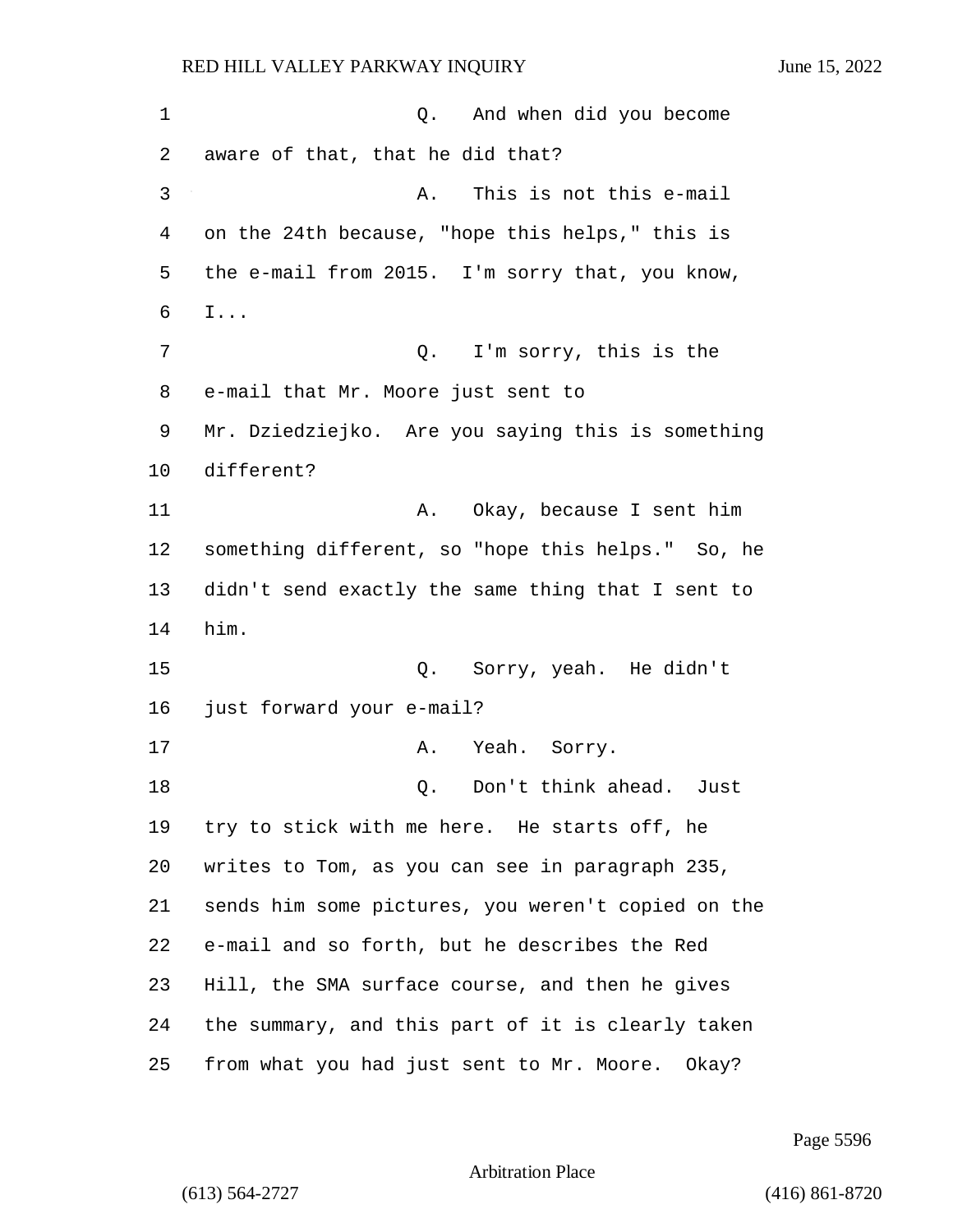1 A. Yes. Yes, I did. Thank 2 you. 3 Q. Okay. So, when did you 4 find out that Mr. Moore sent this to 5 Mr. Dziedziejko? 6 A. During this inquiry. 7 C. Okay. You can take that 8 down -- actually, no. Before you do, sorry. 9 At the bottom of that, after 10 Mr. Moore's name and title, it says: 11 "PS, thoroughly enjoyed event 12 last night. Thanks again, 13 Tom." 14 Did you attend or have any 15 knowledge of an event the prior night, January 23, 16 with Mr. Moore and Mr. Dziedziejko? 17 A. No, only under this 18 inquiry. Nothing at that time. 19 Q. Okay. You can take that 20 down. Thank you. And then if we could go to the 21 next image, 91, and paragraph 240, if you can call 22 that up, please. 23 So, on January 26, you and 24 Dr. Henderson received an e-mail from Leonard 25 Taylor of Tradewind attaching the final Tradewind

Page 5597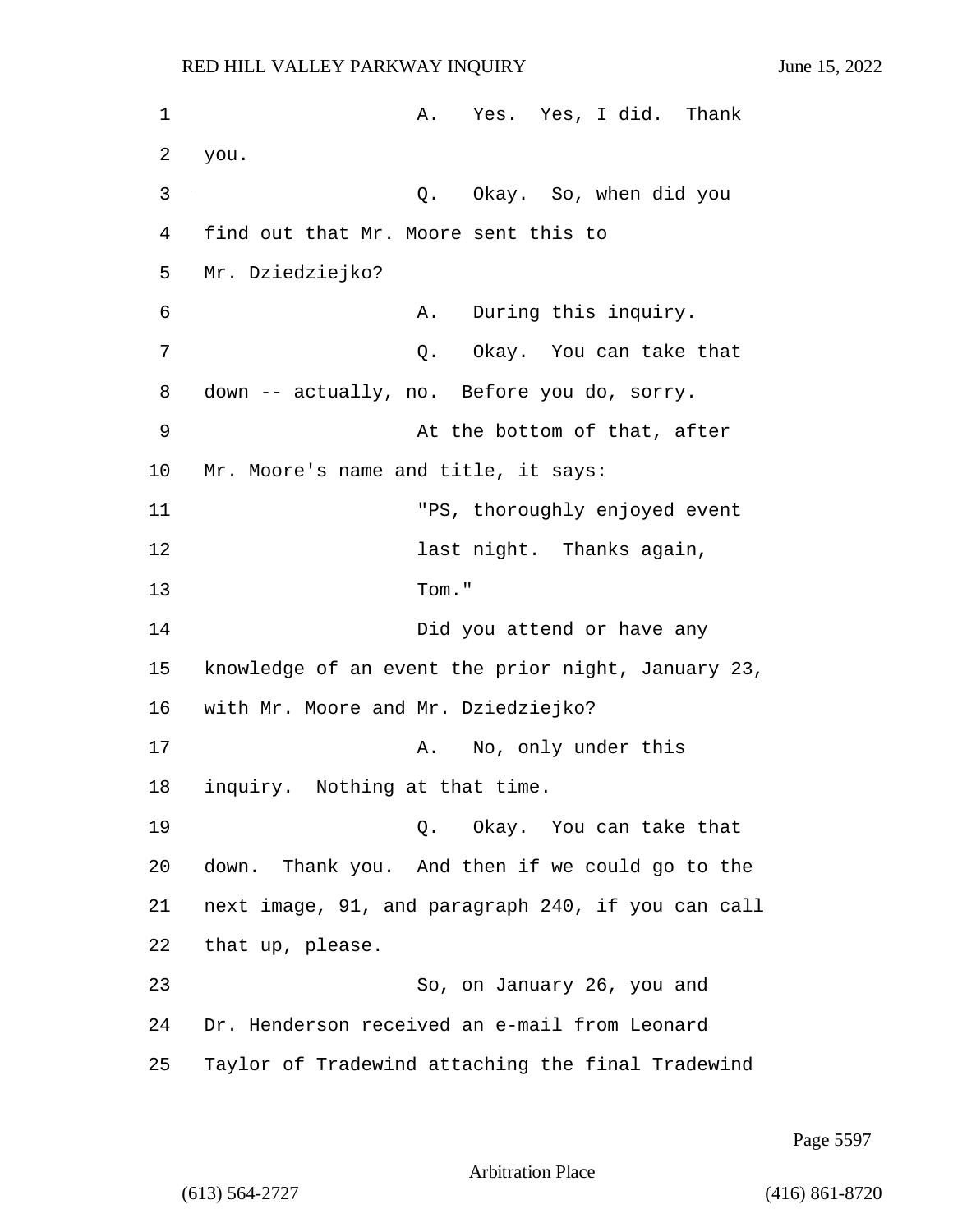| 1  | report and he then just writes a short             |
|----|----------------------------------------------------|
| 2  | three-paragraph e-mail. In the second paragraph,   |
| 3  | he writes:                                         |
| 4  | "You will note that while the                      |
| 5  | average grip number friction                       |
| 6  | levels were generally uniform                      |
| 7  | and comparable to or above the                     |
| 8  | relevant reference levels on                       |
| 9  | the Lincoln Alexander Parkway,                     |
| 10 | those from the Red Hill Valley                     |
| 11 | Parkway were considerably                          |
| 12 | below the reference levels and                     |
| 13 | less consistent."                                  |
| 14 | So, did you, first of all,                         |
| 15 | read this e-mail at the time, when you received    |
| 16 | it?                                                |
| 17 | Yes, I did.<br>A.                                  |
| 18 | And do you recall if you<br>0.                     |
| 19 | read the Tradewind report itself on that day or    |
| 20 | was it at some later point that you first read it? |
| 21 | I know I've read this,<br>Α.                       |
| 22 | you know. I don't remember that was on that        |
| 23 | particular day, but roughly in that time, when I   |
| 24 | was -- when we're waiting on the Golder's report.  |
| 25 | Okay. Right. So, you<br>Q.                         |

Page 5598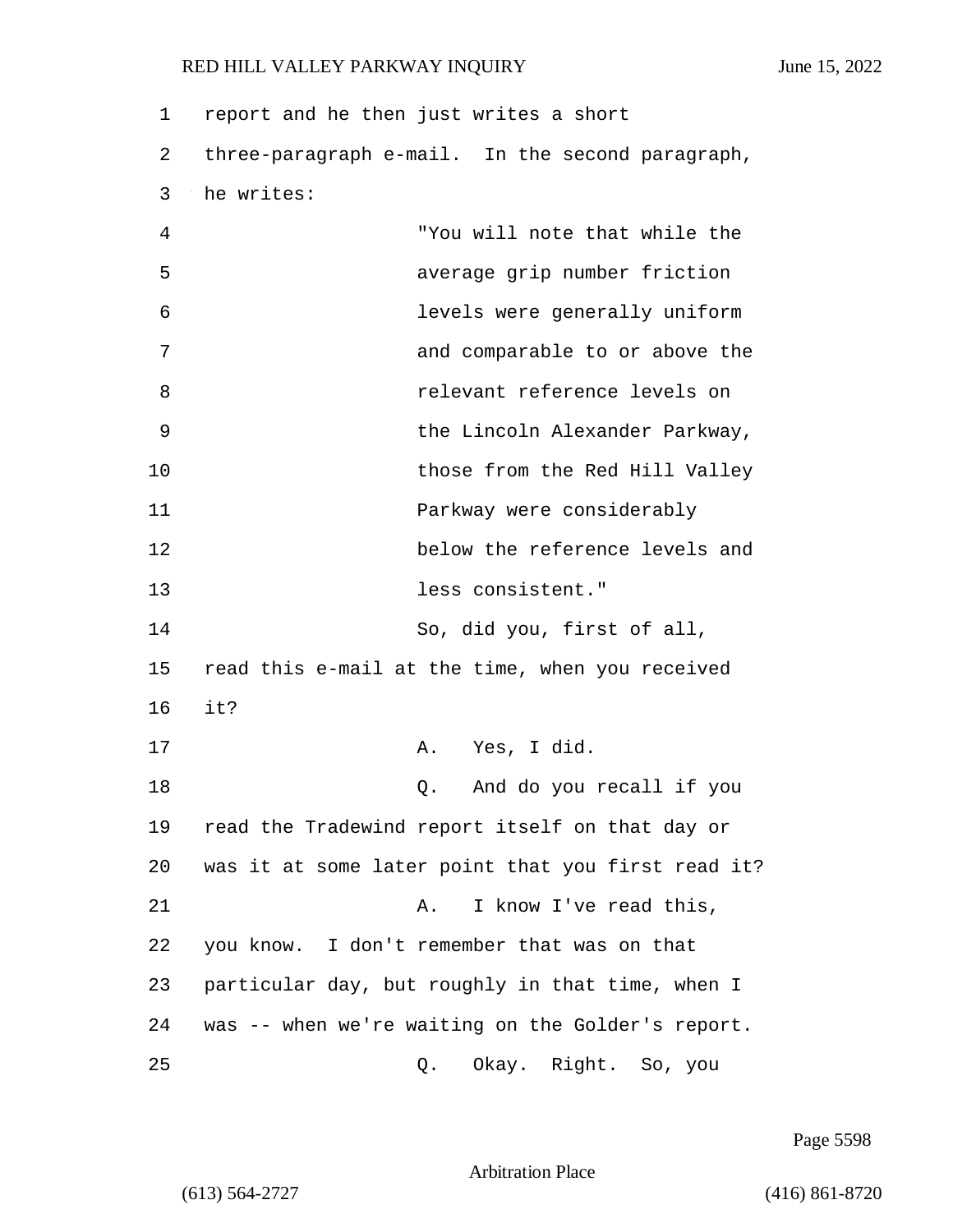1 read it before you finalized or at least finalized 2 the draft Golder report that you appended it to? 3 A. Yes. Yes, I did. 4 Q. All right. Now, we know 5 that you didn't send the Tradewind report to 6 Mr. Moore until January 31, and we'll get to that, 7 but we don't have any indication that you 8 forwarded Mr. Taylor's e-mail to Mr. Moore with 9 this. 10 Do you know why you didn't do 11 that? 12 A. Why? No, I did it 13 because I wanted to address this thing, to look at 14 this thing, in the report, analyze and look at the 15 report, in our report. 16 Q. In your report, okay. 17 And do you recall if, before sending the report to 18 Mr. Moore, if you spoke to him about the Tradewind 19 report or Mr. Taylor's e-mail? 20 A. I don't recall and I 21 don't have any notes. 22 Q. I think there's -- we can 23 go to RHV933, Registrar, and image 638. 24 So, there's reference here on 25 January 27 and 28 -- or two things. They don't

Page 5599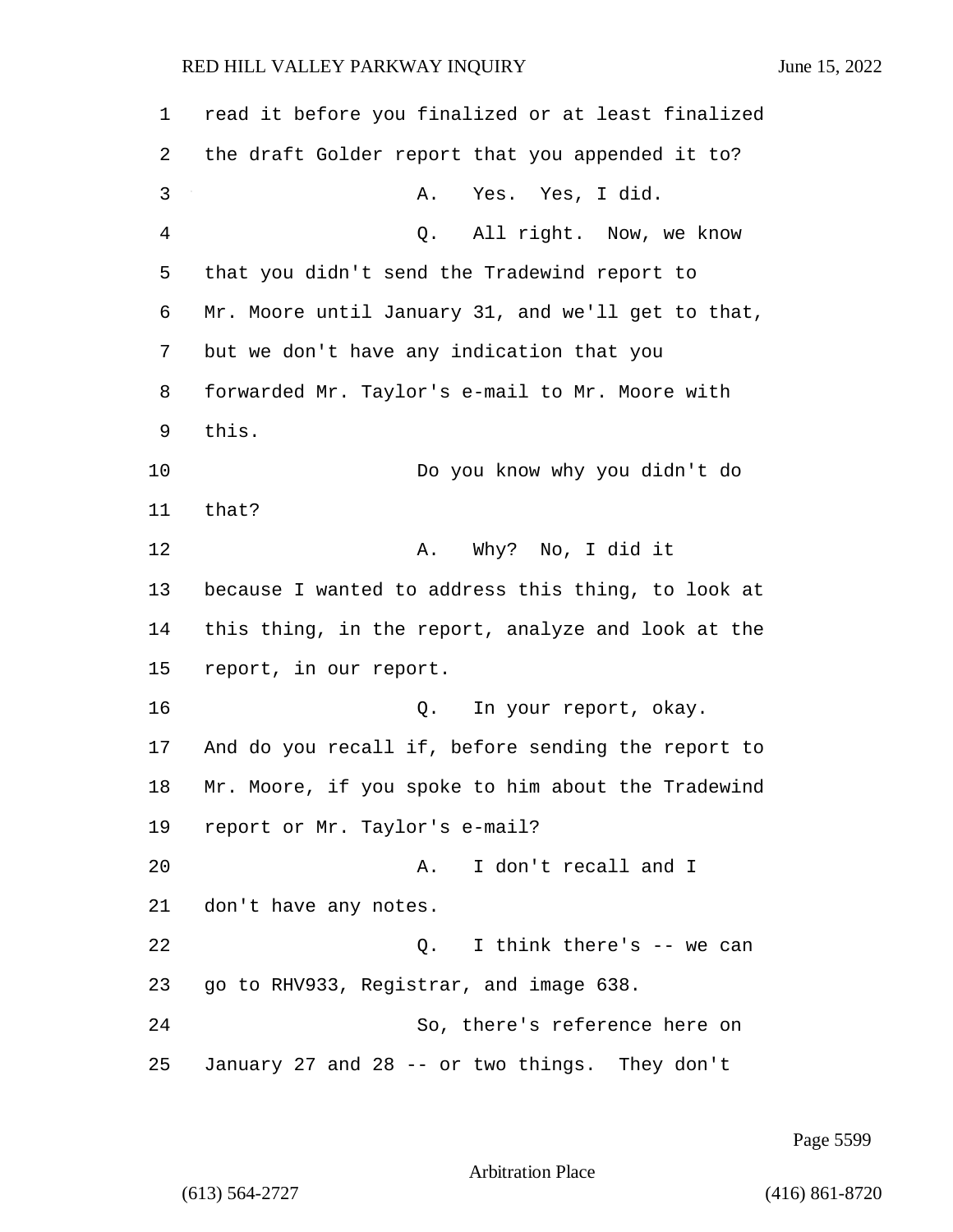| 1  | mention Mr. Moore on January 27. It says |    |                                                    |
|----|------------------------------------------|----|----------------------------------------------------|
| 2  | "friction results" and, January 28:      |    |                                                    |
| 3  |                                          |    | "VH - Hamilton with LU - what                      |
| 4  |                                          |    | described on the report, HIR,                      |
| 5  |                                          |    | instru -- "                                        |
| 6  |                                          |    | Which I take as being                              |
| 7  | instrumentation, and:                    |    |                                                    |
| 8  |                                          |    | " -- friction."                                    |
| 9  |                                          |    | There's nothing that mentions                      |
| 10 |                                          |    | Mr. Moore, so are you saying you don't think you   |
| 11 |                                          |    | did speak with him beforehand, before sending it   |
| 12 | to him.                                  |    |                                                    |
| 13 |                                          | Α. | You said with Mr. Moore                            |
| 14 | or Mr. Taylor?                           |    |                                                    |
| 15 |                                          | Q. | No, with Mr. Moore.                                |
| 16 |                                          | Α. | With Mr. Moore, the 27th,                          |
| 17 | no, I didn't.                            |    |                                                    |
| 18 |                                          | Q. | Okay. And what about                               |
| 19 |                                          |    | prior to sending Mr. Moore the report on the 31st? |
| 20 |                                          | Α. | I don't recall and I                               |
| 21 |                                          |    | think I would rely on my notes. There are no       |
| 22 |                                          |    | notes, I believe, before, so I don't think I did.  |
| 23 |                                          | Q. | Okay.                                              |
| 24 |                                          | Α. | I don't recall.                                    |
| 25 |                                          | Q. | If you could go to                                 |

Page 5600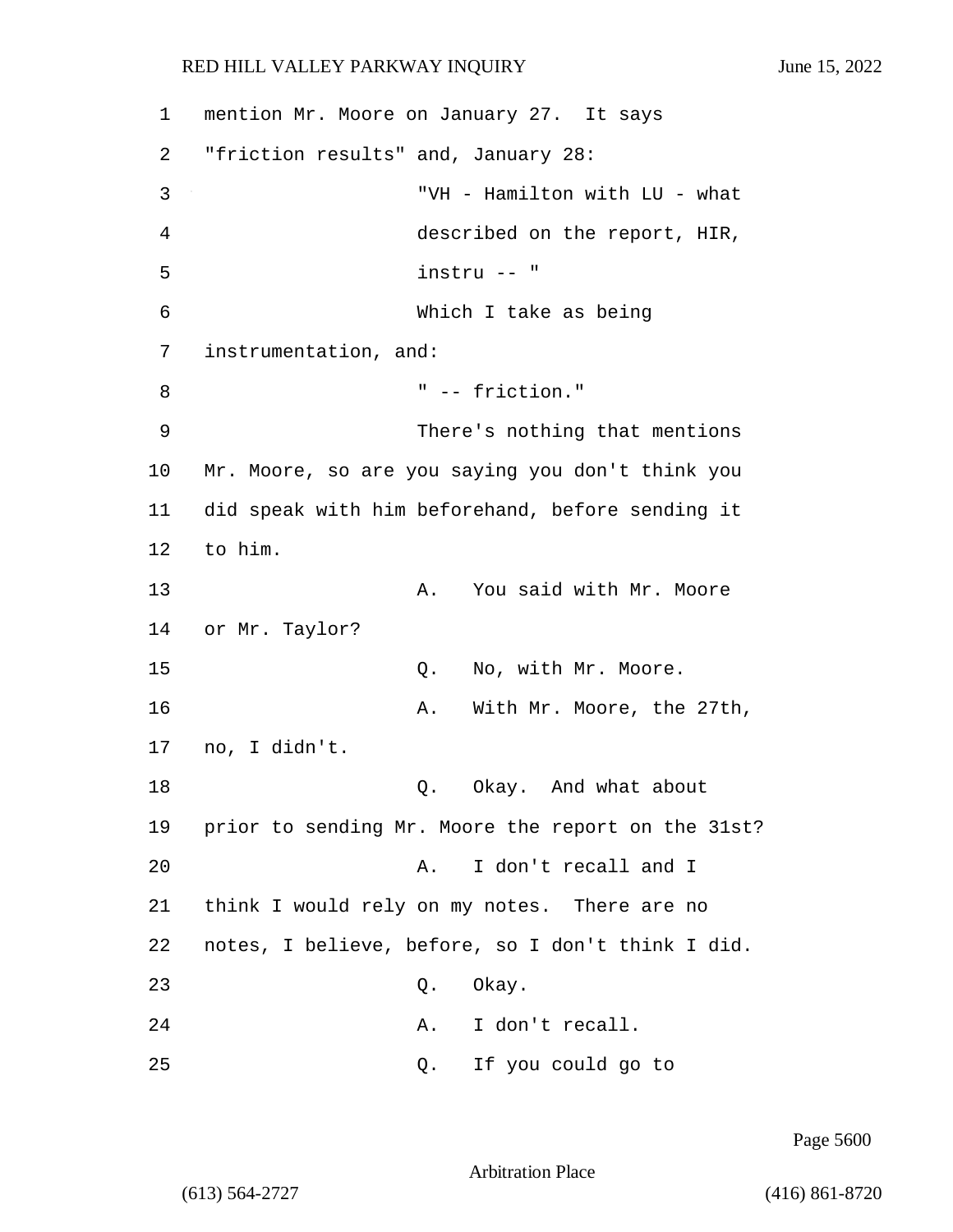image 640 there, please, Registrar, in the same notes. 641, perhaps. 3 There's a reference there to call Gary, which is after you sent it to him, so do you think it's fair to say, then, that if you spoke to him, it was then after you sent him to report? 8 A. Yes. I sent him -- I e-mailed him the report on the 31st and then I called him ahead of a face-to-face meeting. 11 Q. Okay. And, having then reviewed the Tradewind report -- actually, we can go back to image 19 in OD 6, I think images 91 and 92. 15 Paragraph 241 summarizes -- and I'm not going to go through and read it. I know you're familiar with it and I think we're not going to go through all the parts of the report. But having reviewed the Tradewind report and then before you sent it to Mr. Moore, what were your impressions and your reaction? 22 A. My impression is, you know, the numbers were what they were, but my overall impression was that number that he referenced, it was overly conservative.

Page 5601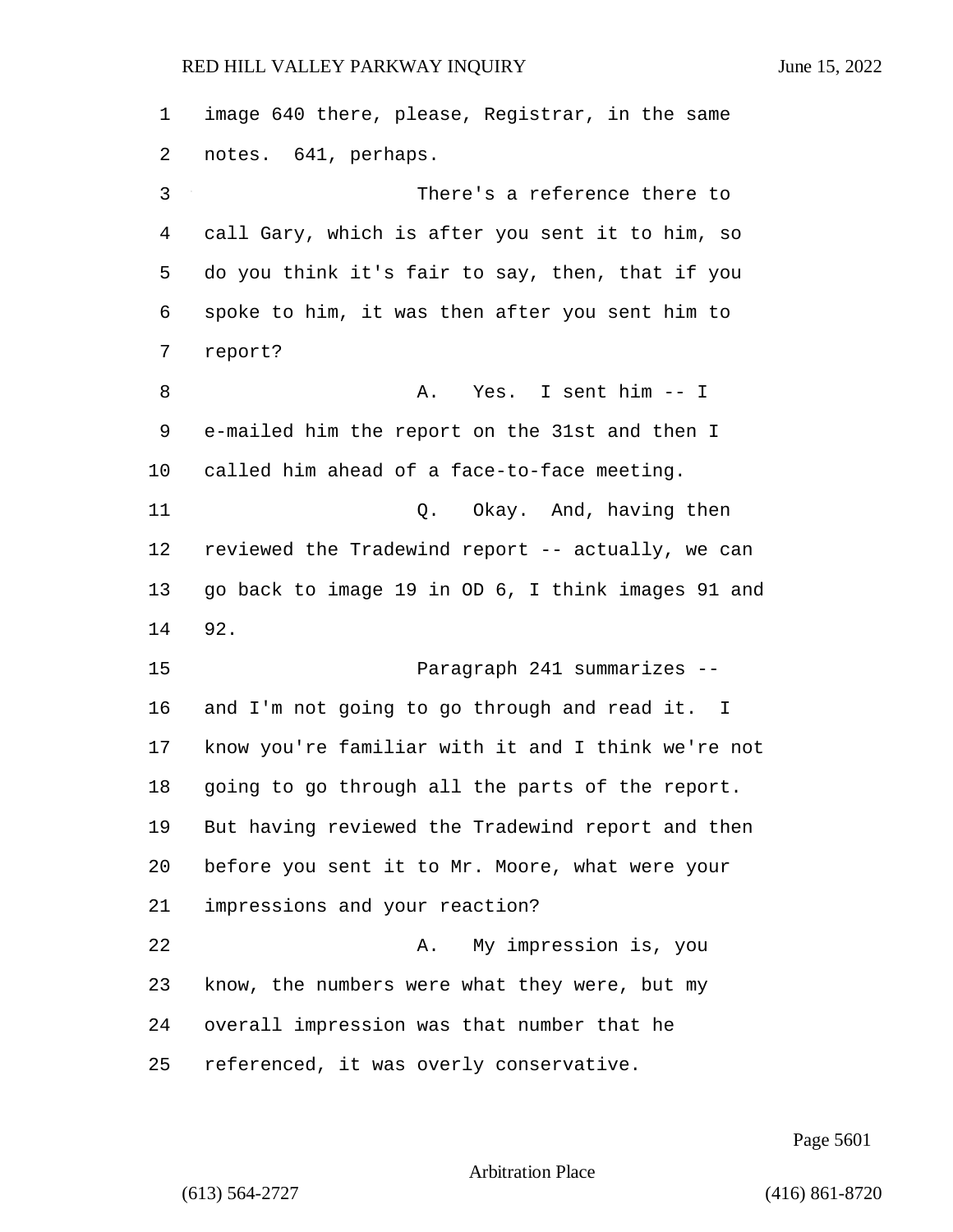| 1  | And which number are you<br>Q.                     |
|----|----------------------------------------------------|
| 2  | referring to?                                      |
| 3  | A GN of 48.<br>Α.                                  |
| 4  | Okay. So, you mean in<br>Q.                        |
| 5  | the right-hand, image 92, in the third paragraph?  |
| 6  | If you could call up from the second paragraph to  |
| 7  | the fourth paragraph there, yes. All right.        |
| 8  | The second paragraph there is                      |
| 9  | where the Tradewind report refers to the relevant  |
| 10 | UK investigatory level 2, GN of 48. Is that what   |
| 11 | you're referring to?                               |
| 12 | A. Yes, it is.                                     |
| 13 | And you say that you<br>Q.                         |
| 14 | considered that to be too conservative?            |
| 15 | Yes, overly conservative.<br>Α.                    |
| 16 | Yes.                                               |
| 17 | Q. Okay. And on what basis                         |
| 18 | did you form that view?                            |
| 19 | I mentioned before that I<br>Α.                    |
| 20 | use the TAC 1997 pavement design and management    |
| 21 | guide and there's a reference for UK level 2       |
| 22 | requirement and I know that somewhere around that  |
| 23 | time I had downloaded UK PMS, technical paper, and |
| 24 | it's also for level 2, the number is given, and    |
| 25 | 41, which is equivalent to certify what is in the  |

Page 5602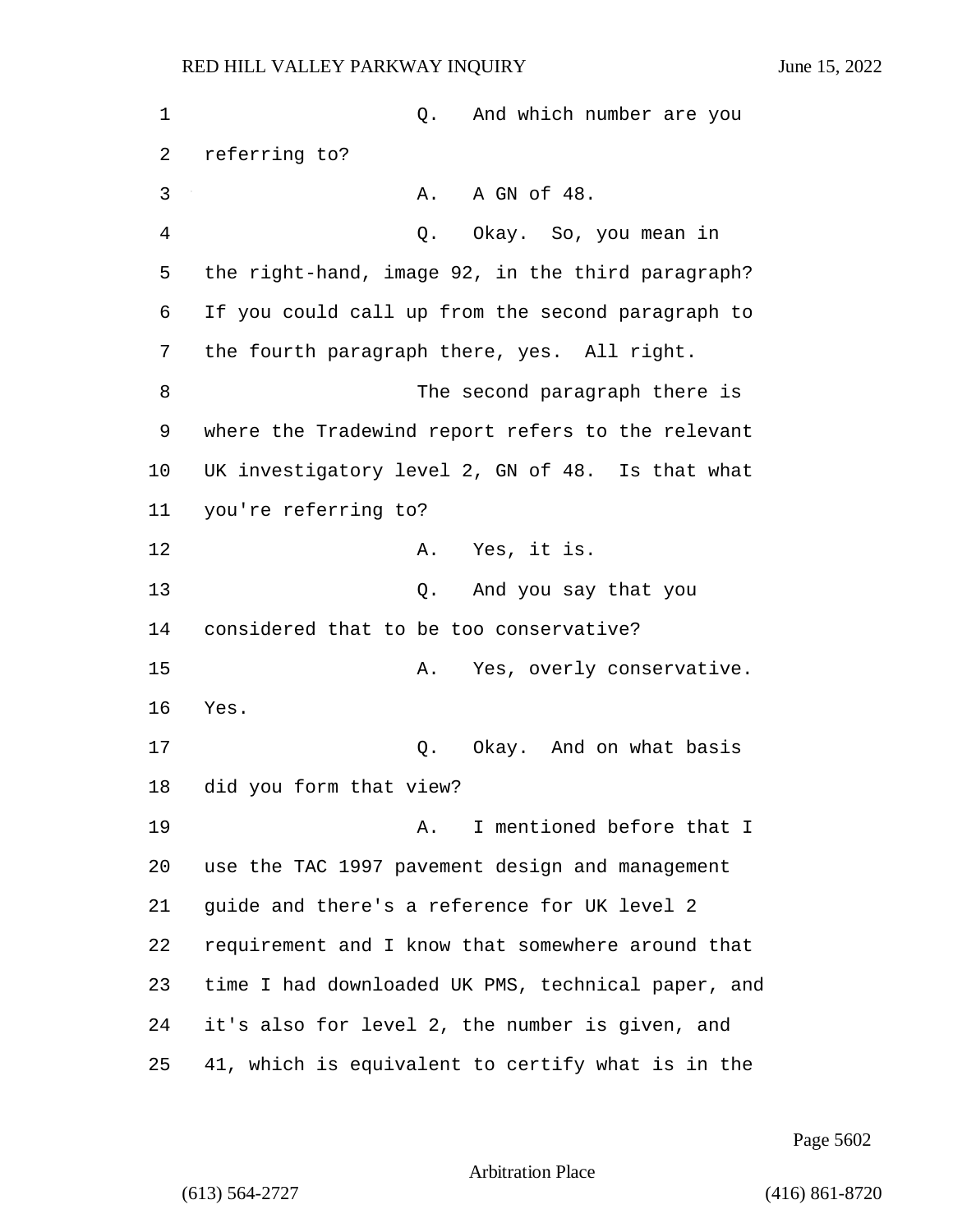1 TAC guide. 2 Q. Okay. So, there's a few 3 things to unpack there. First of all, the TAC 4 guide that you're referring to -- I wonder, 5 Registrar, if you could pull that down but keep 6 image 92 up. 7 And I'm going to take you to 8 the February 28, 2019 Golder pavement evaluation 9 report, because this is probably the easiest place 10 to pull it up. So, it's much later in time but 11 there's a reference to the TAC 1997 guide. 12 So, this is GOL6612. If you 13 could call that up as well, Registrar, and go to 14 image 2. And there's a reference to the -- yeah. 15 At the very bottom, yeah, bottom paragraph, last 16 three lines: 17 "An example of criteria for 18 identifying low friction 19 pavement surfaces given by the 20 Transportation Association of 21 Canada, footnote 4 or 22 reference 4, is shown in 23 table 1 below and the same 24 criteria are also included in 25 2."

Page 5603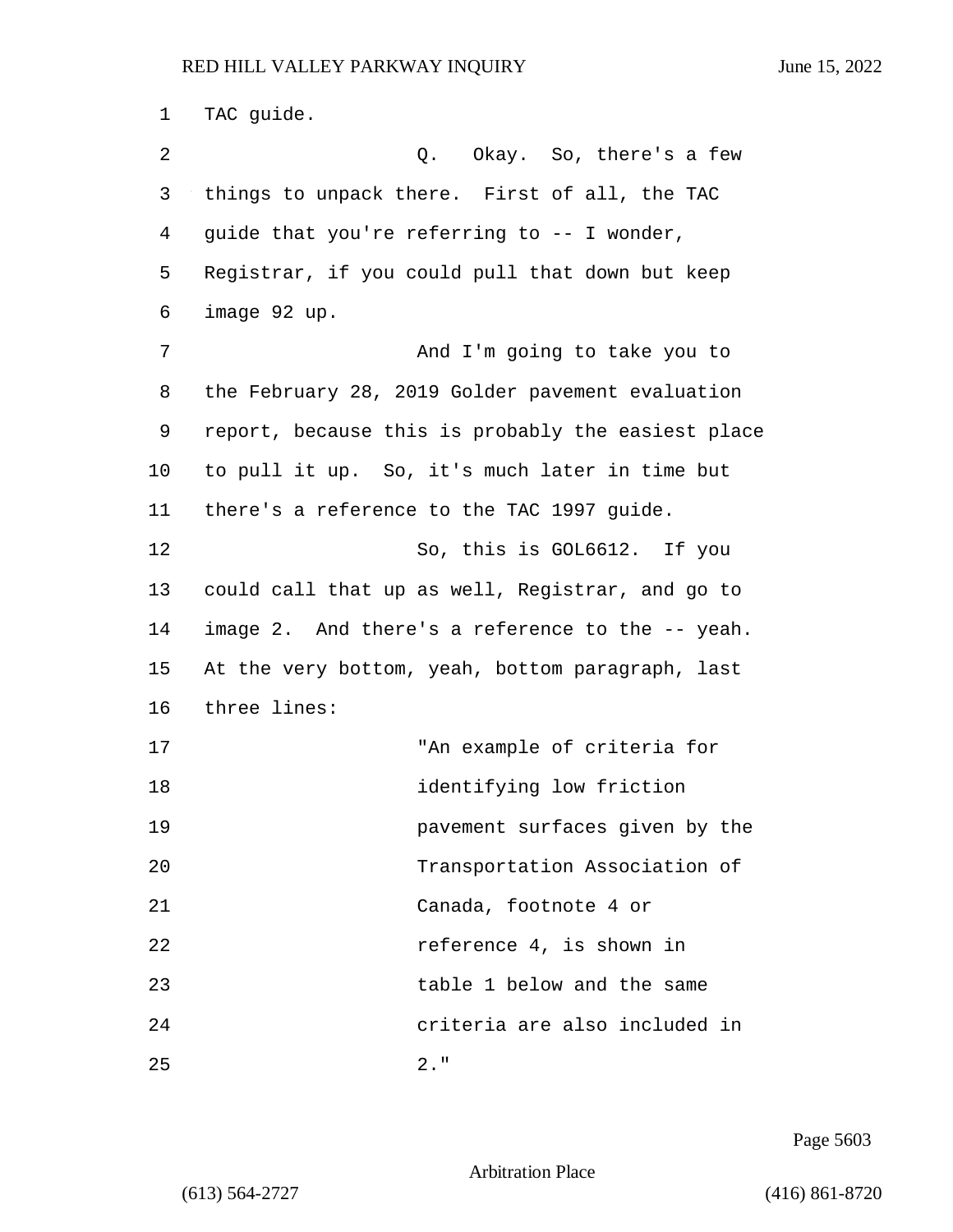1 And so, if we could go, then, 2 to table 1, which is at the next page, is this 3 what you're talking about? 4 A. No. It was on the next 5 page. 6 Q. On the next page? 7 A. On the next page in the 8 TAC book. 9 Q. I see, so not this one? 10 A. No. This book is 11 referenced here, I believe, on the next page. 12 O. Well, this is -- okay. 13 Sorry. Go on. 14 A. On the next page under 15 References, if we go to the next -- oh, 16 Transportation Association of Canada Pavement 17 Design and Management Guide, 1997, so this is the 18 book. 19 Q. Yes. 20 A. And in that book, next to 21 that table that you show, there is a table from UK 22 with CFME values for level 2 and it's identified 23 at 0.35. 24 Q. That's zero point? 25 A. 35, which is equivalent

Page 5604

Arbitration Place

(613) 564-2727 (416) 861-8720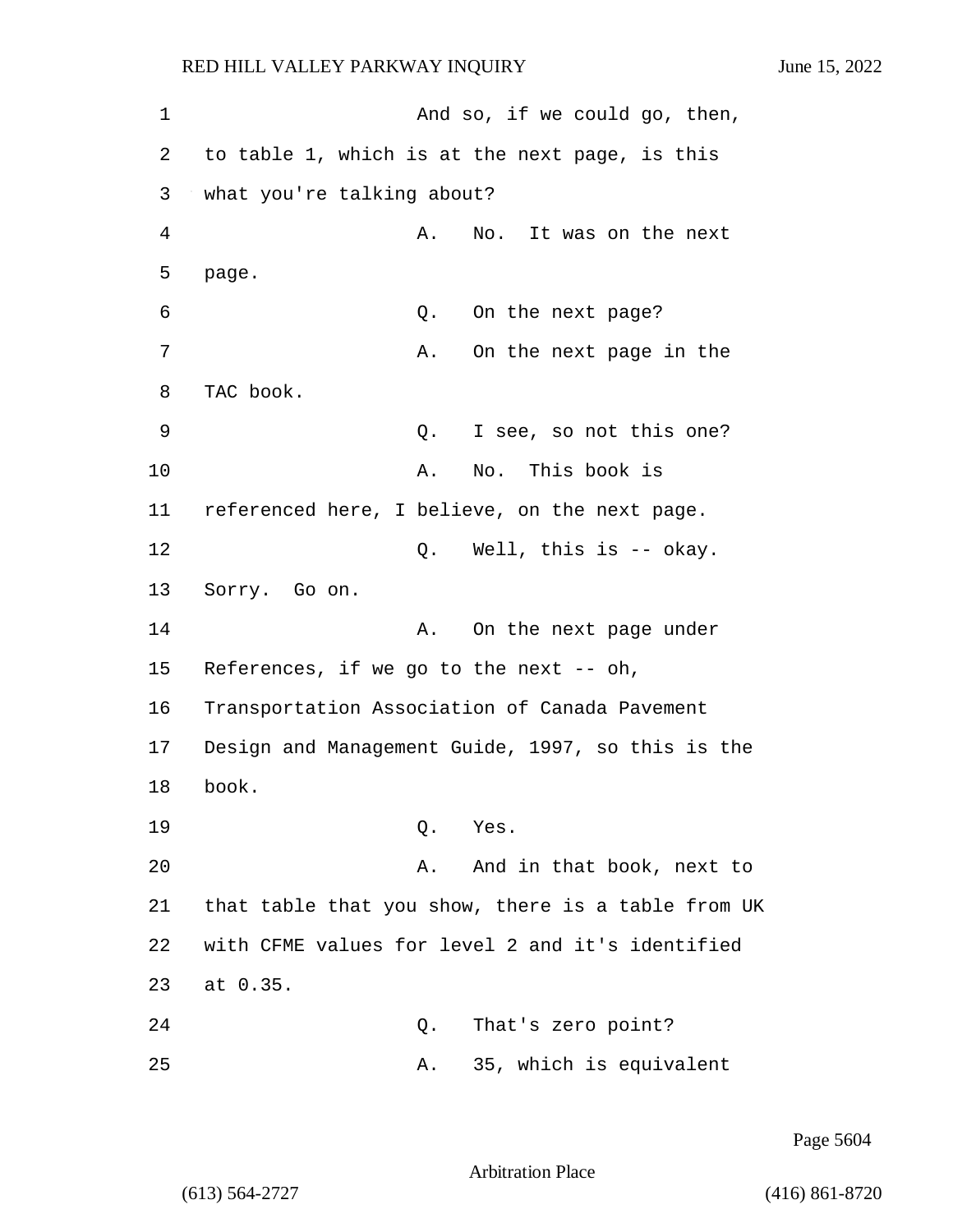of GN of 41. 2 Q. Okay. Right. You're talking about the SCRIM value? The SCRIM value is 35? 5 A. SCRIM value is 35, which UK PMS shows that this is equivalent of GN of 41. And, actually, I think Mr. Rowan Taylor later on corrected that they made an error and it should be 41. 10 Q. Okay. So, you're talking about the later -- go back to the previous image there, please, Registrar. 13 Okay. So, you referred to two tables, though. You referred to the UK PMS table, which you just referred to, but you also referred to the TAC guide, and that's what table 1 is. Right? 18 A. Yeah, but table 1 is not for this. Table 1 was for FN40. But next to that table on the following page was that table that I was talking about. 22 Q. Okay. And you said that that indicated a what? 24 A. That indicated that --because you showed that table a few pages from

### Page 5605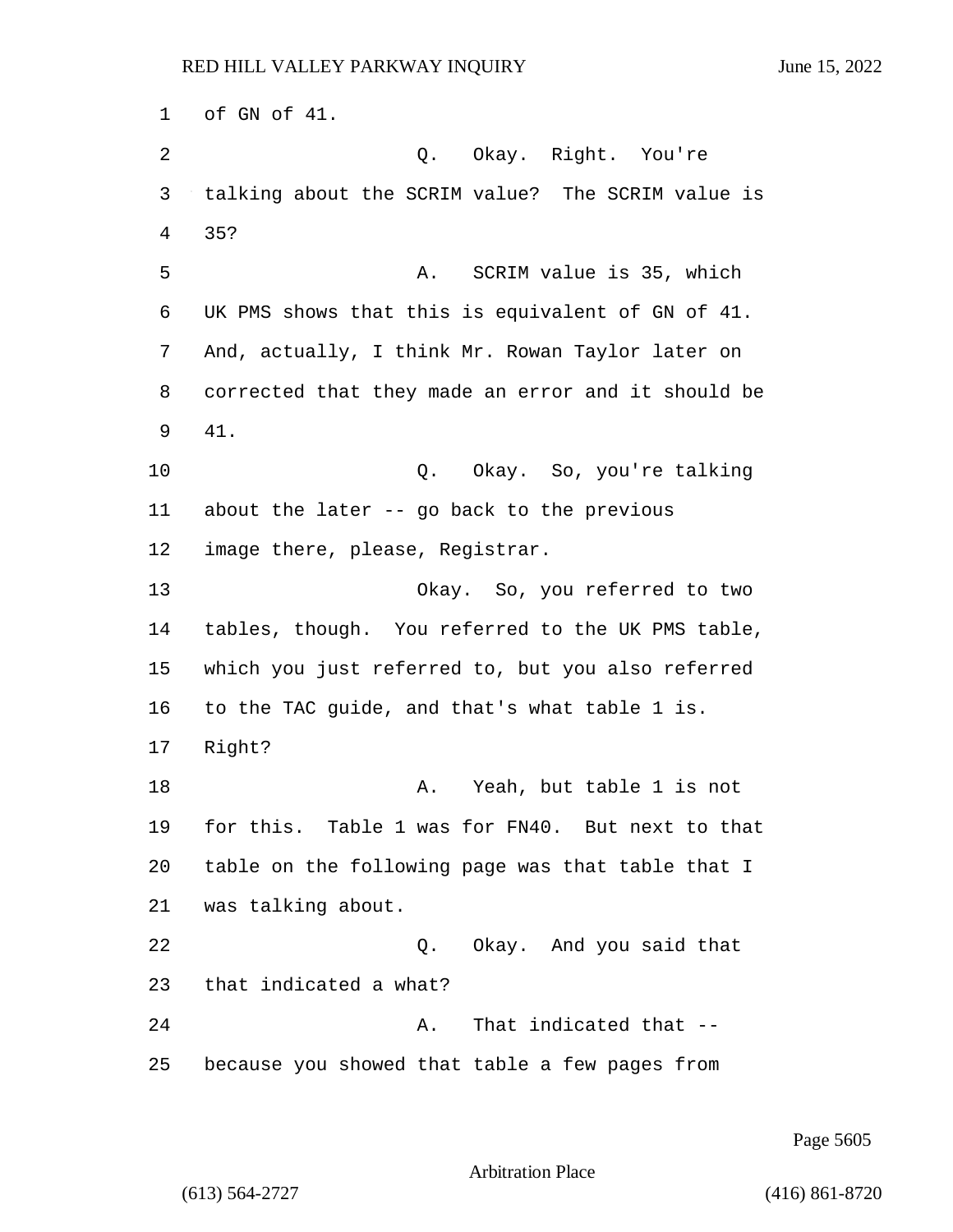1 that guide and it shows that UK SCRIM requirements 2 for level 2. 3 Q. Okay. So, you're 4 referring to in the TAC guide, the reference to 5 the SCRIM and the -- 6 A. Yes. 7 Q. That you're talking 8 about? 9 A. Yes. 10 Q. Okay. You can take that 11 down, then, Registrar. Thank you. 12 And then if I've understood 13 you correctly, you're saying at this time, in late 14 January 2014, you were aware that there was a 15 later table that showed that the investigatory 16 level for the grip tester was 41, not 58. Is that 17 what you're saying? 18 A. No, no. This table under 19 this -- as part of this inquiry, Mr. Rowan Taylor 20 admitted to the Commissioner that there was an 21 error. But I'm talking about the 1997 TAC guide 22 table and also UK PMS document, which was roughly 23 2006 or something, that showed the value for level 24 2. 25 Q. Right. And I think I

Page 5606

Arbitration Place

(613) 564-2727 (416) 861-8720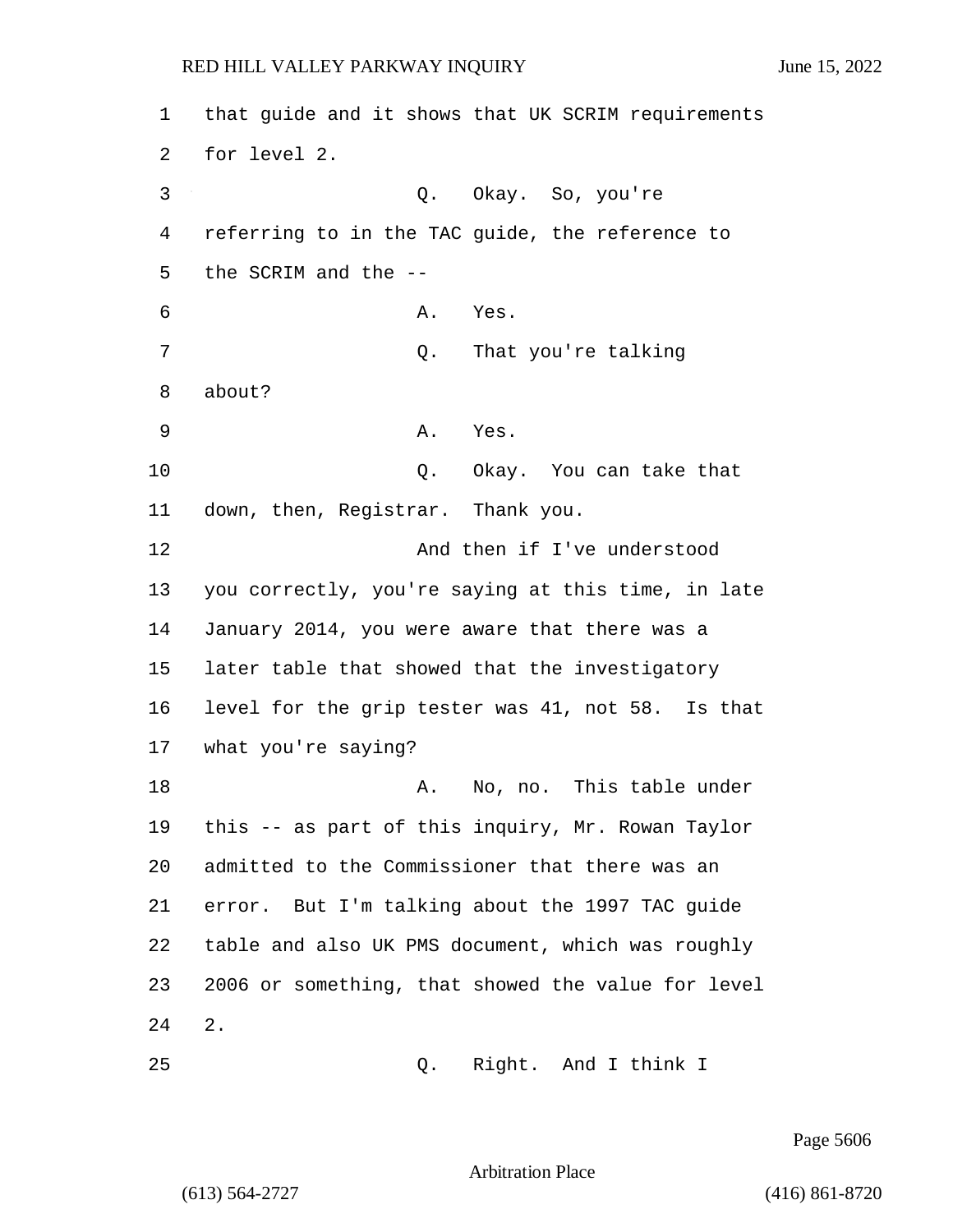understand what you're saying, is that -- well, I'll back up. 3 Mr. Taylor, in a letter to the Commission, acknowledged, Mr. Rowan Taylor acknowledged, that they used in their report an earlier version of the investigatory levels. Is that what you're talking about when you refer to Mr. Rowan Taylor having acknowledged this? 9 A. You know, I know that he acknowledged this thing, but I have the value of 41 is from the TAC 1997 TAC book and also from the UK PMS paper that I downloaded roughly about that time when I was looking at the results of Tradewind Scientific. 15 MS. JENNIFER ROBERTS: Counsel and Commissioner, I wonder if it would be helpful for this moment to actually go to that. 18 JUSTICE WILTON-SIEGEL: Have you got that document? I think it's absolutely right. We're going around in circles here. Can you give us the reference for the TAC guide? 22 MS. JENNIFER ROBERTS: I can. It's Golder 3936, image 3, we think, subject to Dr. Uzarowski's confirmation. 25 JUSTICE WILTON-SIEGEL: Okay.

Page 5607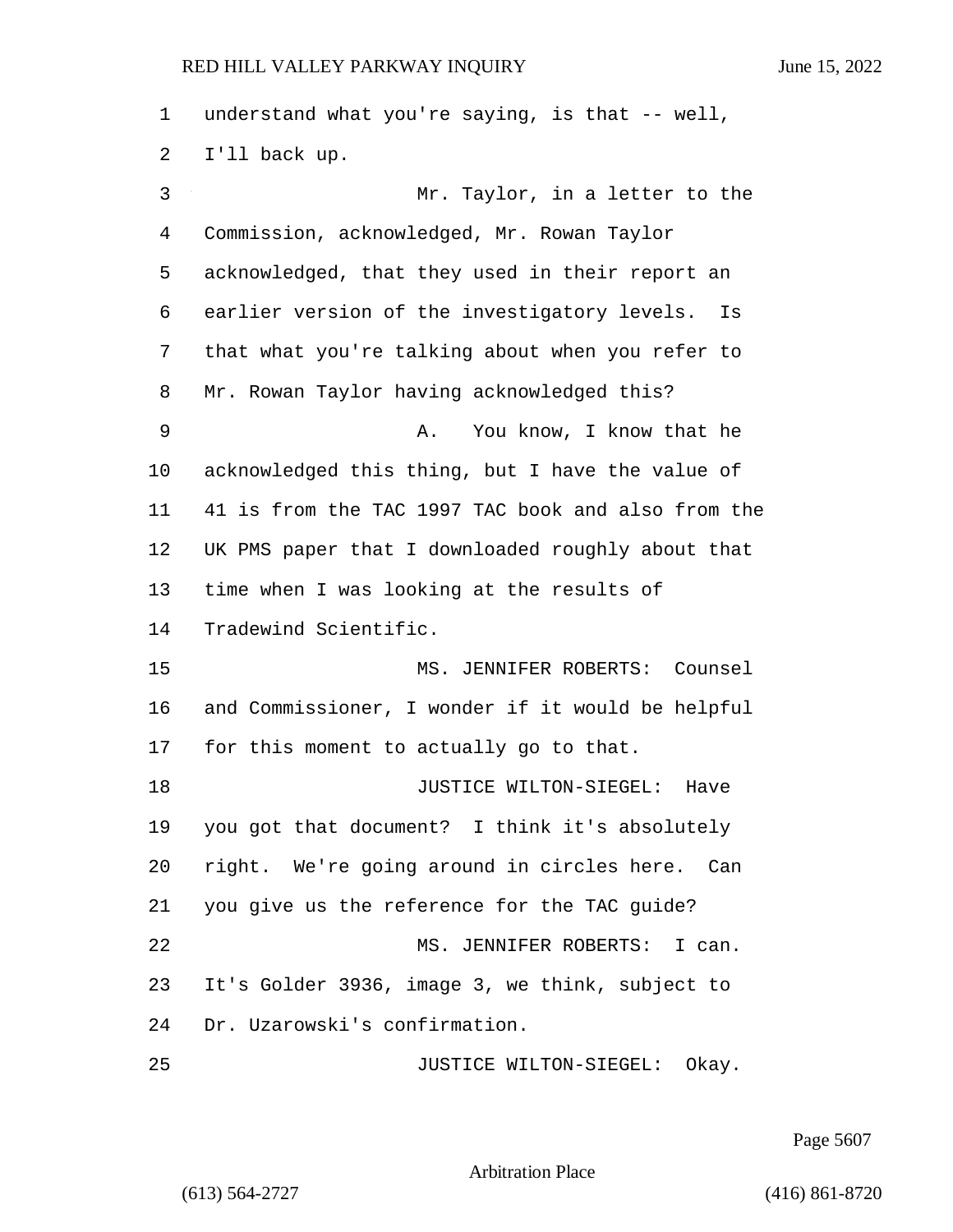1 MR. LEWIS: Registrar, if you 2 could keep this page up while also pulling up the 3 TAC guide, that would be great. 4 THE REGISTRAR: Sorry, 5 counsel, is it 396? 6 MS. JENNIFER ROBERTS: 3936. 7 THE REGISTRAR: It may be a 8 different doc ID. Sorry, I don't have that one. 9 MR. LEWIS: Okay. He may not 10 have that because it wasn't referred to in the 11 overview document. 12 MS. JENNIFER ROBERTS: So, 13 we're e-mailing it to the Registrar right now. 14 MR. LEWIS: Thank you. 15 JUSTICE WILTON-SIEGEL: This 16 may take a little bit of time. 17 THE REGISTRAR: Yes. 18 **JUSTICE WILTON-SIEGEL:** Would 19 it make sense to go on and come back to this once 20 the registrar has received it? 21 MR. LEWIS: Yes, I believe it 22 would. I don't want to go too far ahead. Give me 23 one moment and see if I can. 24 **JUSTICE WILTON-SIEGEL:** Thank 25 you.

Page 5608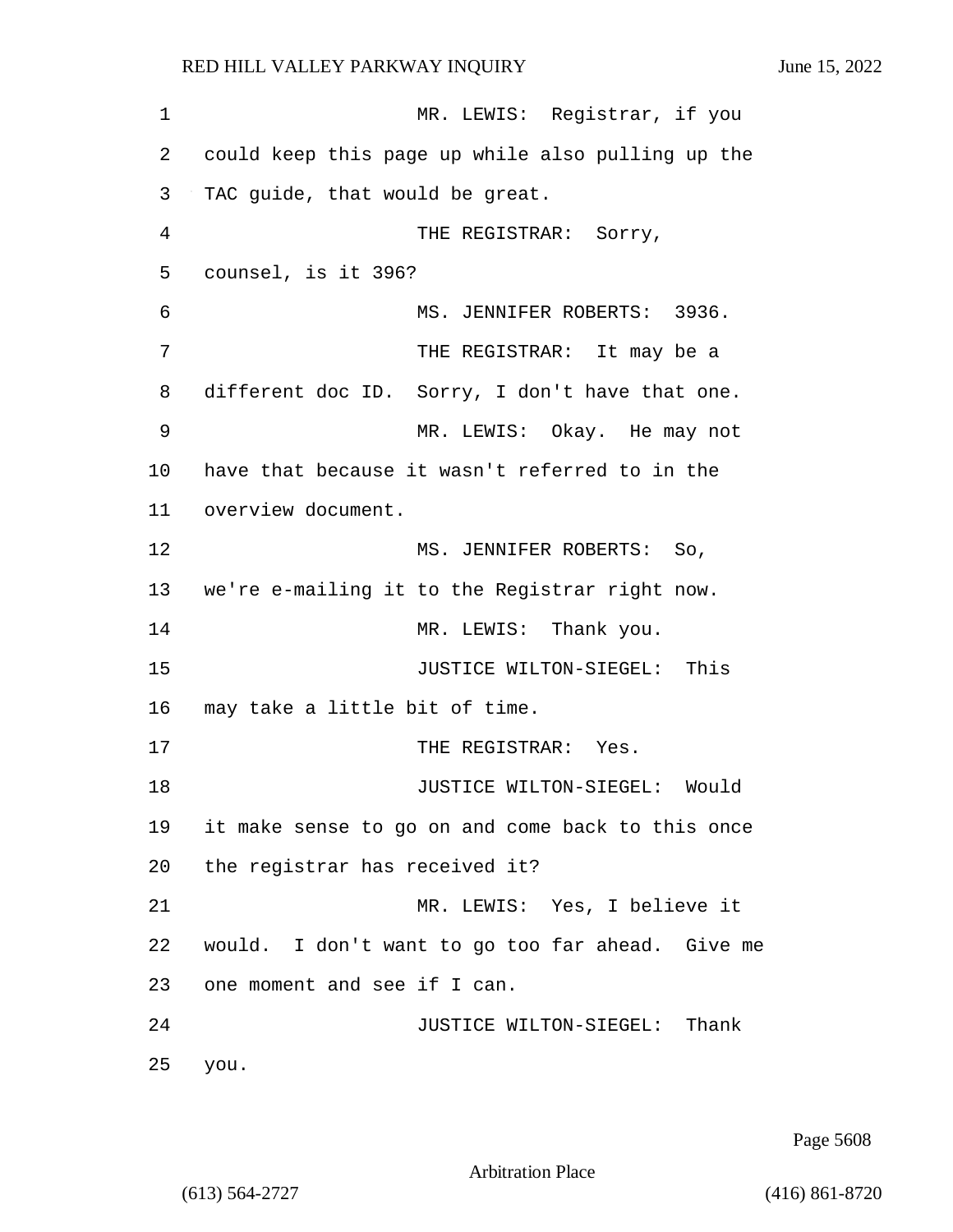| 1              | BY MR. LEWIS:                                     |
|----------------|---------------------------------------------------|
| $\overline{2}$ | Q. Okay. So, if we could go                       |
| 3              | to the Tradewind report itself.                   |
| 4              | THE REGISTRAR: Sorry,                             |
| 5              | counsel, I have the document now.                 |
| 6              | MR. LEWIS: Great.                                 |
| 7              | THE REGISTRAR: Let me just                        |
| 8              | load it in and then I can share it on screen for  |
| 9              | you.                                              |
| 10             | MR. LEWIS: Thank you.                             |
| 11             | Registrar, if this is going to take a few minutes |
| 12             | $still --$                                        |
| 13             | THE REGISTRAR: It's okay.                         |
| 14             | MR. LEWIS: There we go.                           |
| 15             | Thank you.                                        |
| 16             | THE REGISTRAR: Sorry. I have                      |
| 17             | to shut down the program and open it up again any |
| 18             | time I add something new. Apologies.              |
| 19             | MR. LEWIS: Okay. Do we have,                      |
| 20             | Ms. Roberts, an image number?                     |
| 21             | MS. JENNIFER ROBERTS: I think                     |
| 22             | it's image 3. Do we have that right?              |
| 23             | THE WITNESS: Yes.                                 |
| 24             | BY MR. LEWIS:                                     |
| 25             | Can we go to the previous<br>Q.                   |

Page 5609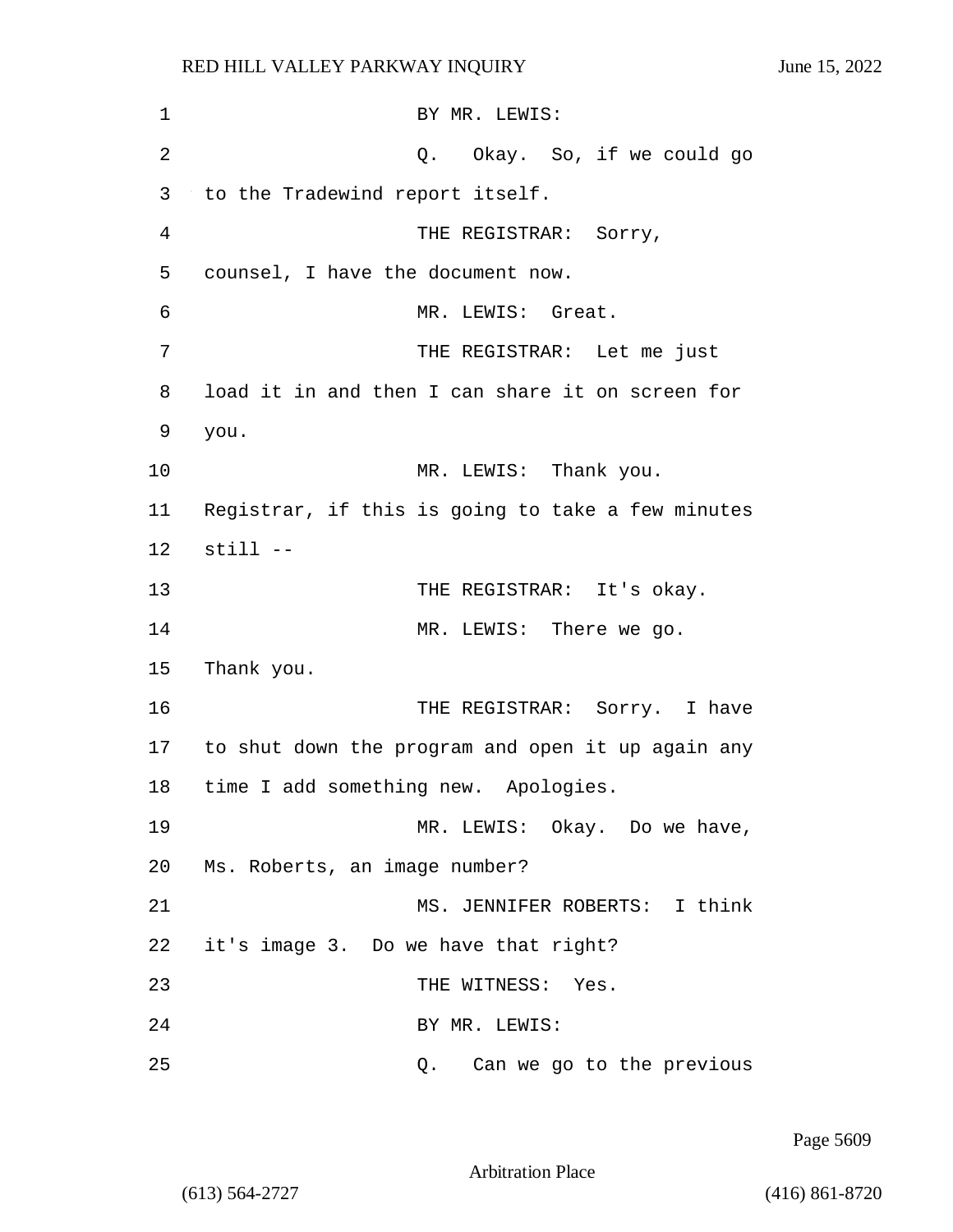image just for one second just to see what precedes it. Okay. 3 So, in the middle paragraph -- sorry, I'm going to the top. It's table 2.6, which gives criteria for identifying low-friction pavement surfaces. And then the middle paragraph refers to the SCRIM surveys and investigatory levels in table 2.7, so that's on the next page. Can you go to there. All right. And if you could expand just the chart itself. Thank you. That's easier to read. There we go. **And that's the SCRIM level.**  Right? 14 A. Yes, it is. 15 Q. So, if you could then explain from that where you derive the number, I think you said 40, that you referred to? 18 A. Yes. So, here, reference is level 2 and level 2 here is showing the SCRIM is 0.35, so there is carriageway, all purpose, so this is where it is. 22 And, you know, I found, because I downloaded a number of documents, that in PMS, the SCRIM of 0.35 was equivalent of GN of 41.

Page 5610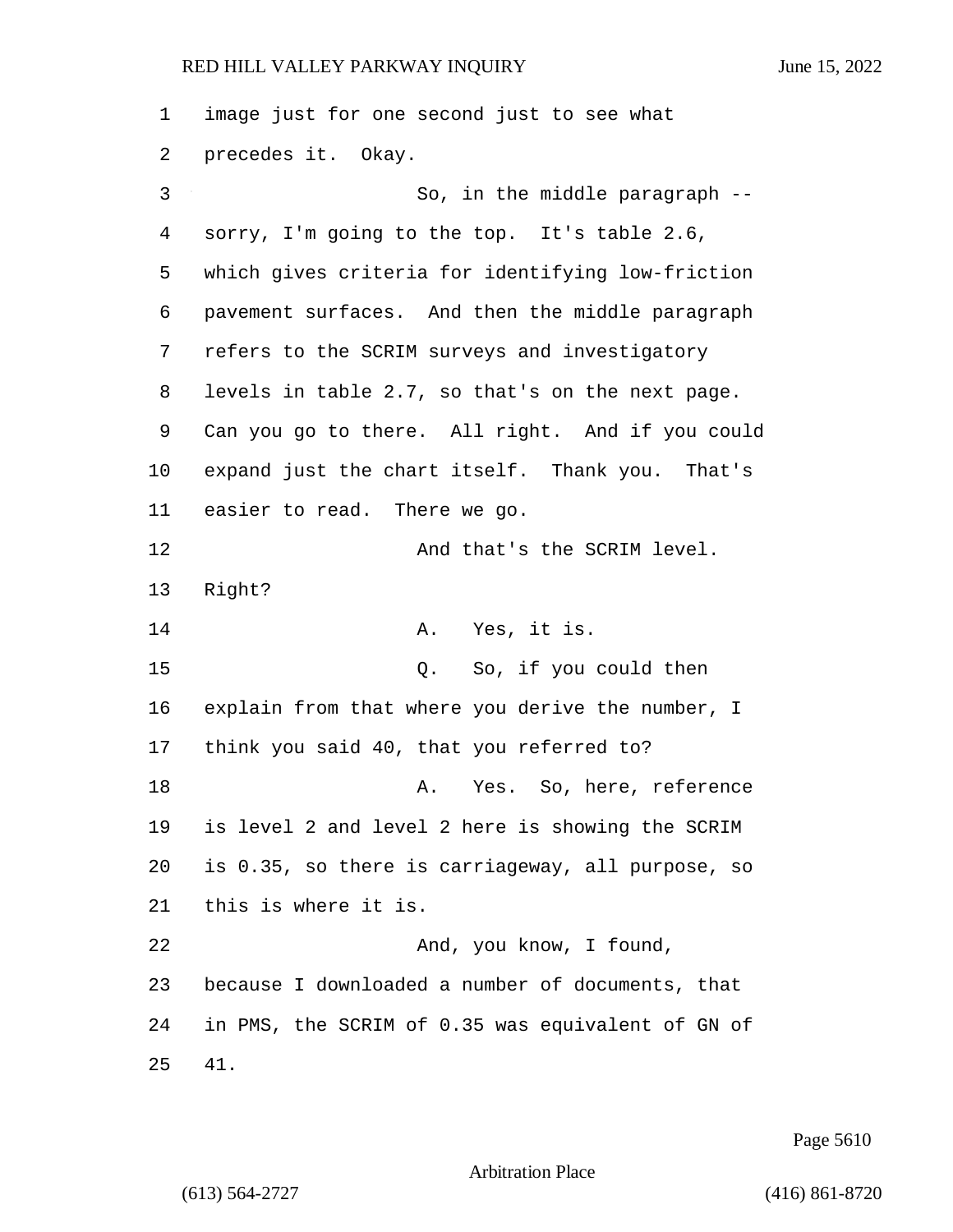1 Q. And I think that's what we've seen in a later CIMA report and also in Dr. Flintsch's friction primer referred to the SCRIM and grip number correlations? 5 A. Yes. 6 Q. Okay. Got it. So, do I understand you correctly in saying that at this time, in late January of 2014, you looked at the TAC guide and you looked at the UK PMS chart that you referred to, and that is how you came to the conclusion that you just referred to? **A.** Yes. This TAC quide was, I would say, one of the main documents that I was looking at. 15 0. Okay. 16 A. Because, you know, I think all pavement engineers are likely familiar 18 with it. 19 Q. Okay. You can take that down, please, and if we could make this an exhibit, which I believe is 77. 22 THE REGISTRAR: Noted, counsel. Thank you. 24 EXHIBIT NO. 77: 1997 TAC **guide, GOL3936.** 

Page 5611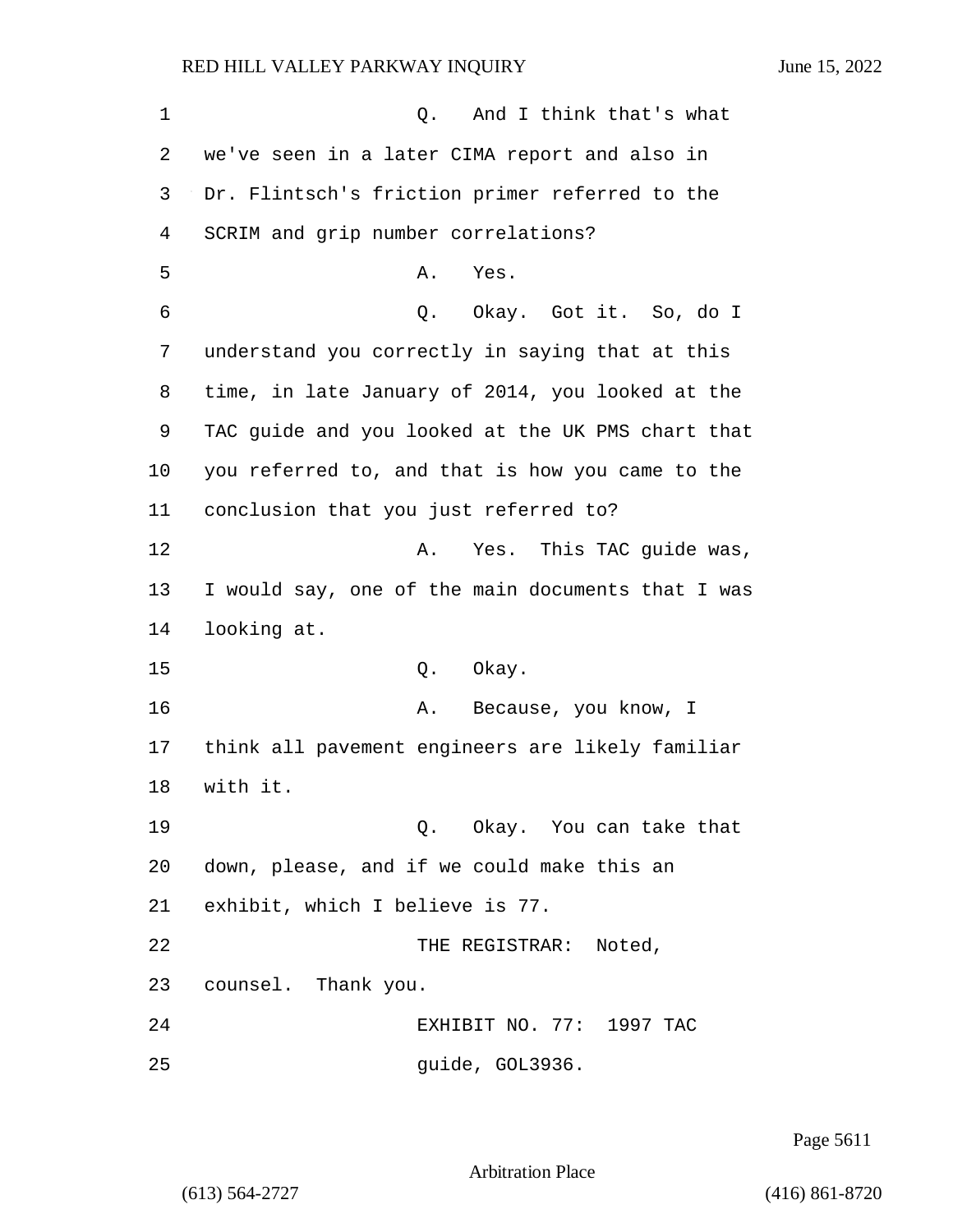1 MR. LEWIS: Thank you. Sorry, how many pages is that particular document, Registrar? 4 THE REGISTRAR: It's just three or I just have three. 6 MR. LEWIS: Just that excerpt of the page. Thank you. You can take that down, Exhibit 77. 9 BY MR. LEWIS: 10 Q. Okay. So, you indicated that you thought that the Tradewind report was overly conservative and you described why. Did you have any other views that you formed at that 14 time? 15 A. Yes. 16 Q. And what were those? 17 A. Because when I look at the -- there was a technical paper by MTO on ten years performance of SMA and Highway 401 and they showed the results, so I realize that basically all those results would be under investigatory level. So, you know, my overall opinion based on this, on this TAC guide and also there was an NCHRP paper referenced in that TAC guide, so I look and then that was my conclusion, that it was

Page 5612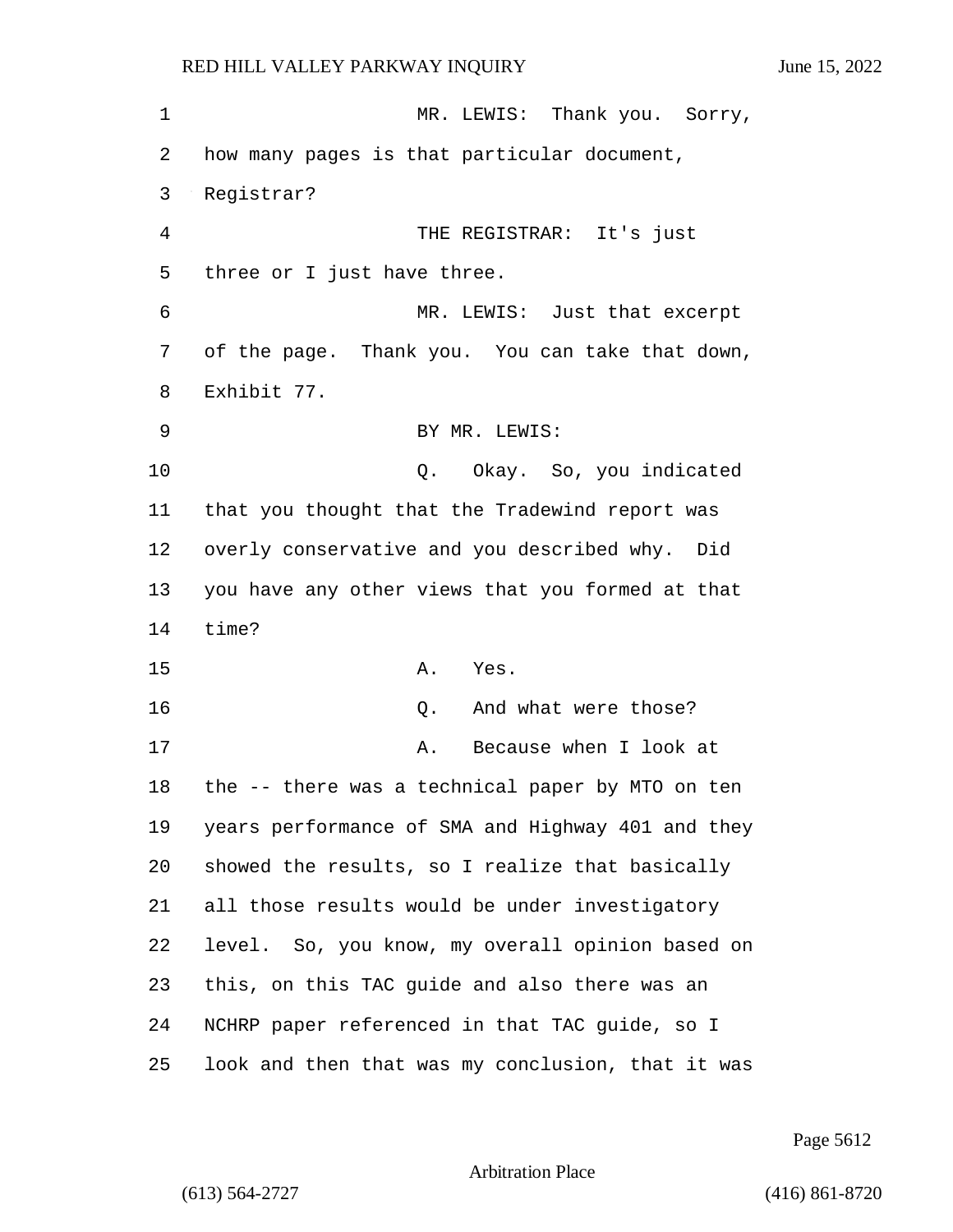1 overly conservative. 2 Q. Okay. No, I understand 3 that. But beyond that, what did you conclude? 4 A. You know, I look at the 5 results. So, is this your question, like, you 6 know, I look at the results of the grip tester -- 7 Q. Yes. 8 A. -- from Tradewind 9 Scientific and I used some general comparison or 10 how I would anticipate and I concluded that those 11 results, I called them relatively low. I don't 12 know if you want me to elaborate. 13 Q. So, that's what you 14 referred to later in the report, so -- 15 A. Yes. 16 Q. -- perhaps we can wait 17 until we get to that because those were the words 18 you were using there, so why don't we park that 19 for a moment. 20 On January 31, you sent 21 Mr. Moore the draft Golder report, and we can go 22 to image 96 of OD 6. 23 In paragraph 251, that's when 24 you e-mailed it to Mr. Moore and you indicated: 25 "As an updated draft report on

Page 5613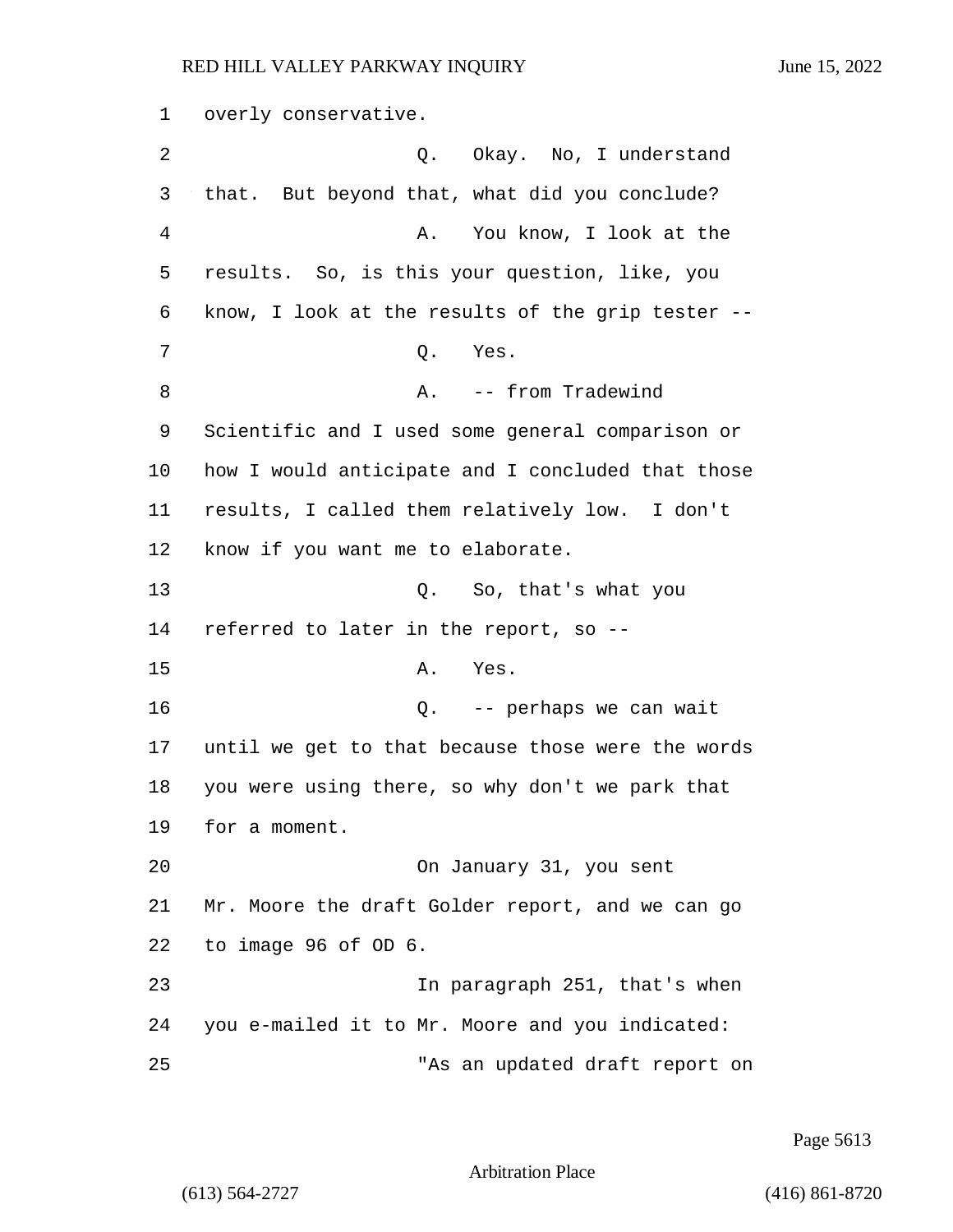1 the condition of pavement on 2 the RHVP six years after 3 construction, we have included 4 the friction testing results 5 in the updated report." 6 And you ask him to contact you 7 if he has any questions. And the first issue 8 is -- and if we could go to the report itself, and 9 this is what we call the Golder report. Right? 10 A. The Golder report, yes. 11 Q. Right. And if you could 12 go to GOL2980. Sorry, 2981 is the report itself. 13 There we go. 14 So, this is the Golder report 15 and it's stamped draft, so am I correct this was a 16 draft, not a final report? 17 A. Yeah, it was a draft 18 report. Yes. 19 Q. Okay. And if we go to 20 image 101, appendix E, Friction Testing Results, 21 also marked draft. And then next image, please, 22 is the first page of the Tradewind report, also 23 marked draft. 24 Was the Tradewind report a 25 draft report?

Page 5614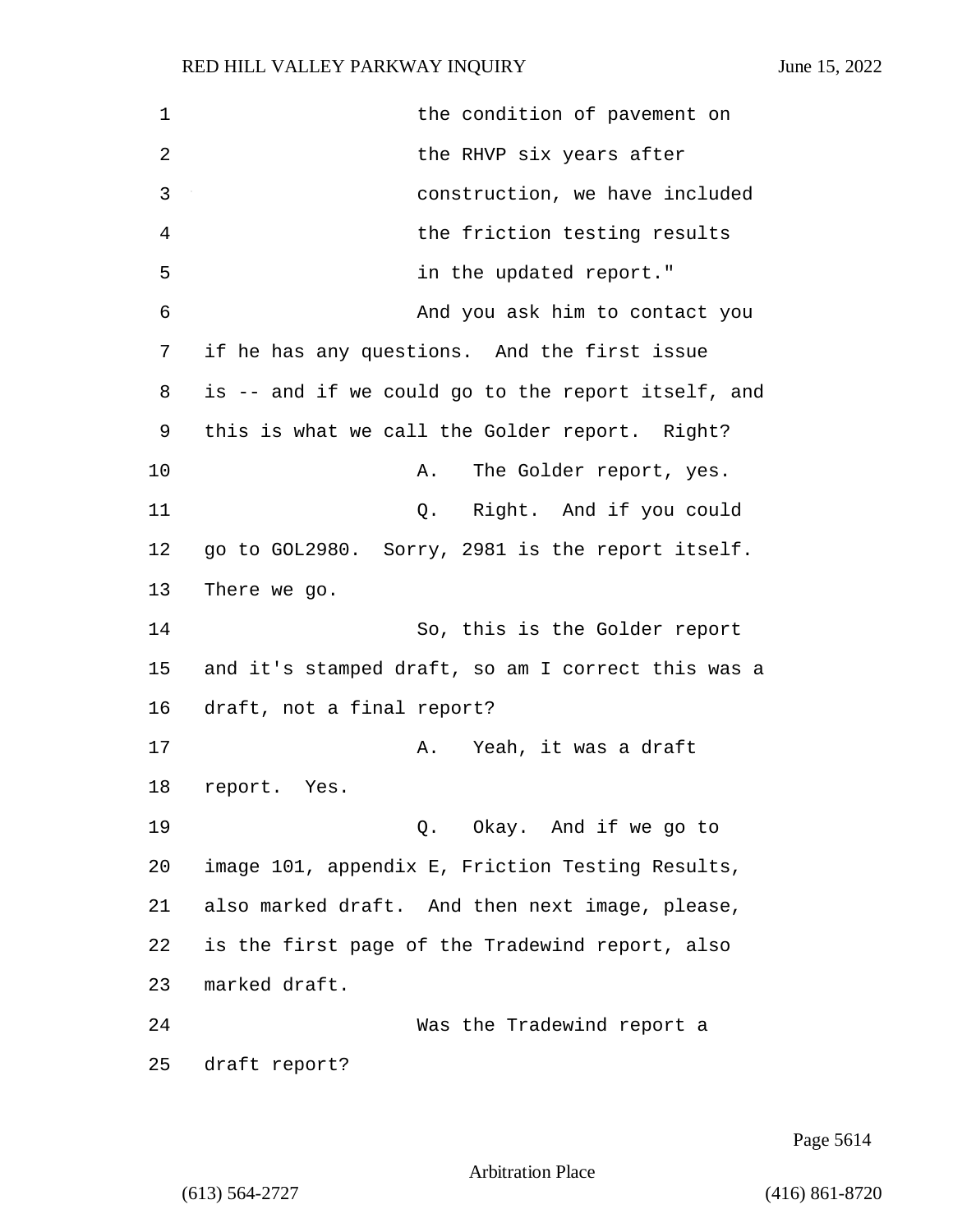| $\mathbf 1$ | No, it was not. It was<br>Α.                       |  |
|-------------|----------------------------------------------------|--|
| 2           | the final. It was the administrative error. It's   |  |
| 3           | automatically insert this, the draft word, where   |  |
| 4           | it should know that Tradewind was the final.       |  |
| 5           | Okay. Sorry. If I<br>Q.                            |  |
| 6           | understand you correctly, you're saying when       |  |
| 7           | inserting the draft watermark on the Golder        |  |
| 8           | report, because the Tradewind report became part   |  |
| 9           | of the same document, it also applied draft to the |  |
| 10          | Tradewind report?                                  |  |
| 11          | Α.<br>Yes, that's correct.                         |  |
| 12          | Was the fact that the<br>Q.                        |  |
| 13          | Tradewind report was not a draft but was rather a  |  |
| 14          | final report, is that something you recall ever    |  |
| 15          | discussing with Mr. Moore?                         |  |
| 16          | No, no. There was never<br>Α.                      |  |
| 17          | a question, no.                                    |  |
| 18          | And what's Golder's<br>Q.                          |  |
| 19          | practice, generally speaking, with respect to      |  |
| 20          | sending clients draft reports?                     |  |
| 21          | We would send, you know,<br>Α.                     |  |
| 22          | a draft report and discuss and if the client --    |  |
| 23          | that was our practice. If the client had           |  |
| 24          | comments, then we would incorporate the comments   |  |
| 25          | and finalize.                                      |  |

Page 5615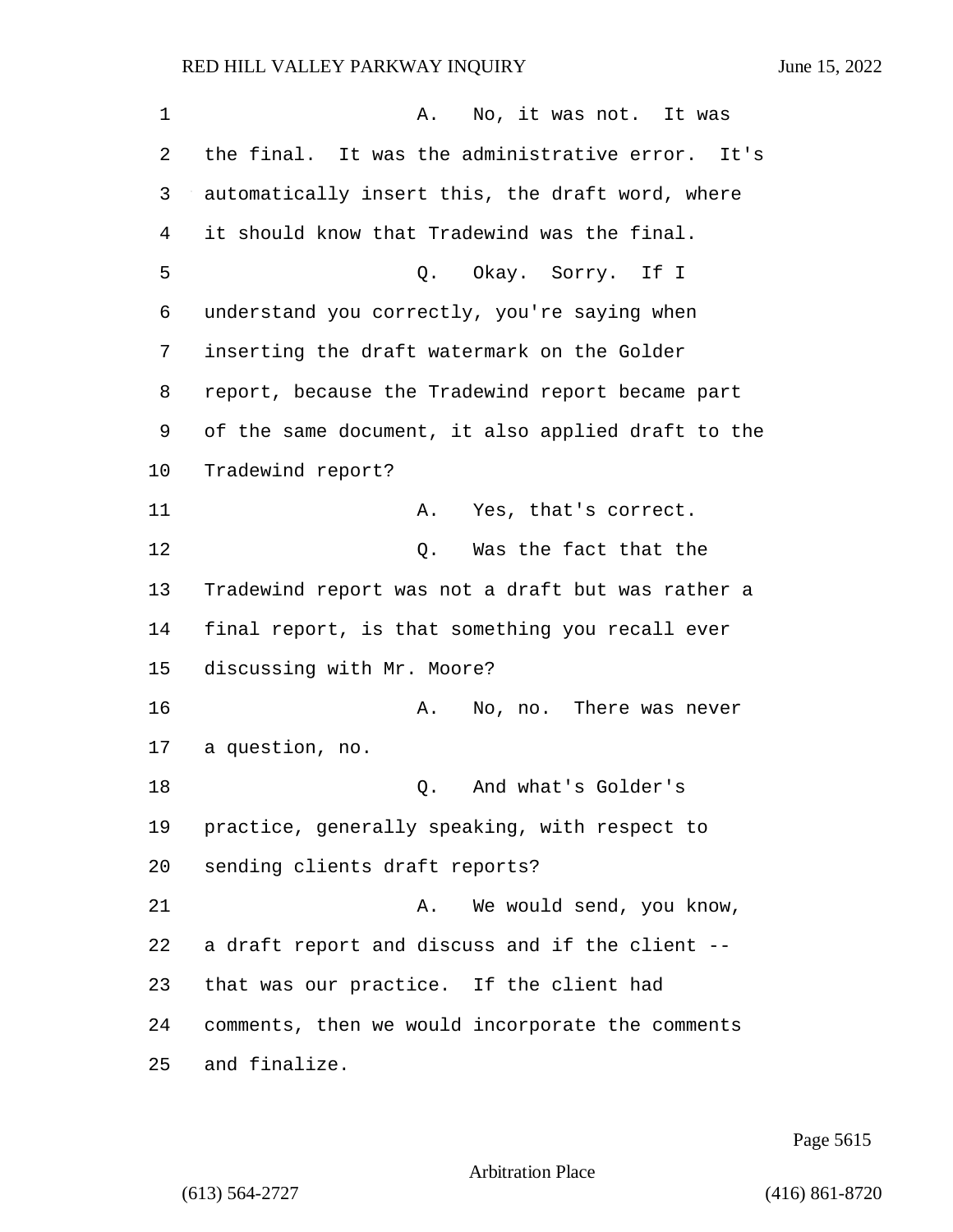| 1              | That applies to the City<br>Q.                    |  |  |  |
|----------------|---------------------------------------------------|--|--|--|
| 2              | of Hamilton as well as other clients?             |  |  |  |
| 3              | Yes. Yes, it does.<br>Α.                          |  |  |  |
| $\overline{4}$ | And if a client has<br>Q.                         |  |  |  |
| 5              | comments on a draft report, how do you deal with  |  |  |  |
| 6              | those?                                            |  |  |  |
| 7              | If the client has<br>Α.                           |  |  |  |
| 8              | comments, I would look at the comments and then,  |  |  |  |
| 9              | you know, think, you know, whether I agree with   |  |  |  |
| 10             | the comments. And then if I agree, then I would   |  |  |  |
| 11             | incorporate or, if I didn't, then I would discuss |  |  |  |
| 12             | with the client. But typically the majority of    |  |  |  |
| 13             | comments that we receive were just grammatical,   |  |  |  |
| 14             | you know, style comments. Very rarely something   |  |  |  |
| 15             | technical.                                        |  |  |  |
| 16             | Q. Okay. And if the client                        |  |  |  |
| 17             | did have technical comments or ones that affect   |  |  |  |
| 18             | the substance of your report and conclusions and  |  |  |  |
| 19             | recommendations, how do you deal with those?      |  |  |  |
| 20             | Well, I would discuss and<br>Α.                   |  |  |  |
| 21             | then if we agreed, then, you know, discuss and    |  |  |  |
| 22             | finalize the comments and would incorporate them  |  |  |  |
| 23             | if they were justified.                           |  |  |  |
| 24             | Q. Okay. And with                                 |  |  |  |
| 25             | Mr. Moore, did he provide comments to you from    |  |  |  |

Page 5616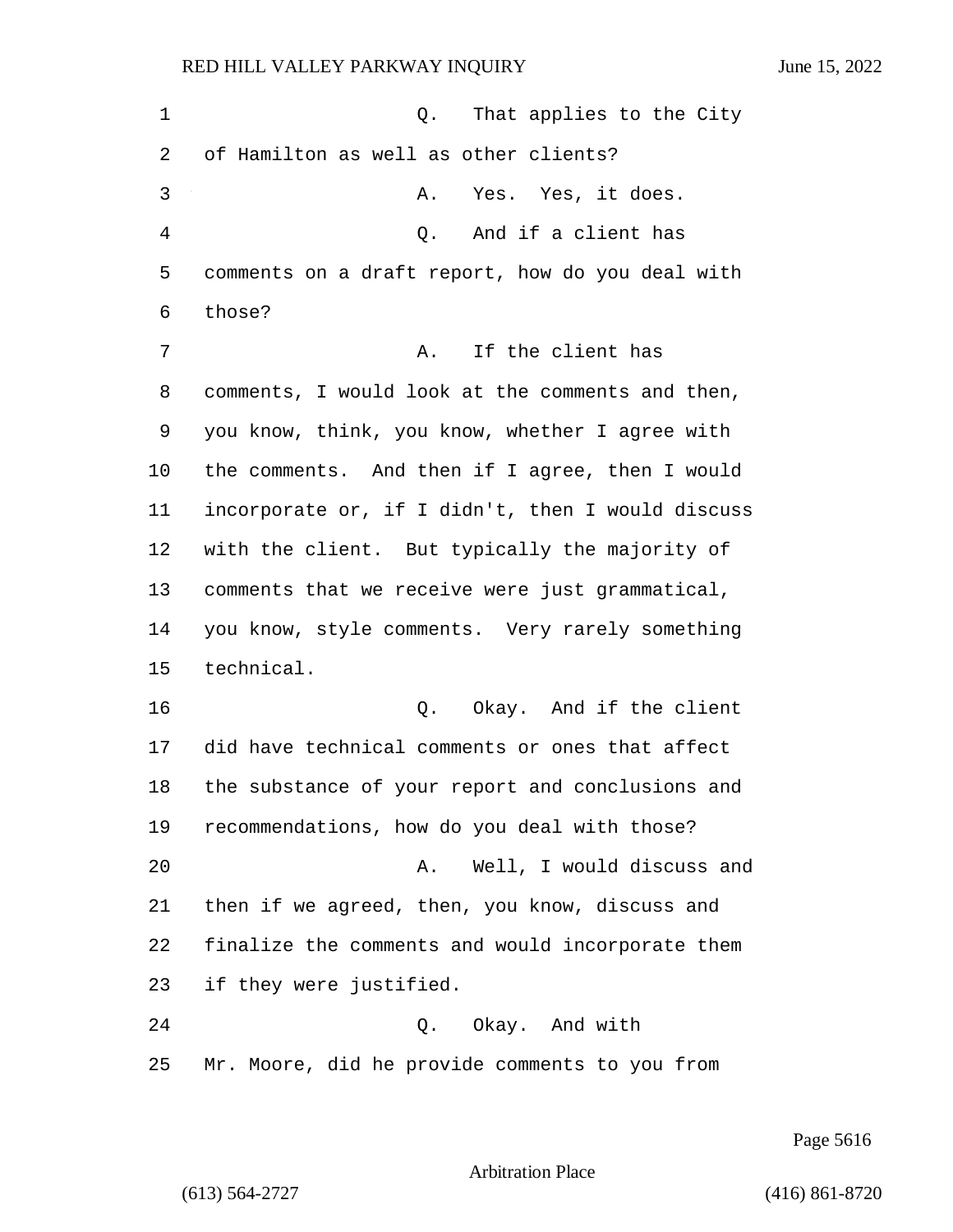time to time on draft reports? 2 A. Yeah. Mr. Moore was very quick. He typically provided his comments very promptly. But, you know, mainly, as I said, they were, like, some grammatical or style. I don't recall any significant technical changes or comments. 8 a. S. Q. Okay. Did I understand you correctly to say that if he did, that it would typically be fairly quick? 11 A. Yes, it was very -- he responded quickly. 13 Q. And your covering e-mail that we looked at refers to this as an updated draft report. That suggests you're referring back to a prior draft. Would that be the one back in September that we already talked about? 18 A. Yes. So, updated is -- the update were to the one that we submitted before we incorporated friction into this, so basically, you know, the visual structure evaluation of the pavement. So, that was the update. 24 Q. Okay. And your January 31 e-mail to Mr. Moore with the draft

Page 5617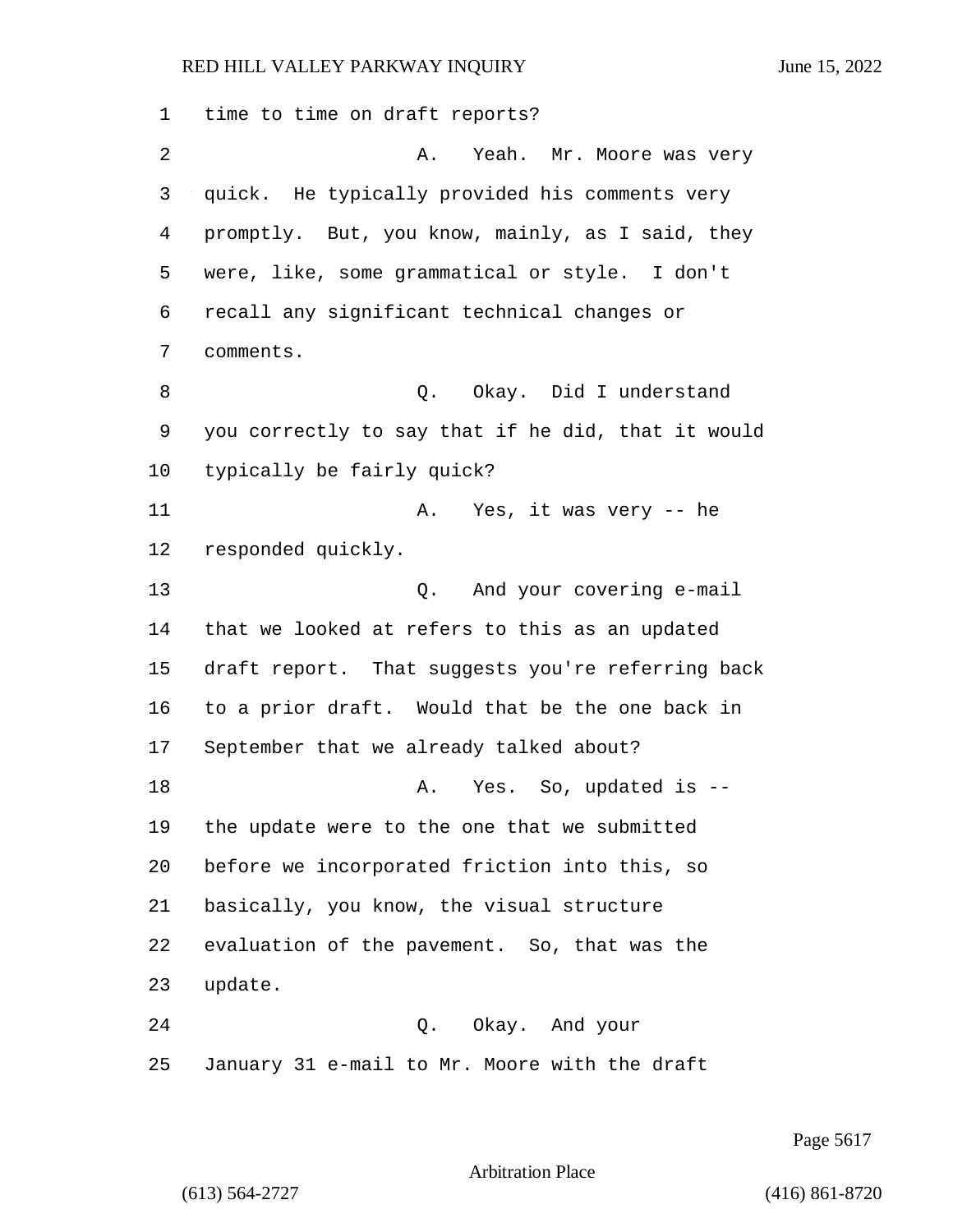Golder report copied Dr. Henderson and Ms. Rizvi. Did you provide the report to anyone else at the City? 4 A. No, no. I only e-mailed it to Mr. Moore and then I -- yeah, only to Mr. Moore and then I met face to face in delivering a hard copy. 8 and  $Q$ . And did you have any discussions with City staff, other than Mr. Moore, about the friction testing? There's an e-mail back on November 19 about organizing friction testing and the logistics, as I think we described. But beyond that, did you have any discussions with anyone at the City about the friction testing? 16 A. No, not at the time. No. I think it was only -- I don't recall. I don't recall, no. 19 Q. And if we go to image 10 of the Golder report, and so maybe if we could just expand this page. Can we do 5, section 5, to begin with. Yes. Thank you. 23 So, you indicate briefly when the testing was carried out in November 2013 by Tradewind using a grip tester and that it was

Page 5618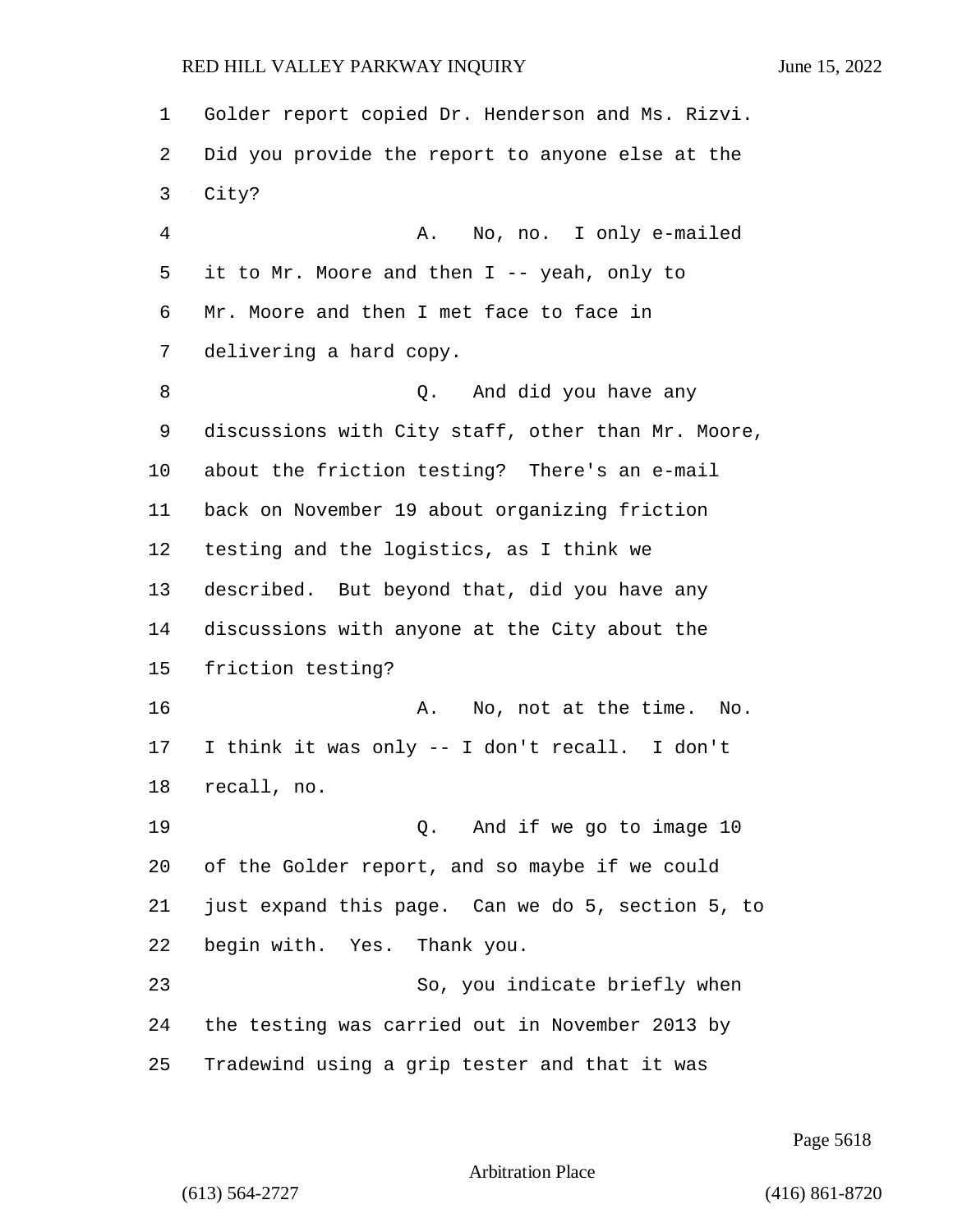1 completed in the northbound and southbound through 2 lanes and you refer to the Tradewind report in 3 appendix E. And then it also covers the 4 results -- the Tradewind report also covers the 5 friction testing on the Lincoln Alexander Parkway. 6 And then you refer to table 6 below, which sets 7 out the average numbers by lane. 8 And then in the last 9 paragraph, you refer to the: 10 "Friction number values are 11 higher than when measured in 12 2007, immediately after 13 construction. Between 30 and 14 34, they are considered to be 15 relatively low. Typically, 16 the FN value should be at 17 **17 least equal to or higher than** 18 40 to be considered adequate. 19 In the United Kingdom, for 20 example, the FN value should 21 be at least 48 for a motorway 22 pavement." 23 So, was this your 24 interpretation of the Tradewind results? 25 A. Well, it was my -- it was

Page 5619

Arbitration Place

(613) 564-2727 (416) 861-8720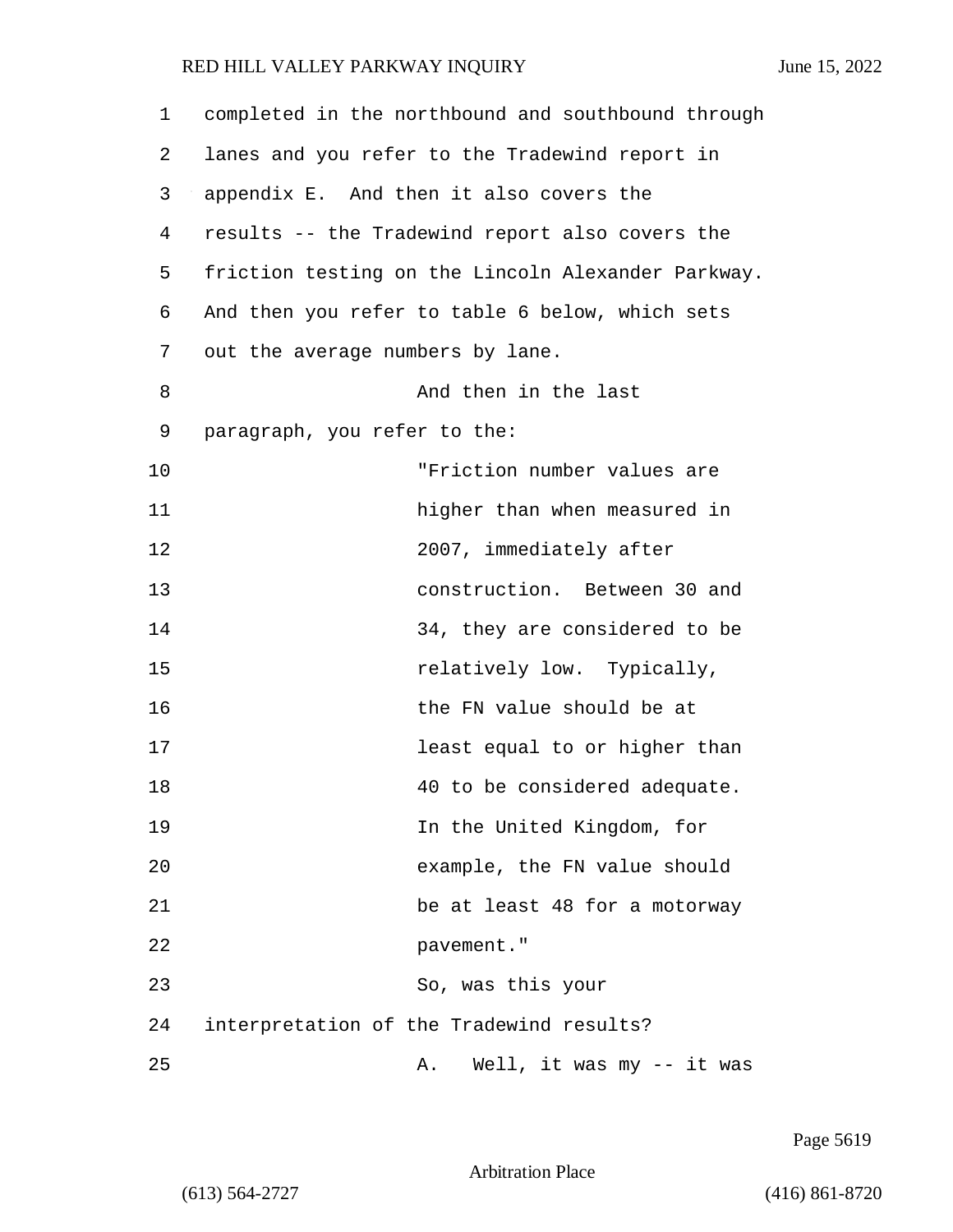our, Golder's, interpretation of the results, yes. 2 Q. Okay. But was this something you did in concert with Dr. Henderson and Ms. Rizvi or was this your work? 5 A. It was not Ms. Rizvi. I'm not sure whether I discussed this thing with Dr. Henderson, so that would be, I think, mainly me, mainly myself. 9 Q. And so, when you say typically the FN values should be at least equal to or higher than 40 to be considered adequate, does that refer back to what we were just discussing? 14 A. Yes. 15 Q. And that's, again, from the TAC guide and then your further research into the UK PMS chart that had the correlation between the SCRIM and the grip number. Right? 19 A. Yes. And also in the TAC guide reference NCHRP, I think 83, and these are identical numbers. So, basically, yeah, this is like that's -- it's coming from there. 23 Q. Okay. Now, then you go on to say: 25 "In the United Kingdom, for

Page 5620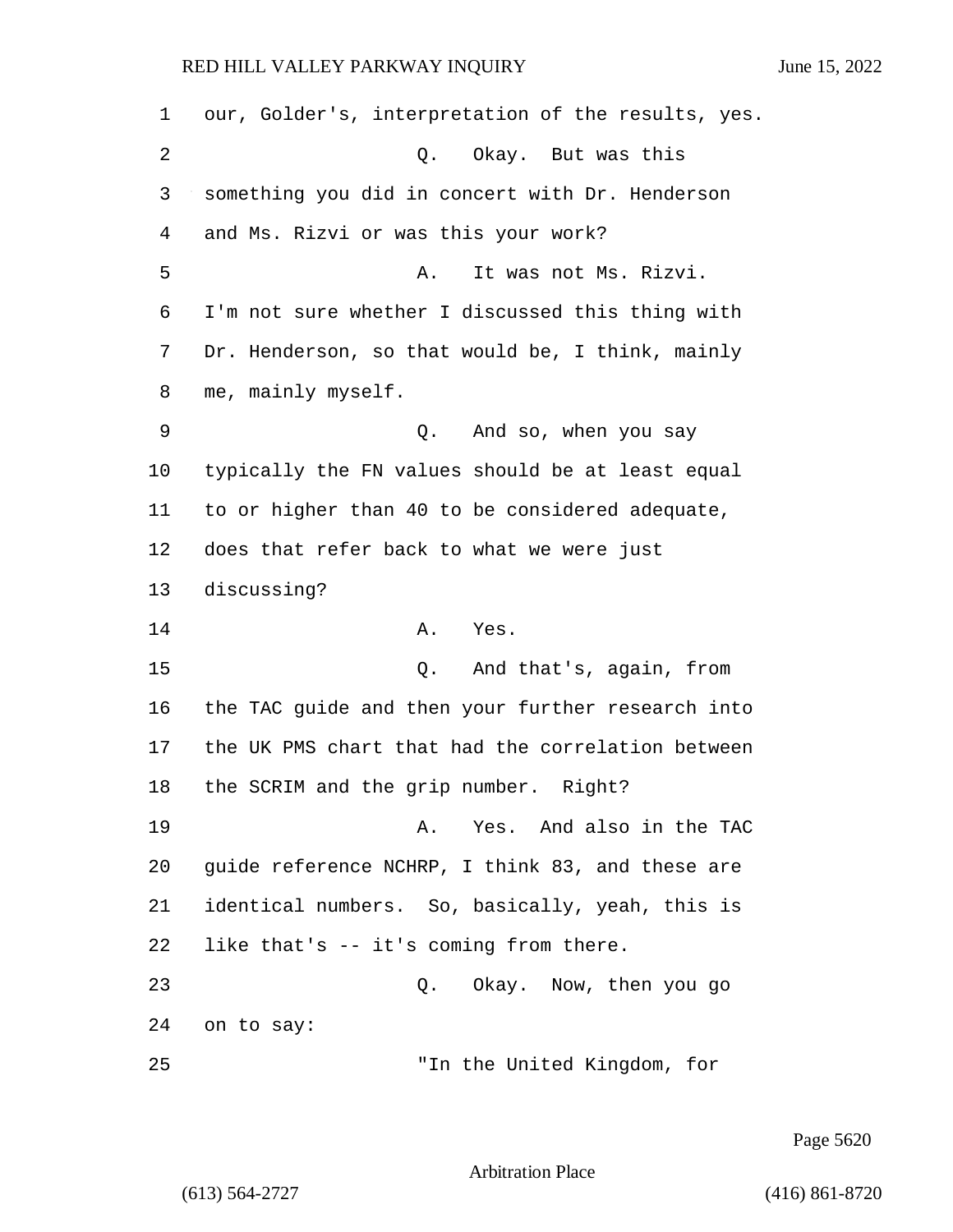| 1  | example, the FN value should                       |  |
|----|----------------------------------------------------|--|
| 2  | be at least 48 for a motorway                      |  |
| 3  | pavement."                                         |  |
| 4  | What's that based on?                              |  |
| 5  | I included this thing<br>A.                        |  |
| 6  | because I reference what Mr. Leonard Taylor said   |  |
| 7  | in his report. I didn't want to ignore it, so I    |  |
| 8  | just reference what he said in his report as a     |  |
| 9  | requirement for a motorway in the UK. So, it was   |  |
| 10 | just reference, referencing.                       |  |
| 11 | Q. Okay. Because what you                          |  |
| 12 | had concluded, as you just described, was that in  |  |
| 13 | the UK, the values were lower than that because,   |  |
| 14 | as you referred to, the UK PMS chart and the chart |  |
| 15 | which was from the UK that was referenced in the   |  |
| 16 | TAC guide. Right?                                  |  |
| 17 | Yes, so that was one<br>Α.                         |  |
| 18 | step. I also look at the other table, table 2.6,   |  |
| 19 | and I did a brief comparison. So, for me, it       |  |
| 20 | was -- it would be close to, you know -- and that  |  |
| 21 | was example from Pennsylvania, but from the NCHRP  |  |
| 22 | paper, so that was my conclusion, that, you know,  |  |
| 23 | for -- it would have to be 40 to be adequate.      |  |
| 24 | Right. I understand<br>Q.                          |  |
| 25 | that. What I'm tripping on a bit is the reference  |  |

Page 5621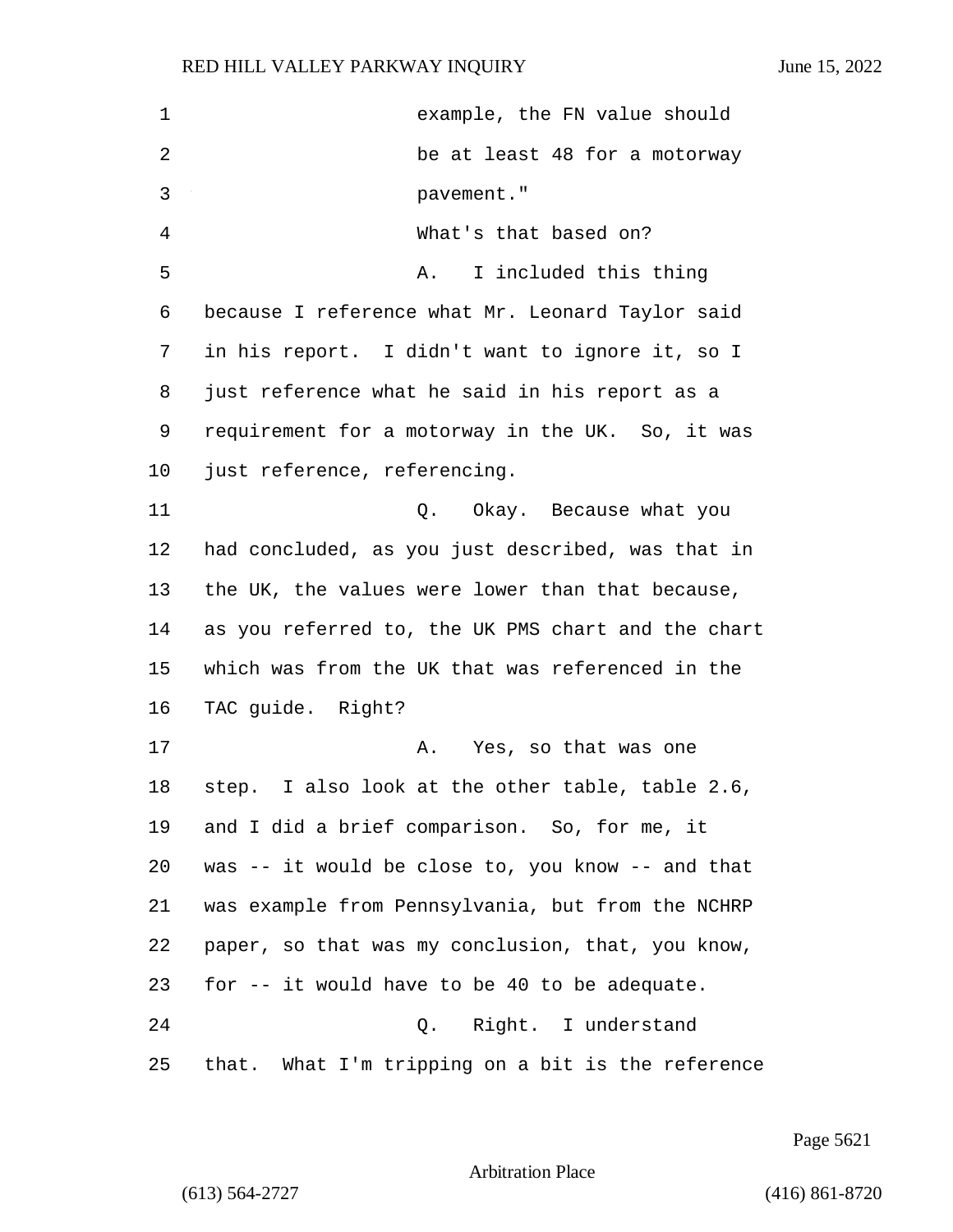| 1  | to -- because you're drawing from UK sources here  |  |  |  |
|----|----------------------------------------------------|--|--|--|
| 2  | and in order to disagree with, as you described    |  |  |  |
| 3  | Mr. Taylor's conclusion in the Tradewind report to |  |  |  |
| 4  | the threshold of 48 as being overly conservative,  |  |  |  |
| 5  | you were drawing on UK sources as well for that.   |  |  |  |
| 6  | So, what I'm wondering is why                      |  |  |  |
| 7  | you're then saying in the UK it should be at least |  |  |  |
| 8  | 48 for a motorway pavement?                        |  |  |  |
| 9  | A. So, I know maybe it's not                       |  |  |  |
| 10 | precise, but, you know, at that point my point of  |  |  |  |
| 11 | view was that, you know, what I saw in the TAC     |  |  |  |
| 12 | guide, I saw, okay, this would be applicable for   |  |  |  |
| 13 | our conditions, but I didn't want to ignore what   |  |  |  |
| 14 | he said, what Mr. Taylor said, about the UK, so I  |  |  |  |
| 15 | still included his number. But I also -- I look    |  |  |  |
| 16 | at the other table. For me, you know, I thought    |  |  |  |
| 17 | that for our condition, for here, 48 would be      |  |  |  |
| 18 | adequate. I know it's not maybe fortunate          |  |  |  |
| 19 | wording, but, you know, that was my intention.     |  |  |  |
| 20 | Were you trying to avoid<br>Q.                     |  |  |  |
| 21 | undermining the Tradewind report and its use of 48 |  |  |  |
| 22 | as the threshold value?                            |  |  |  |
| 23 | I think so. You know,<br>Α.                        |  |  |  |
| 24 | with his reputation, I didn't want just to ignore  |  |  |  |
| 25 | it, so at least I referenced it.                   |  |  |  |

Page 5622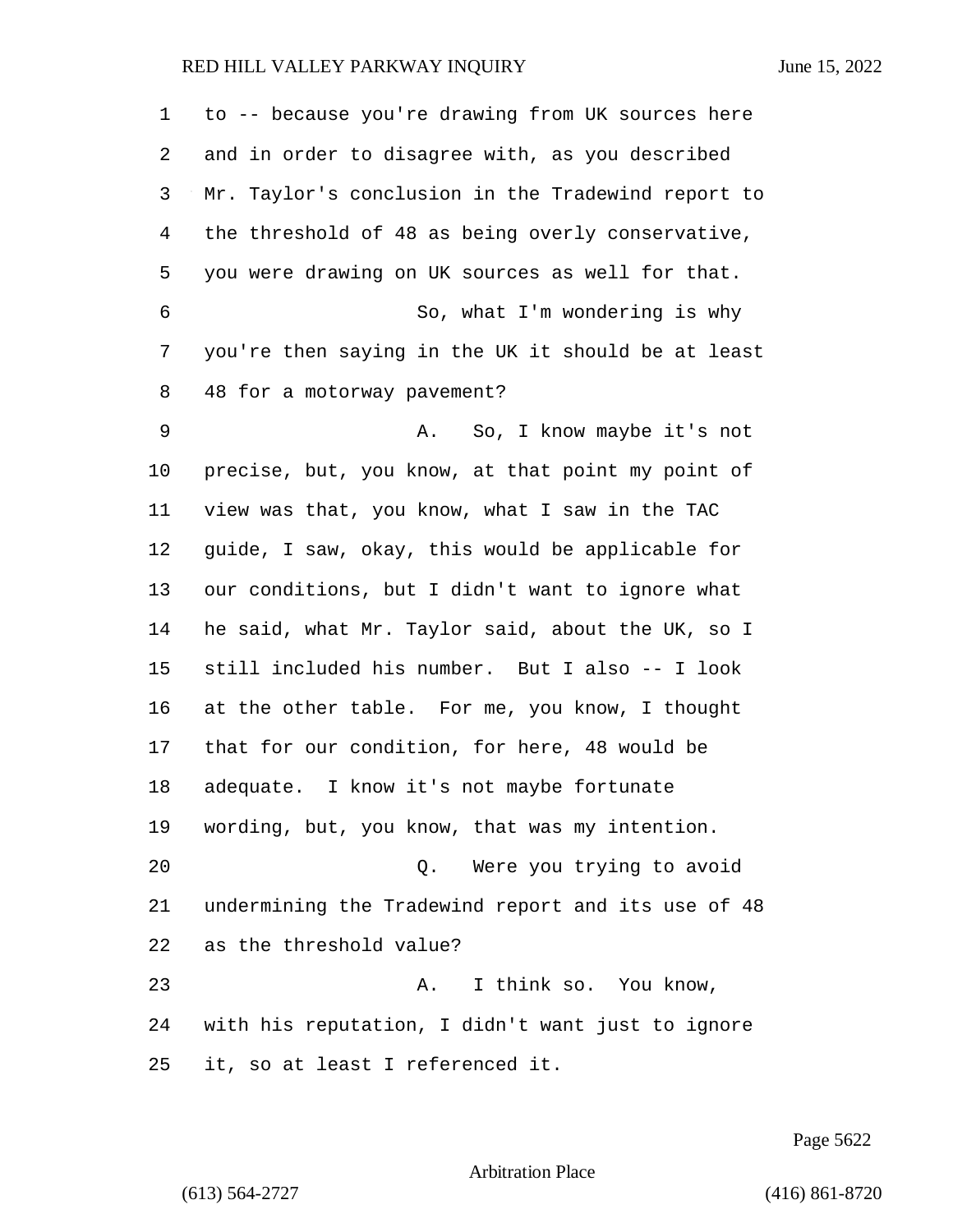1 Q. But why would you not state the reason behind that? I mean, you just described it to us. Why would you not describe 4 that? 5 A. Describe what? Sorry. 6 Q. How you arrived at that conclusion, that the Tradewind threshold of 48 was overly conservative and how you arrived at that conclusion. 10 A. I wanted to, you know, have this thing like, you know, a simple, pragmatic, practical recommendation, so I just, you know, I made it simple. 14 Q. Okay. And in making it simple, I think the point is if it needs to be at least 40 or higher to be considered adequate, that the average values that you reflect in table 6 are all below that level. Correct? 19 A. Yes. They are below that level, yes. 21 Q. Okay. And when you referred to this before, that those results, the Tradewind results, are considered to be relatively low, relatively low to what? 25 A. I considered them

Page 5623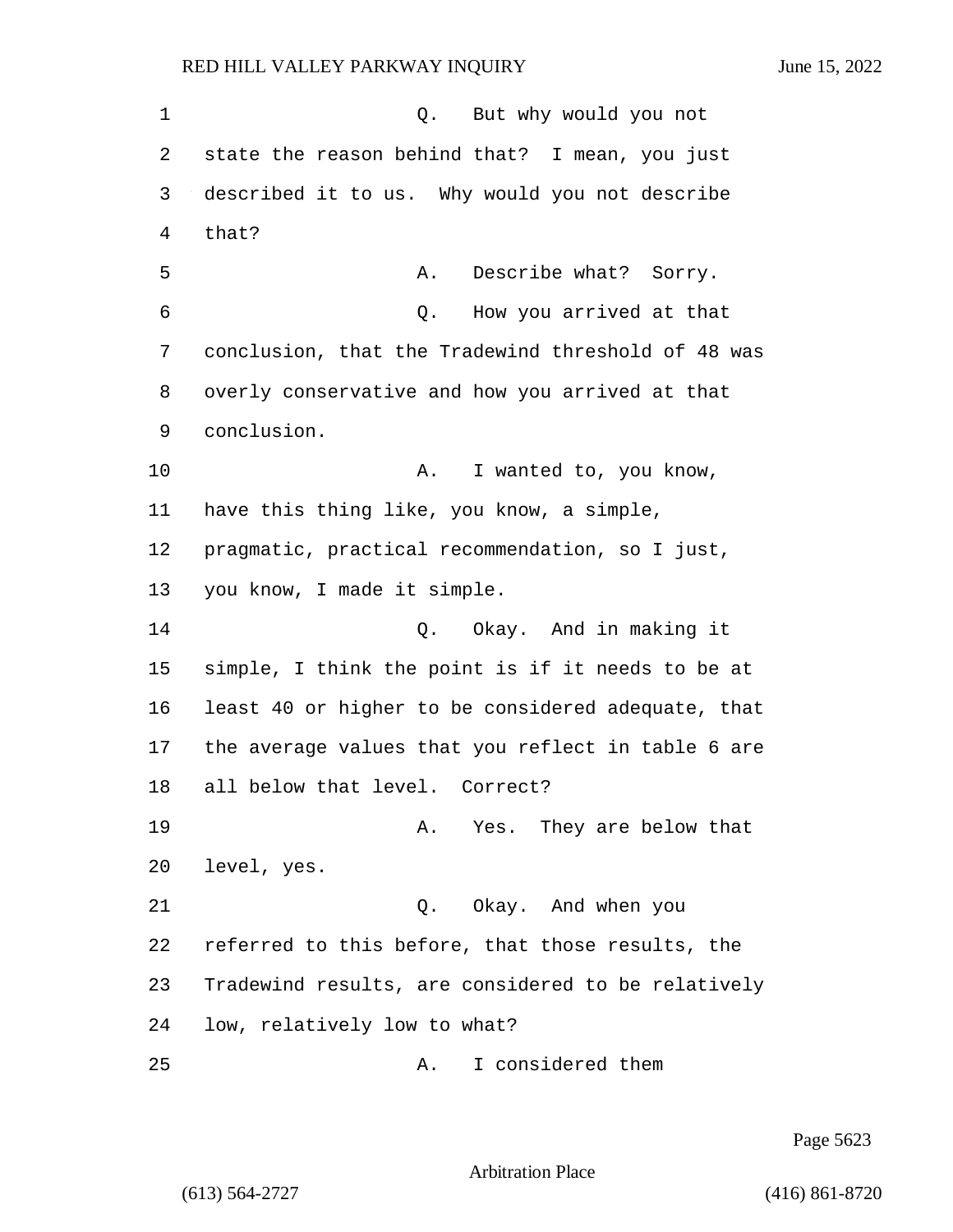relatively low because those values were higher than, you know, this commonly known FN of 30, if you assume that, you know, the grip tester is higher than, somewhat higher than, locked-wheel, so those values were higher than 30. But then I was thinking, so, what is this 30? 30, like at least to me, it wasn't a clear definition. It's not a minimum. You know, I think, you know, somewhere MTO described as expected value, so I thought it wasn't a red flag. This result were not red flag results, but I considered them to be relatively low for when I did the evaluation of the pavement. I knew that, you know, there was a concern that pavement was slippery, so that was my conclusion. I realize that I'm not a safety or friction expert, but my conclusion was that they were not alarming low but relatively low, and I wanted to improve that, recommend improve. 19 C. Just when I hear relatively I just think that it's relative to something else and there's a few possible things it could be. Right? Is it relatively low compared to the UK standard of 48 that you refer to in the last sentence? Is it relatively low to the number 40 to be considered adequate? Is it

Page 5624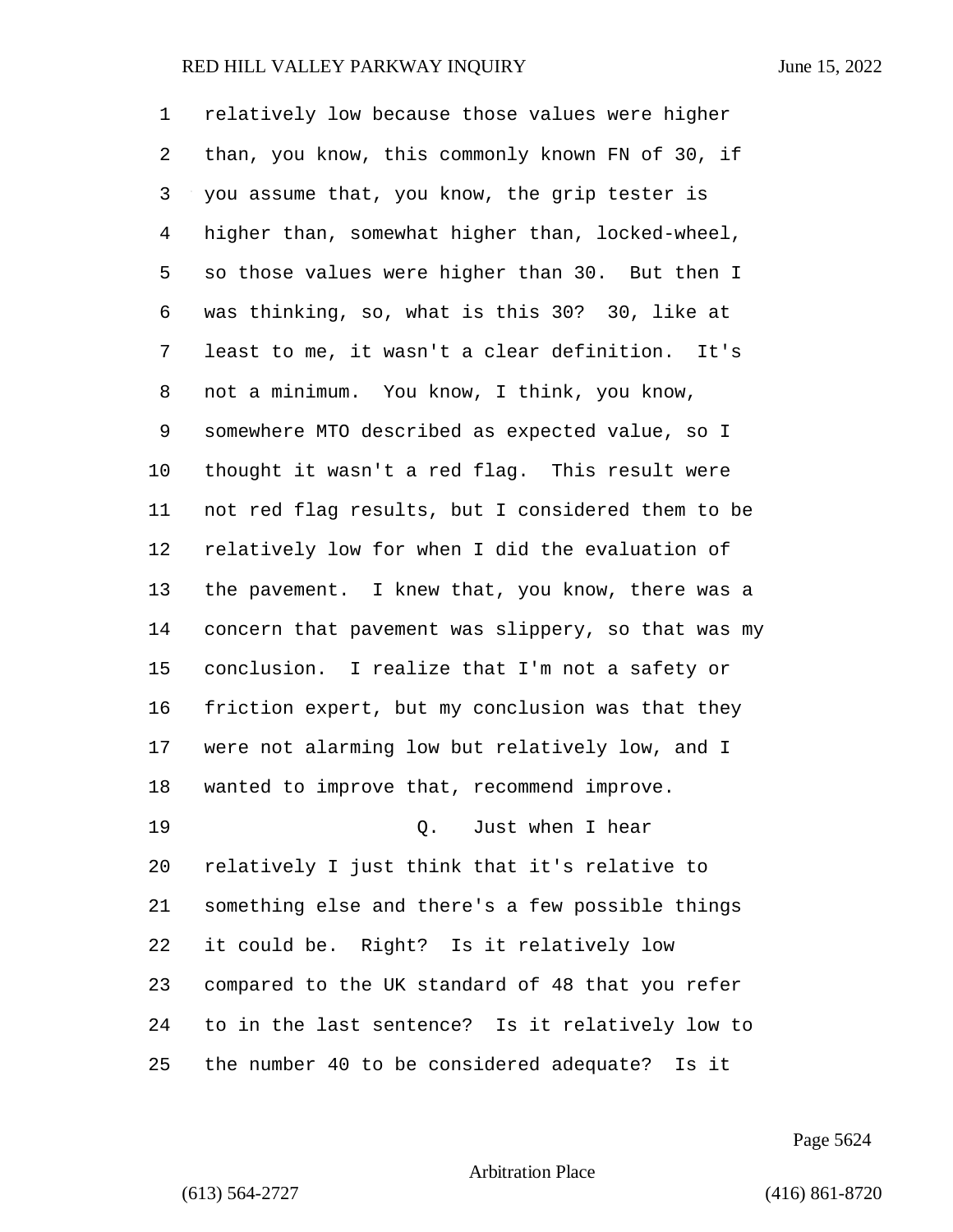| 1              | relatively low compared to the LINC results?       |
|----------------|----------------------------------------------------|
| 2              | What's the benchmark that it is relatively low in  |
| 3              | comparison to that you're referring to there?      |
| $\overline{4}$ | I didn't compare them<br>Α.                        |
| 5              | with the LINC. I would say relatively low to what  |
| 6              | I anticipate is 40. So, relatively low, I          |
| 7              | wanted -- my meaning was not a red flag value, but |
| 8              | not what would be adequate. So, that's why I       |
| 9              | considered -- I used that word relatively low.     |
| 10             | Okay. And when you refer<br>Q.                     |
| 11             | to a red flag, what do you mean by that? Is it     |
| 12             | red flag to you something where it would be        |
| 13             | inherently a safety risk? Is that what you see as  |
| 14             | a red flag, or do you mean something different?    |
| 15             | Oh, red flag, let's say,<br>Α.                     |
| 16             | if it was well below 30, like something that, you  |
| 17             | know, MTO would be concerned. If it was 20 or 20   |
| 18             | something, that would be a red flag. But this      |
| 19             | one, for me, it was higher than 30, so not of, you |
| 20             | know, like immediate concern from the friction     |
| 21             | number point of view. So, from the friction        |
| 22             | number point of view it wasn't bad. But at the     |
| 23             | same time, you know, how many factors impact the   |
| 24             | safety, so there was other concerns, but not from  |
| 25             | this friction number.                              |

Page 5625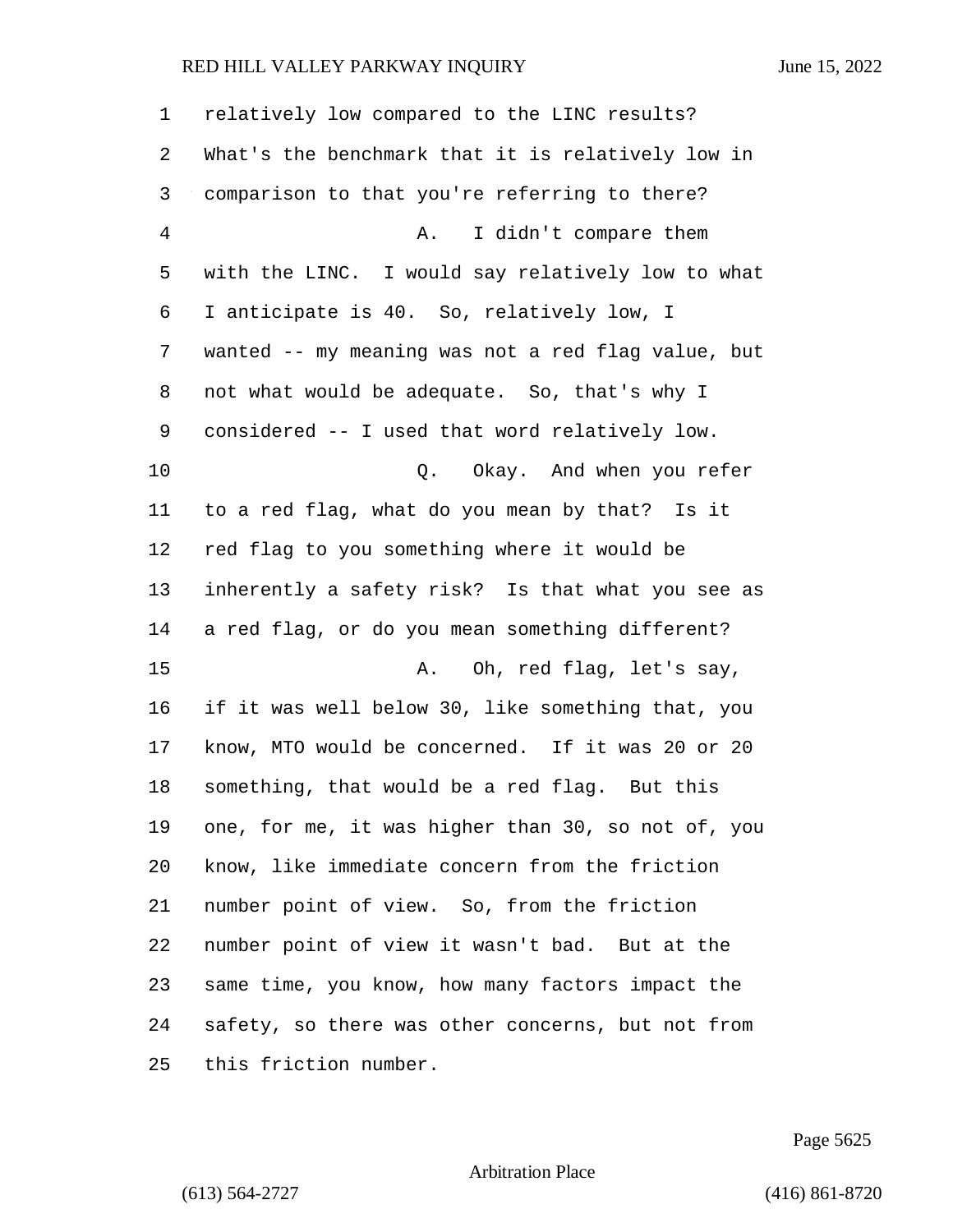| 1  | So, this is what I meant. Not                      |  |  |  |
|----|----------------------------------------------------|--|--|--|
| 2  | a red flag, yes, so not something, you know, very  |  |  |  |
| 3  | low below, you know, some really concerned level.  |  |  |  |
| 4  | Q. Okay. But the MTO                               |  |  |  |
| 5  | number of 30, that's a number that involves using  |  |  |  |
| 6  | the locked-wheel tester, of course, which, as      |  |  |  |
| 7  | discussed, has different results and typically     |  |  |  |
| 8  | lower results even if taken as a higher testing    |  |  |  |
| 9  | speed.                                             |  |  |  |
| 10 | And so, would that not have                        |  |  |  |
| 11 | been something that ought to have been pointed     |  |  |  |
| 12 | out, or no?                                        |  |  |  |
| 13 | You know, I wanted to<br>Α.                        |  |  |  |
| 14 | keep it like, you know, I would say, pragmatic,    |  |  |  |
| 15 | simple. Yeah, I know that MTO would use the        |  |  |  |
| 16 | locked-wheel tester and there was some difference, |  |  |  |
| 17 | but, you know, I had some estimate of the          |  |  |  |
| 18 | difference. So, for me, it was still above the     |  |  |  |
| 19 | value of 30. But I don't know if I answered your   |  |  |  |
| 20 | question. So, it was above the value of 30, but    |  |  |  |
| 21 | nothing that would give me the comfort that it was |  |  |  |
| 22 | adequate.                                          |  |  |  |
| 23 | Q. Okay. So, not a red                             |  |  |  |
| 24 | flag, but not adequate. Is that a fair bottom      |  |  |  |
| 25 | line conclusion?                                   |  |  |  |

Page 5626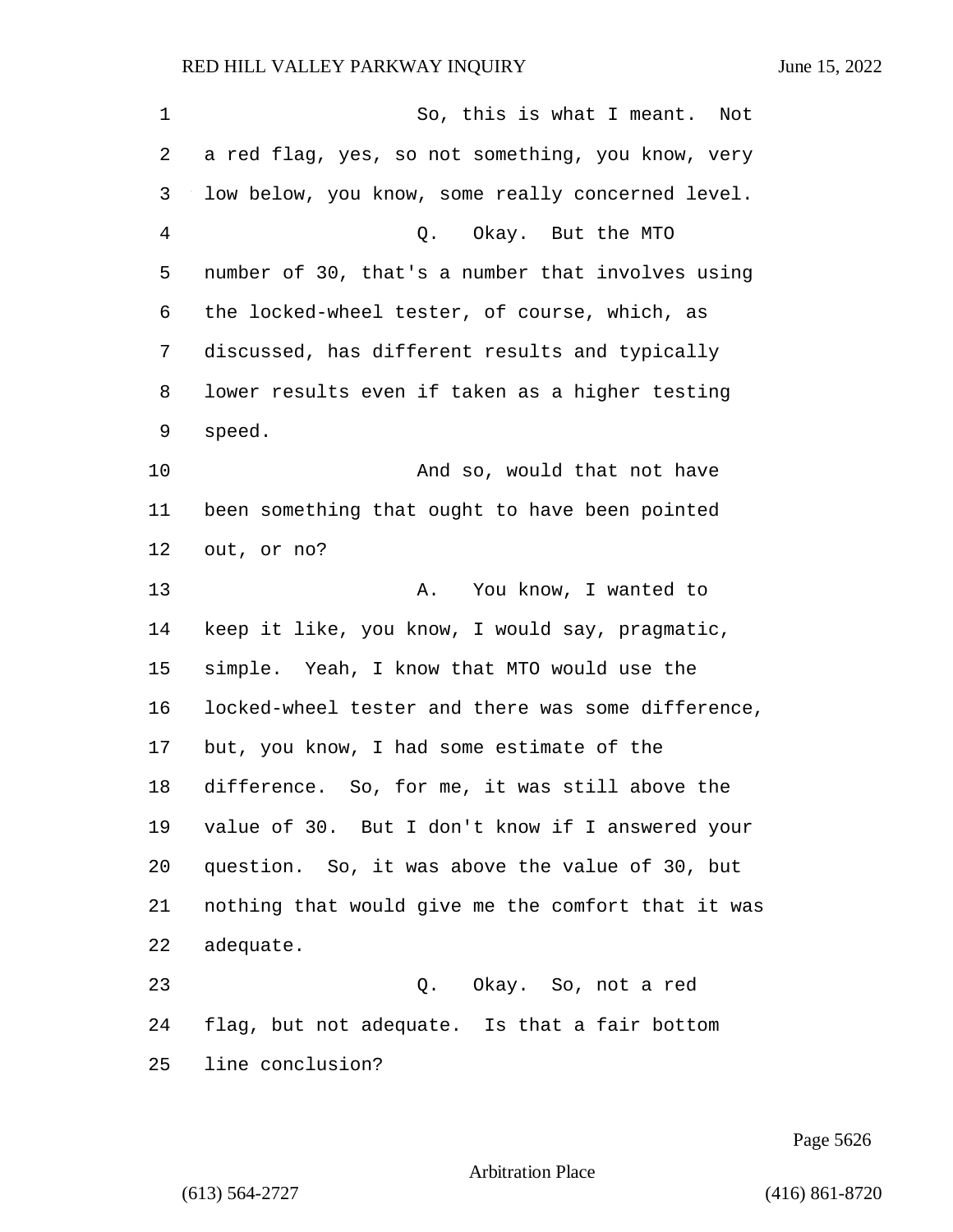| 1  | A. Yes, it is.                                     |  |
|----|----------------------------------------------------|--|
| 2  | Now, the numbers from<br>Q.                        |  |
| 3  | 2007 that you referred to being immediately after  |  |
| 4  | construction, there's no reference there to those  |  |
| 5  | numbers being ones which were subject to the SMA   |  |
| 6  | early age low friction issue. Right?               |  |
| 7  | Yeah, you're right.<br>Α.                          |  |
| 8  | Q. Okay. And is that not a                         |  |
| 9  | relevant and, in fact, important point, that if    |  |
| 10 | you're comparing 2007 numbers to 2013 numbers,     |  |
| 11 | that it would be expected that the 2007 numbers    |  |
| 12 | would increase, that they were low because of the  |  |
| 13 | time in which they were taken?                     |  |
| 14 | Yes. You know,<br>Α.                               |  |
| 15 | obviously, yeah. This is what I definitely         |  |
| 16 | anticipated, that those numbers would increase     |  |
| 17 | after the traffic wears off the asphalt cement     |  |
| 18 | film on the surface. Yes. That was -- I didn't     |  |
| 19 | state it here but you are right, this is what I    |  |
| 20 | would anticipate, definitely.                      |  |
| 21 | Right. And so, if reader<br>Q.                     |  |
| 22 | was out having all of that background information, |  |
| 23 | if a reader is looking at this, would they not get |  |
| 24 | a misleading impression that, on these raw         |  |
| 25 | numbers, grip numbers not friction numbers, but    |  |

Page 5627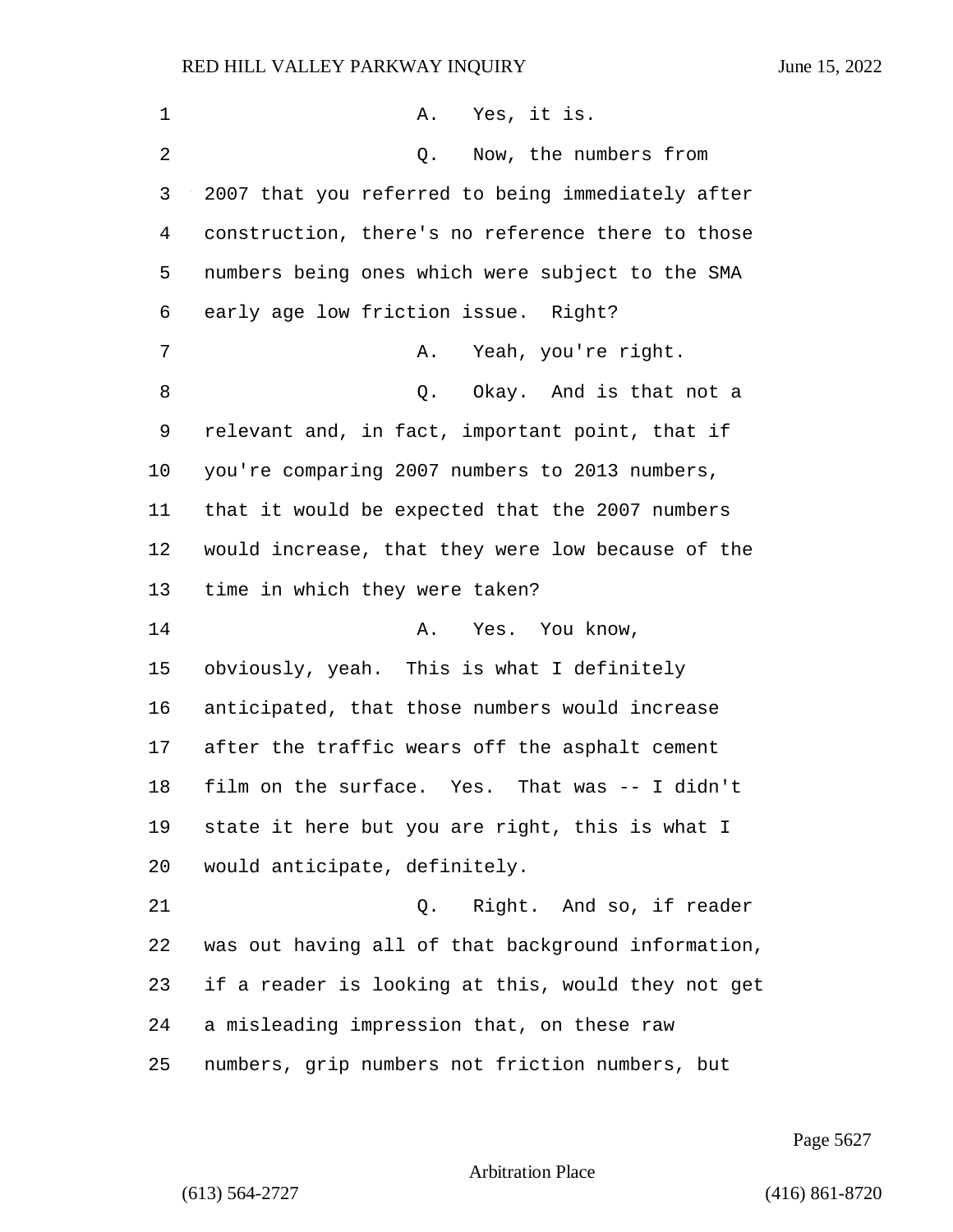| 1  | these raw numbers, that they're higher in 2013     |  |  |  |
|----|----------------------------------------------------|--|--|--|
| 2  | when they're actually being compared to something  |  |  |  |
| 3  | which was, I use the term, artificially low at the |  |  |  |
| 4  | time, in 2007? Does it not give a misleading       |  |  |  |
| 5  | impression?                                        |  |  |  |
| 6  | I think maybe, you know,<br>Α.                     |  |  |  |
| 7  | that the wording maybe was not very fortunate, but |  |  |  |
| 8  | my intention was to show that, in my opinion, they |  |  |  |
| 9  | were not adequate. Something has to be done.       |  |  |  |
| 10 | And, at the same time, the                         |  |  |  |
| 11 | purpose of that was the pavement evaluation        |  |  |  |
| 12 | report, so there were other aspects that my        |  |  |  |
| 13 | objective was to address, because the perpetual    |  |  |  |
| 14 | pavement exhibited some distress that I had to     |  |  |  |
| 15 | address. So, this was like, in my mind, there      |  |  |  |
| 16 | were two aspects that I had to address and         |  |  |  |
| 17 | basically in the next section I believe that I     |  |  |  |
| 18 | addressed both of them.                            |  |  |  |
| 19 | Q. Right. And why don't we                         |  |  |  |
| 20 | go to that. So, number 6 is the Analysis and       |  |  |  |
| 21 | Recommendations. I think it goes on to the next    |  |  |  |
| 22 | page as well. But, of course, as you said, you     |  |  |  |
| 23 | did other testing prior to being engaged to        |  |  |  |
| 24 | conduct the friction testing as well.              |  |  |  |
| 25 | And so, you give a description                     |  |  |  |

Page 5628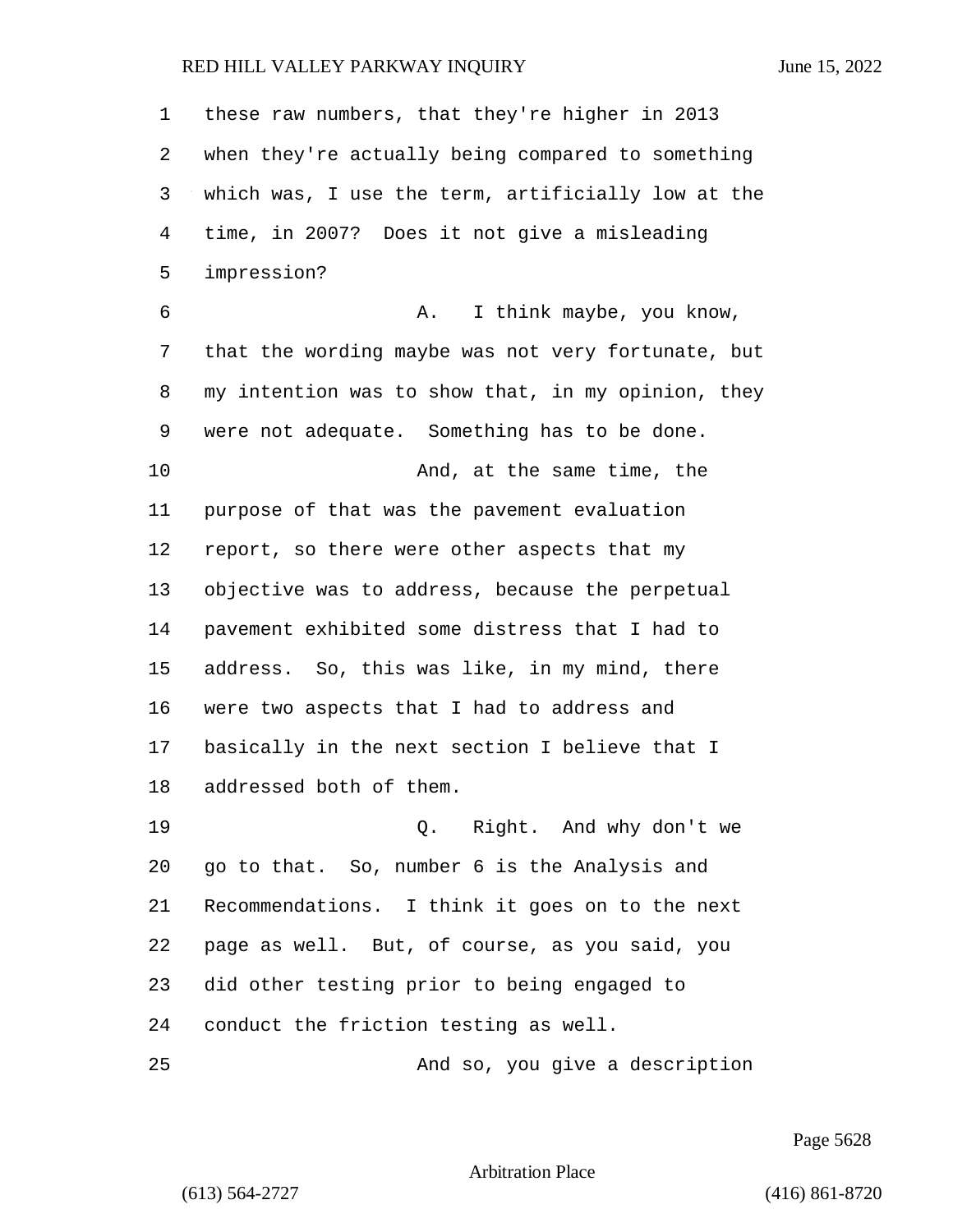of those issues, including increased traffic or higher traffic than originally designed for, and, you know, reference in the second paragraph to top-down cracking. 5 If we could then go on to the next page, the next image, in table 7 you have the Cumulative ESALs. 8 And then if you could call up the five text paragraphs there, Registrar. 10 So, if you could describe what your overall recommendation was to address the different issues. Could you describe what you were recommending? 14 A. So, what I recommended, there were two aspects. One was friction. Another one was structure and visual condition of the pavement. 18 So, the friction was discussed. Now, from the structural and visual point of view there were a few things. There were longitudinal cracks, microcracking and dips and bumps. And also what my concern was what we call the lamination of the bonding, so these were the stresses that were identified in that pavement and this was a perpetual pavement. So, I wanted to,

Page 5629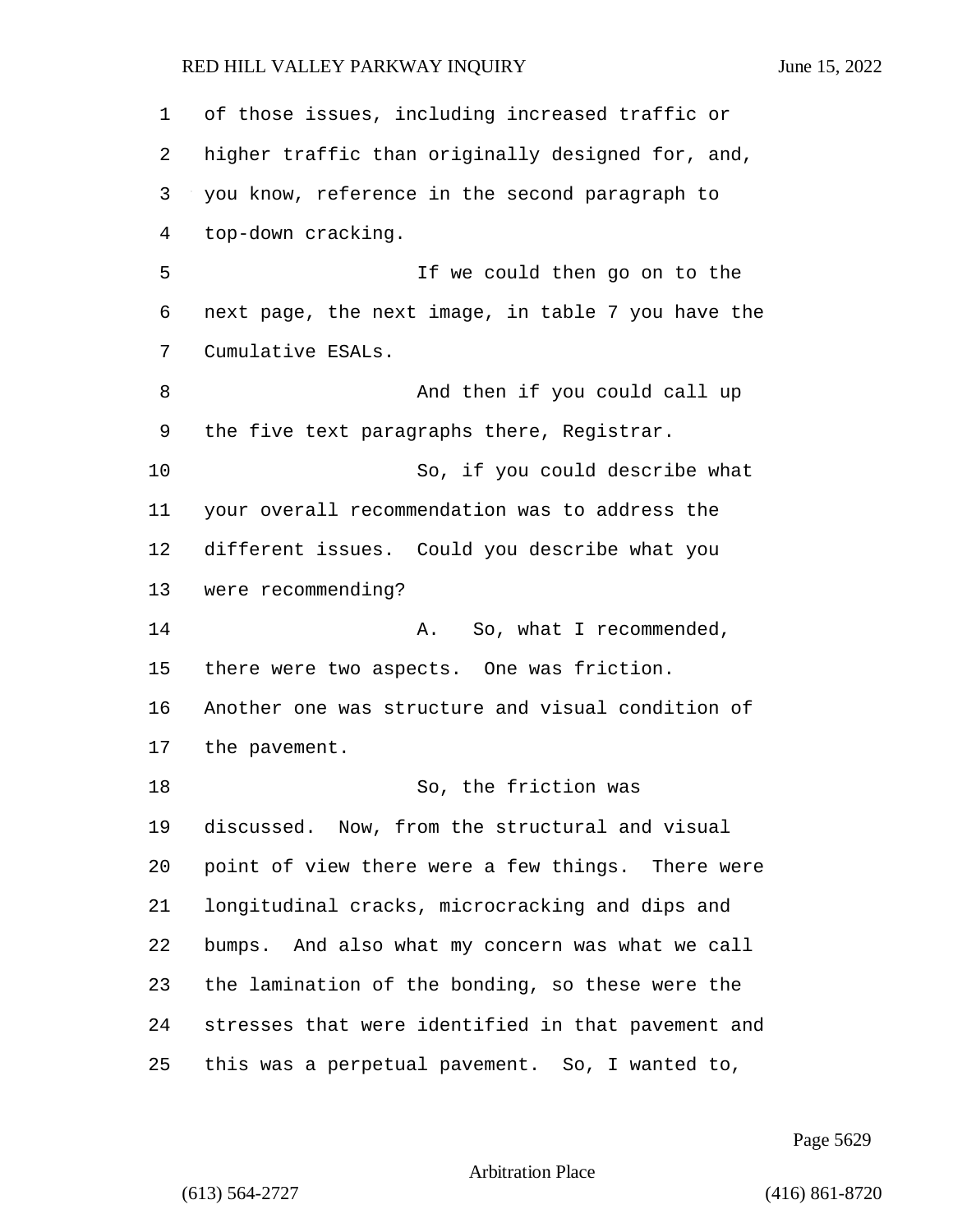| 1  | in my recommendation, combine both, so             |
|----|----------------------------------------------------|
| 2  | recommendation was the worst section -- I don't    |
| 3  | know if you want me to elaborate a little bit.     |
| 4  | Q. No, I would like you to                         |
| 5  | explain it, please, yes.                           |
| 6  | So, the worst section was<br>Α.                    |
| 7  | the section with the flooding, the particular      |
| 8  | impacted by the flooding event. There were two.    |
| 9  | So, we identified that subgrade was softer there   |
| 10 | and this is where the majority of those            |
| 11 | longitudinal cracks were and particularly the      |
| 12 | bonding.                                           |
| 13 | The bonding is, you know, in                       |
| 14 | the lamination is, you know, the separation of the |
| 15 | lifts, so they suddenly, instead of working as one |
| 16 | unit, they were to separate my highest stress and  |
| 17 | their effect. So, on top was two and a half        |
| 18 | kilometres, so I think it was probably about 125   |
| 19 | on each side. So, I didn't see any other solution  |
| 20 | than just overlaying this thing. And then we       |
| 21 | would have cracking left, cracking, like, low      |
| 22 | severe cracking, some microcracking, so we         |
| 23 | recommended for those cracks what we call route    |
| 24 | and seal those cracks and then place a single      |
| 25 | layer of microsurfacing on the surface because     |

Page 5630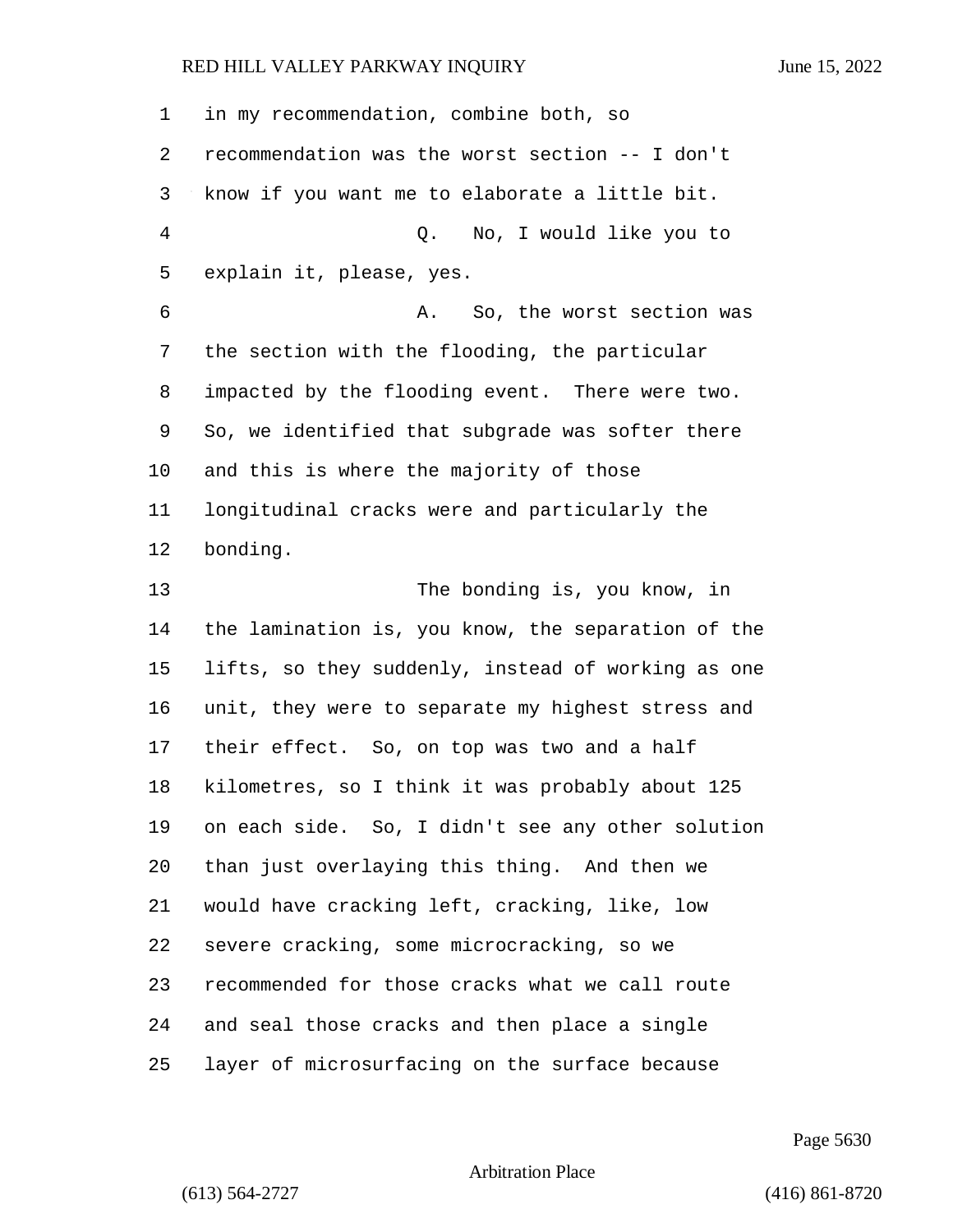| 1  | those cracks, you could see those bigger cracks,   |  |  |  |
|----|----------------------------------------------------|--|--|--|
| 2  | but microcracking, that would be impossible to     |  |  |  |
| 3  | see. But if you put the microsurfacing, this is    |  |  |  |
| 4  | the coat that would seal everything, okay, address |  |  |  |
| 5  | microcracking and all other aspects.               |  |  |  |
| 6  | But at the same time, the                          |  |  |  |
| 7  | microsurfacing would increase, significantly       |  |  |  |
| 8  | increase, friction number on that surface. I       |  |  |  |
| 9  | don't know if -- I wrote a paper on microsurfacing |  |  |  |
| 10 | in 2004 and when we had the friction numbers for   |  |  |  |
| 11 | microsurfacing and they ranged from 52 to 60       |  |  |  |
| 12 | something.                                         |  |  |  |
| 13 | So, after microsurfacing,<br>Q.                    |  |  |  |
| 14 | that's what $--$                                   |  |  |  |
| 15 | After microsurfacing,<br>Α.                        |  |  |  |
| 16 | yes.                                               |  |  |  |
| 17 | Okay. Go on.<br>Q.                                 |  |  |  |
| 18 | If it was done, like, if<br>Α.                     |  |  |  |
| 19 | it were necessary, of course we needed to include  |  |  |  |
| 20 | a good aggregate with PSV, route and seal the      |  |  |  |
| 21 | crack, put a microsurfacing so you address         |  |  |  |
| 22 | everything. You address structural distresses and  |  |  |  |
| 23 | also maybe I didn't mention here, but if you have  |  |  |  |
| 24 | dips, when you would do microsurfacing, we put     |  |  |  |
| 25 | typically a scratch coat first and then the        |  |  |  |

Page 5631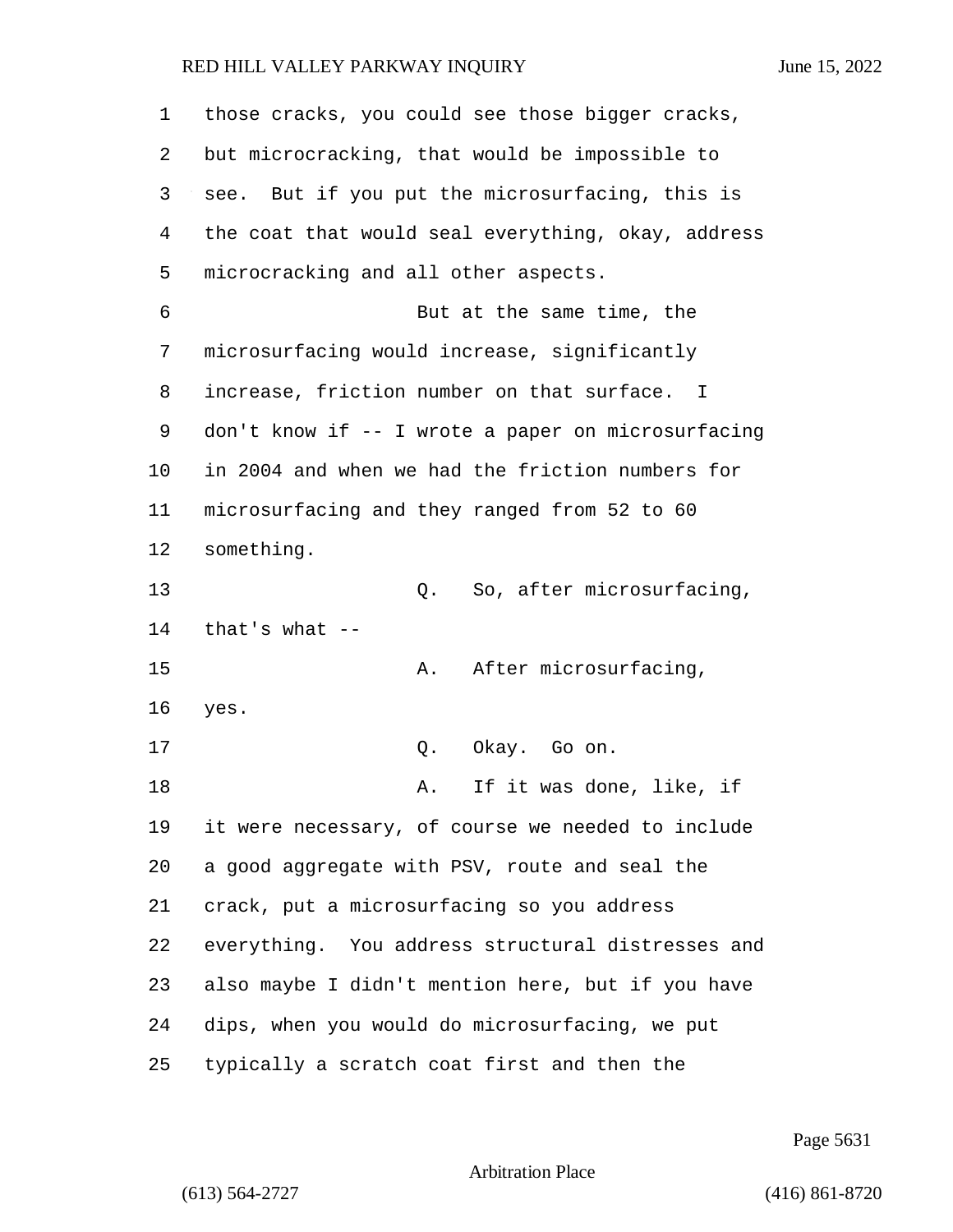| $\mathbf 1$ | surface coat, so you fill all dips. All these      |  |  |  |
|-------------|----------------------------------------------------|--|--|--|
| 2           | things, you can fill it and make it, you know, a   |  |  |  |
| 3           | perfect surface. Not perfect, sorry, you know, a   |  |  |  |
| 4           | good surface.                                      |  |  |  |
| 5           | At the same time, you can                          |  |  |  |
| 6           | improve friction numbers, so the issue of low      |  |  |  |
| 7           | friction numbers would be final, finished,         |  |  |  |
| 8           | addressed. Sorry.                                  |  |  |  |
| 9           | Q. Right. Okay. So, if I                           |  |  |  |
| 10          | can then summarize it, as I understand it, because |  |  |  |
| 11          | of the surface cracking and deterioration, you     |  |  |  |
| 12          | recommended a mill and pave, I think you said an   |  |  |  |
| 13          | overlay, for the worst areas, so that's a mill and |  |  |  |
| 14          | pave or a shave and pave for approximately 2.5     |  |  |  |
| 15          | kilometres?                                        |  |  |  |
| 16          | A. Yes.                                            |  |  |  |
| 17          | Q. Right?                                          |  |  |  |
| 18          | Yes.<br>Α.                                         |  |  |  |
| 19          | Q. Okay. And that's where                          |  |  |  |
| 20          | the top-down cracking and the other items that you |  |  |  |
| 21          | indicated are the worst.                           |  |  |  |
| 22          | And then for the rest of it,                       |  |  |  |
| 23          | routing and sealing and microsurfacing?            |  |  |  |
| 24          | Yes.<br>Α.                                         |  |  |  |
| 25          | Okay. And the<br>Q.                                |  |  |  |

Page 5632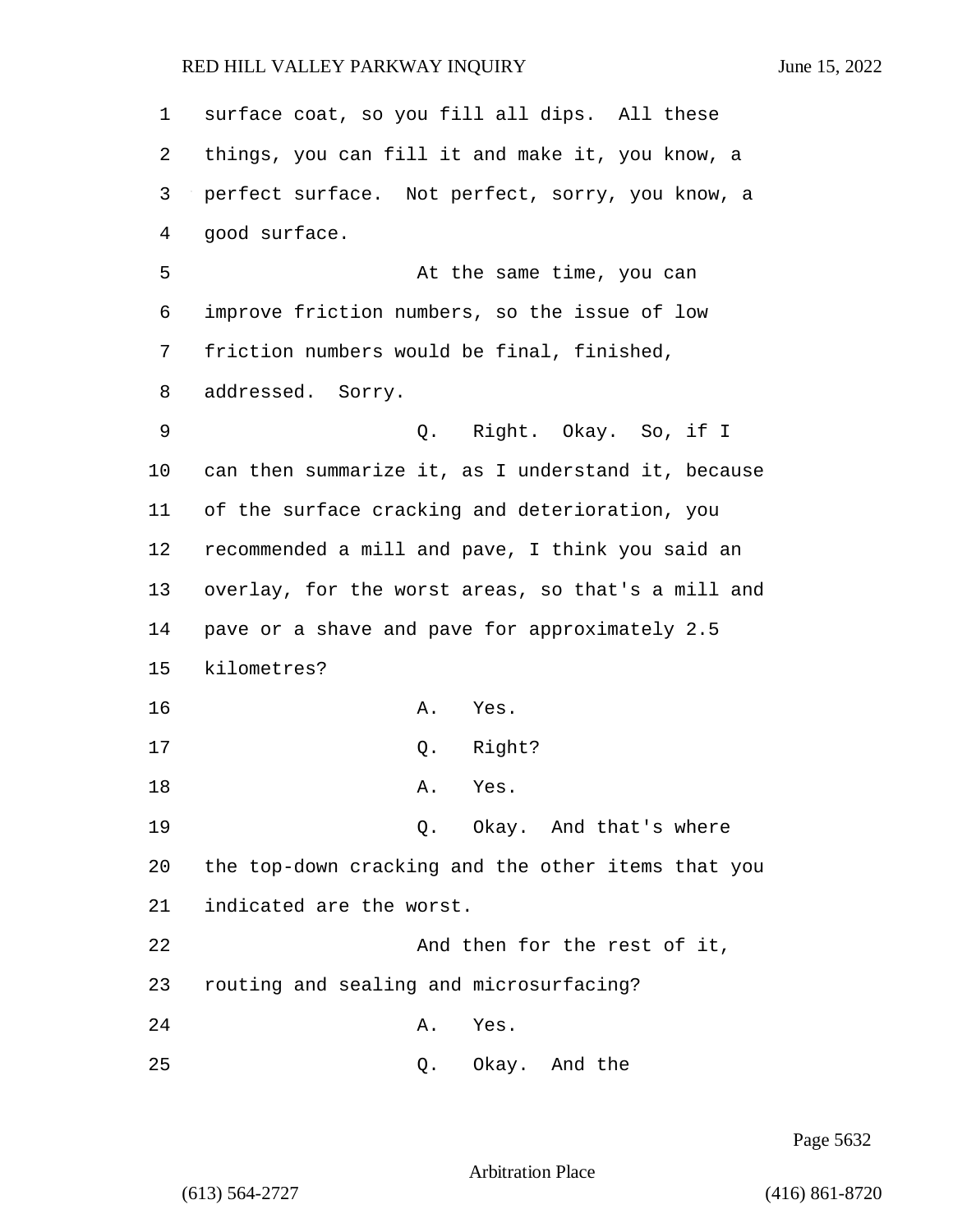| 1  | microsurfacing recommendation is in the second   |                          |  |
|----|--------------------------------------------------|--------------------------|--|
| 2  | last paragraph there. I guess the first part of  |                          |  |
| 3  | about the milling is in the third paragraph, the |                          |  |
| 4  | milling and the shave and pave.                  |                          |  |
| 5  | And then in the next                             |                          |  |
| 6  | paragraph, the second last one:                  |                          |  |
| 7  | "On the remaining portion of                     |                          |  |
| 8  | the Red Hill -- "                                |                          |  |
| 9  | Other than those 2.5                             |                          |  |
| 10 | kilometres, that:                                |                          |  |
| 11 | " -- the existing cracks in                      |                          |  |
| 12 | the surface course should be                     |                          |  |
| 13 | routed and sealed to prevent                     |                          |  |
| 14 | the ingress of water and                         |                          |  |
| 15 | incompressible material into                     |                          |  |
| 16 |                                                  | the pavement structure." |  |
| 17 | And then:                                        |                          |  |
| 18 | "Following the routing and                       |                          |  |
| 19 | sealing, it is recommended                       |                          |  |
| 20 | that a single layer of                           |                          |  |
| 21 | microsurfacing be applied."                      |                          |  |
| 22 | And then:                                        |                          |  |
| 23 | "By carrying out the mill and                    |                          |  |
| 24 | overlay -- "                                     |                          |  |
| 25 | On the one hand:                                 |                          |  |

Page 5633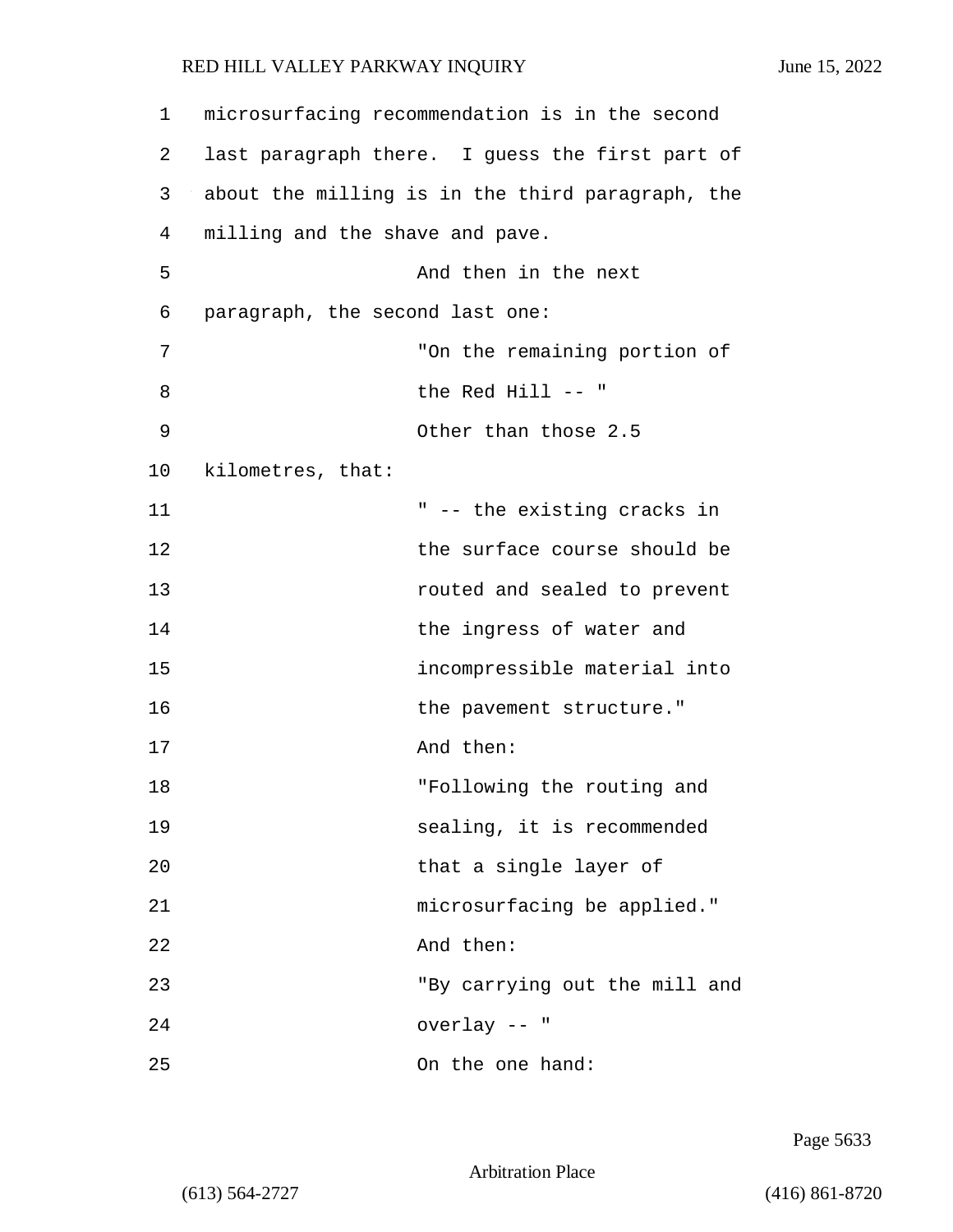1 The state of the state of the state of the state of the state of the state of the state of the state of the state of the state of the state of the state of the state of the state of the state of the state of the state of 2 microsurfacing -- " 3 On the other, you state: 4 " -- the issue of relatively 5 low FN on the RHVP would also 6 be addressed." 7 So, both methods would address 8 the relatively low friction issue. Right? 9 A. Yes. Also, that this 2.5 10 kilometres, also that the bonding, microsurfacing 11 would not address the bonding. They would have to 12 shave and pave or mill, did the bonded, but for 13 the rest it's what you described. 14 Q. Right. Because that's 15 the bonding between the surface layer and the 16 second layer. Right? 17 A. Exactly. 18 Q. And you recall, was that 19 a contiguous or a continuous 2.5 kilometre 20 section? 21 A. No. It was a bit on one 22 side, a bit on the other, particularly between 23 Queenston Road and Barton Road, because this is 24 where the most severe flooding was. 25 Q. Right. Towards the

Page 5634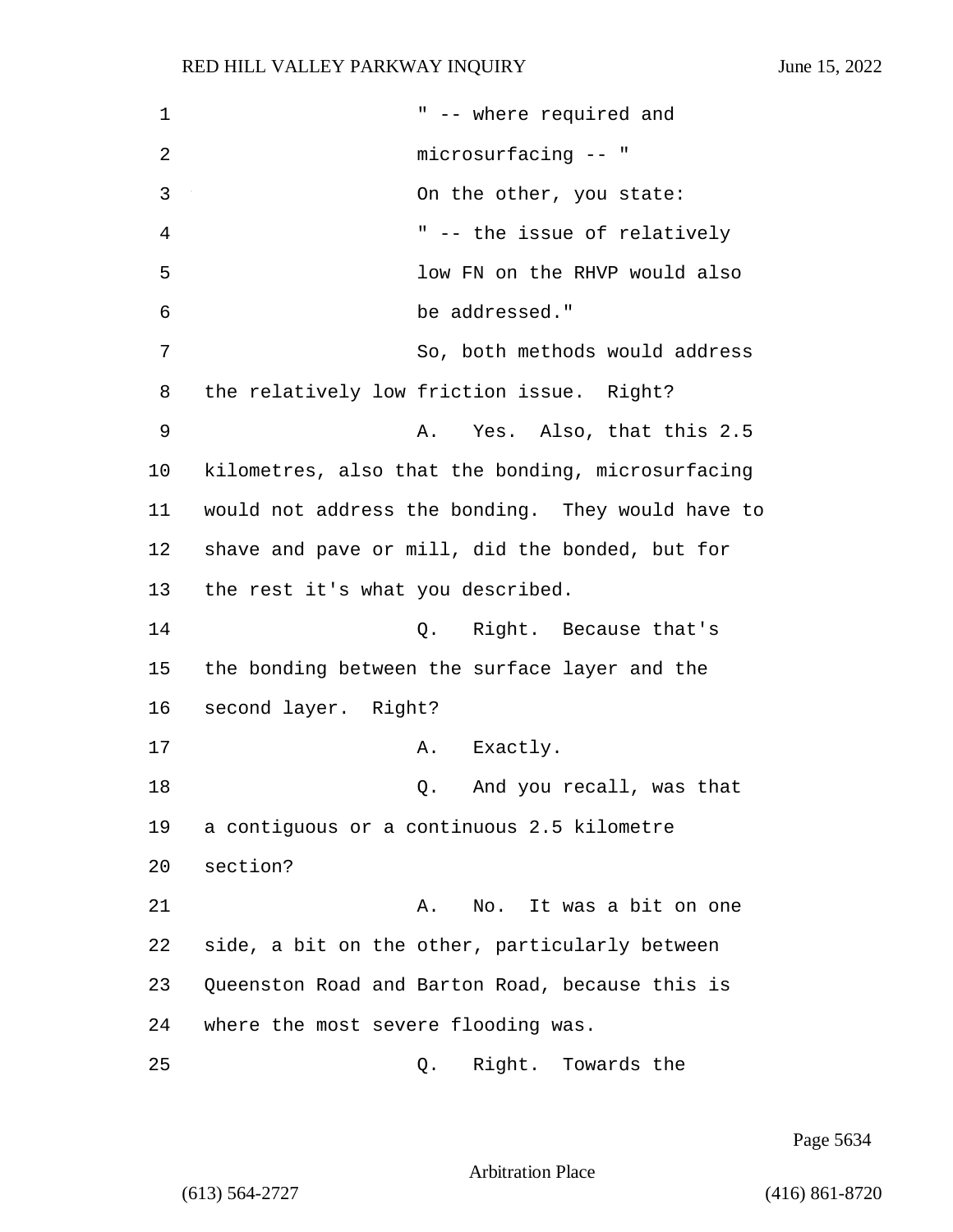1 northern end -- 2 A. Northern end of the 3 parkway. 4 Q. On both sides, both 5 directions? 6 A. Not the same distance, 7 but roughly the total would be about 2.5 8 kilometres. And this is why we took cores and the 9 cores, I think two of the cores, two or three, 10 confirmed the bonding, the lamination, we call it, 11 or the bonding. 12 Q. Now, in the Tradewind 13 report, if we go to image 114, please, this is the 14 very end of the Tradewind report, and in the 15 middle paragraph, you can call that up, Tradewind 16 indicated: 17 "However, the overall friction 18 averages as measured by the 19 grip tester on the designated 20 lanes and sections of the Red 21 Hill Valley Parkway were below 22 or well below the same UK 23 investigatory level 2. The 24 overall low levels and the 25 variability of friction values

Page 5635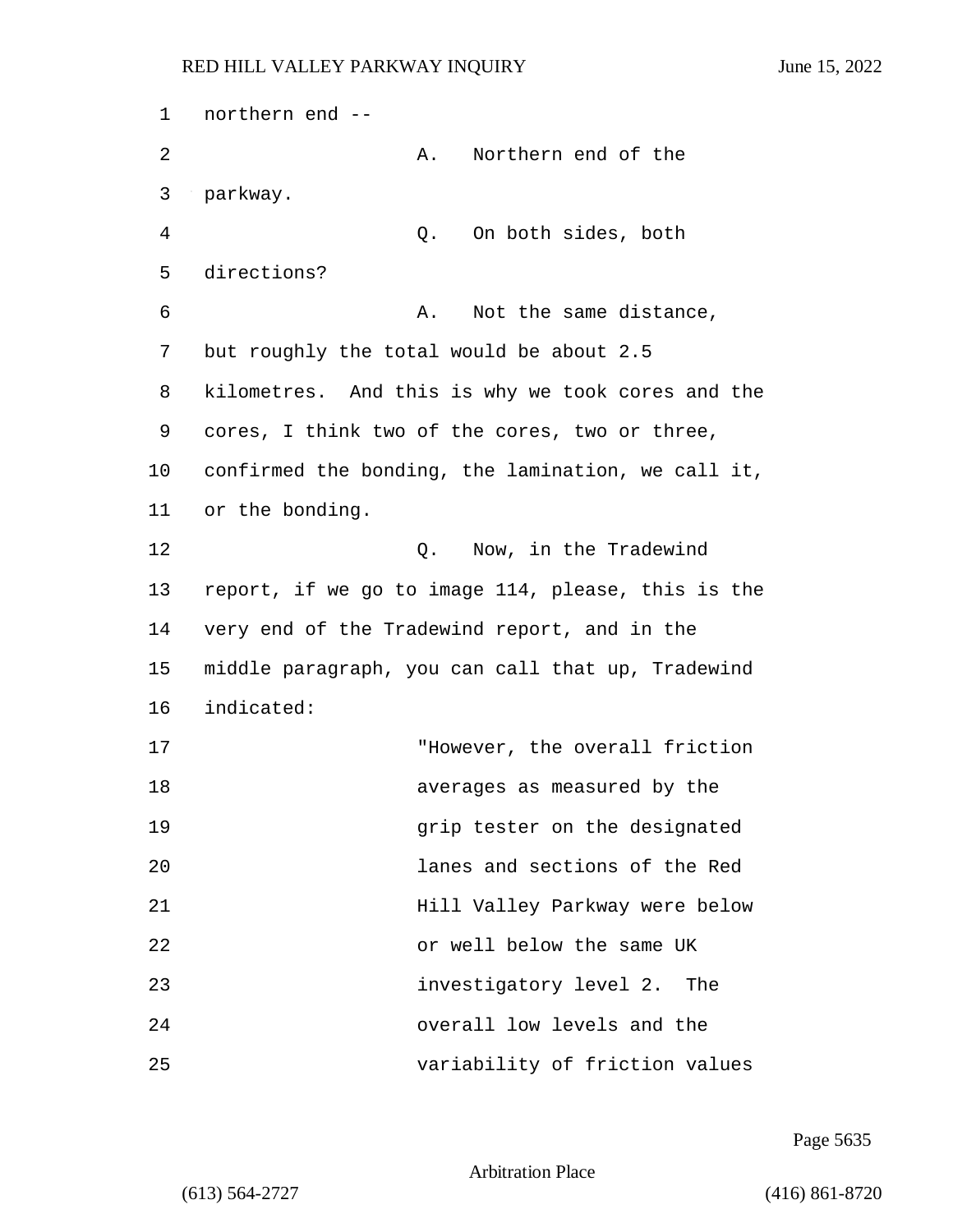| 1  | along the length of the                           |
|----|---------------------------------------------------|
| 2  | parkway indicate the need for                     |
| 3  | a further examination of the                      |
| 4  | pavement surface, composition                     |
| 5  | and wear performance. It                          |
| 6  | should be noted that in                           |
| 7  | addition to the overall low                       |
| 8  | average grip number levels on                     |
| 9  | this facility, there are some                     |
| 10 | localized sections with quite                     |
| 11 | low friction values reaching                      |
| 12 | 27 to 30 in several areas.<br>We                  |
| 13 | recommend that a more detailed                    |
| 14 | investigation be conducted and                    |
| 15 | possible remedial action be                       |
| 16 | considered to enhance the                         |
| 17 | surface texture and surface                       |
| 18 | characteristics of the Red                        |
| 19 | Hill Valley Parkway based on                      |
| 20 | the friction measurements                         |
| 21 | recorded in the current                           |
| 22 | survey."                                          |
| 23 | And do you feel that your                         |
| 24 | recommendations that we just discussed adequately |
| 25 | echo or deal with the recommendations in the      |

Page 5636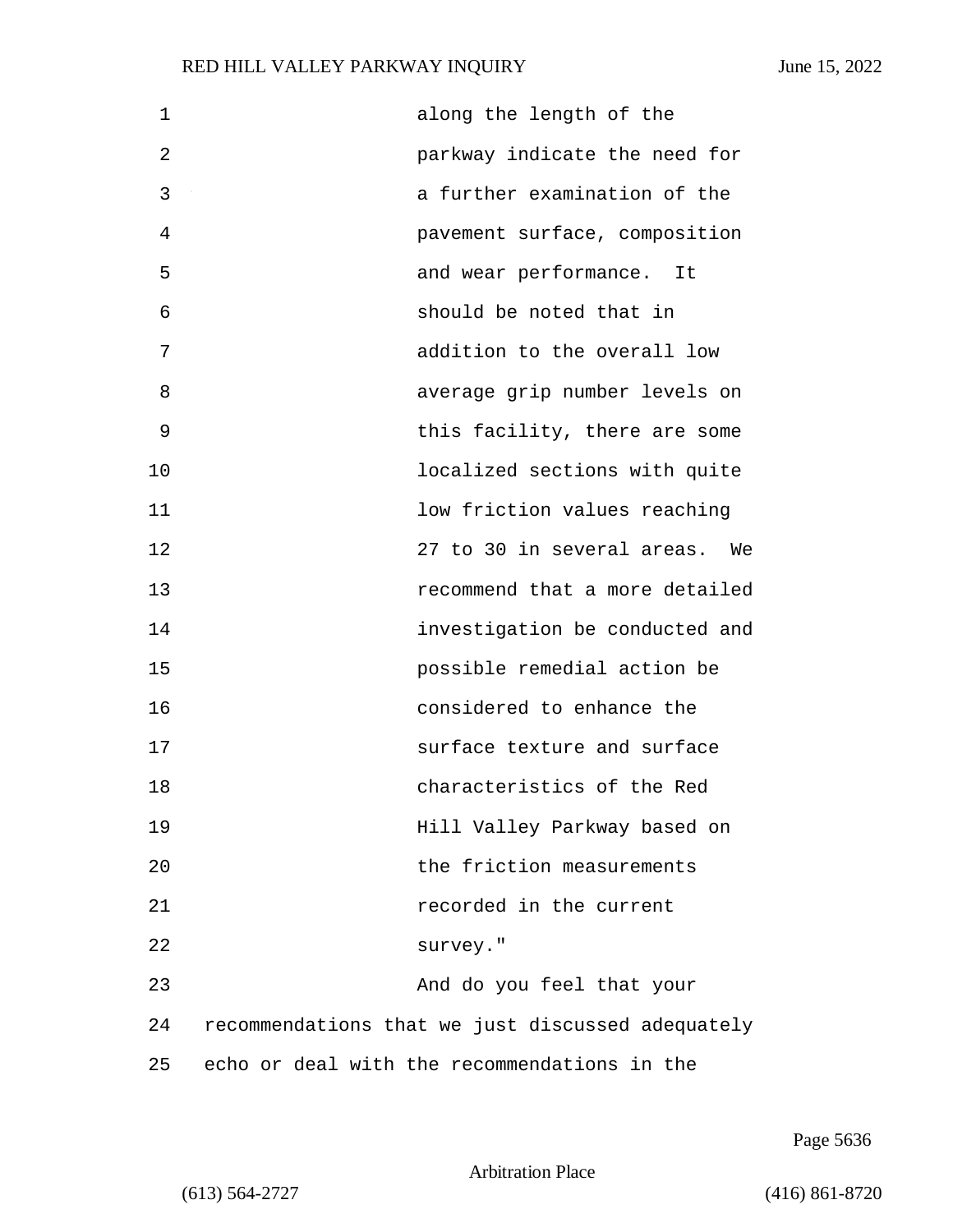Tradewind report? 2 A. Yes, I did, because that would be, you know, he says possible remedial action and I considered what I considered as corrective action. 6 Q. Right. 7 A. So, remedial or corrective, the same. 9 Q. Right. Because it would deal with the friction issue? 11 A. With the friction, yes. 12 O. And, Commissioner, it's 3:30. We've gone a bit past the usual afternoon break, but as I indicated at the outset, our intention, unless otherwise suggested, would be to break early with Dr. Uzarowski. 17 So, unless Ms. Roberts and Dr. Uzarowski want to do something differently, I would suggest that this would be a good time to break for the day. 21 JUSTICE WILTON-SIEGEL: If this is an appropriate break time, let's do that. We'll let Dr. Uzarowski have a little bit of a break until tomorrow morning at 9:30. We stand adjourned until that time.

Page 5637